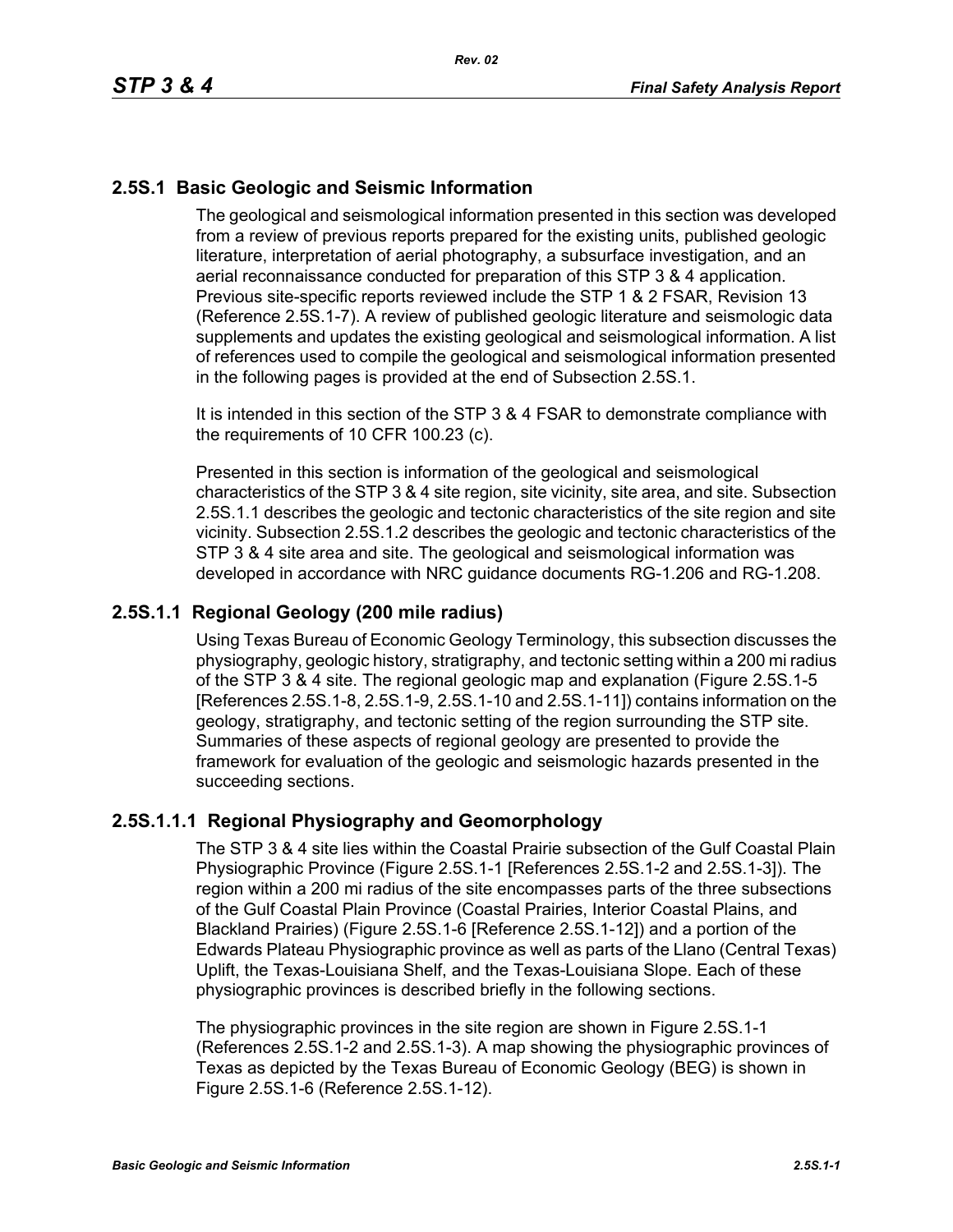## **2.5S.1.1.1.1 Gulf Coastal Plain Physiographic Province**

The Gulf Coastal Plain Physiographic Province (Figure 2.5S.1-6 [Reference 2.5S.1- 12]) extends southeast and east from the edge of the Edwards Plateau, (Figure 2.5S.1- 6 [Reference 2.5S.1-12]), 200 to 300 mi to the shore of the Gulf of Mexico. The Gulf Coastal Plain has been divided into three sub-provinces: the Coastal Prairies, the Interior Coastal Plains, and the Blackland Prairie.

The Coastal Prairie sub-province begins at the edge of the Gulf of Mexico and extends to the northwest for approximately 50-75 miles. The land surface has an almost negligible slope to the southeast. The sediments are composed of young (Pleistocene and Holocene) unconsolidated deltaic sands, silts, and clays incised by meandering streams that discharge into the Gulf of Mexico. Approximately 26,000 ft of unconsolidated Cenozoic sediments underlie the surface of this sub-province, the details of which are presented in Subsection 2.5S.1.1.3.5. The elevation ranges from sea level to approximately 300 ft, and it is approximately 30 ft MSL at the STP site.

The four periods of continental glaciation that comprise the Pleistocene are reflected by the rising and falling sea levels both along the Gulf and world-wide (eustatic) changes in sea level. Rivers draining the continental interior flowed across the Gulf Coastal Plains and built deltas as they discharged into the Gulf. The most recent of these events, the Wisconsinan Glacial Stage of the late Pleistocene, resulted in the deposition of the Beaumont Formation, which forms the present surface of the Coastal Prairie sub-province. Post-Beaumont erosion and deposition has created terraces within incised channels. These sediments comprise the undifferentiated Deweyville Terrace Deposits.

A rise in sea level beginning approximately 18,000 years ago initiated the geomorphic process of longshore drift sand deposits and deposition of those sands as barrier islands and lagoons. The barrier islands are separated from the mainland by narrow lagoons. Previous high sea level stands can be identified by a series of late Pleistocene ridges (former barrier bars) on the north side of the lagoons. Smaller rivers have discharged sediments into the lagoons nearly filling them.

The Interior Coastal Plains begin at or near the contact between Quaternary and Tertiary sediments (Figures 2.5S.1-1 [References 2.5S.1-2 and 2.5S.1-3], 2.5S.1-5 [References 2.5S.1-8, 2.5S.1-9, 2.5S.1-10, 2.5S.1-11], and 2.5S.1-6 [Reference 2.5S.1-12]) and extend to the northwest 75-150 miles. The sediments are resistant uncemented sands and clays. Down-to-the-coast normal fault systems parallel the coast. Sediments consist of thin red and brown sand and clay. Elevation ranges from 300 ft. MSL to 800 ft. MSL. Underlying the surface sediments are several thousand feet of unconsolidated Cenozoic-age sands and clays. These sediments are described in detail in Subsection 2.5S.1.1.3.5.

The Blackland Prairies (Balcones Escarpment) is the innermost of the Gulf Coastal Plains sub-provinces and consists of upper Cretaceous chalk and marls. Soils consist of fertile, deep, black clay. The surface is gently rolling and agriculturally developed. Elevations range from 450 ft. MSL to 1000 ft. MSL (Reference 2.5S.1-12).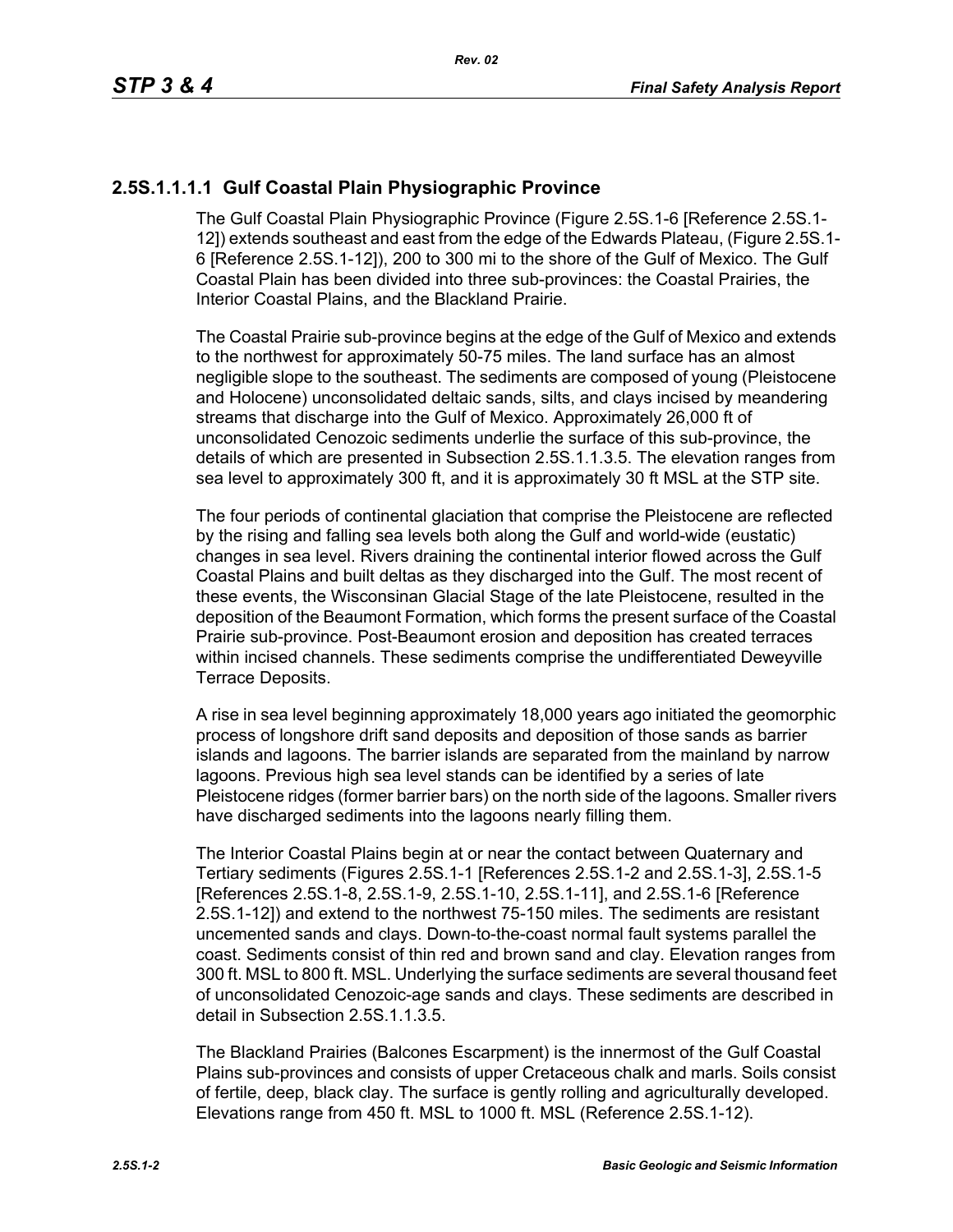## **2.5S.1.1.1.2 Edwards Plateau Physiographic Province**

The Edwards Plateau is bounded on the south and east by the Balcones Escarpment (Figure 2.5S.1-6 [Reference 2.5S.1-12]). The Balcones Escarpment traces a series of normal faults that follow the Ouachita Tectonic Front, an extension of the Appalachian Front that is present along the entire length of the Eastern seaboard of the United States. The rocks of the Edwards Plateau consist mainly of limestones and dolomites in which caverns and sinkholes are common. Hard and soft strata have created stairstep topography. Streams have eroded the surface by as much as 1800 ft. Elevations range from 450 ft. to 3000 ft. in the principal part of the province, higher in the Stockton Plateau which is the western portion of the Edwards Plateau (Reference 2.5S.1-12).

## **2.5S.1.1.1.3 Texas-Louisiana Shelf**

The continental shelf off the Texas Gulf Coast is termed the Texas-Louisiana Shelf by Coleman et al. (Reference 2.5S.1-13). It has experienced a net progradation (seaward movement) during the Tertiary and Quaternary periods. Clastic materials derived from the uplands to the north have spread across the shelf as the seas transgressed for more than 66 million years. This depositional pattern has been present in the Gulf of Mexico since the Jurassic, and the shelf has prograded approximately 186.4 mi in that time (Reference 2.5S.1-13).

The offshore Texas-Louisiana Shelf is a broad nearly featureless plain. Thin Holocene sediments cover a late Pleistocene fluvial plain. Entrenched stream channels are common, but are filled by Holocene sediments. Carbonate banks occur in places, including true algal-reefs off Galveston, Texas (Reference 2.5S.1-13).

## **2.5S.1.1.1.4 Texas-Louisiana Slope**

The continental slope known as the Texas-Louisiana Slope off the shore of Texas covers 46,332 sq. mi of knoll-and-basin sea floor (Reference 2.5S.1-13). The average gradient is less than 1° but slopes greater than 20° are found near knolls and basins. The extreme change in relief is the result of salt diapirs that have moved upward from the deeper Jurassic-age beds (Reference 2.5S.1-13). Because of rapid sedimentation, growth faults are common and tend to accentuate the shelf-edge break.

## **2.5S.1.1.2 Regional Geologic History**

The geologic and tectonic setting of the STP 3 & 4 site region is the product of a complex history of continental collisions and rifting which spanned a period of more than one billion years. Continental collision more than a billion years ago and continental rifting in the Jurassic followed by deposition of sediments in the newly formed Gulf of Mexico Basin shaped the south Texas terrain.

Major tectonic events in the site region include three compressional deformational events (orogenies) and at least two major extensional events. Direct evidence for most of these events is largely buried beneath the coastal plain sediments in the site region.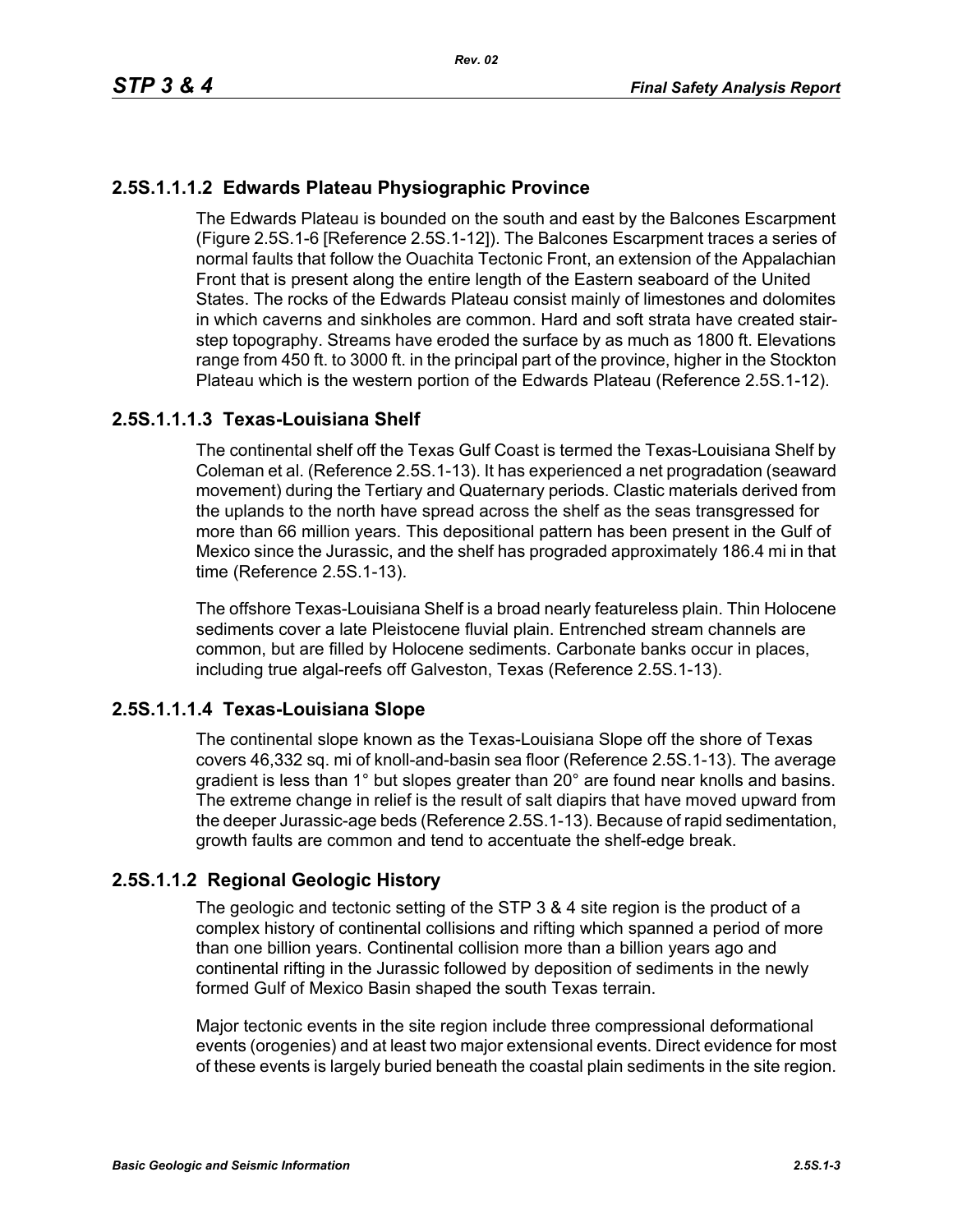## **2.5S.1.1.2.1 Grenville Orogeny**

The earliest of the orogenies recorded in the rocks of the region is the Grenville Orogeny that occurred during the Middle to Late Precambrian (Proterozoic) time, approximately one billion years ago (1000 mya) as a result of continent-to-continent impact along the edge of Laurentia, the ancestral North America. Some reconstructions show only the ancestral African continental mass impacting on the eastern edge of Laurentia, but evidence indicates that Amazonia, the ancestral South American continent, impacted Laurentia along the southern coastal area (References 2.5S.1-14 and 2.5S.1-15).

Rocks of Grenville age are poorly exposed in Texas, occurring only in the Llano Uplift in central Texas, in the Franklin Mountains, and the West Texas Uplifts in west Texas. Based on a few oil and gas borings, Renfro et al. (Reference 2.5S.1-16) indicated that large areas of the state have granitic basement related to the Llano Uplift. The basement beneath STP is believed to be continental crust material (Reference 2.5S.1- 17), which is overlain by approximately 40,000 ft. of sedimentary section.

According to Mosher (Reference 2.5S.1-14), Grenville rocks along the southern edge of Laurentia record more than 300 million years of tectonic activity, including both arccontinent and continent-continent collision.

### **2.5S.1.1.2.2 Late Proterozoic Laurentian Rifting**

Following the Grenville Orogeny, late Proterozoic crustal extension and rifting occurred, causing the separation of Laurentia and Gondwanaland, creating the ancestral African continent and the proto-Atlantic (Iapetus) Ocean. In the region of the Gulf of Mexico, shallow seas transgressed across the wide area between Alabama and Texas as the land subsided, possibly over a period of more than 200 million years. Thomas (Reference 2.5S.1-18) suggests that this period included early extension, pervasive rifting and late-stage rifting. Failed rifts (aulocagens) formed graben systems (Reelfoot Rift, South Oklahoma, and Rome Trough), located in the northeastern region of the Gulf of Mexico, indicate late crustal extension along the rift margin (Reference 2.5S.1-18) (Figure 2.5S.1-7 [Reference 2.5S.1-19]).

From the Cambrian to the Early Mississippian periods, the region between the southern Appalachians and the Marathon embayment in west Texas was covered by shallow seas whose deposits record periods of transgression and regression. The early Paleozoic Continental Margin was well inland from the present STP site. According to Thomas (Reference 2.5S.1-18), the STP site area received sediments of the pre-orogeny Ouachita facies - shale, chert, micrite, and sandstone. These sediments have an estimated total thickness of approximately 4000 ft., but no data are available to confirm that these sediments overlie Precambrian basement because this contact is estimated to be some 40,000 ft. below the surface.

## **2.5S.1.1.2.3 Ouachita Orogeny**

From the Middle Mississippian to the Permian periods, the tectonics in the southern edge of Laurentia changed from the spreading (extensional) phase to a closing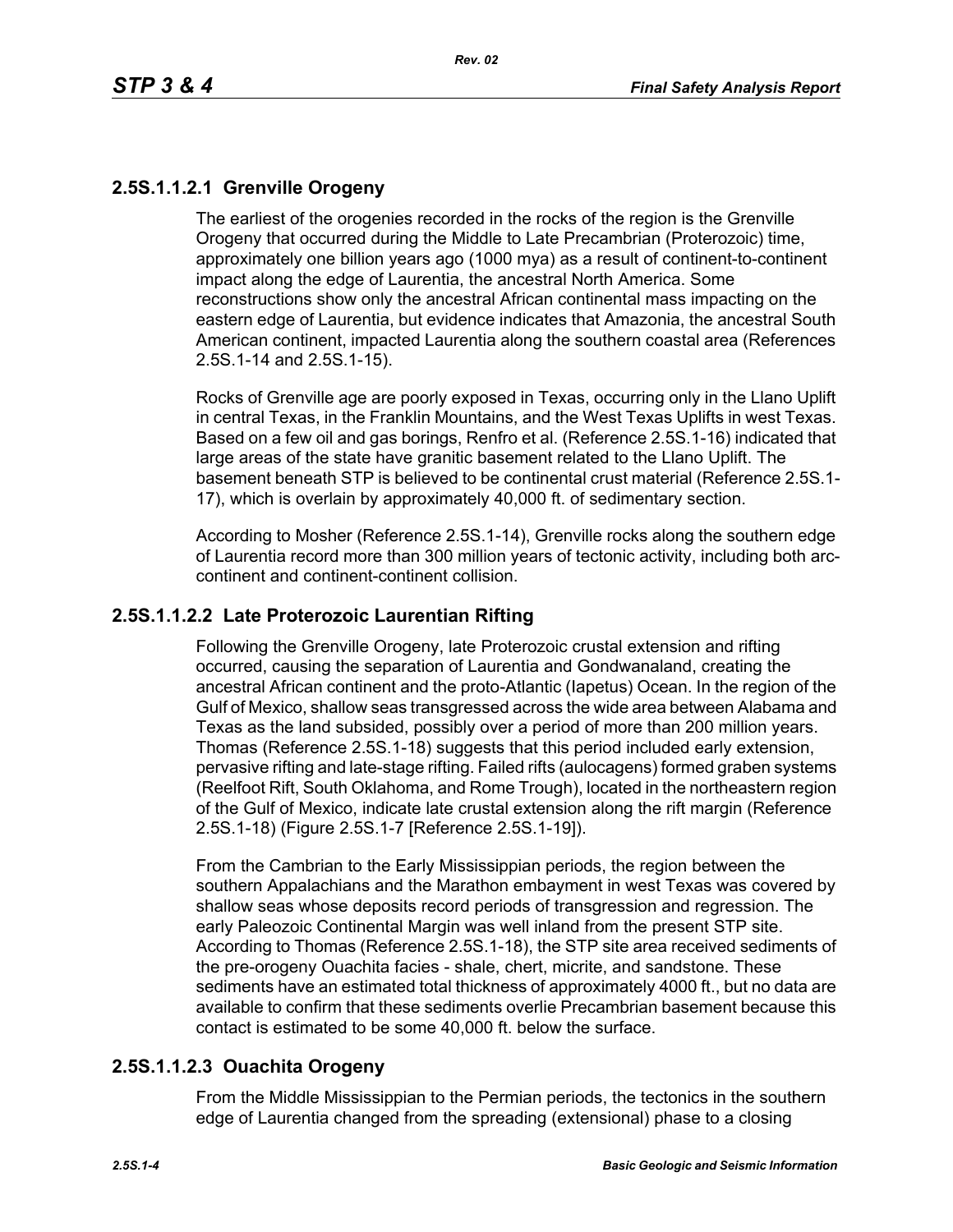(compressed) phase. This is equivalent to the Allegany Orogeny along eastern Laurentia and the Ouachita Orogeny along southern Laurentia when ancestral Africa collided with Laurentia, resulting in the closing of the proto-Atlantic (Iapetus) Ocean.

Rates of deposition were high in the pre-orogenic Ouachita trough (Reference 2.5S.1- 20). As the Ouachita orogenic belt developed, thrusting of the sediments in the forearc basin toward the north and northwest forming the Ouachita Orogen in North America. There is evidence that this tectonic event began in the Devonian because isotopic ages from metamorphic clasts in the Haymond boulder beds south of the Marathon Region indicate Devonian deformation and metamorphism (References 2.5S.1-20 and 2.5S.1-21). These boulders must have originated from a source south of the Ouachita trough, as Devonian deformation is not known to have affected rocks from the Laurentia side of the proto-Atlantic Ocean.

After late Paleozoic (Late Pennsylvanian-Permian) thrusting created the Ouachita Mountains, the closing of the proto-Atlantic Ocean and the assembly of Pangea was complete.

## **2.5S.1.1.2.4 Mesozoic Rifting (Opening of the Gulf of Mexico and the Atlantic)**

Although there was some sort of basin developed as the proto-Gulf of Mexico prior to the Cretaceous period, there was no connection to the Atlantic Ocean until the Early Cretaceous period. Jurassic-age salt deposits were derived from the evaporation of Pacific seawater that came over the Mexico-Central American region (Reference 2.5S.1-22). No Triassic rocks are known to have been deposited in the region of the present Gulf of Mexico, and the first indication of marine deposition in the present Gulf of Mexico Region are extensive salt deposits of the Middle Jurassic about the time the initial breakup of Pangea began. Salvador (Reference 2.5S.1-22) states that the salt was deposited over continental or transitional crust and that the thick salt suggests that subsidence kept pace with salt deposition.

The initial rifting and crustal extension probably began in the Late Triassic and continued into the Middle to late Jurassic periods. By the Late Jurassic, the emplacement of new oceanic crust in the Gulf of Mexico basin had ended and the new crust cooled and subsided. There still was no connection with the Atlantic Ocean because the Florida and Yucatan Platforms were above sea level during the Jurassic and probably connected to each other (Reference 2.5S.1-22). The proto-Gulf of Mexico and Atlantic Ocean had not been connected.

By the Early Cretaceous period, the Gulf of Mexico Basin was tectonically stable. The Florida Platform had been covered by a transgressing sea and the connection to the Atlantic Ocean had been made. The deposition of sediments from the North American continent had begun in the northern part of the basin brought to the Gulf by the ancestral Mississippi River.

### **2.5S.1.1.2.5 The Laramide Orogeny**

The lithology of deposits along the western and northwestern flanks of the Gulf of Mexico Basin indicates that the Laramide Orogeny began in the Late Cretaceous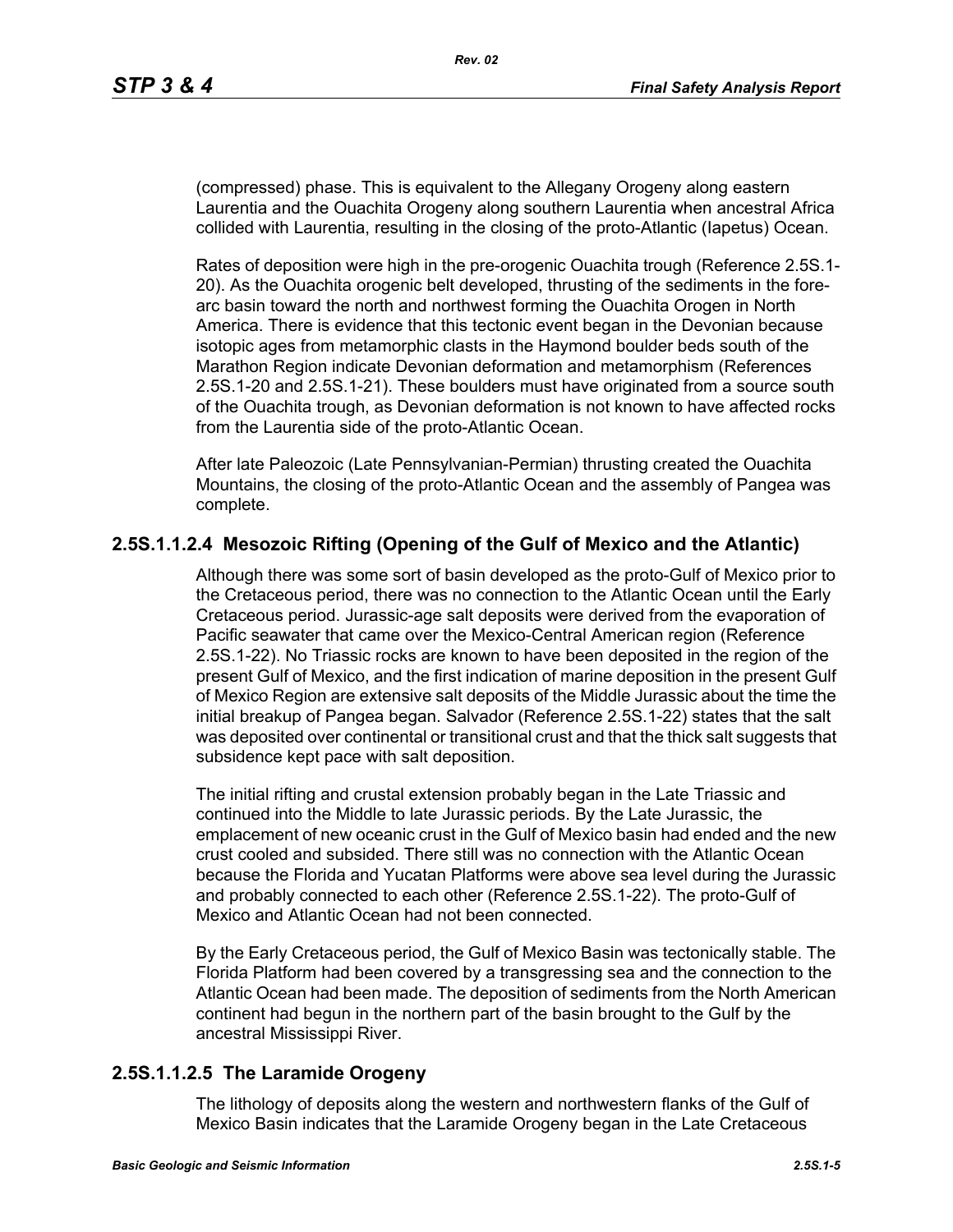period (Reference 2.5S.1-22). In addition, volcanism was occurring in the Balcones fault zone in central and south Texas and offshore Louisiana. The principal effect that the Laramide Orogeny had on the Gulf of Mexico was providing a western source of clastic sediments (the Rocky Mountains) and reducing the connection between the Pacific Ocean and the Gulf of Mexico (Reference 2.5S.1-22). Subsidence continued in the central part of the Gulf of Mexico Basin while there was uplift in the Mississippi Embayment.

## **2.5S.1.1.2.6 Cenozoic History**

Early Cenozoic (Paleocene and early Eocene) rocks and geologic structures record the final thrust faulting and folding of the Laramide Orogeny. Along with the uplift of the Cordillera came an influx of clastic sediments originating from the new terrestrial source. Subsidence of the Gulf of Mexico basin previously due to cooling of newly emplaced oceanic crust now was primarily due to loading of the crust by prograding wedges of sediments. In addition to the loading of the crust, these rapidly accumulating sediments contributed to the development of growth faults, and salt and shale diapirs in the Jurassic salt and lower Cenozoic over-pressured shales respectively (Reference 2.5S.1-22). The location of the depositional centers changed over time. The thickest accumulations during the Paleocene and early Eocene were in northeast Texas, northeast Louisiana, southeast Arkansas, and western Mississippi. During the late Eocene and early Oligocene, the depocenter moved to south Texas, then towards southwest Louisiana. The Pliocene and Pleistocene occurred depocenters west of the Mississippi delta then south of south Texas (Reference 2.5S.1-22). While volcanic materials are found in the Cenozoic sediments of the Gulf Coastal Plain, these are derived from areas in Mexico and other western areas, not within the Coastal Plain Province itself. Marine deposits record sequences of transgression (sea-level rise) and regression (fall) throughout the Cenozoic, but especially during the Pleistocene when continental glaciations held huge volumes of water as icecaps which, when melted during the interglacial periods, caused sea levels to rise world-wide.

## **2.5S.1.1.3 Regional Stratigraphy**

This subsection contains information on the regional stratigraphy within the Coastal Plain Physiographic Province. Figure 2.5S.1-8 (Reference 2.5S.1-23) contains a regional cross section illustrating the regional stratigraphy.

### **2.5S.1.1.3.1 Basement Rock**

Because the Cenozoic section below the Coastal Plain Physiographic Province is thick and the petroleum industry considers the sediments below the Triassic to be barren, few borings that penetrate the full Cenozoic section have been drilled. As a result, there is sparse data on the Pre-Cenozoic sediments overlying basement rock.

The history of investigations of the Gulf of Mexico basin contains contradictory views on the origin and crustal type present beneath the marine and non-marine sediments that are known to be present. As late as 1967, some geologists favored the concept that the basin had been formed at the end of the Precambrian period and existed then as it is today (Reference 2.5S.1-22). Recent interpretation of geophysical (seismic)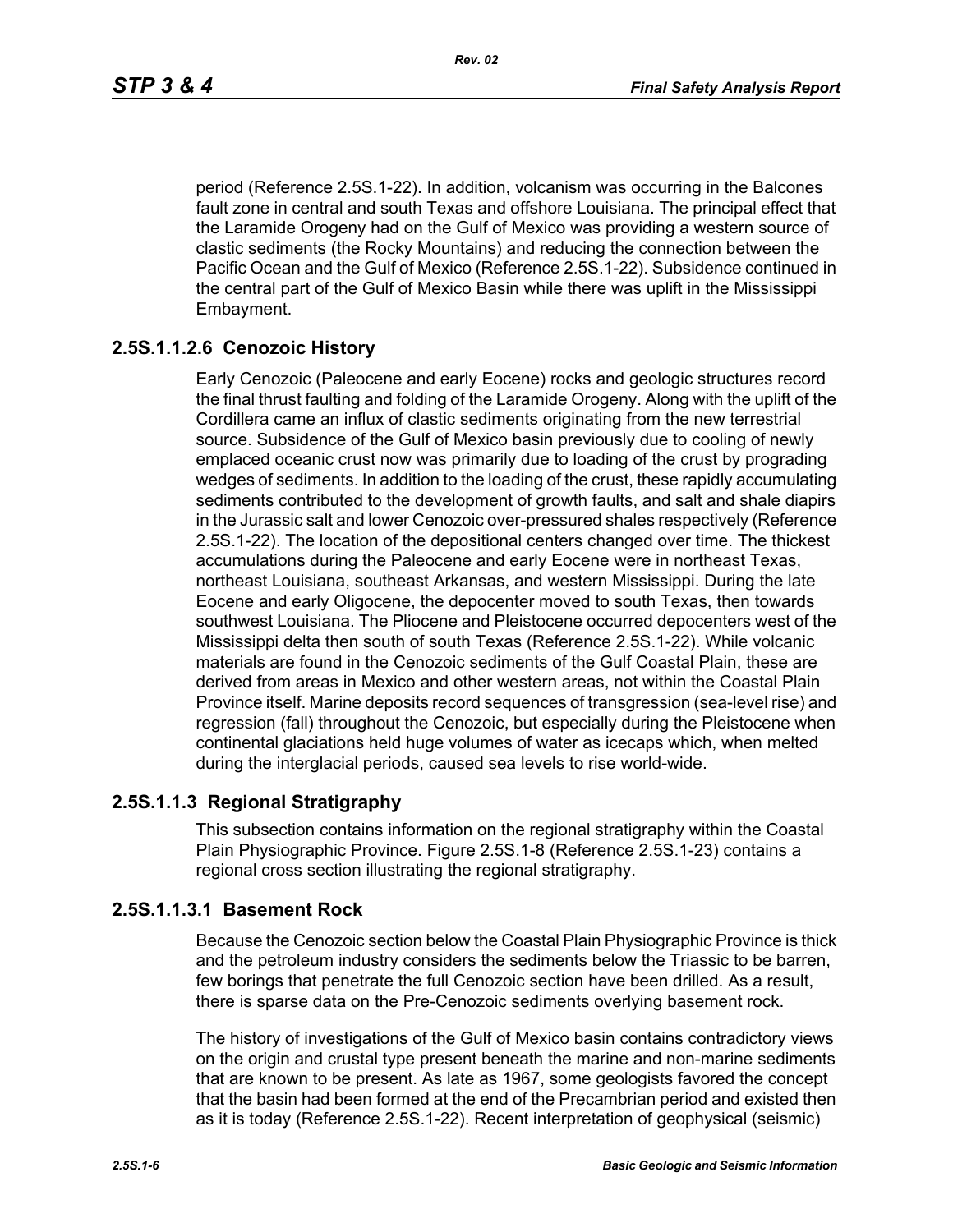survey data suggests that the crust beneath the Jurassic sediments is continental and could not be older than Middle or Late Jurassic (Reference 2.5S.1-22).

# **2.5S.1.1.3.2 Paleozoic Stratigraphic Units**

Little is known about the Paleozoic strata that are away from the structural rim of the Gulf of Mexico Basin. Un-metamorphosed Paleozoic rocks are exposed in the southern Appalachian Mountains, in the Ouachita Mountains, in the Llano Uplift, and in the Marathon Uplift of west Texas, plus two small areas on the eastern edge of the Sierra Madre Oriental in Mexico. The thick sequence of Cenozoic sediments effectively conceals the Paleozoic "basement" around the rim, and virtually no wells have penetrated below the Mesozoic in the deeper part of the basin (Reference 2.5S.1-24).

Between 45,000 ft. and 52,000 ft. of Paleozoic rocks are exposed in the Ouachita Mountains, with approximately 75% of this sequence late Mississippian through mid-Pennsylvanian. The Paleozoic section is thinner in the Marathon Uplift area, with a total of about 18,000 ft. of which about two-thirds are upper Mississippian to mid-Pennsylvanian sandstones and shales with some interbedded limestones. At the Llano Uplift, the Paleozoic section is thinner with only 3500 ft. of sandstones, shale, and limestone.

As recently as 1991, no wells in southern Texas (Reference 2.5S.1-24) had been drilled deep enough to reach Paleozoic rocks. Only two wells had been drilled on the structural rim that penetrated Ouachita facies rocks. The scarcity of wells penetrating the Paleozoic sediments in the south Texas Gulf basin makes it difficult to interpret the paucity of stratigraphic data as well as the geophysical (seismic) data.

The absence of Late Paleozoic and early Mesozoic marine sediments in the Coastal Plain (Reference 2.5S.1-24) surrounding the Gulf of Mexico suggests that this was a positive, stable area until the mid Jurassic. Rifting that accompanied the opening of the Atlantic and the Gulf of Mexico opened depositional basins for mid-Jurassic salt deposits, as noted in the discussion of Mesozoic rifting above (Subsection 2.5S.1.1.2.4).

# **2.5S.1.1.3.3 Mesozoic Stratigraphic Units**

Geologic and geophysical evidence indicates that the present Gulf of Mexico was part of Pangea, a supercontinent landmass at the beginning of the Mesozoic (Reference 2.5S.1-22). The development of the Gulf of Mexico basin occurred with the breakup of Pangea and the opening of the Atlantic Ocean. Sediments from North America began to fill the newly formed basin. The text that follows discusses the opening of the basin and the deposition of approximately 40,000 ft. of sediments above the bedrock crust. A generalized Mesozoic stratigraphic column is shown on Figure 2.5S.1-9 (Reference 2.5S.1-25).

# **2.5S.1.1.3.3.1 Triassic Stratigraphic Units**

The Triassic was a period of tectonic activity comprising rifting in the Gulf of Mexico Basin and breakup of Pangea. Redbeds of Triassic-Jurassic ages are found in the Mesozoic rift basins; however, there are no outcrops of Triassic stratigraphic units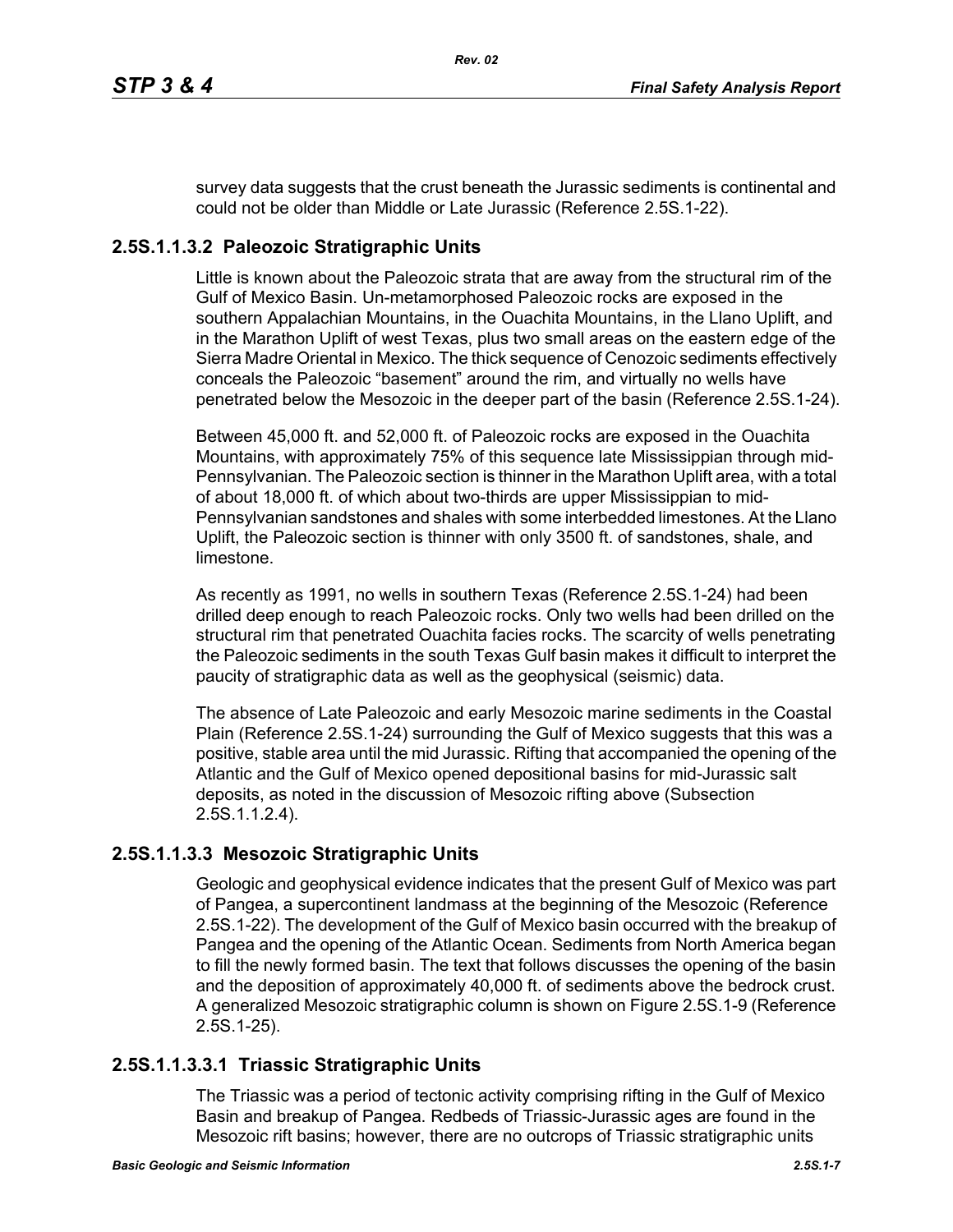within the STP region (Reference 2.5S.1-26). Redbeds have been encountered in petroleum exploration wells in the Eagle Mills Formation in northeastern Texas. This formation is predominantly composed of red, greenish, or mottled shales and siltstones, which are similar to strata present in the Newark Basin and other Triassic grabens of the Appalachian Mountains. Diabase dikes and sills also are present in the Gulf of Mexico Basin and have been dated from Early to Middle Jurassic by isotopic methods.

### **2.5S.1.1.3.3.2 Jurassic Stratigraphic Units**

The Gulf of Mexico Basin did not appear as a structural feature until the mid-Jurassic period (Reference 2.5S.1-22). Stratigraphic evidence within the region indicates that approximately 200 mya (Figure 2.5S.1-9) the mid-Jurassic Louann Salt forms the basal Jurassic unit, except for the Eagle Mills in the rift basins on the fringes of the basin. The thickness of Cenozoic sediments effectively conceals the Mesozoic strata from investigation in the STP region, although a few petroleum exploration borings have reached the mid-Jurassic salt. These few wells and seismic investigations are the source of data on the salt. The seawater that was evaporated to form the "mother" salt beds originated in the Pacific Ocean and entered the shallow Gulf of Mexico depression across the Mexico platform.

The Louann Salt is mainly coarsely crystalline halite, with anhydrite as the chief additional mineral, but making up at most 10% of the rock (Reference 2.5S.1-26). The Louann Salt is inferred to be present in the STP region, as petroleum wells do not reach depths below the Cenozoic, but there are salt domes in the region, as shown in Figures 2.5S.1-10 (Reference 2.5S.1-27),and 2.5S.1-11 (References 2.5S.1-28, 2.5S.1-29, and 2.5S.1-30). The salt thickness varies with location. The original thickness may have ranged from more than 3300 ft. in east Texas, North Louisiana, and Mississippi salt basins to as much as 13,000 ft. in the Texas-Louisiana Gulf of Mexico slope area (Reference 2.5S.1-26).

Over most of the Gulf, migration of the salt has formed diapirs. Borehole and geophysical data indicate that the base of the salt shows little deformation and unconformably overlies the underlying rocks (Reference 2.5S.1-26).

Following the deposition of the mid-Jurassic Louann Salt, the region was covered by a marine transgression (Reference 2.5S.1-26), which was continuous through the Upper Jurassic. The Middle Jurassic Norphlet Formation represents the basal coarse clastic stratum in the United States, extending from the Florida Panhandle to northeastern Mexico. It is mainly composed of sandstones and conglomerate sandstones with a thickness less than 100-200 ft. in the site region (Reference 2.5S.1-26).

The Upper Jurassic sediments generally form a transgressive and conformable sequence with each successive unit pinching out further landward. This sequence has been interpreted as coastal on-lap due to eustatic sea-level rise. The Upper Jurassic section does not crop out in the U.S. part of the Gulf of Mexico Basin (Reference 2.5S.1-26). However, the Upper Jurassic sediments outcrop in Mexico. This information is based on stratigraphic data from petroleum wells.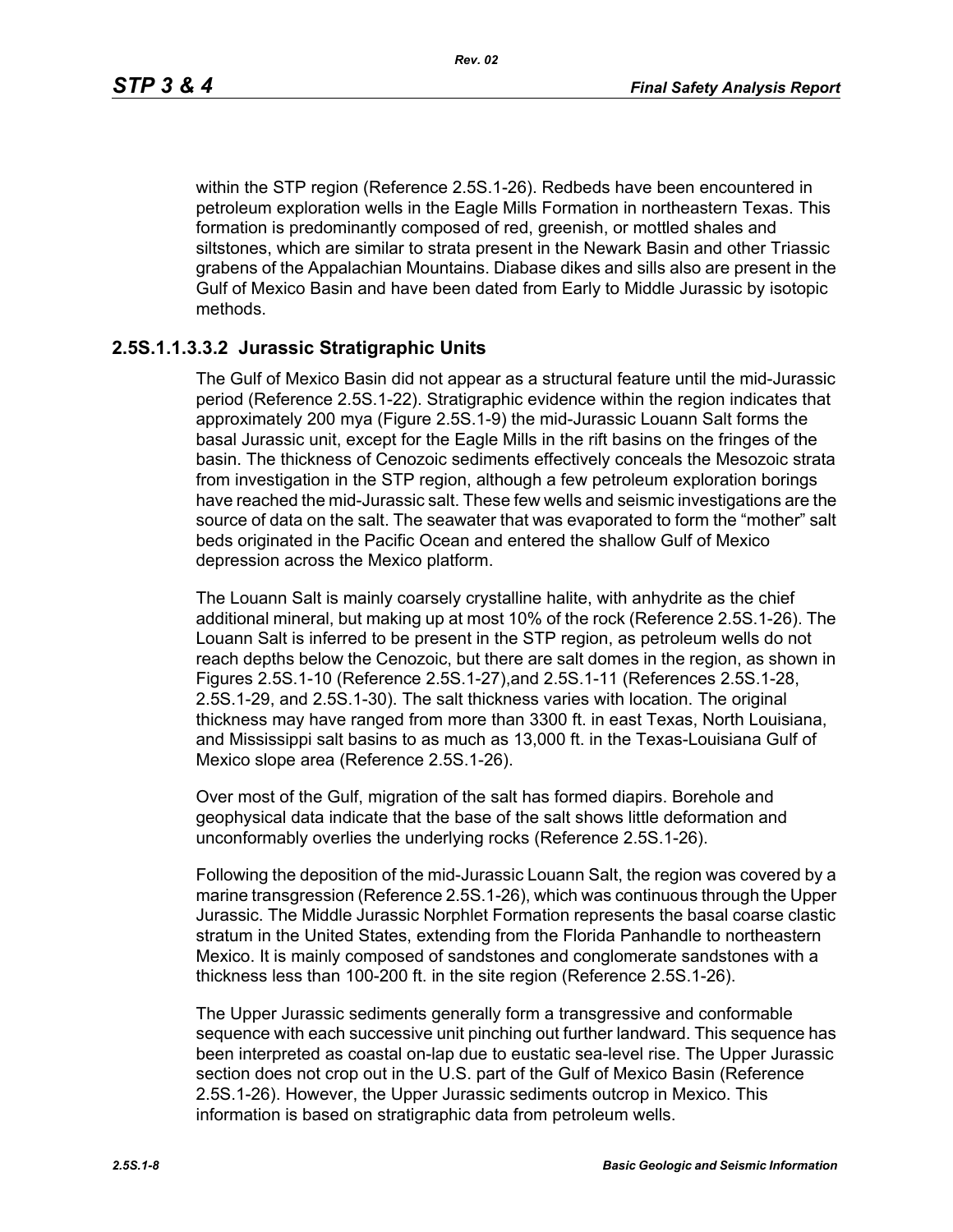In the Gulf of Mexico Basin the Upper Jurassic is predominately marine, with nonmarine fluvial and deltaic clastic sediments present in the northern and northwestern basin margins (Reference 2.5S.1-26). The ancestral Mississippi River appears to have contributed clastics to the Gulf in the Late Jurassic - perhaps 150 mya.

The Upper Jurassic sediments do not show evidence of large scale tectonics. The strata are relatively uniform in lithology and do not abruptly change in thickness. The Upper Jurassic was affected by (a) contemporaneous movement of regional tensional normal fault zones, (b) the flow of the underlying Middle Jurassic salt, (c) fluctuations of sea level, and (d) pre-existing topography (Reference 2.5S.1-26).

The Smackover Formation conformably overlies the Norphlet Formation and is composed mainly of carbonates and calcareous shales. The lower unit is a darkcolored carbonate mudstone deposited in a low energy environment while the upper unit is a high-energy oolitic carbonate which is a reservoir rock for oil and gas fields. Thickness of the Smackover Formation may reach as much as 1600 ft. in the STP site region (Reference 2.5S.1-26).

The middle stage of the Upper Jurassic, known as the Kimmeridgian, is not as defined as the lower, or Oxfordian, stage due to the vertical and lateral lithologic variability. In the U.S. Gulf Coastal Plain, the Kimmeridgian is composed of clastics, carbonates, and evaporites. The term "Buckner" has been applied to the lower evaporite section and the overlying, predominately clastic section has been called "Haynesville." The "Gilmer" Limestone identifies the limestone equivalent of the "Haynesville." Salvador (Reference 2.5S.1-26) uses the "Haynesville" terminology to describe the entire section between the Oxfordian Smackover Formation and the base of the younger Cotton Valley Group. The Buckner and Gilmer become members of the Haynesville Formation. It seems appropriate for the discussion of these units in the STP region to accept the grouping proposed by Salvador.

The Buckner is characterized by white, pink, or gray massive or nodular anhydrite in thick, massive beds with thinner interbeds of dolomite, argillaceous limestone, anhydritic limestone, and anhydritic or dolomitic mudstone (Reference 2.5S.1-26). Downdip, the Buckner Evaporites seem to grade into oolitic limestone similar to those in the Oxfordian Smackover Formation. In the STP region, the upper part of the Haynesville Formation is the carbonate Gilmer Member. The Haynesville Formation may be more than 1600 ft. thick in the STP region (Reference 2.5S.1-22).

As discussed previously, there is no evidence that the Gulf of Mexico had a connection to the Atlantic Ocean until the deposition of the Buckner Evaporate. Throughout the region, the Buckner represents low energy, hypersaline coastal lagoons overlying the high energy, shallow water marine upper portions of the Smackover Formation (Reference 2.5S.1-26). In the eastern part of the basin, the upper Haynesville Formation is composed of terrigenous clastics, but in the STP region, the influx of clastics was not as strong and the Gilmer Limestone was deposited in high energy, shallow marine conditions.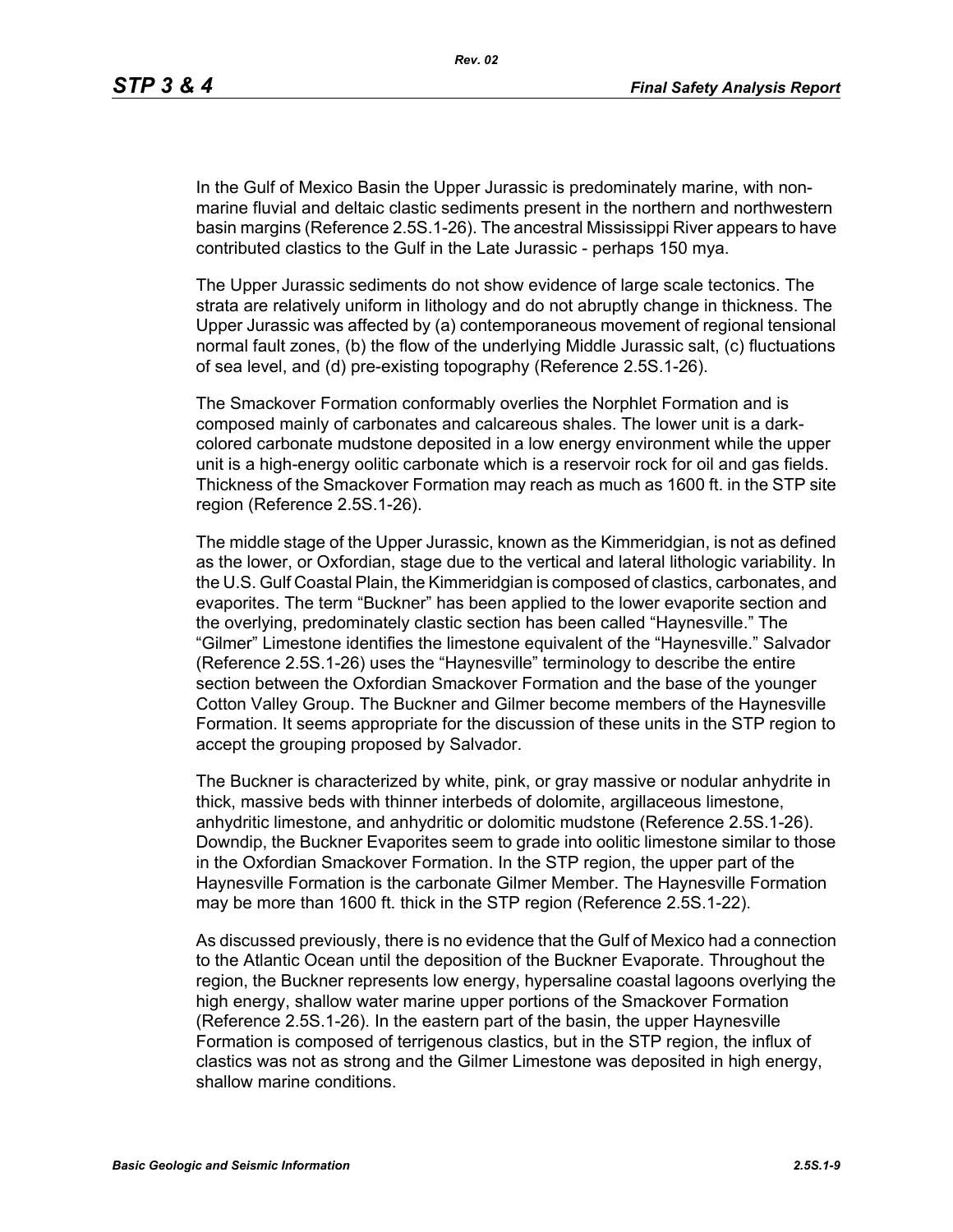*Rev. 02*

The upper stage of the Upper Jurassic is called Tithonian. Along the northern part of the basin, the Tithonian consists of a thick wedge of coarse clastics, while on the western and southwestern flanks the Tithonian section is thinner and composed of fine clastics with non-clastics sediments (shales, calcareous shales, and argillaceous limestones (Reference 2.5S.1-26). In the U.S., the northern section is called the Cotton Valley Group and is further divided into Schuler Formation, a nonmarine unit in the upper Cotton Valley, and the Bossier Formation, a predominately marine shale lower unit. In the STP 3 & 4 site region, the Cotton Valley is shaly becoming increasingly sandy in a landward direction.

The Bossier Formation is composed of dark gray to black marine shales and calcareous shales with occasional thin bed of fine-grained sandstone. The Bossier Formation is time transgressive and in the deeper portions of the Gulf of Mexico Basin is time-equivalent to the upper part of the Smackover and Haynesville Formations, and most of the Cotton Valley Group (Reference 2.5S.1-26). The Schuler Formation is composed of a variety of clastics including mudstones, shales, siltstones sandstones, and conglomerates. The coarse clastics give way basin-ward to finer grained sediments that are shades of red and maroon while the coarser clastics shoreward are greenish gray to white. The maximum thickness of the Tithonian sediments in south Texas is between 1600 ft. and 2300 ft. (Reference 2.5S.1-22). The stratigraphic data indicate that the Gulf of Mexico was connected to the Atlantic Ocean during this last stage of the Upper Jurassic period.

## **2.5S.1.1.3.4 Cretaceous Stratigraphic Units**

Through most of Early Cretaceous time, the Gulf of Mexico Basin was the site of continental and marine deposition surrounded by the Appalachian and Ouachita Uplands on the north, and the Llano and Marathon Uplifts to the northwest (Reference 2.5S.1-31). There were marine connections to both the Atlantic and Pacific Oceans. The basin was tectonically stable, although growth faults occurred on the margins related to the influx of terrestrial clastics as the basin center continued to subside.

The thickness of the Lower Cretaceous section varies from 8000 to 11,000 ft. along the northern shelf, thinning to less than 6000 ft. toward the central part of the basin (Reference 2.5S.1-31). In the STP region, the Lower Cretaceous section is primarily carbonates with thin shales and calcareous shales. The upper Cotton Valley Group forms the first stage of the Lower Cretaceous section.

The second stage of the Lower Cretaceous is represented by the Trinity Group, which is composed of the Hosston, Sligo, Pearsall, Glen Rose, and Stuart City Formations. The estimated total thickness of the Trinity Group in the site region is about 2000 ft. (Reference 2.5S.1-31).

In the STP site region, the Hosston Formation unconformably overlies the Cotton Valley strata. In the east, where streams drain the southern Appalachians and the continental interior, the Hosston Formation consists of fine-to-coarse clastics. In the STP site region, the Hosston becomes finer grained and includes a large amount of chert (Reference 2.5S.1-31). Across the northern shelf, the Hosston interfingers with the argillaceous limestones of the Sligo Formation.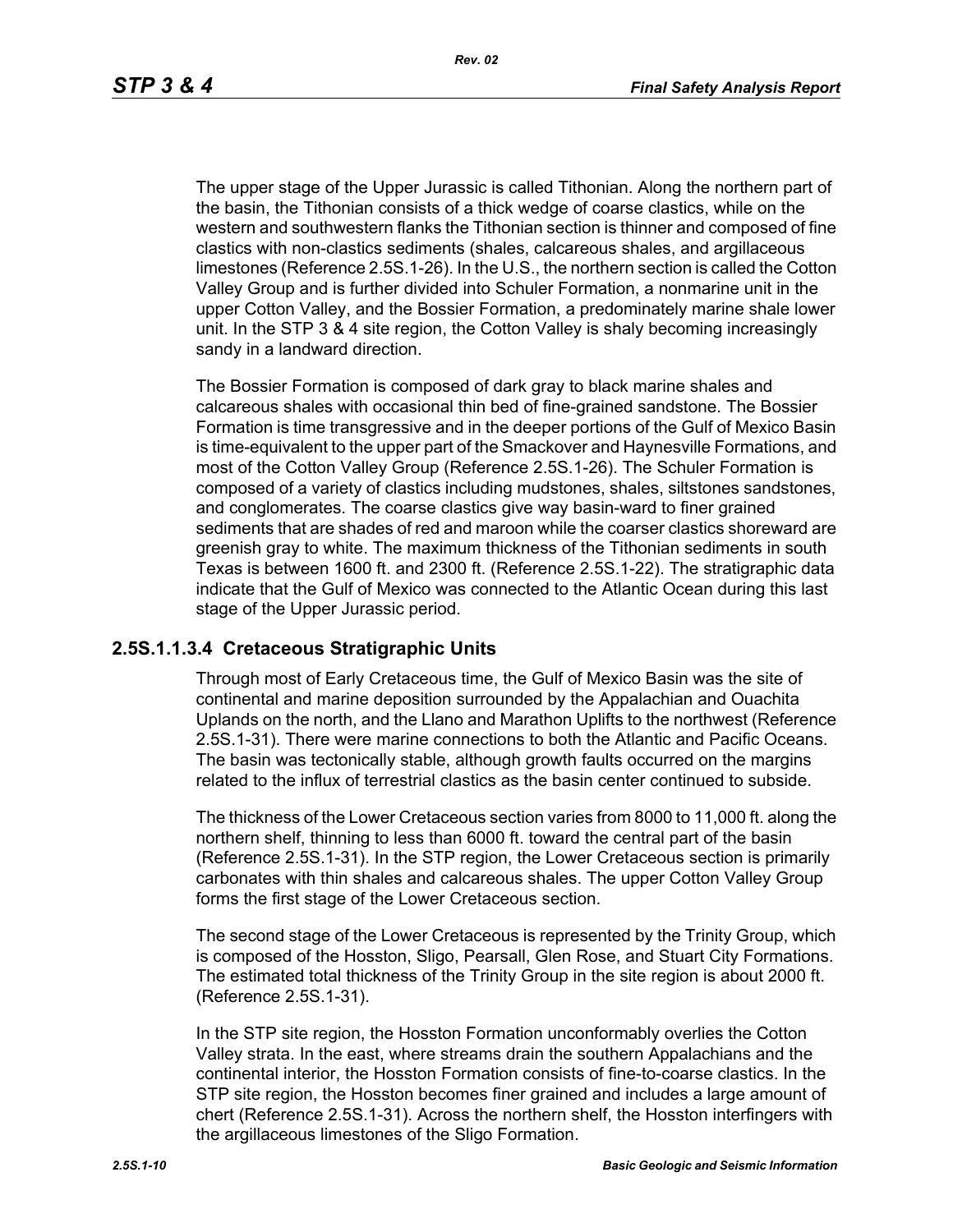The Pearsall Formation conformably overlies the Sligo Formation. The lower part of the Pearsall Formation is called the Pine Island Shale and consists of dark shale interbedded with gray, thin limestones. The James Limestone (also known as the Cow Creek in the site region) overlies the Pine Island from south Texas to Florida (Reference 2.5S.1-31). The James Limestone is a dense non-porous gray limestone interbedded with shale. Overlying the James Limestone is the Bexar Shale forming the upper member of the Pearsall Formation.

Conformably overlying the Pearsall Formation are the limestones of the Glen Rose Formation. In south Texas, these rocks are gray argillaceous dolomite with anhydrite layers. Downdip toward the basin the Glen Rose shelf carbonates interfingers with reef limestones containing rudists, corals, mollusks, and other shallow water bank fauna. This mappable lithology has been named the Stuart City Formation.

Unconformably overlying the Glen Rose Limestone are the shelf limestones of the Fredericksburg Group. In the STP site region, this group includes the Edwards Limestone, which is subdivided in the transgressive West Nueces Limestone, the overlying McKnight Evaporite, and McKnight Limestone. Downdip, the Fredericksburg Group interfingers with the Stuart City Formation, which in turn grades into the basinal micrites and shales of the Atascosa Formation (Reference 2.5S.1-31).

The deposition of Fredericksburg Group strata came to a halt as the land gradually rose and the shoreline regressed at the beginning of Washita Group deposition. The Washita Group includes from older to younger: the upper Cretaceous Georgetown, the upper Cretaceous Del Rio, and upper Cretaceous Buda Limestone. The Georgetown limestone grades basinward into the reef facies of the Stuart City Formation. The Del Rio Formation is thin calcareous shale that is covered by the onlapping Buda Limestone.

During the Lower Cretaceous, the ancestral Gulf of Mexico was connected with the Atlantic and Pacific Oceans as well as the Continental Interior Seaway. The surrounding platforms were stable and were covered with shallow seas. Clastics were brought in along the northern margin by major streams that drained the southern Appalachian Mountains. Long-shore currents flowed westward carrying these clastics away from the deltas. The maximum extent of carbonate deposition took place during the end of the Lower Cretaceous.

In the Gulf of Mexico Basin, the Upper Cretaceous was a period of generally high sea levels that supported the deposition of a continuous cover of Upper Cretaceous rocks. These rocks thicken down-dip (basinward) to a shelf edge that is postulated to follow the reef of the Early Cretaceous period (Reference 2.5S.1-22). In the northern shelf areas, clastic sediments were derived from the southern Appalachian Mountains as they had been in the early Cretaceous. However, toward the end of the period, clastics from a western source, possibly from the nascent Laramide uplift make a more pronounced contribution. The thickest Upper Cretaceous sections are found in the major embayments with as much as 5500 ft. in the Rio Grande Embayment (Figure 2.5S.1-12 [Reference 2.5S.1-32]).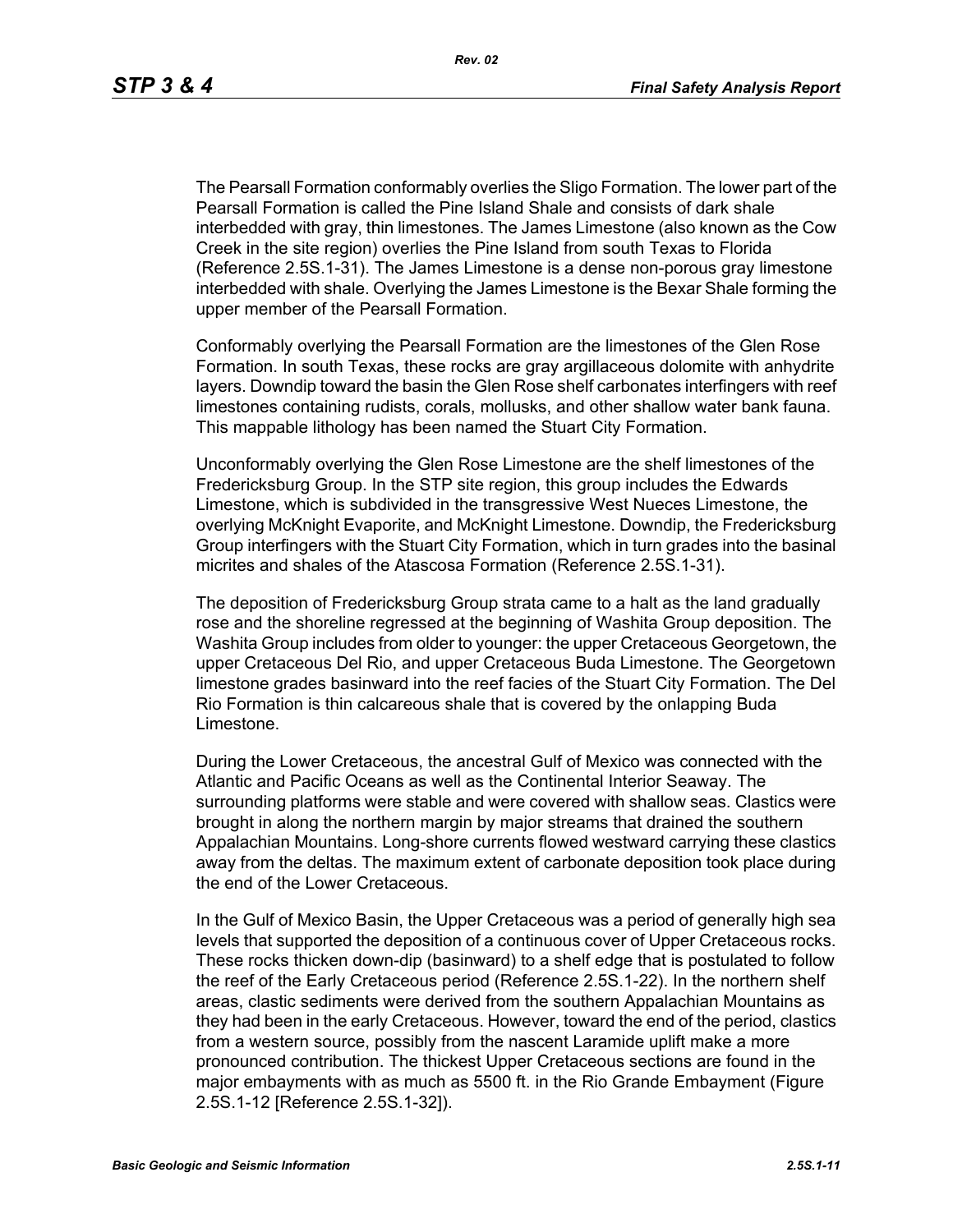The middle of the Upper Cretaceous occurs within the Washita Group, but there is no major physical discontinuity that defines this contact. The base of the "Gulfian Series" occurs at the the physical break in the mid-Cenomanian, the lowermost stage in the Upper Cretaceous (Reference 2.5S.1-33). The magnitude of the disconformity varies within the Gulf of Mexico Basin and is much less pronounced in the southern part of the basin, suggesting that section has had a different structural history than the northern part (Reference 2.5S.1-33).

The lowermost rocks of the upper Cretaceous, the Del Rio and Buda Limestones, have been discussed as part of the Wichita Group in the Lower Cretaceous.

The Woodbine Formation is the first Upper Cretaceous Unit deposited above the disconformity. In general, this unit is a fluvio-deltaic to marginal marine sequence that is highly variable and complicated. The Woodbine Formation thins south of the type area in east Texas, and the sand content decreases. The outcrop area consists of black noncalcareous shales that are the upper part of the Woodbine Formation (Reference 2.5S.1-33). The shale thins southward and pinches out on the San Marcos Arch.

The Eagle Ford Group is the fine-grained phase of terrestrial deposition that began with the coarse-grained deposits of the Woodbine in north Texas. By the time the Eagle Ford reaches the STP/San Marcos Arch Region, the strata are thin and consist of fissile, calcareous, carbonaceous black shale with interbeds of dark limestone. The Woodbine/Eagle Ford thins or is locally absent over the San Marcos Arch, and it may reach a thickness of about 225 ft. in south Texas (Reference 2.5S.1-32).

The Austin Group disconformably overlies the Eagle Ford Group of strata and reflects a change in depositional environment in many areas from clastics to limestone. In the STP 3 & 4 site region, the Austin Group (undifferentiated) consists of a lower chalk and a limestone that become calcareous shale and overlying limestone. The undifferentiated group of strata can be 980 ft. thick toward the Rio Grande Embayment, thinning over the San Marcos Arch. The thickness of this unit at the STP site region is unknown due to absence of petroleum targets below the thick Cenozoic Strata.

The Anacacho Limestone disconformably overlies the Austin Group. The Anacacho Limestone is mainly a clayey, bioclastic limestone interbedded with clay and marl and can be as much as 800 ft. thick. Downdip, the Anacacho Limestone grades into shelf mudstones of the Upson Formation. The Upson Formation can be as much as 500 ft. of fossiliferous dark to greenish gray clay (Reference 2.5S.1-33). Outcrops of the Upson Formation are limited, in part due to erosion, but it is commonly recognized in the subsurface where it is conformably overlain by the San Miguel Formation (Reference 2.5S.1-33). The San Miguel Formation consists of as much as 400 ft. (in outcrop) of fossiliferous sands and sandy limestones interbedded with gray clays. The lithology of the San Miguel Formation in the subsurface is similar and as much as 1150 ft. have been identified (Reference 2.5S.1-33). The San Miguel Formation probably was deposited in a wave-dominated deltaic system that was transitional from the underlying Upson Formation, a shallow water shelf deposit (Reference 2.5S.1-33) and transitional to the overlying Olmos Formation. All of these strata are truncated against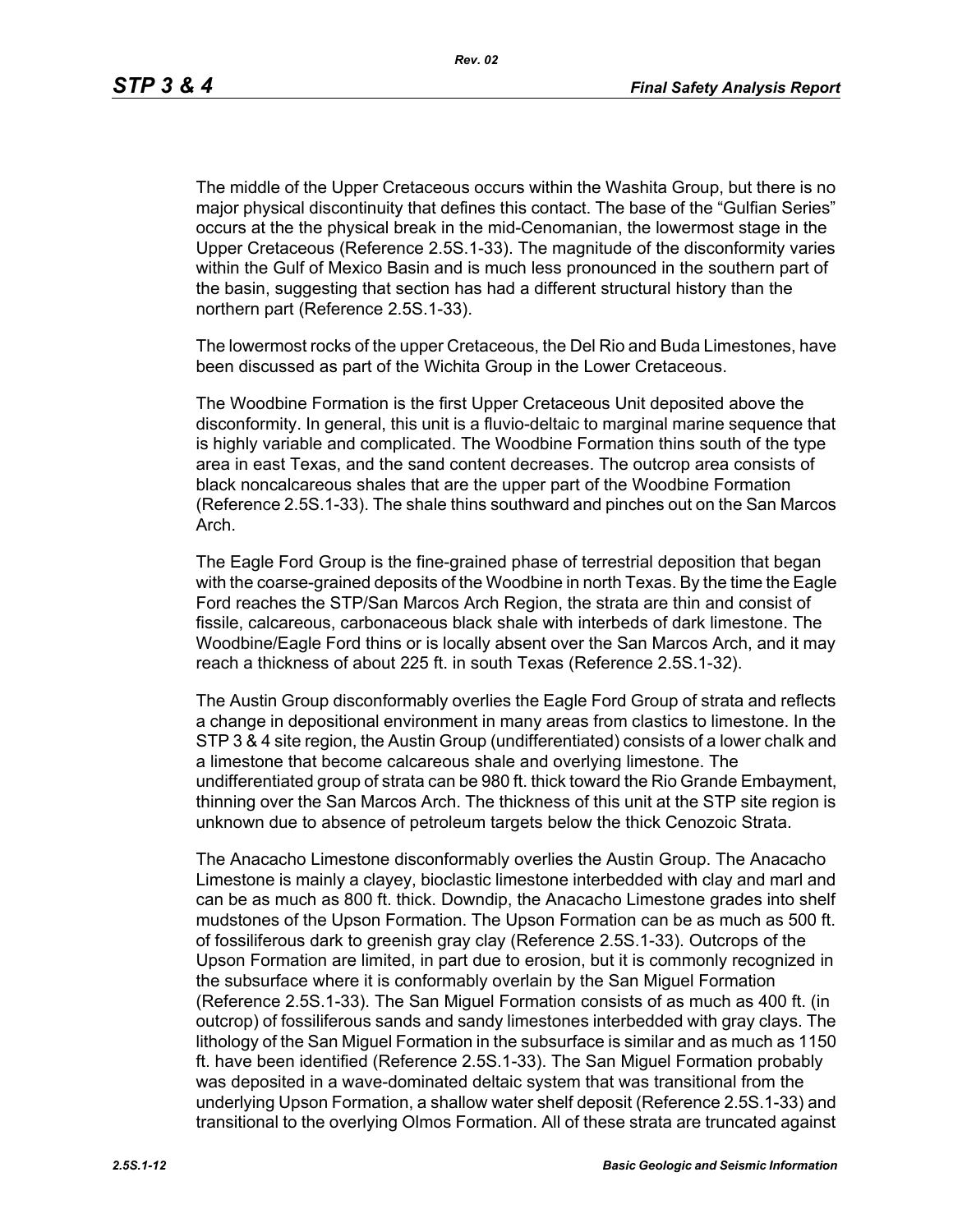the San Marcos Arch. In some areas of south Texas, there was uplift and erosion so that the San Miguel and Upson Formations are missing and the Escondido Formation (uppermost Cretaceous) disconformably overlies the Anacacho Limestone directly. This uplift may be related to the early stages of the Laramide Orogeny, which probably contributed to deposition of the clastics in the San Miguel Deltaic Complex.

The Laramide Orogeny continued to create a source for clastics in the upper Cretaceous. In the area of the San Marcos Arch, the claystone, chalky marls, and sandy strata of the east Texas Navarro Group give way to coarser clastics of the Olmos Formation. In outcrop, the Olmos Formation is mainly non-marine, irregularly bedded clays, shales and sandstones, accompanied by seams of coal, lignite, fire clay, and carbonaceous shales (Reference 2.5S.1-33). The Olmos Formation ranges between 400-500 ft. in outcrop, but thickens to more than 1300 ft. in the Rio Grande Embayment subsurface.

The Olmos Formation is transitional to the Escondido Formation, the uppermost Cretaceous unit in south Texas. The lower three-quarters of the formation consist of bioturbated mudstones interbedded with sandstones and coquina beds (Reference 2.5S.1-33). Some sandstones contain ripple marks or cross-bedding that indicates a shallow-water depositional environment. The upper quarter consists of inner-shelf deposits of sandy mudstone, siltstone and impure limestone. In outcrop, the Escondido Formation is about 800 ft. in Texas, thickening gulfward to approximately 1300 ft. (Reference 2.5S.1-33).

Along the northern Gulf of Mexico Coast, Tertiary sediments lie disconformably on upper Cretaceous strata (Reference 2.5S.1-33). Basal Paleocene units contain reworked Cretaceous fossils along with those from the Paleocene in most areas. However, in the Rio Grande Embayment and the Brazos River Sequence in Central Texas, deposition may have been continuous from the Cretaceous through the Paleocene. This is largely due to the continued uplift in the Cordillera resulting from the Laramide Orogeny (Reference 2.5S.1-33). The connection between the Gulf of Mexico and the Western Interior Seaway was probably cut in the Upper Cretaceous time frame (Reference 2.5S.1-33).

### **2.5S.1.1.3.5 Cenozoic Stratigraphic Units**

The western section of the Gulf Coastal Plain has a different Cenozoic history than the northeastern section due to the continued structural impact of the Laramide Orogeny during the Paleocene and Eocene. The large volumes of clastics that began to accumulate created an offlapping depositional style that continued throughout the Cenozoic in Texas (Reference 2.5S.1-34). Growth faults developed in the Wilcox and Yegua Sequences. Subsidence of the basin was mainly due to sedimentary loading and, in the Pleistocene, the variation of ice volumes which had a eustatic effect on sea levels. Figure 2.5S.1-13 (Reference 2.5S.1-25) contains a generalized Cenozoic stratigraphic column.

Not much is known about the stratigraphy beneath the Cenozoic in the STP area as oil exploration is generally limited to the units above the depth of 13,000 ft. Groundwater is obtained from the Coastal Lowlands Aquifer System, which has a lower bound in the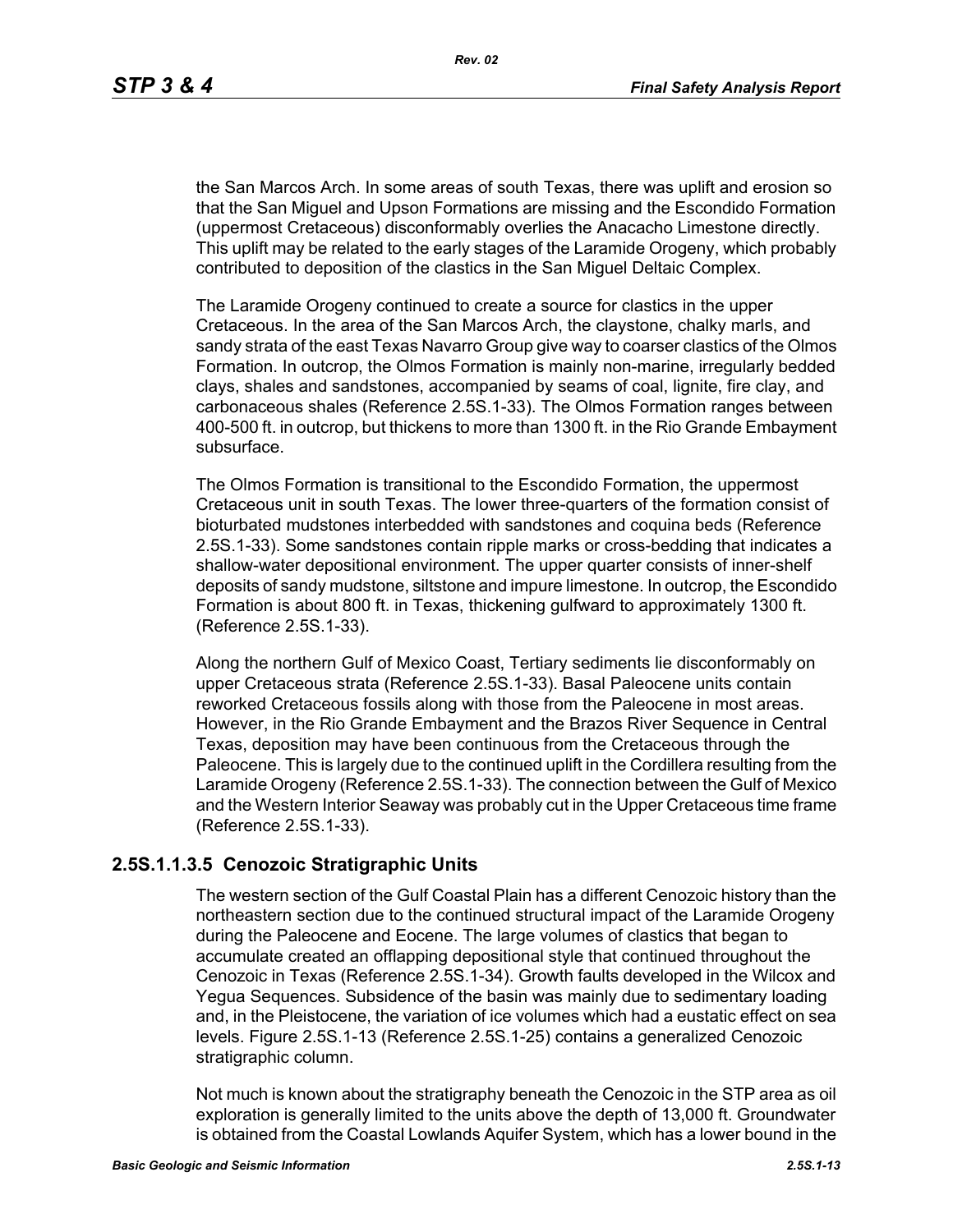Catahoula Confining System at depths of 5000-6000 ft. It is estimated that there is approximately 25,500 ft. of Mesozoic and Paleozoic sediments below the site. The Precambrian Basement is believed to be continental or oceanic crustal rocks (Reference 2.5S.1-35).

## **2.5S.1.1.3.5.1 Paleocene**

The Midway Group contains the basal Cenozoic sediments along the Gulf Coastal Plain and overlies Upper Cretaceous strata in disconformable contact. The Kinkaid Formation, the basal unit of the Midway Group, is mostly composed of limestone, calcareous sand, and sandstone and is usually less than 100 ft. thick. The Wills Point Formation is present throughout the area and represents the bulk of the Midway Group. The thickness of the Wills Point is more than 2500 ft. in southern Texas. The Wills Point Formation is mainly a dark-gray to black, micaceous clay (Reference 2.5S.1-36).

The Lower Wilcox Group reflects the first Cenozoic episode of major deltaic offlap, largely east of the modern Guadalupe River in Texas with the Rockdale Delta and the Holly Springs Deltaic System in Mississippi. These were the first systems to contribute to growth faulting and salt mobilization (Reference 2.5S.1-34) through application of Lithostatic pressure developed by the large volume of sediments deposited in the delta. In south Texas, a strandline-shelf system developed that generally covered that same area as the Cretaceous limestone platforms. The sands were reworked from the deltaic lobes and were transported southwestward along the coast. The sands grade into shelf mud toward the Gulf of Mexico.

The Wilcox Group is undifferentiated in Texas where it lacks regionally mappable units (Reference 2.5S.1-36). It has a maximum thickness of 1200 ft. in the Mississippi Embayment, becomes thousands of feet thick toward the Gulf and is estimated to be 2000 ft. thick beneath the STP site. The Wilcox Group typically consists of sandyclayey deposits; lignite is common and is characterized by coarser sandy, deltaic and nonmarine sediments.

## **2.5S.1.1.3.5.2 Eocene**

In the Early Eocene, the sediment distribution systems established in the Paleocene generally continued (Reference 2.5S.1-34). Sediments eroded from the Laramide Uplift prograded into the western Gulf basin as much as 20 miles. A broad alluvial coastal plain derived from fluvial systems flowing from the continent extended along the central and south Texas coast. The sediments constitute the Carrizo Sandstone of the Claiborne Group (Figure 2.5S.1-13 [Reference 2.5S.1-25]) and are overlain by the Reklaw Shale.

The Carrizo Sand is the basal Claiborne Unit in Texas. Deposited unconformably on the Wilcox Formation, the Carrizo Sand varies in thickness, ranging from 100 ft. to 1200 ft. in Texas and is estimated to be approximately 800 ft. thick beneath the STP site, based on oilfield logs.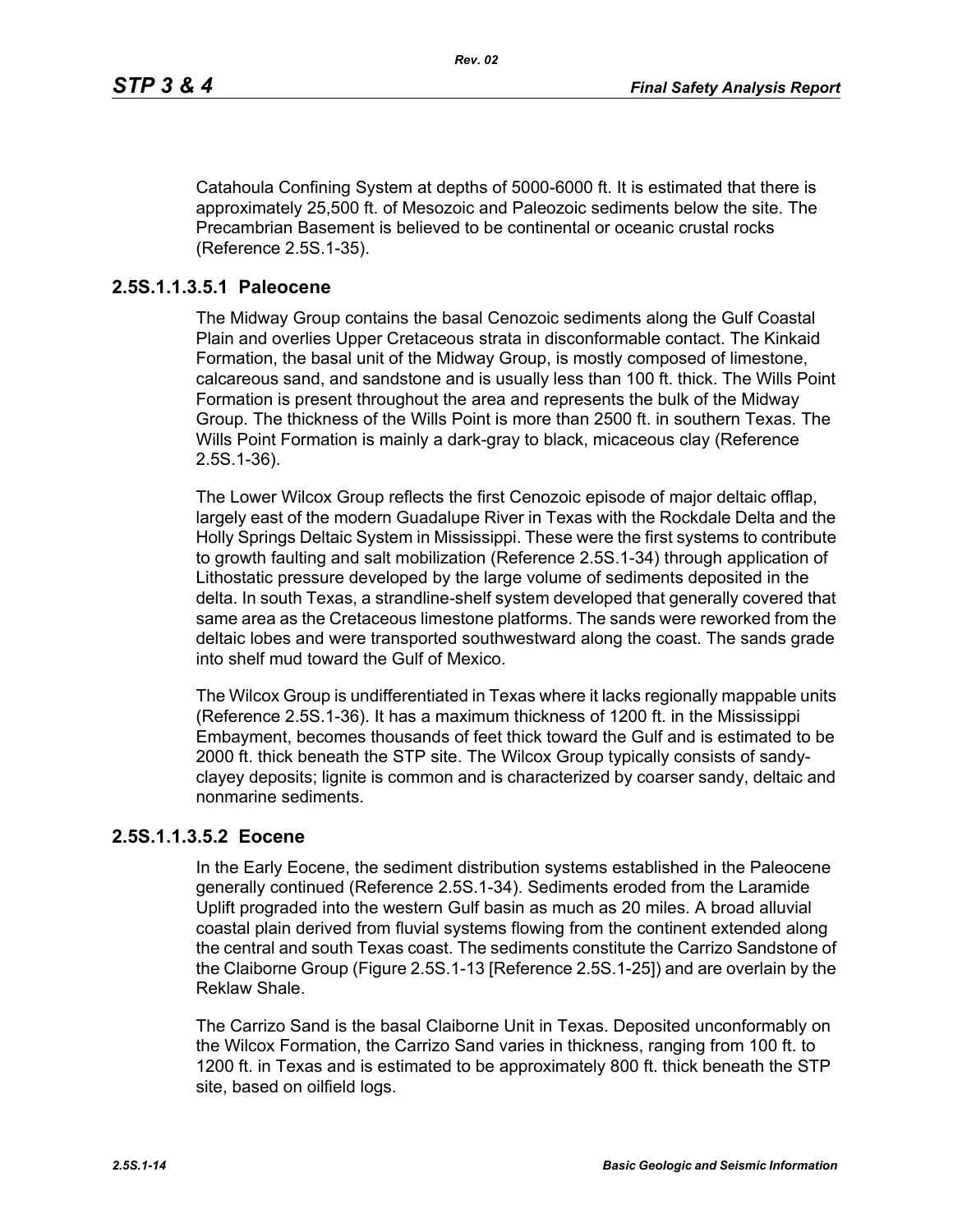The Reklaw Formation conformably overlies the Carrizo Sand and is composed largely of dark shales and sands. The lower part of the Reklaw Formation is glauconitic and partly nonmarine (Reference 2.5S.1-36).

In the Middle Eocene, the Queen City and the Sparta Sands were deposited in two depositional episodes. During the Sparta depositional period, a wave-dominated barrier island complex extended from the present coast of Mexico northward to the Houston Embayment. The outer shelf, slope, and deep basin remained sediment starved (Reference 2.5S.1-34).

The Queen City Sand is predominately light-gray to grayish-brown very fine to medium quartz sand with interbeds of dark carbonaceous shale, silt and lignite. Beneath the STP site, the Queen City Sand thickness is estimated to be approximately 100 ft. based on oilfield logs.

The Weches Formation underlies the Sparta Sand and overlies the Queen City Sand. It is predominately glauconitic and has been mined as an iron ore where leaching of the glauconite has concentrated the iron. The sands are highly crossbedded, and interbedded with dark-gray to black glauconitic clay and shale (Reference 2.5S.1-36). The Weches Formation is highly fossiliferous which distinguishes it from the units above and below.

The Sparta Sand overlies the Weches formation and is composed of very fine to medium unconsolidated quartz sand with interbeds of sandy clay and clay. Lignite is common. The Sparta Sand is about 100 ft. thick at the outcrop to more than 1000 ft. thick in the subsurface near the Mississippi Embayment Axis (Reference 2.5S.1-36). The thickness of the Sparta Sand beneath the STP site is estimated at 100 ft., based on oil field logs.

The Cook Mountain Formation overlies the Sparta Sand in what may be a gradational contact (Reference 2.5S.1-36). The formation in south Texas has a large proportion of sandy clay and sand containing disseminated glauconite. Interbedded clays are bluish gray to black and become the dominant lithologic type as the formation thickens downdip. In the site area, the Cook Mountain Formation is estimated to be 300-400 ft. thick, based on oilfield logs.

The Yegua Formation is composed of massive laminated and crossbedded, fine to medium grained sand. Sandy clay and clay, thin lignite beds and glauconitic sands are present in some places. The maximum thickness of the Yegua Formation is more than 1800 ft. Beneath the STP site the formation thickness is estimated to be 800-1000 ft. based on oil field logs.

Volcanic ash in the Yegua Sediments reflects the uplift and crustal heating in the Mexican Cordillera and western Gulf of Mexico. Areas in the western Gulf were uplifted, and the area of active deposition of mud extended eastward (Reference 2.5S.1-34). The Gulf Margin prograded as much as 15 miles during this time.

The Jackson Group was deposited during the late Eocene. Stratigraphic equivalents are present throughout the Gulf Coastal Plain. The presence of volcanic ash and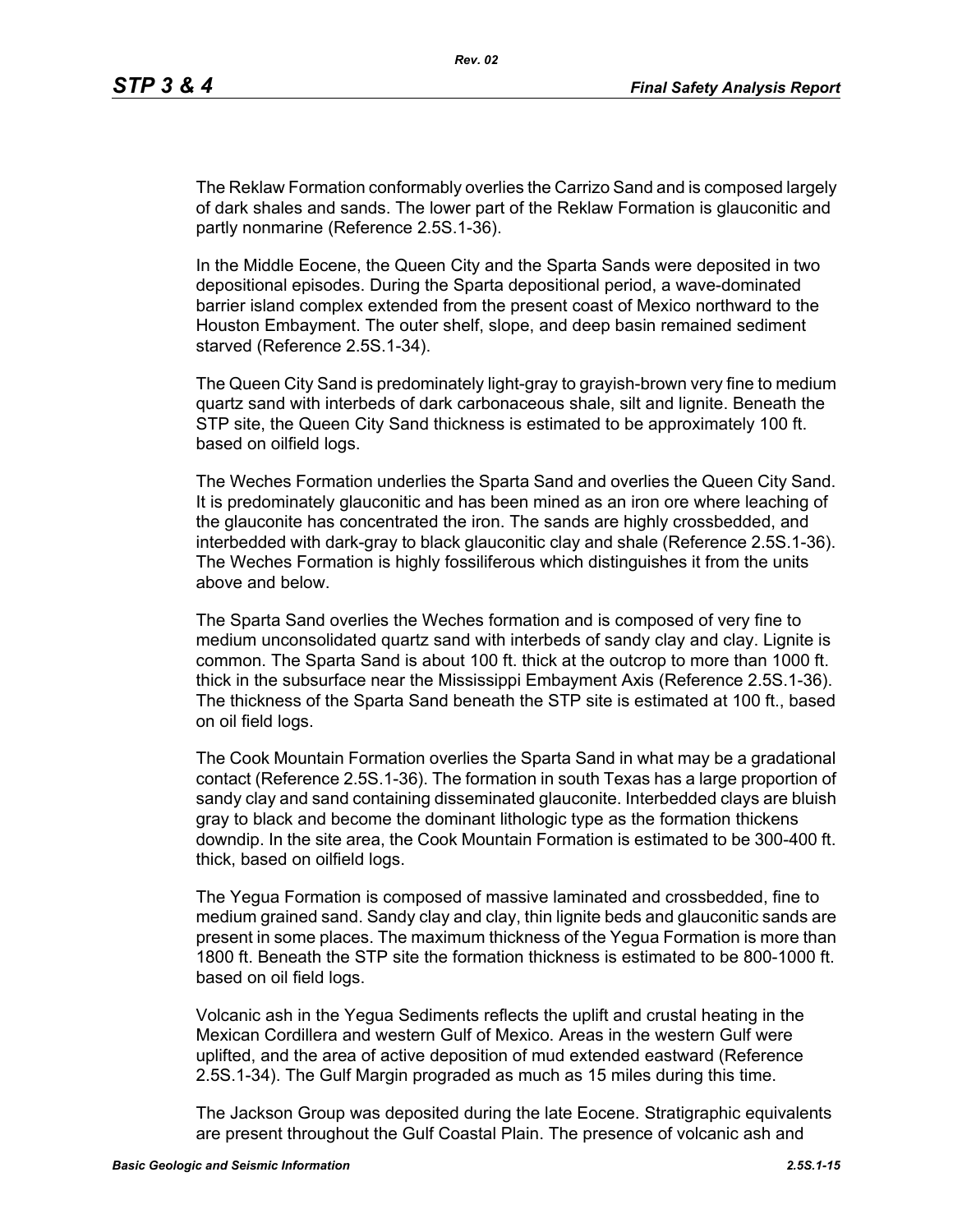*Rev. 02*

coarser volcanic-derived clastics in the Jackson Group reflects volcanic activity in Mexico and southwestern United States. This group and its stratigraphic equivalents were deposited during the last major marine transgression that covered the Coastal Plain and occupied the Mississippi Embayment (Figures 2.5S.1-9 [Reference 2.5S.1- 25] and 2.5S.1-13 [Reference 2.5S.1-25]). Jackson sediments conformably overlie the Yegua Formation deposits of the underlying Claiborne Group.

The lowermost unit of the Jackson Group is the Caddell Formation. The lower part of the Caddell Formation is typically a marine deposit and is composed of gray calcareous sandstone and greenish calcareous clays. The upper part exhibits fewer marine characteristics and locally contains lignite and thin chocolate shales and interbedded sands. The lower part of the Caddell Formation commonly contains gray calcareous sands, and some glauconite. The Caddell Formation ranges from 30 ft. to 300 ft. in thickness (Reference 2.5S.1-36).

The Wellborn Sandstone, which overlies the Caddell Formation, is massive gray sandstone with interbedded marine clay units. The middle part is a highly fossiliferous marine facies consisting of sandy, marly clays. The upper part is a massive gray to white clayey sandstone. The entire Wellborn Sandstone is between 100 ft. and 300 ft. thick (Reference 2.5S.1-36).

The Manning Clay, consisting of carbonaceous, dark brown clay alternating with two beds of gray sandstone, overlies the Wellborn Sandstone. The clay is essentially nonmarine, but some marine shale beds are present locally. The thickness of the Manning Clay is between 250 ft. and 350 ft. (Reference 2.5S.1-36).

The Whitsett Formation, the uppermost unit in the Jackson Group, is mainly nonmarine crossbedded sandstone interbedded with tuffaceous shale and fine sandy tuff (Reference 2.5S.1-36). The sands are generally fine to medium grained but may be very coarse and conglomeratic in places. The Whitsett Formation is about 135 ft. thick.

### **2.5S.1.1.3.5.3 Oligocene**

During the Oligocene multiple fluvial systems developed resulting in an influx of sediments from Mexico and southwestern United States. The Norias Delta on the Rio Grande Axis merged with the Norma Delta to the south. A third system developed along the Houston Embayment while the fourth developed along the Central Mississippi Margin (Reference 2.5S.1-34). The eastern Gulf of Mexico continued to receive a minimum of clastics. Clastics consisted of the Vicksburg Group and the overlying Catahoula Sandstone (tuff).

The Vicksburg Group is composed of a variety of marine sediments, varying from sandstones and clays to marl and limestone (Reference 2.5S.1-36). The Frio Clay (not to be confused with the Frio Formation) is probably time-equivalent with the Vicksburg Group (Reference 2.5S.1-36). The Frio Clay is typically composed of massive dark, greenish-gray, red, and blue gypsiferous clay interbedded with sandy clay, sand, and sandstone.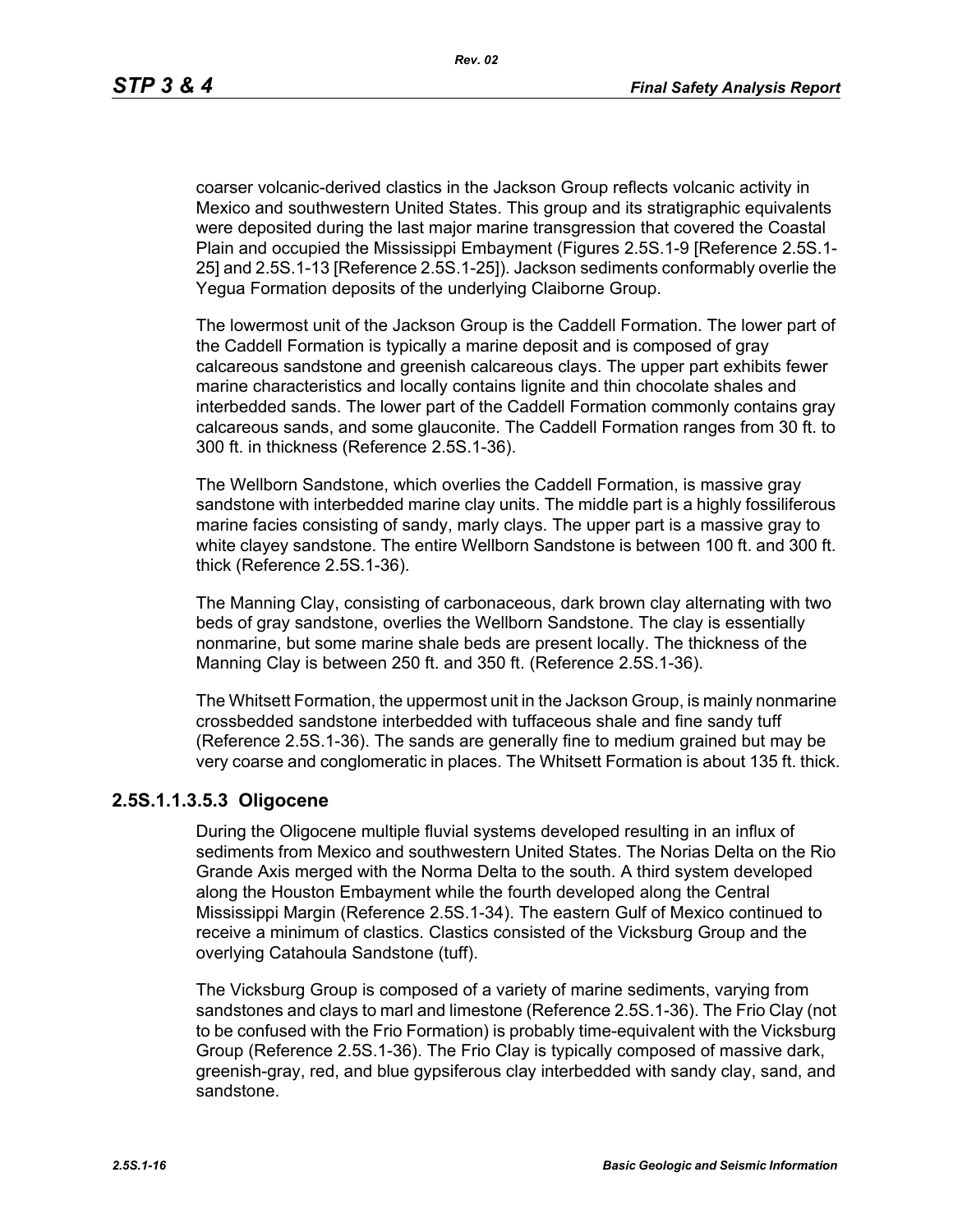The Catahoula Sandstone (or tuff) consists of three units which are identified only in the subsurface. These are, from oldest to youngest: the Frio Formation, the Anahuac Formation, and the Upper part of the Catahoula Tuff. The Catahoula Formation consists of approximately 60% volcanic material, mainly airborne ash from Mexican volcanoes and 30% sand (Reference 2.5S.1-37). The Catahoula Sandstone thickens down-dip to thousands of ft. The thickness at the site is estimated from oilfield logs to be at least 3000 ft. with the top at approximately -5350 ft. MSL. The age of the Catahoula Sandstone is uncertain, but the U.S. Geological Survey (USGS) designates the unit as both Oligocene and Miocene (Reference 2.5S.1-37).

### **2.5S.1.1.3.5.4 Miocene**

The Miocene was a fairly stable period. Uplift of the Edwards Plateau and the adjacent areas is demonstrated by the increased presence of Cretaceous limestone clastics in the Miocene fluvial deposits. The Fleming Formation overlies the Oakville Sands. In the STP 3 & 4 site area, the Fleming Formation is largely variegated yellow, green red, pink blue, purplish gray, or greenish gray clay (Reference 2.5S.1-36). The strata may be calcareous and contain thin chalky limestone as well as cross-bedded sands. The upper part of the Fleming Formation may be sandy, and it forms the lower portion of the Evangeline Aquifer (Subsection 2.4S.12). The Fleming Formation is about 200 ft. thick in outcrop and can be thousands of feet thick in the subsurface. The estimated thickness of the Fleming Formation beneath the site is 3200 ft.

The Oakville Sandstone is a sandy facies in the lower part of the Fleming Formation (Reference 2.5S.1-36) in the vicinity of the site. It is composed of non-marine, irregularly bedded clastics consisting of coarse sands and interbedded clay. The Fleming Formation and the Oakville Sandstone are similar lithologically, but the Oakville Sandstone is much sandier. The thickness of the Oakville Sandstone ranges from about 200 to about 500 ft. regionally. At the site, the thickness is estimated to be 250 ft., based on oil field geophysical logs, with the top at an estimated elevation of - 2100 ft. MSL.

During the middle Miocene epoch the Corsair Delta developed in the region of the Colorado River, an area which had not previously been a depocenter. The Corsair Delta Apron formed a sandy depositional element on the Gulf floor (Reference 2.5S.1- 34).

#### **2.5S.1.1.3.5.5 Pliocene**

By the early Pliocene, sediment supply and accumulation had shifted to the Mississippi depositional axis. Sediments were carried east and west from the delta, forming shore deposits which were thin veneers, compared with previous deposits (Reference 2.5S.1-34).

In the late Pliocene, the three central Gulf fluvial systems, the Red River, Central Mississippi and Eastern Mississippi formed a composite delta system, in which the Red River continued to dominate the sediment supply (Reference 2.5S.1-34). The fluvial systems of the western and northwestern Gulf were dormant.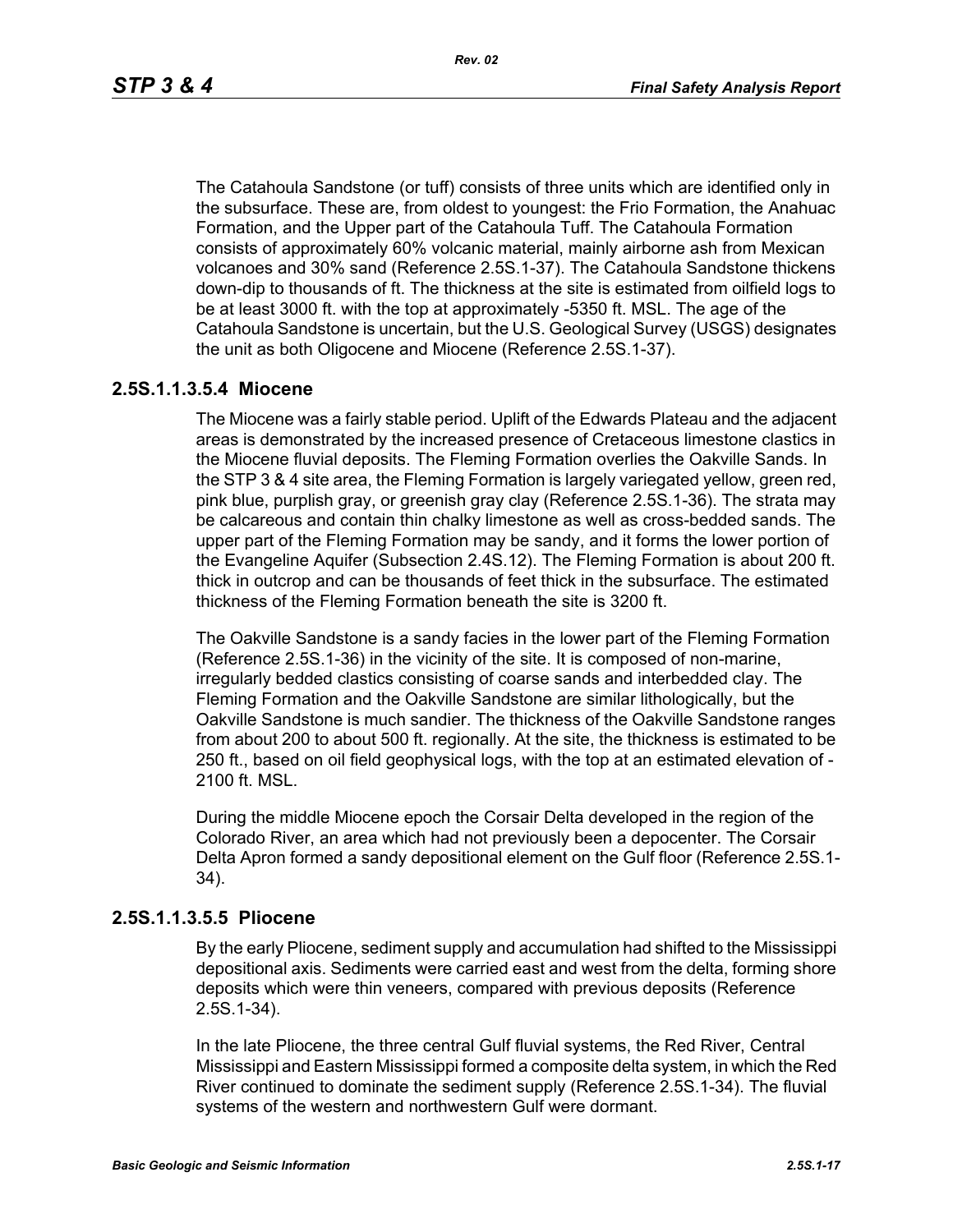The influence of the continental ice sheet during the interglacial periods occurred in the late Pliocene epoch (Reference 2.5S.1-34).

The Goliad Sand was the dominant unit deposited during the Pliocene epoch. The Goliad Sand ranges from a basal strata of coarse undivided sediments to indurated units whitish to pinkish gray, ranging in grain size from very fine to coarse. The cement is typically calcium carbonate. Clay interbeds are grayish and may be calcareous. The bedding suggests that the Goliad Sand was deposited as river-bottom sediments (Reference 2.5S.1-36). Based on oil field logs, the estimated thickness of the Goliad Sand beneath the site is 800 ft.

### **2.5S.1.1.3.5.6 Pleistocene**

The Pleistocene depositional record shows pulses of sandy outwash during glacial retreats and cyclic sea level changes. The inland Mississippi and Red River Fluvial Systems were separate inland but coalesced on the depositional coastal plain. The Rio Grande Delta was reactivated and the Colorado/Brazos Delta became minor features.

The Lissie Formation is in unconformable contact with the underlying Goliad Sand. The sediments are partially flood plain deposits and partially deltaic sands, silts, and muds. The sediments are described as reddish, orange, and gray fine-to-coarse grained, cross bedded sands with the base of the formation often indicated by caliche (Reference 2.5S.1-37).

The surface sediments at the STP site belong to the Beaumont Formation. From the Louisiana/Texas border to the Rio Grande, the Beaumont Formation is recognized as a delta that formed during the last eustatic sea level high. Sediments in the STP area are attributed to the Colorado/Brazos Fluvial Systems, which today are the largest systems in Texas (Figure 2.5S.1-14 [Reference 2.5S.1-38]). The thickness of the Beaumont varies, and it is difficult to distinguish between the underlying Lissie and the Beaumont in the subsurface because of the similarity of the sediments.

### **2.5S.1.1.4 Regional Tectonic Setting**

In 1986, the Electric Power Research Institute (EPRI) developed a seismic source model for the Central and Eastern United States (CEUS), which included the STP 3 & 4 site region (Reference 2.5S.1-39). The CEUS is a stable continental region (SCR) characterized by low rates of crustal deformation and no active plate boundary conditions. The EPRI source model included the independent interpretations of six Earth Science Teams (ESTs) and reflected the general state of knowledge of the geoscience community as of 1986. The seismic source models developed by each of the six teams were based on the tectonic setting and the occurrence, rates, and distribution of historical seismicity. The original seismic sources identified by EPRI (Reference 2.5S.1-39) are thoroughly described in the (Reference 2.5S.1-39) reports and are summarized in Subsection 2.5S.2.2.

Since 1986 additional geological, seismological, and geophysical studies have been completed in the CEUS and in the STP 3 & 4 site region. The purpose of this section is to summarize the current state of knowledge on the tectonic setting and tectonic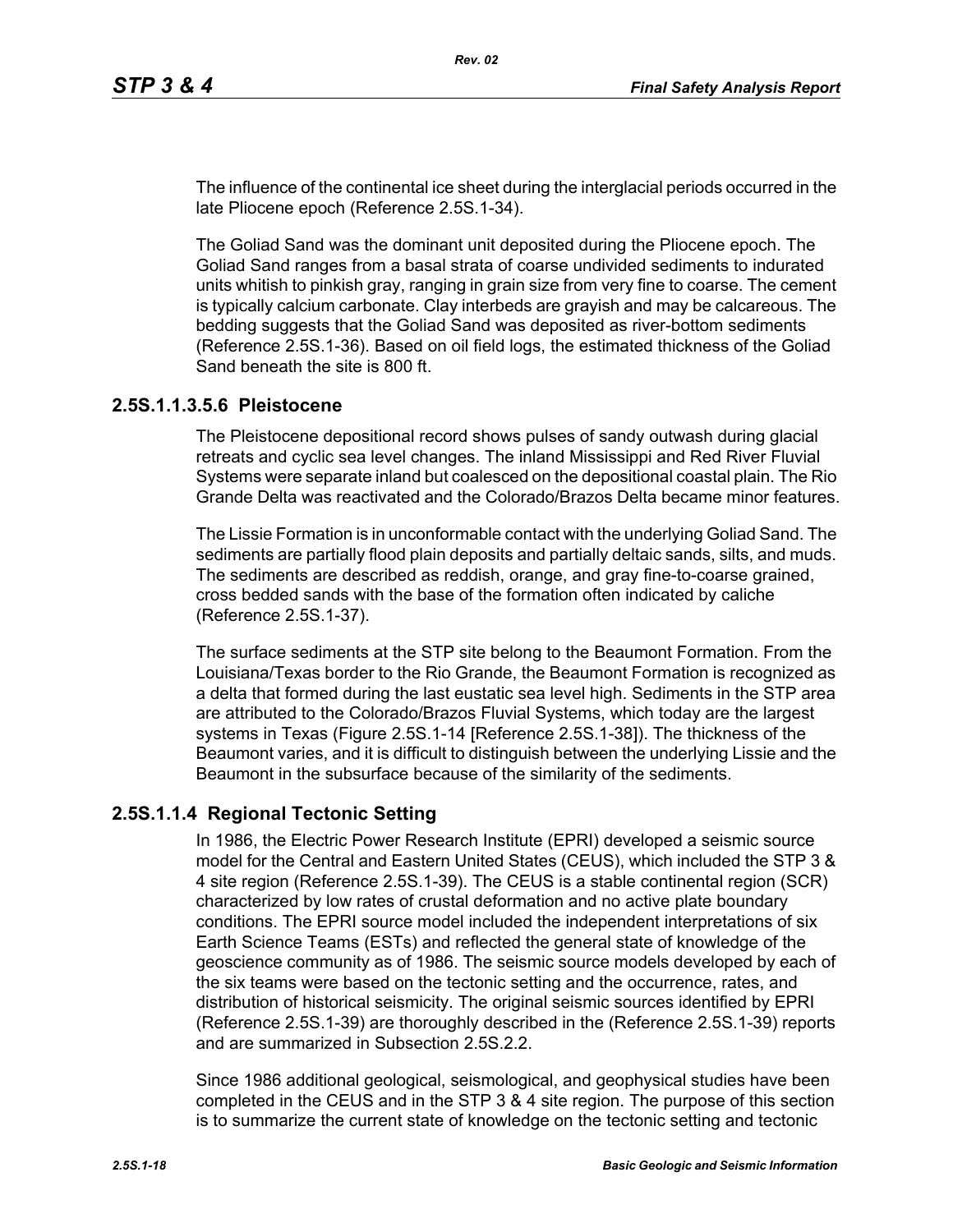structures in the site region and to highlight new information acquired since 1986 that is relevant to the assessment of seismic sources.

A global review of earthquakes in SCRs shows that areas of Mesozoic and Cenozoic extended crust is positively correlated with large SCR earthquakes. Nearly 70% of SCR earthquakes with moment magnitudes **M** ≥ 6 occurred in areas of Mesozoic and Cenozoic extended crust (Reference 2.5S.1-40). Additional evidence shows an association between Late Proterozoic rifts and modern seismicity in eastern North America (References 2.5S.1-40; 2.5S.1-41; and 2.5S.1-42). Proterozoic and Mesozoic extended crust underlies at least part of the site region (Figure 2.5S.1-15 [References 2.5S.1-43, 2.5S.1-44, and 2.5S.1-45] and Figure 2.5S.1-16 [References 2.5S.1-44, 2.5S.1-46, 2.5S.1-47, and 2.5S.1-48]). As discussed in this subsection, however, there is no positive evidence for late Cenozoic seismogenic activity or any tectonic feature or structure in the site region (References 2.5S.1-49 and 2.5S.1-50). Although research during the last two decades has modified interpretations of the tectonic evolution and processes in the Gulf Coastal Plain and Gulf of Mexico, no new structures or features have been identified in the STP site region since 1986 that show clear evidence of seismogenic potential greater than what was recognized and incorporated in the EPRI (Reference 2.5S.1-39) seismic source model.

# **2.5S.1.1.4.1 Regional Tectonic History of the STP 3 & 4 Site**

## **2.5S.1.1.4.1.1 Overview**

The STP 3 & 4 site lies within the Gulf Coastal Plain Physiographic Province (Figure 2.5S.1-1 [References 2.5S.1-2 and 2.5S.1-3]), which extends from Mexico on the west and southwest to Florida on the east. The Coastal Plain developed as part of the geologic and physiographic evolution of the Gulf of Mexico (Reference 2.5S.1-51), an ocean basin that opened in the Triassic along the trend of the Ouachita Orogenic belt (Reference 2.5S.1-20), a largely buried Paleozoic mountain chain. Exposures of the Ouachita Belt are located in the Ouachita Mountains of eastern Oklahoma and western Arkansas, and in the Marathon Mountains of western Texas. Between these widely separated exposures, the Ouachita Orogenic Belt extends continuously beneath Mesozoic and Tertiary marine sediments that fringe the northern margin of the Gulf Coastal Plain (References 2.5S.1-52, 2.5S.1-53, and 2.5S.1-20). The Ouachita Belt records orogenic events related to the opening and closing of a Paleozoic ocean basin along the southeastern margin of ancestral North America. The tectonic events associated with the formation of the Ouachita Belt have significantly influenced the structure of the crust in the STP 3 & 4 site region, and they are summarized in the following sections.

## **2.5S.1.1.4.1.2 Late Proterozoic and Paleozoic Plate Tectonic History**

The Ouachita Orogenic Belt formed in Paleozoic time along with the Appalachian Orogenic Belt, which trends northeast-southwest along the length of the eastern United States and Canada (Reference 2.5S.1-52). A comprehensive synthesis of the Appalachian Orogen can be found in Reference 2.5S.1-54. The ancestral North American continent that predated the Appalachian and Ouachita Orogenies is known as Laurentia. Exposures of Proterozoic Laurentian Basement are present in the Llano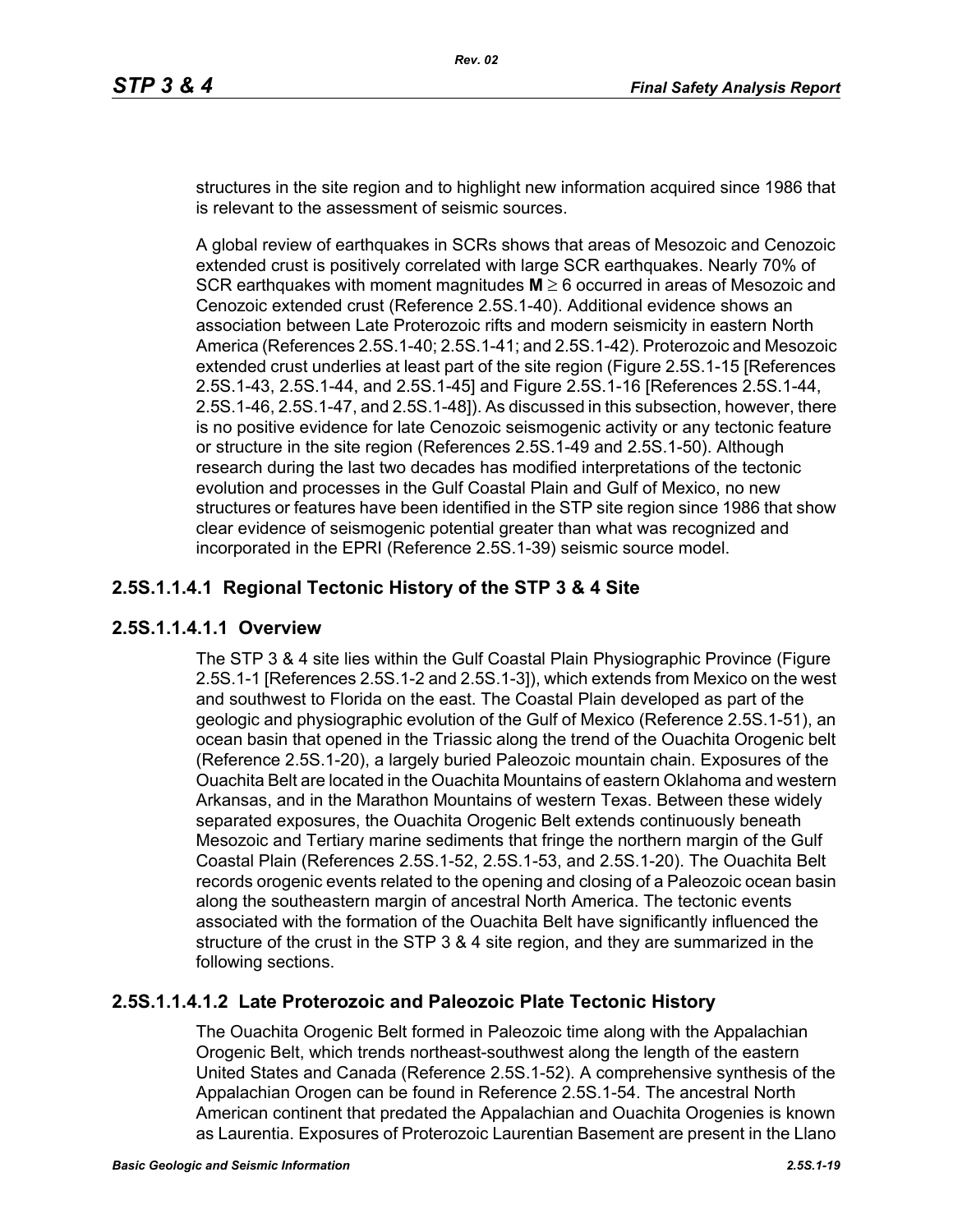Uplift at the northwest margin of the STP 3 & 4 site region (Reference 2.5S.1-55) (Figure 2.5S.1-5 [References 2.5S.1-8, 2.5S.1-9, 2.5S.1-10, and 2.5S.1-11], Figure 2.5S.1-10 [Reference 2.5S.1-27]).

In late Precambrian to Cambrian time, Laurentia broke up along a series of NNE-SSWtrending rifts that led to sea-floor spreading and development of an ocean basin known as Iapetus (References 2.5S.1-54 and 2.5S.1-20). In general, the rift system along the eastern margin of Laurentia was approximately coincident with the present Appalachian Mountain Belt (Reference 2.5S.1-54). The locus of rifting stepped abruptly westward at about the latitude of Alabama and Mississippi along a WNW-ESE-trending transform fault zone (Reference 2.5S.1-56). This transform fault zone terminated to the west at the northern end of a NNW-SSE-trending rift system that was located approximately between the Sabine Arch (Figure 2.5S.1-17) and the Fort Worth Basin (Reference 2.5S.1-57). Figure 2.5S.1-10 (Reference 2.5S.1-27) illustrates the location of the Ft. Worth Basin and the Sabine Arch. The transform fault system formed a jog in the ancestral continental margin that roughly parallels the northern rim of the present Gulf Coastal Plain (Reference 2.5S.1-20). Two failed rift basins, or aulocogens, developed along Laurentia's southern margin (Reference 2.5S.1-19). One of the aulocogens is known as the Reelfoot Rift, which trends northeast-southwest and underlies the Mississippi Embayment. The other failed rift basin is known as the Oklahoma Aulocogen, which trends west-northwest-east-southeast along the border between southern Oklahoma and northeastern Texas (References 2.5S.1-19 and 2.5S.1-20).

The rifted southern margin of Laurentia in early Paleozoic time included structures typical of passive margins, such as grabens and fault-bounded basins open to the ocean (References 2.5S.1-57 and 2.5S.1-20). As rifting ceased, shallow-water shelf environments emerged along the developing passive margin and are recorded in sequences of early to middle Paleozoic marine clastic and carbonate deposits (Reference 2.5S.1-20). Progressive subsidence of the Laurentian passive margin and Iapetus basin in Late Ordovician through Early Mississippian time is indicated by deepwater siliceous chert and shale overlying the older clastic and carbonate rocks (Reference 2.5S.1-20).

The onset of collisional tectonics and closing of the Iapetan Ocean during the Carboniferous are marked in the stratigraphic record by the abrupt appearance of coarse clastic deposits over the older deep-water deposits. The general model proposed by Viele and Thomas (Reference 2.5S.1-20) for the development of the Ouachita Belt, invokes progressive closure of the Iapetus Ocean along a subduction zone that dipped south beneath an island arc located off the southern coast of Laurentia. The collision is interpreted to be oblique, which resulted in diachronous, westward-propagating closure of the Iapetus basin (Reference 2.5S.1-57). As the ocean basin was consumed, rocks of the accretionary prism above the subduction zone were thrust northward over deposits of the Laurentian passive margin. The passive margin strata subsequently were caught up in the deformation and thrust northward as the island arc overrode the continental margin, forming the ancestral Ouachita Mountains (see Reference 2.5S.1-58 for a lithospheric-scale model of the collisional orogen east of the STP 3 & 4 site determined from a synthesis of seismic,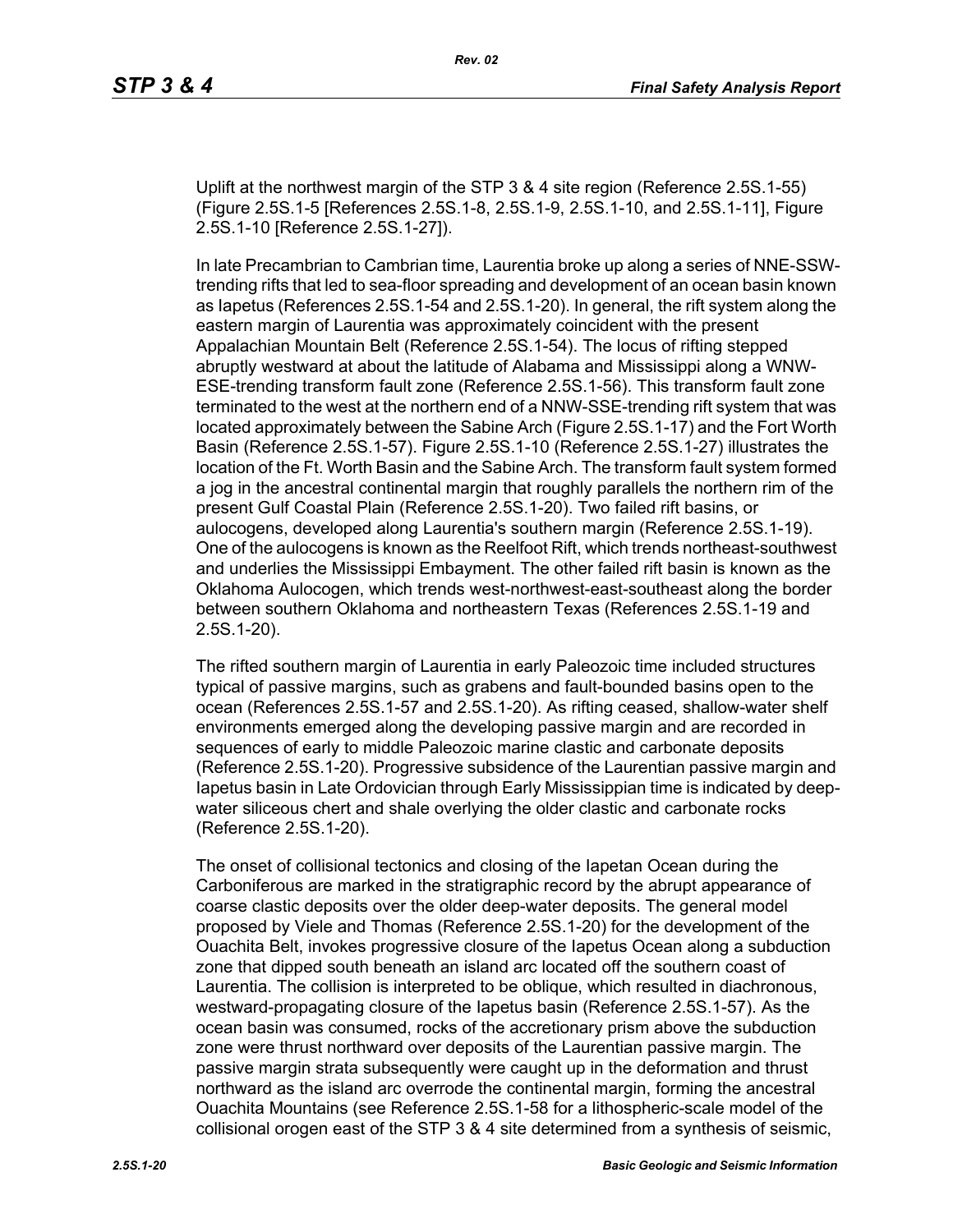borehole, and gravity data). Growth of the Ouachita Mountains loaded the Laurentian continental crust, forming a series of broad arches and basins in the foreland region north and west of the orogenic belt (References 2.5S.1-59 and 2.5S.1-60). Examples of these foreland structures that are relatively proximal to the STP 3 & 4 site include the Kerr Basin, Llano Uplift, and Fort Worth Basin (Reference 2.5S.1-61) (Figure 2.5S.1-10 [Reference 2.5S.1-27]).

### **2.5S.1.1.4.1.3 Mesozoic and Cenozoic Geology**

The development of the Ouachita Belt in late Paleozoic time marked the end of a complete Wilson Cycle, during which Laurentia was rifted, Iapetus formed, and then the ocean basin was consumed during a continent-continent collision. The opening of the modern Gulf of Mexico beginning in the Mesozoic represents the commencement of another Wilson Cycle. Formation of the Gulf of Mexico began in Late Triassic time with renewed rifting approximately along the trend of the Ouachita Belt (References 2.5S.1-22 and 2.5S.1-62). Detailed modeling of gravity data suggests that the locus of rifting and crustal extension occurred south of the main Ouachita collisional orogen, approximately beneath the present continental shelf and rise in the offshore region of the Gulf of Mexico (Reference 2.5S.1-59).

Rifting lasted from Late Triassic to Late Jurassic and caused both the extension of prerift continental crust and the formation of new oceanic crust. Sawyer et al. (Reference 2.5S.1-44) describes four classifications of crust within the STP 3 & 4 site region related to the effect of rifting on the crust (Figure 2.5S.1-15 [References 2.5S.1-43, 2.5S.1-44, and 2.5S.1-45] and Figure 2.5S.1-16 [References 2.5S.1-44, 2.5S.1-46, 2.5S.1-47, and 2.5S.1-48]): (1) extended continental crust, (2) extended thick transitional crust, (3) extended thin transitional crust, and (4) Mesozoic oceanic crust. The locations of the boundaries between these crustal classifications is debated within the literature (e.g., References 2.5S.1-63, 2.5S.1-64, 2.5S.1-65, 2.5S.1-66, 2.5S.1-44, and 2.5S.1-48), but the tectonic significance of each classification, as described below, is generally accepted.

The initial stages of rifting occurred during the Late Triassic and Early Jurassic and are thought to have occurred along preexisting crustal weaknesses and sutures from the earlier Precambrian rifting and late Paleozoic Ouachita Orogeny (Reference 2.5S.1- 44). Most rifting occurred in the Middle Jurassic and created the divisions between continental, thick transitional and thin, transitional crust (References 2.5S.1-66 and 2.5S.1-44). The thick transitional crust underwent moderate thinning with postextension crustal thicknesses ranging between 12.4 miles and 21.7 miles. This variable thinning occurred along gulf-perpendicular trends (Reference 2.5S.1-44) and is proposed by some to have influenced the formation of the gulf-perpendicular basement highs and lows that form the alternating arches and embayments of the Gulf coastal margin (e.g., Sabine Arch, Houston Embayment, San Marcos Arch, Rio Grande Embayment) (Reference 2.5S.1-67 and Figures 2.5S.1-10 [Reference 2.5S.1- 27] and 2.5S.1-17 [Reference 2.5S.1-27]).

The thin transitional crust underwent considerably more thinning with post-extension crustal thicknesses of 4.9 mi and 9.3 mi (References 2.5S.1-68 and 2.5S.1-44).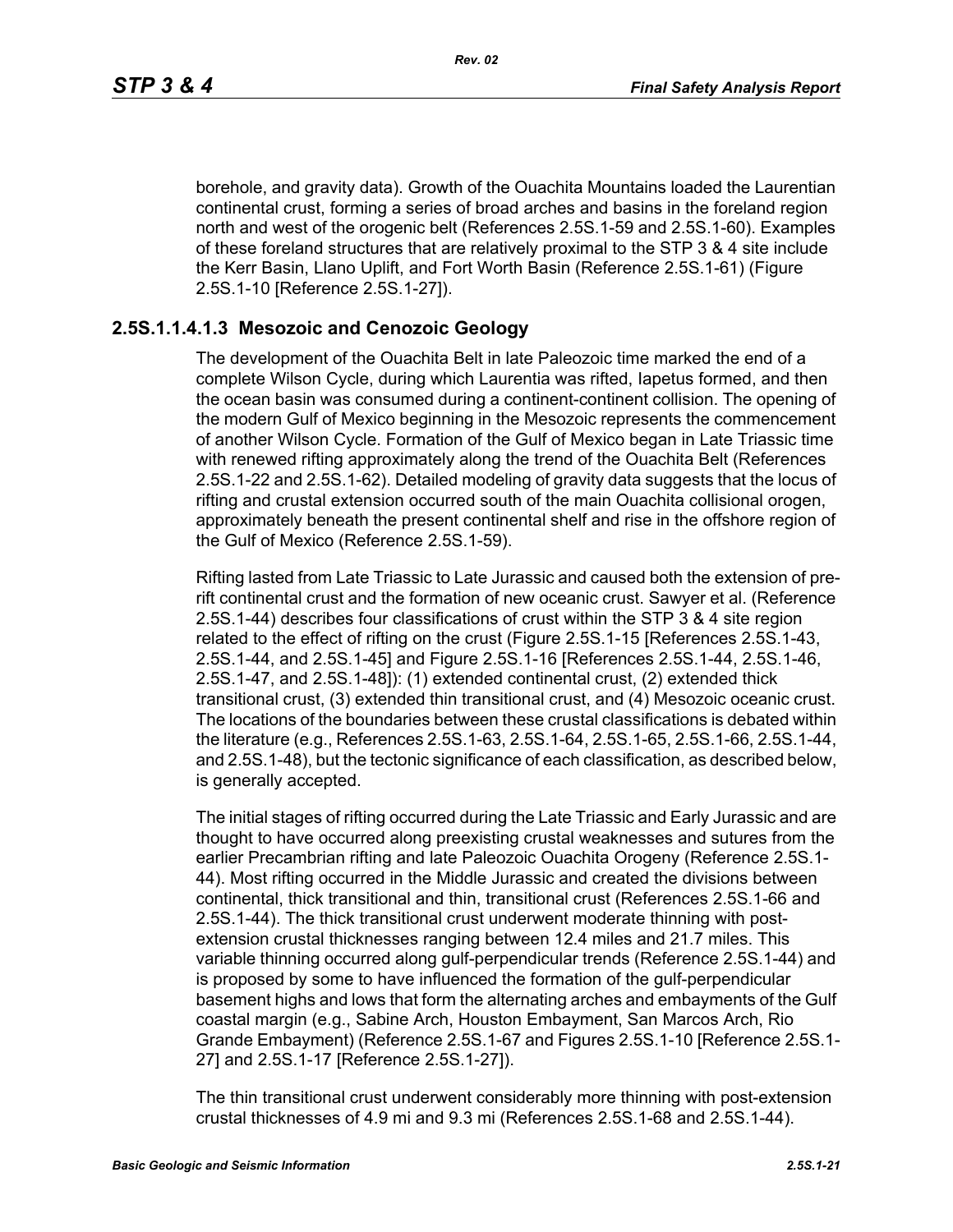Sawyer et al. (Reference 2.5S.1-44) hypothesized that the contrast in thinning is due to the thin transitional crust having originally been weaker due to locally elevated crustal temperatures. In contrast to the thick transitional crust, the major crustal thickness variations in the thin transitional crust are parallel to the Gulf margin (Figure 2.5S.1-18 [References 2.5S.1-26, 2.5S.1-43, and 2.5S.1-45]) (Reference 2.5S.1-44). Throughout the period of rifting significant accumulations of non-marine clastic rocks, volcanic rocks, and salt were deposited in fault-bounded basins (References 2.5S.1- 22, 2.5S.1-62, and 2.5S.1-44). In particular, thick deposits of Mesozoic salt accumulated in long-lived basins along the continually developing rift margin.

The oceanic crust is thought to have been formed during the Middle and Late Jurassic (References 2.5S.1-66 and 2.5S.1-44). The extent of oceanic crust within the Gulf of Mexico is limited (Figure 2.5S.1-15 [References 2.5S.1-43, 2.5S.1-44, and 2.5S.1-45] and Figure 2.5S.1-16 [References 2.5S.1-44, 2.5S.1-46, 2.5S.1-47, and 2.5S.1-48]) compared to the total relative plate motion reflecting the observation that over 50% of the relative plate motion during rifting occurred as crustal extension as opposed to sea floor spreading (Reference 2.5S.1-64). The thickness of the oceanic crust is difficult to determine in all regions due to the presence of thick, overlying sediments and salt, but there is considerable structural variation observed within the oceanic crust thought to be related to variations in spreading initiation, duration, and rate (Reference 2.5S.1- 44).

After the rapid phase of continental extension and rifting ended, a long period of tectonic quiescence ensued during which the newly passive margin subsided and thick deposits of Late Jurassic and Cretaceous marine sediments accumulated (References 2.5S.1-22 and 2.5S.1-62). Enormous volumes of terrigenous sediment were deposited along the northern and northwestern margins of the ancestral Gulf of Mexico by streams draining the interior of North America, causing flexural loading of the crust and progressive southward migration of the shoreline toward the axis of the basin (Reference 2.5S.1-33). The long-term migration of the shoreline is marked by bands of offlapping marine strata in the Gulf Coastal Plain, which are progressively younger from north to south (Figure 2.5S.1-19 [Reference 2.5S.1-38] and Figure 2.5S.1-5 [References 2.5S.1-8, 2.5S.1-9, 2.5S.1-10, and 2.5S.1-11]).

Ewing (Reference 2.5S.1-51) subdivided the Gulf of Mexico basin into two main zones that roughly parallel the geographic trend of the Coastal Plain. The Interior Zone is the more landward of the two zones, and is primarily associated with broad, relatively shallow Mesozoic embayments that locally host diapir provinces overlying Paleozoic basement. According to Ewing (Reference 2.5S.1-51), the principal structures of the Interior Zone are Mesozoic-age rift faults associated with opening of the Gulf of Mexico. South of the Interior Zone is the Coastal Zone, which is characterized by a very thick (6.2 mi to 9.3 mi) section of late Mesozoic to Cenozoic strata that bury highlyextended Paleozoic crust and Mesozoic oceanic crust (Reference 2.5S.1-51). The boundary between the Interior and Coastal Zones lies along a trend of Lower Cretaceous reefs within the Coastal Plain section (Figure 2.5S.1-10 [Reference 2.4S.1-27]). The location of this reef trend is interpreted as a hinge zone reflecting the transition between thick and thin transitional crust and the increased subsidence of the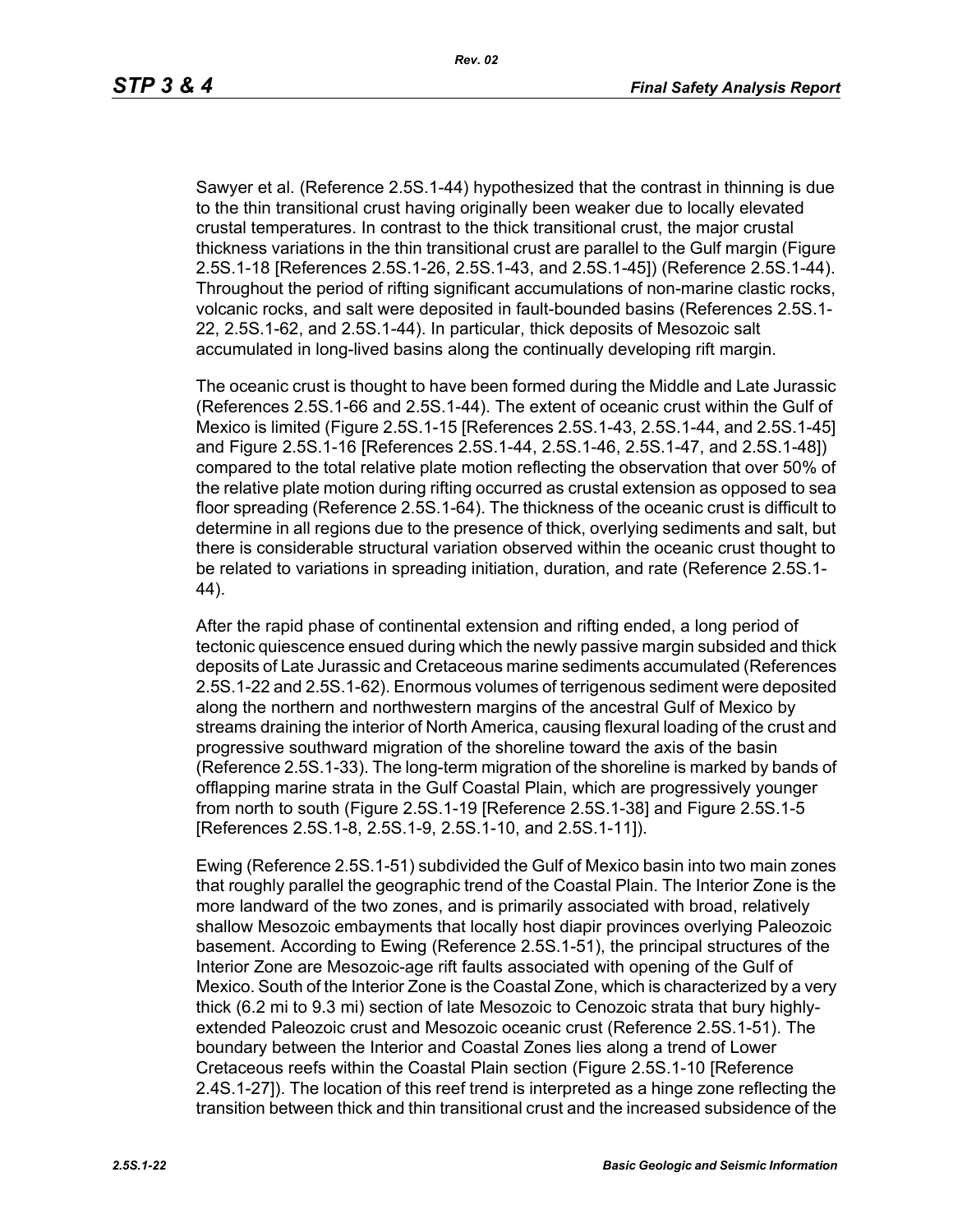thin transitional crust due to sedimentary loading in the basin to the south (References 2.5S.1-44 and 2.5S.1-51).

Strata of the Gulf Coastal Plain have been deformed by diapiric rise of salt bodies and by growth faults, which have formed in response to sedimentary compaction, subsurface migration of salt, and down-to-the-basin slumping of the Coastal Plain section (References 2.5S.1-51, 2.5S.1-22, and 2.5S.1-62). Stratigraphic relationships in the Coastal Plain section document salt-related deformation and growth fault activity beginning in Mesozoic time and continuing to the Recent. Growth faults occur almost exclusively in the Coastal Zone (according to Reference 2.5S.1-51) of the Coastal Plain, within the thickest section of Mesozoic to Cenozoic strata. Growth faults terminate against or sole into bodies of salt or detachment horizons within the Coastal Plain section (Reference 2.5S.1-69). These structures do not penetrate the crystalline basement rocks beneath the Coastal Plain strata, and thus are characterized as "Class B" structures by the USGS (Reference 2.5S.1-70); i.e., faults that "might not extend deeply enough to be a potential source of significant earthquakes" (References 2.5S.1- 49 and 2.5S.1-50).

Broad epeirogenic uplift is interpreted to have occurred in west-central Texas and New Mexico during the Miocene, coeval with development of the Rio Grande Rift and the Basin and Range Province to the west (see summary discussion in Reference 2.5S.1- 55). This uplift resulted in widespread erosion of Paleocene and Upper Cretaceous strata in central Texas, and was accompanied by down-to-the-southeast flexure of the Interior Zone along a NE-SW-trending hinge line. The relatively uplifted area northwest of the hingeline is known as the Edwards Plateau, and it is characterized by generally horizontal bedded rocks of the Cretaceous Edwards Limestone. The NE-SW-trending Balcones and Luling Fault Zones are spatially associated with the hingeline and geomorphic transition from the Edwards Plateau to the Interior Zone of the Coastal Plain (Reference 2.5S.1-55; Figure 2.5S.1-17 [Reference 2.5S.1-27]). The Balcones and Luling Fault Zones are interpreted to extend through the Coastal Plain strata and either terminate against the upper surface of the Paleozoic basement (Reference 2.5S.1-71), or continue downward into the Ouachita rocks (Reference 2.5S.1-55). Major activity on the Balcones and Luling Faults is interpreted to have occurred in late Oligocene or early Miocene time (Reference 2.5S.1-72), and possibly was driven by crustal flexure and tilting along the hingeline associated with sedimentary loading of the Gulf of Mexico.

The long-term southward migration of the Gulf shoreline continued into late Quaternary time with widespread deposition of alluvial fan-delta deposits of the Beaumont Formation during the period of high sea level associated with the late Pleistocene Sangamon interglacial (about 120 ka) (References 2.5S.1-38 and 2.5S.1-73). Subsequent retreat of Gulf shoreline during the Wisconsinan glaciation to its present location exposed the Beaumont Formation deposits at the STP 3 & 4 site to subaerial weathering and modest erosion (Reference 2.5S.1-38).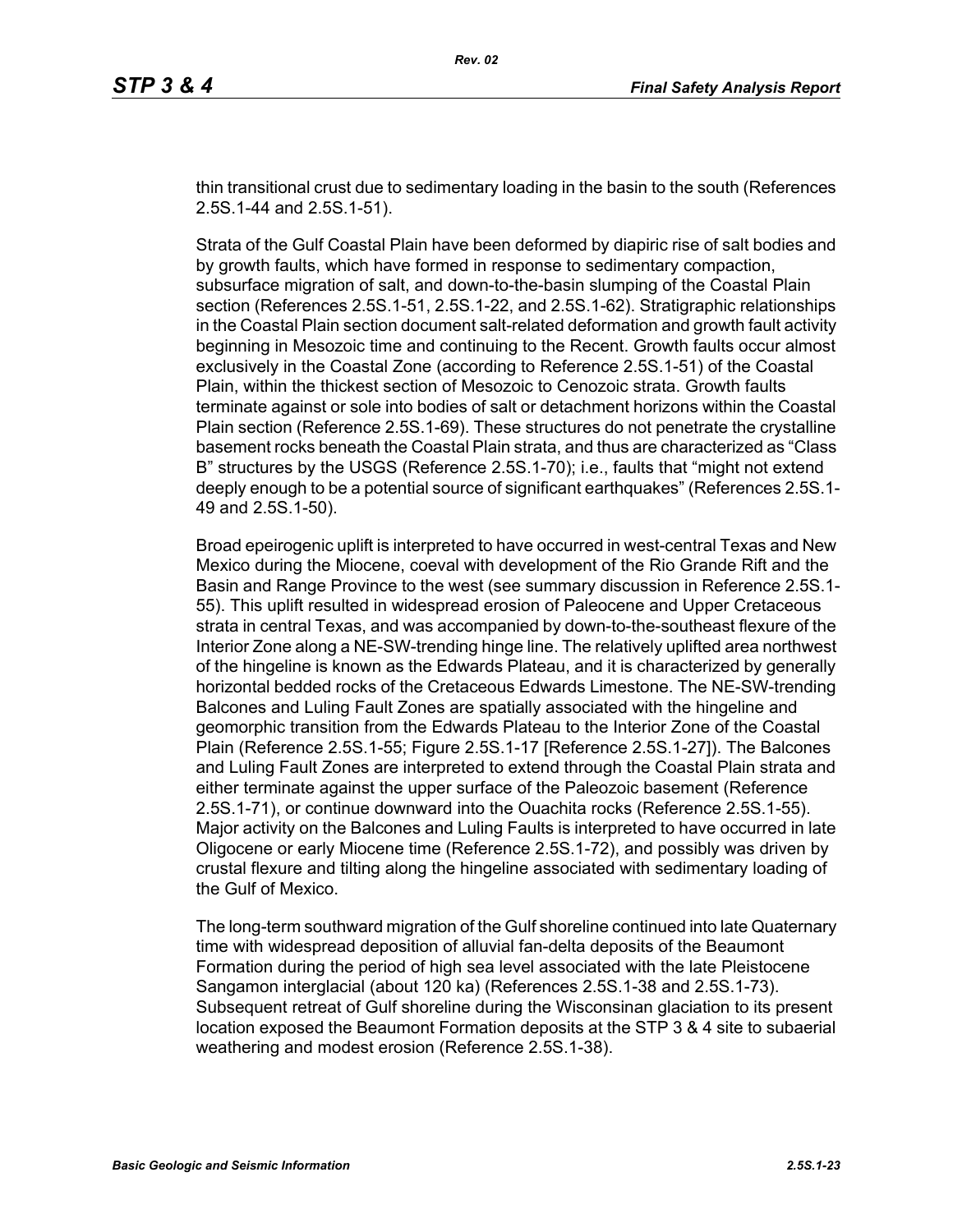## **2.5S.1.1.4.2 Tectonic Stress**

Earth science teams (ESTs) that participated in the EPRI (Reference 2.5S.1-39) evaluation of intra-plate stress found that tectonic stress in the CEUS region is primarily characterized by northeast-southwest-directed horizontal compression. In general, the ESTs concluded that the most likely source of tectonic stress in the midcontinent region was ridge-push force associated with the Mid-Atlantic Ridge, transmitted to the interior of the North American plate by the elastic strength of the lithosphere. Other potential forces acting on the North American plate were judged to be less significant in contributing to the magnitude and orientation of the maximum compressive principal stress.

In general, the ESTs focused on evaluating the state of stress in the mid-continent and Atlantic seaboard regions, for which stress indicator data were relatively abundant. Fewer stress indicator data were available for the Gulf of Mexico, Gulf Coastal Plain, and Western Great Plains, and thus these areas received less scrutiny in the EPRI studies (Reference 2.5S.1-39). Notably, the Dames & Moore, Law, and Bechtel ESTs observed that the orientation of maximum horizontal compression in the Gulf Coastal Plain and west Texas may be perturbed from the regional northeast-southwest orientation that characterizes much of the CEUS.

Since 1986, an international effort to collate and evaluate stress indicator data culminated in publication of a new World Stress Map in 1989 (References 2.5S.1-74 and 2.5S.1-75) that has been periodically updated (Reference 2.5S.1-76). Plate-scale trends in the orientations of principal stresses were assessed qualitatively based on analysis of high-quality data (Reference 2.5S.1-77), and previous delineations of regional stress provinces were refined. Statistical analyses of stress indicators confirm that the trajectory of the maximum compressive principal stress is uniform across broad continental regions at a high level of confidence (Reference 2.5S.1-78). In particular, the northeast-southwest orientation of principal stress in the CEUS inferred by the EPRI ESTs is statistically robust and is consistent with the theoretical orientation of compressive forces acting on the North American Plate from the Mid-Atlantic Ridge (Reference 2.5S.1-77).

According to the continental United States stress map of Zoback and Zoback (Reference 2.5S.1-74), the STP 3 & 4 site is located within the Gulf Coast Stress Province, which generally coincides with the belts of growth faults in the coastal regions of Texas, Louisiana, Mississippi, Alabama, and northwestern Florida. The Gulf Coast Stress Province is characterized by north-south-directed tensile stress (Reference 2.5S.1-74) and is spatially associated with down-to-the-Gulf extension and slumping of the Coastal Plain stratigraphic section. Because these strata are deforming above subhorizontal detachment faults and/or large bodies of Jurassic salt, gravitational tensile stress driving growth faulting is confined to the sedimentary section, and thus decoupled mechanically from the state of stress in the underlying crystalline basement.

The state of stress in the crystalline basement underlying the Coast Plain strata is very poorly constrained by data (Reference 2.5S.1-79) and may be affected by flexural loading of the lithosphere due to rapid and voluminous sedimentation in the Gulf of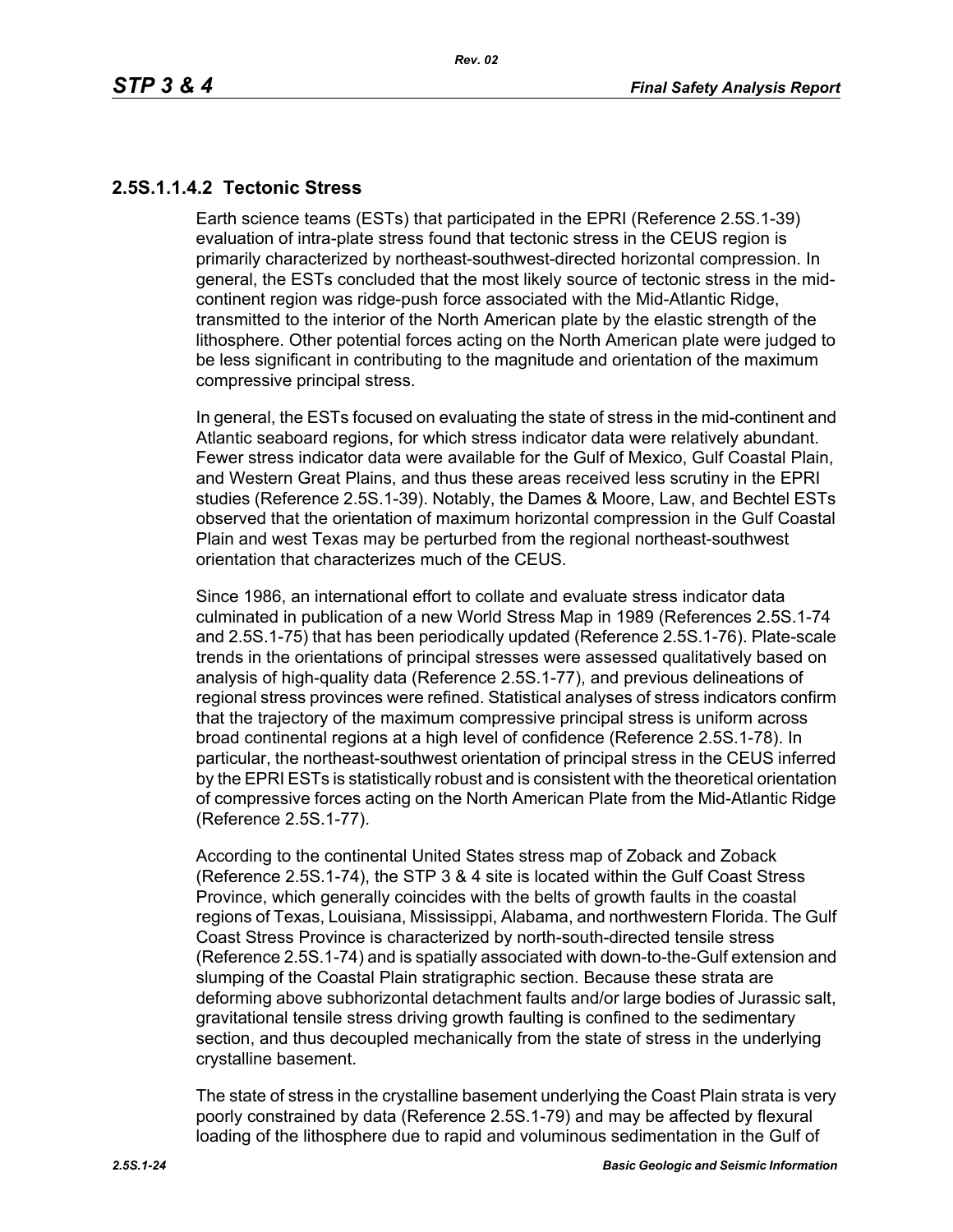*Rev. 02*

Mexico during the Pleistocene. Detailed numerical modeling of flexural deformation associated with sedimentary loading in the Gulf (Reference 2.5S.1-80) suggests that large bending stresses may be present in the crust and systematically vary from northsouth tension in the Coastal Plain, to north-south compression in an approximately 60 mile-wide zone in the northern offshore region directly adjacent to the coast, to northsouth tension at distances of greater than 60 miles from the coast.

North of the Coastal Plain Stress Province, the generalized continental U.S. Stress Map of Zoback and Zoback (Reference 2.5S.1-74) shows a northwest-trending boundary between two major crustal stress provinces in central Texas:

- **The Mid-Plate Stress Province, which includes the CEUS and is characterized by** northeast-southwest horizontal compression; and
- The Southern Great Plains Stress Province, which is characterized by northeastsouthwest to NNE-SSW horizontal tension.

Zoback and Zoback (Reference 2.5S.1-74) interpret the Southern Great Plains Province to be a transition between tensile stress and active extension in the Basin and Range to the west, and compressive stress in the tectonically stable mid-continent to the east. The boundary between the Mid-Plate and Southern Great Plains Stress Provinces is shown as approximately located by Zoback and Zoback (Reference 2.5S.1-74), which reflects the paucity of stress indicator data to precisely constrain the location of the boundary. Zoback and Zoback observed that the Southern Great Plains Province "generally coincides with the major topographic gradient (about 100 miles) separating the thermally elevated western Cordillera from the mid-continent area" (Reference 2.5S.1-74). If this correlation obtains in Texas, then the boundary between the Mid-Plate and Southern Great Plains Stress Provinces probably is located near the eastern foot of the mountains in west Texas, west of the STP 3 & 4 site.

In addition to better documenting the orientation of stress, research conducted since 1986 has addressed quantitatively the relative contributions of various forces that may be acting on the North American Plate to the total stress within the plate. Numerical models by Richardson and Reding (Reference 2.5S.1-79), Lithgow-Bertelloni and Guynn (Reference 2.5S.1-81), and Humphreys and Coblentz (Reference 2.5S.1-82) of lithospheric stress have generally considered the contribution to total tectonic stress in the lithosphere from three classes of forces:

 Horizontal stresses that arise from gravitational body forces acting on lateral variations in lithospheric density. These forces commonly are called buoyancy forces. Richardson and Reding (Reference 2.5S.1-79) emphasized that what is commonly called "ridge-push" force is an example of this class of force. Rather than a line-force that acts outwardly from the axis of a spreading ridge, ridge-push arises from the pressure exerted by positively buoyant, young oceanic lithosphere near the ridge against older, cooler, denser, less buoyant lithosphere in the deeper ocean basins (Reference 2.5S.1-83). The force is an integrated effect over oceanic lithosphere ranging in age from about zero to 100 million years (Reference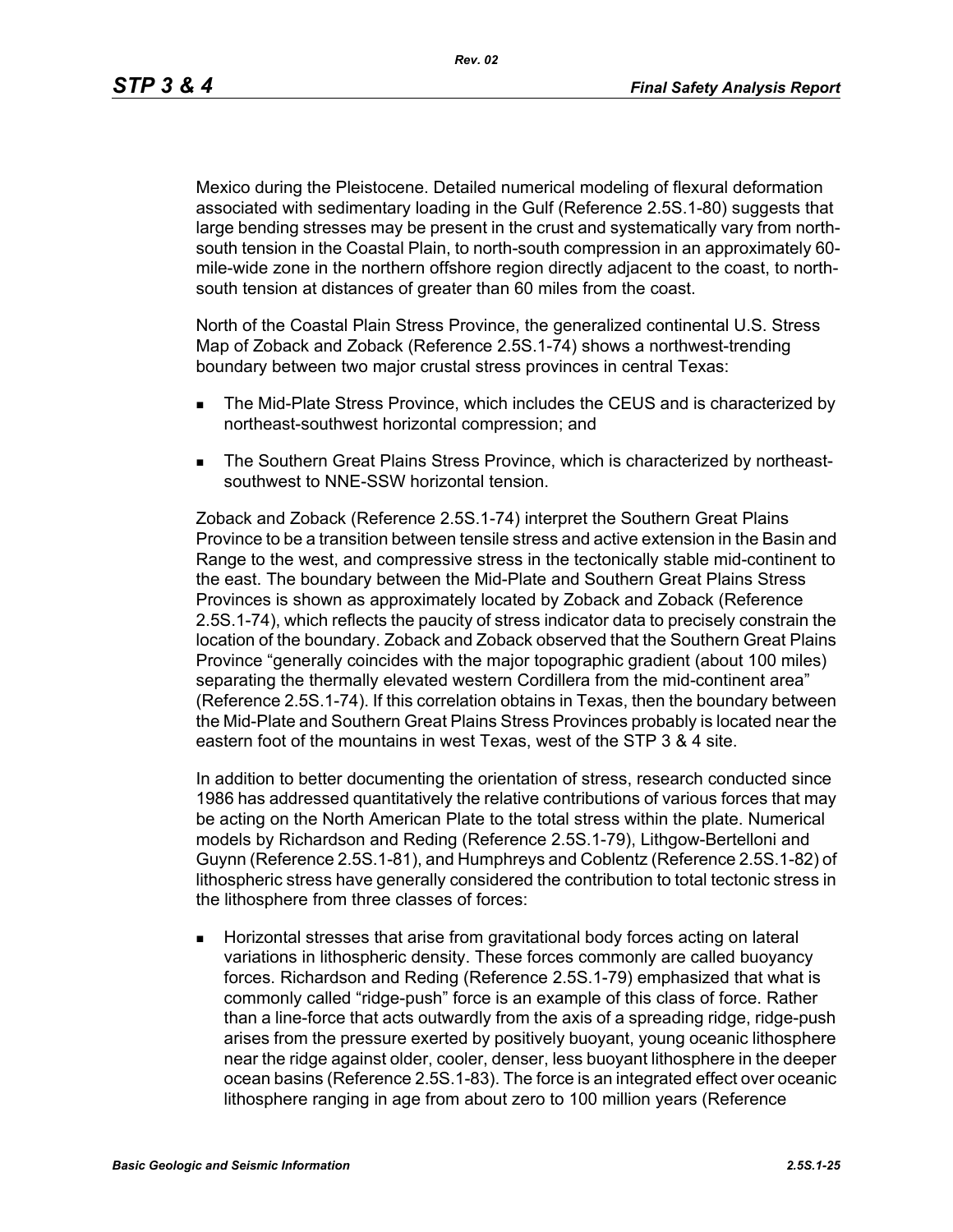2.5S.1-84). The ridge-push force is transmitted as stress to the interior of continents by the elastic strength of the lithosphere.

- Shear and compressive stresses transmitted across major plate boundaries (strike-slip faults and subduction zones).
- Shear tractions acting on the base of the lithosphere from relative flow of the underlying asthenospheric mantle.

Richardson and Reding (Reference 2.5S.1-79) concluded that the observed northeastsouthwest trend of principal stress in the Mid-Plate Stress Province of the CEUS dominantly reflects ridge-push body forces associated with the Mid-Atlantic Ridge. They estimated the magnitude of these forces to be about 7 to 10 x 10<sup>8</sup> tons/ft. (i.e., the total vertically integrated force acting on a column of lithosphere 1 ft. wide), which corresponds to average equivalent stresses of about 417 tsf to 627 tsf distributed across a 30-mile-thick elastic plate.

The tensile stress regime in the Southern Great Plains Stress Province is interpreted by Humphreys and Coblentz (Reference 2.5S.1-82) to arise from positive buoyancy forces associated with the high potential energy of the elevated Cordilleran topography to the west. Essentially, the tensile stress in the western Cordillera and, in the Southern Great Plains along its southeastern flank, is an on-land version of the ridge-push buoyancy force. The magnitude of the positive buoyancy force and resulting tensile stress decays eastward in the Southern Great Plains Province, coincident with the eastward decrease in topography and potential energy from the southern Rocky Mountains to the interior of the continent, as noted by Zoback and Zoback (Reference 2.5S.1-74).

Richardson and Reding (Reference 2.5S.1-79) found that the fit of the model stress trajectories to data was improved by adding compressive stress (about 52 to 105 tsf) acting on the San Andreas Fault and Caribbean Plate boundary structures. The fit of the model stresses to data further indicates that shear stresses acting on these plate boundary structures must also be in the range of 52 to 105 tsf. Humphreys and Coblentz (Reference 2.5S.1-82) also found that the fit of numerical stress models for the North American Plate was improved by imposing large compressive stresses on the San Andreas Fault and Caribbean Plate boundary structures.

Richardson and Reding (Reference 2.5S.1-79) noted that the general northeastsouthwest orientation of principal stress in the CEUS also could be reproduced in numerical models that assume horizontal shear tractions acting on the base of the North American Plate. Richardson and Reding (Reference 2.5S.1-79) did not favor this as a significant contributor to total stress in the mid-continent region because their model would require an order-of-magnitude increase in the horizontal compressive stress from the eastern seaboard to the Great Plains. Using numerical models, Humphreys and Coblentz (Reference 2.5S.1-82) also evaluated the contribution of shear tractions on the base of the North American lithosphere to intra-continental stress, and concluded that: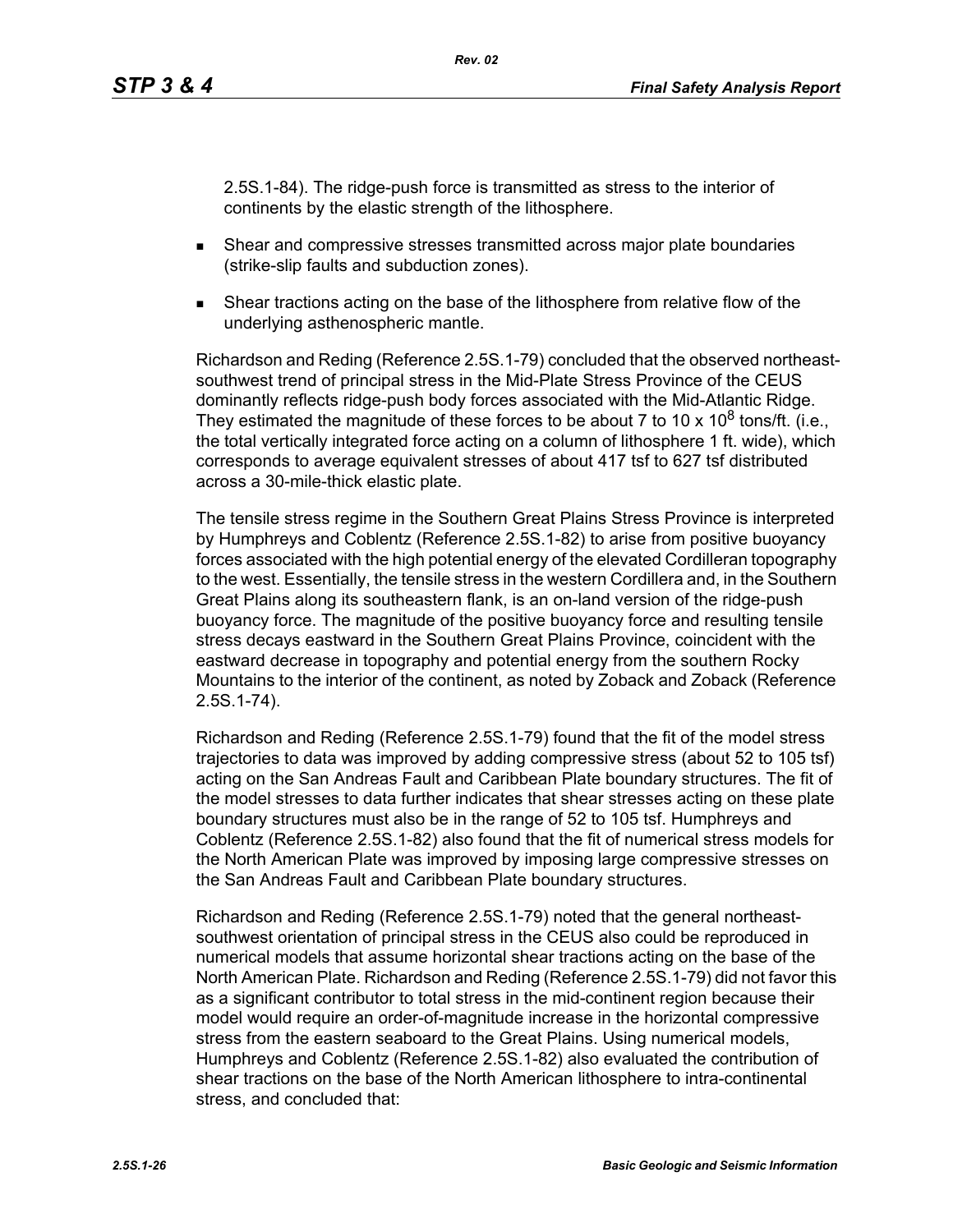*Rev. 02*

- There is a viscous drag or resisting force acting on the cratonic root of North America as it moves relative to the asthenospheric mantle and that this drag supports part of the ridge-push force acting from the east and creates a stress shadow for the western United States, and
- Shear tractions on the base of North America from flow of the underlying asthenospheric mantle are a minor contribution to stress in the mid-continental lithosphere. Humphreys and Coblentz (Reference 2.5S.1-82) concluded that the dominant control on the northeast-southwest orientation of the maximum compressive principal stress in the CEUS is ridge-push force from the Atlantic basin.

To summarize, research on the state of stress in the continental United States since publication of the EPRI studies (Reference 2.5S.1-39) have confirmed observations that stress in the CEUS is characterized by relatively uniform northeast-southwest compression and that this regional trend may be perturbed in the vicinity of the STP 3 & 4 site due to the influence of buoyancy forces in the uplifted Cordillera to the west and flexure of the crust due to sedimentary loading of the Gulf of Mexico. Very little new data have been reported since the EPRI study (Reference 2.5S.1-39) to better determine the orientations and relative magnitudes of the principal stresses in the STP 3 & 4 site region. Given that the current interpretation of the orientation of principal stress is similar to that adopted in EPRI (Reference 2.5S.1-39), a new evaluation of the seismic potential of tectonic features based on a favorable or unfavorable orientation to the stress field would yield similar results. Thus, there is no significant change in the understanding of the static stress in the Gulf Coastal Plain since the publication of the EPRI source models in 1986, and there are no significant implications for existing characterizations of potential activity of tectonic structures.

## **2.5S.1.1.4.3 Regional Gravity and Magnetic Data**

The primary sources of gravity data reviewed for the STP 3 & 4 COL application are the compilation of on-land Bouguer gravity anomalies and offshore free-air gravity anomalies published by the Geological Society of America (Reference 2.5S.1-45) available through the National Geophysical Data Center (Reference 2.5S.1-43), the on-land Bouguer gravity anomalies of Lyons et al. (Reference 2.5S.1-85), the on-land Bouguer gravity anomalies of Keller (Reference 2.5S.1-86), and the offshore free-air gravity anomalies of Sandwell and Smith (Reference 2.5S.1-87) available from the Scripps Institution of Oceanography (Reference 2.5S.1-88). The gravity data of the Geologic Society of America is shown in Figure 2.5S.1-20 (References 2.5S.1-43 and 2.5S.1-45), Figure 2.5S.1-21 (References 2.5S.1-43, 2.5S.1-45, and 2.5S.1-89), Figure 2.5S.1-22, Figure 2.5S.1-15 (References 2.5S.1-43, 2.5S.1-44, and 2.5S.1-45), and Figure 2.5S.1-18 (References 2.5S.1-26, 2.5S.1-43, and 2.5S.1-45). The primary sources of magnetic data reviewed for the STP 3 & 4 COL application are by Bankey et al. (References 2.5S.1-46 and 2.5S.1-47) and Keller (Reference 2.5S.1-86). The data from Bankey et al. (References 2.5S.1-46 and 2.5S.1-47) within the STP 3 & 4 site area is shown in Figure 2.5S.1-23 (References 2.5S.1-46 and 2.5S.1-47), Figure 2.5S.1-22, and Figure 2.5S.1-16 (References 2.5S.1-44, 2.5S.1-46, 2.5S.1-47, and 2.5S.1-48). With the exception of the Sandwell and Smith (References 2.5S.1-87 and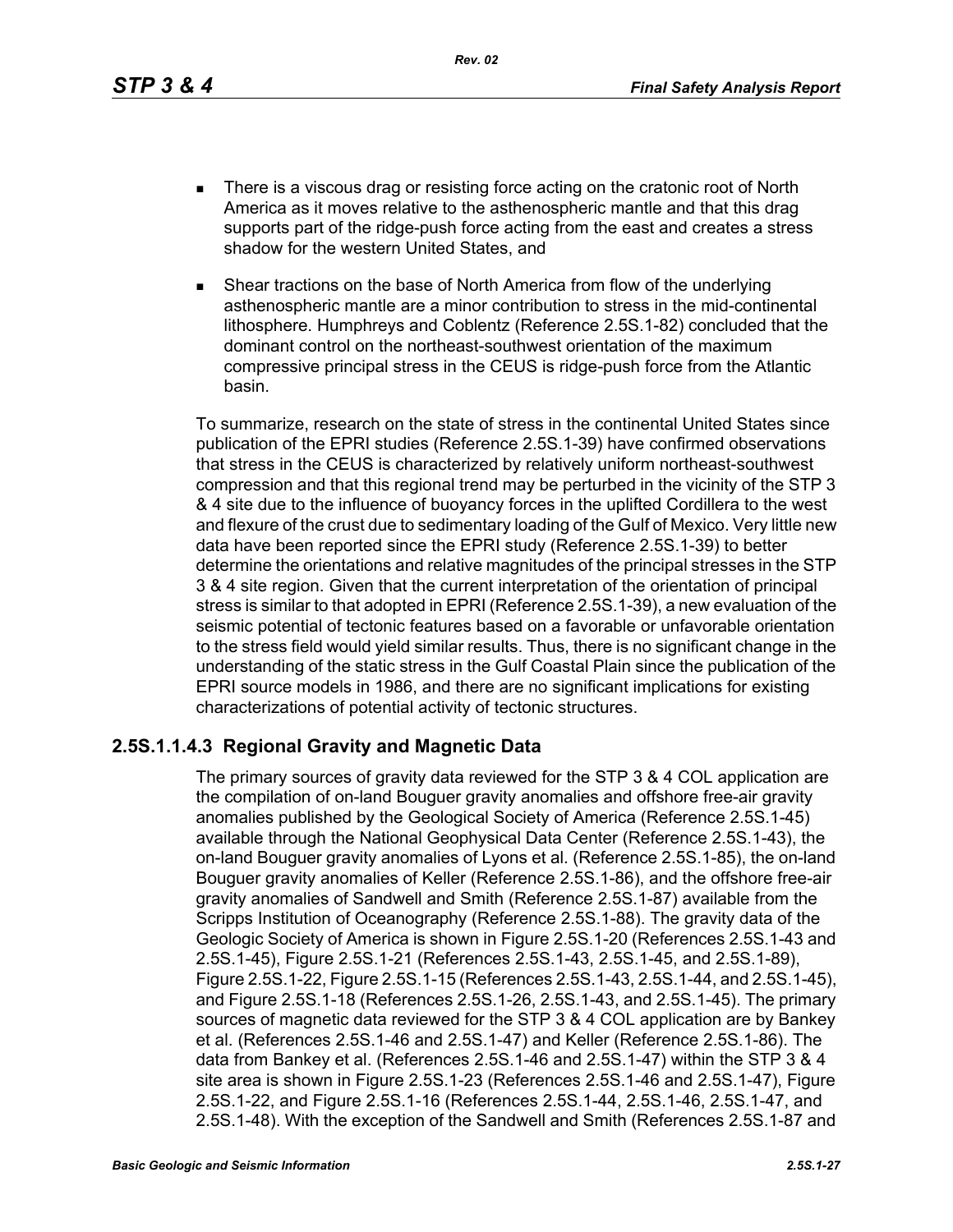2.5S.1-88) free-air gravity anomaly data, each of the magnetic and gravity anomaly datasets are primarily composed of compiled data from other sources that have been in some cases reprocessed. Details of the compilations are given within the reference for each dataset. The free-air gravity anomaly of Sandwell and Smith (References 2.5S.1-87 and 2.5S.1-88) is an original dataset derived from satellite measurements.

The grid spacing of the potential field datasets is generally less than 6 miles, making the data useful in identifying and assessing gravity and magnetic features with wavelengths on the order of tens of miles or greater. Most of these features within the site region of STP 3 & 4 are due to three major tectonic events discussed in Subsection 2.5S.1.1.4.1:

- **Late Precambrian to Cambrian rifting that lead to the break up of Laurentia and the** opening of the Iapetus ocean basin (References 2.5S.1-54 and 2.5S.1-20),
- **The Paleozoic Ouachita Orogeny that marked the close of the Iapetus basin** (Reference 2.5S.1-20), and
- Mesozoic rifting that formed the present-day Gulf of Mexico (References 2.5S.1-62 and 2.5S.1-90).

Both rifting episodes and the Ouachita Orogeny have contributed to creating a complicated modern day basement structure beneath the Gulf Coastal Plain and Gulf of Mexico expressed in the gravity and magnetic anomaly data as long-wavelength features subparallel to the modern coastline (Figure 2.5S.1-23 [References 2.5S.1-46 and 2.5S.1-47] and Figure 2.5S.1-20 [References 2.5S.1-43 and 2.5S.1-45]). As discussed in Subsection 2.5S.1.1.4.3.1 and Subsection 2.5S.1.1.4.3.2, there is some uncertainty in the interpretations of what basement features are causing any particular gravity and magnetic anomaly (e.g., References 2.5S.1-61, 2.5S.1-63, 2.5S.1-69, 2.5S.1-91, 2.5S.1-92, 2.5S.1-59, 2.5S.1-65, 2.5S.1-93, 2.5S.1-94, and 2.5S.1-95). Part of this uncertainty is due to the difficulty in collecting seismic data within the Gulf of Mexico and the gulfward regions of the Coastal Plain where thick deposits of sediments and salt make it challenging to accurately image basement structure (Reference 2.5S.1-44).

The expression of these three tectonic events within the site region as gravity and magnetic anomaly features was recognized at the time of the 1986 EPRI study (References 2.5S.1-65, 2.5S.1-96, 2.5S.1-91, 2.5S.1-97, 2.5S.1-98, 2.5S.1-99, 2.5S.1-100, and 2.5S.1-101). As such, higher quality gravity and magnetic anomaly datasets postdating the 1986 EPRI study have refined the interpretation and identification of features related to these main tectonic events (References 2.5S.1-59, 2.5S.1-63, 2.5S.1-92, 2.5S.1-93, 2.5S.1-94 2.5S.1-95, and 2.5S.1-102). However, these datasets have not generally led to the identification of new basement faults that were unidentified after the 1986 EPRI study.

## **2.5S.1.1.4.3.1 Gravity Data**

Gravity anomaly data encompassing the STP 3 & 4 site region are shown in Figure 2.5S.1-20 (References 2.5S.1-43 and 2.5S.1-45). The data are a compilation of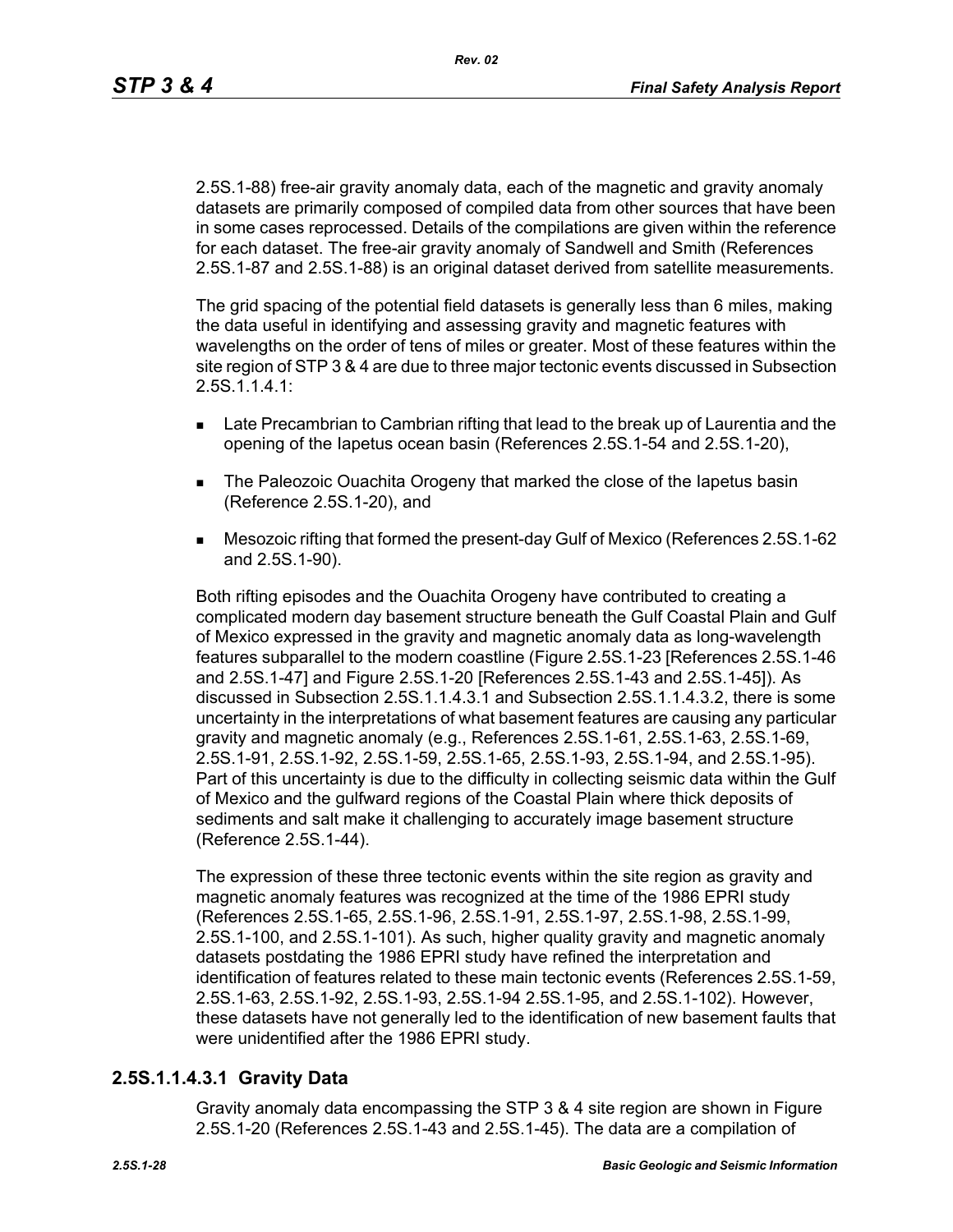on-land Bouguer gravity anomalies and offshore free-air gravity anomalies published by the Geological Society of America (Reference 2.5S.1-45) available through the National Geophysical Data Center (Reference 2.5S.1-43). A profile of the gravity anomaly along profile B to B' through STP 3 & 4 and perpendicular to the regional structural trend is shown in Figure 2.5S.1-22.

The longest wavelength variations in the on-land Bouguer gravity anomalies correlate to the thickness of the Mesozoic sediments deposited after the opening of the Gulf of Mexico discussed in Subsection 2.5S.1.1.4.4.3. Figure 2.5S.1-18 (References 2.5S.1- 26, 2.5S.1-43, and 2.5S.1-45) show this correlation with the gravity anomaly data overlain by contours of basement depth (Reference 2.5S.1-26) where basement is defined as the base of Mesozoic sediments (Reference 2.5S.1-44). As apparent in Figure 2.5S.1-18 (References 2.5S.1-26, 2.5S.1-43 and 2.5S.1-45), long-wavelength gravity lows correlate with regions of deep basement and thick sedimentary sequences as seen in the Houston Embayment and Rio Grande Embayment (Figure 2.5S.1-10 [Reference 2.5S.1-27]), and long-wavelength gravity highs correlate to regions of shallow basement and thin sedimentary sequences as in the San Marcos Arch and Sabine Arch (Figure 2.5S.1-10 [Reference 2.5S.1-27]). As discussed in Subsection 2.5S.1.1.4.1.3, these arches and embayments were probably formed due to a combination of variable crustal thinning during Jurassic rifting and east-west compression related to the Laramide Orogeny (References 2.5S.1-44 and 2.5S.1- 103). The correlation between sediment thickness and gravity is due to the lower density of the Mesozoic sediments relative to the pre-Mesozoic basement. Within the offshore region the free-air gravity anomaly correlates less with basement depth (Figure 2.5S.1-18 [References 2.5S.1-26, 2.5S.1-43 and 2.5S.1-45]) than with bathymetry (Figure 2.5S.1-21 [References 2.5S.1-43, 2.5S.1-45 and 2.5S.1-89]) due to the inability of free-air gravity anomalies to account for variable water depths.

In addition to these long-wavelength variations there are ten individual features within the gravity data, referred to as Gravity Features A through J, that are described below and shown in Figures 2.5S.1-22 and 2.5S.1-15 (References 2.5S.1-43, 2.5S.1-44, and 2.5S.1-45).

### Gravity Feature A

Gravity Feature A refers to a prominent gravity high to the northwest of Austin and north of San Antonio. In Figure 2.5S.1-15 (References 2.5S.1-43, 2.5S.1- 44, and 2.5S.1-45), the feature appears as a roughly 50-mile wide circular region of high gravity. In Figure 2.5S.1-22, the feature appears as approximately 15 mgal gravity high on the northwest end of the profile. This feature correlates to the Llano Uplift discussed in detail in the UFSAR for STP 1 & 2 (Reference 2.5S.1-7) and here in Subsections 2.5S.1.1.2.3 and 2.5S.1.1.4.1. The high gravity anomaly of this feature is likely due to the relatively high density of the Proterozoic crystalline rocks comprising the core of the uplift (References 2.5S.1-15, 2.5S.1-104, and 2.5S.1-105).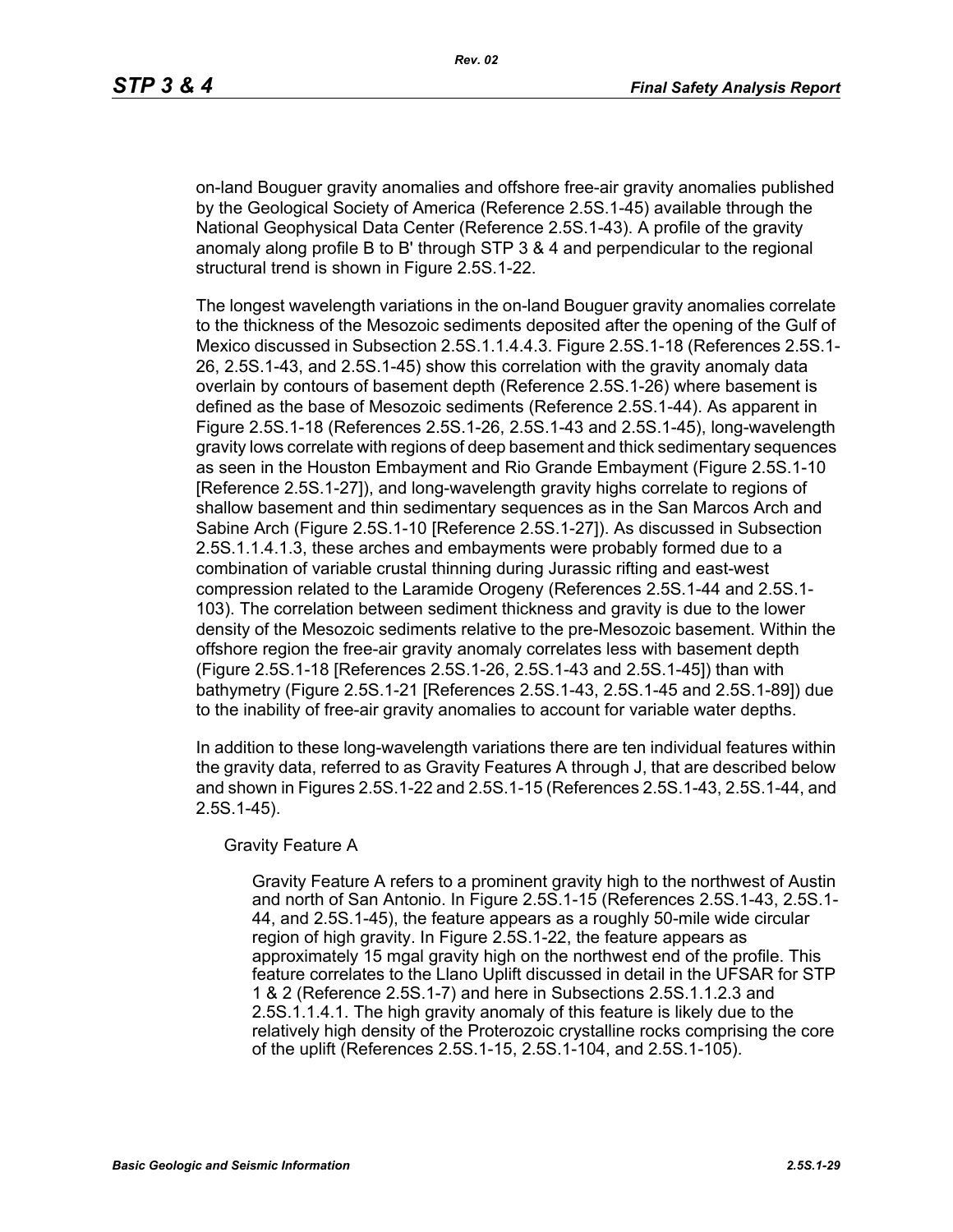### Gravity Feature B

Gravity Feature B refers to a distinct arcuate gravity low adjacent and to the south-southeast of Gravity Feature A that passes through San Antonio, Austin, and Waco (Figure 2.5S.1-15 [References 2.5S.1-43, 2.5S.1-44 and 2.5S.1- 45]). In Figure 2.5S.1-22, Gravity Feature B is apparent as an approximately 50 mile-wide gravity low adjacent to Gravity Feature A. The negative anomaly of Gravity Feature B has been attributed to the presence of low-density sediments within foreland basins, in some cases been overridden by thrusts sheets that formed during the Ouachita Orogeny (see discussion in Subsections 2.5S.1.1.4.4.2 and 2.5S1.1.4.1.2) (References 2.5S.1-94 and 2.5S.1-99).

### Gravity Feature C

Gravity Feature C refers to a prominent gravity high directly south and southeast of Gravity Feature B (Figure 2.5S.1-15 [References 2.5S.1-43, 2.5S.1-44, and Reference 2.5S.1-45]). In Figure 2.5S.1-22, Gravity Feature C appears as an approximately 25-mile wide gravity high adjacent to the gravity low of Gravity Feature B. The high of Gravity Feature C has been attributed to a variety of sources (Reference 2.5S.1-94), but gravity modeling studies have suggested that the dominant signal is due to a major transition in basement structure from unextended continental crust to thick transitional crust that formed during Mesozoic rifting as discussed in Subsections 2.5S.1.1.4.1.3 and 2.5S.1.1.4.4.3 (Figure 2.5S.1-15 [References 2.5S.1-43, 2.5S.1-44 and 2.5S.1-45]) (References 2.5S.1-61, 2.5S.1-94 and 2.5S.1-99). Locally the anomaly may be enhanced by the intrusion of igneous rocks associated with Mesozoic rifting (Reference 2.5S.1-99).

#### Gravity Feature D

Gravity Feature D refers to the broad regional increase in gravity extending outward from Gravity Feature C to approximately 30 miles seaward of the coastline. In Figure 2.5S.1-22, this feature is apparent as an approximately 40 mgal increase in gravity over 250 miles. This feature is commonly interpreted as representing a regional scale thinning of the crust and is apparent throughout much of the Gulf Coastal Plain (Figure 2.5S.1-18 [References 2.5S.1-26, 2.5S.1-43, and 2.5S.1-45])(References 2.5S.1-59, 2.5S.1-94, 2.5S.1-99, and 2.5S.1-58). The thinned crust has been hypothesized to be a preserved feature of the Paleozoic continental margin (see Subsections 2.5S.1.1.4.4.2 and 2.5S.1.1.4.1.2), the signature of the transition between thick transitional and thin transitional crust formed during Mesozoic rifting (see Subsection 2.5S.1.1.4.4.3 and 2.5S.1.1.4.1.3) (Figure 2.5S.1-15 [References 2.5S.1-43, 2.5S.1-44 and 2.5S.1-45]), or a combination of the two (Reference 2.5S.1-94).

### Gravity Feature E

Gravity Feature E refers to the short wavelength gravity variations overprinting the regional gravity increase of Gravity Feature D. In Figure 2.5S.1-22, the variations are apparent as 5 to 10 mgal oscillations in gravity superimposed on the regional increase. The exact cause of each variation is not well documented, but many of them are thought to be associated with horst and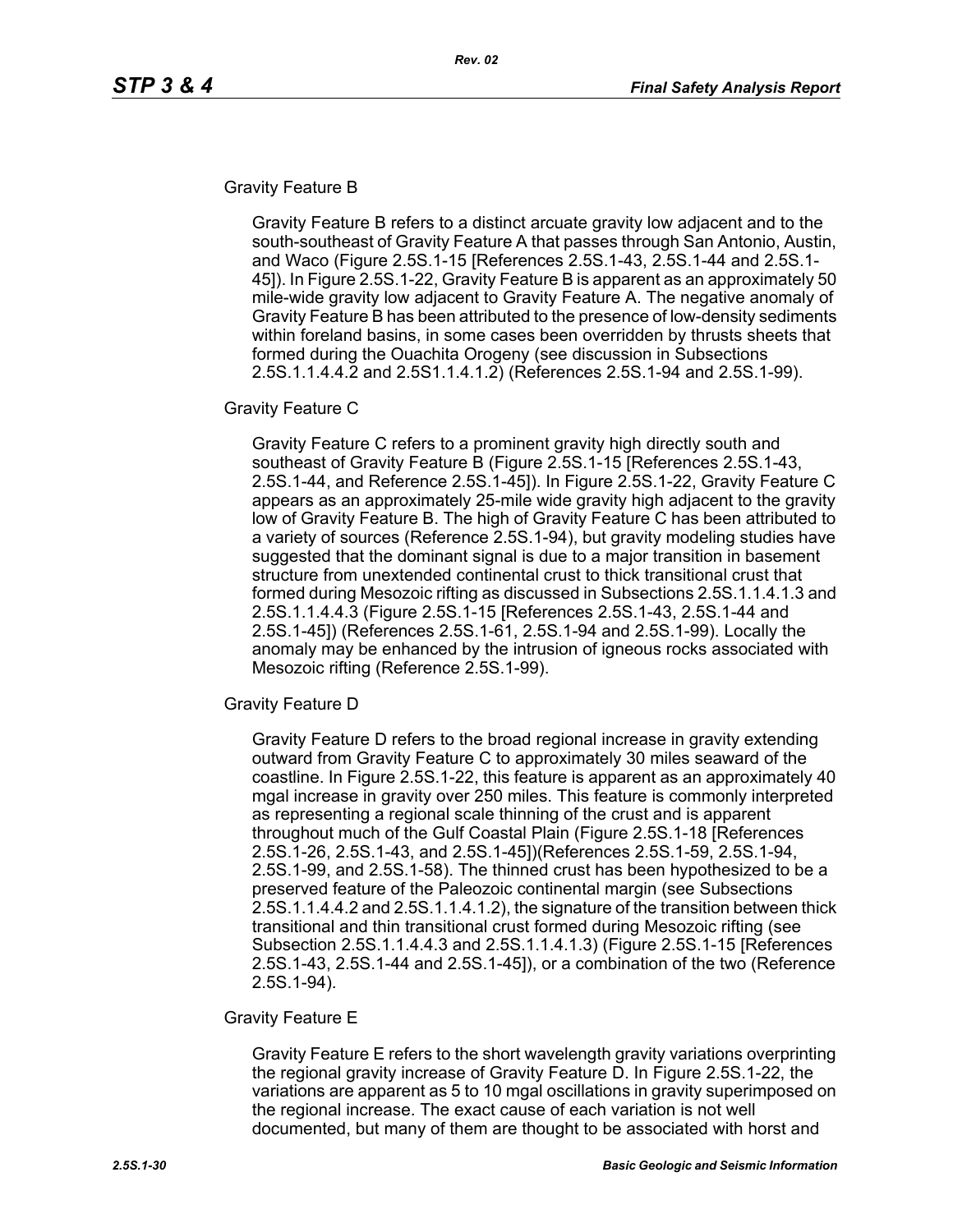graben structures formed during Mesozoic rifting (see Subsections 2.5S.1.1.4.4.3 and 2.5S.1.1.4.1.3) that preferentially thinned some regions and created local deposition centers for low-density sediments (Reference 2.5S.1- 99). Rifting related volcanism may also contribute to some of the positive gravity anomalies (Reference 2.5S.1-99).

Gravity Feature F

Gravity Feature F refers to the prominent gravity high offshore and subparallel to the coastline (Figure 2.5S.1-15 [References 2.5S.1-43, 2.5S.1-44 and 2.5S.1-45]). In Figure 2.5S.1-22, the feature is apparent as an approximately 10 mgal increase in gravity at the apex of the regional gravity increase of Feature D. Gravity Feature F is interpreted as an outer marginal basement high (Figure 2.5S.1-18 [References 2.5S.1-26, 2.5S.1-43 and 2.5S.1-45]) related to variations in crustal thickness within the thin transitional crust that formed during Mesozoic rifting (see Subsections 2.5S.1.1.4.4.3 and 2.5S.1.1.4.1.3) with the more extended crust occurring gulfward of the high (Reference 2.5S.1- 91).

### Gravity Feature G

Gravity Feature G refers to the broad regional decrease in gravity directly gulfward of Gravity Feature F (Figure 2.5S.1-15 [References 2.5S.1-43, 2.5S.1-44, and 2.5S.1-45]). In Figure 2.5S.1-22, the feature is apparent as an approximately 70 mgal decrease in gravity. Gravity Feature F reflects the effect of the increasing water depth with distance from the coast in the Gulf of Mexico (Reference 2.5S.1-3) on the free-air gravity anomaly (Figure 2.5S.1-21 [References 2.5S.1-43, 2.5S.1-45 and 2.5S.1-89]). Bouguer gravity anomaly maps for the Gulf of Mexico that correct for the increasing water depth show a continuation of the regional gravity increase of gravity of Feature D. This increase in the Bouguer gravity anomaly most likely indicates the continued thinning of the crust and positive relief on the Moho postulated to cause Gravity Feature D (References 2.5S.1-91, 2.5S.1-65, 2.5S.1-106, and 2.5S.1-93).

Gravity Feature H

Gravity Feature H refers to the short-wavelength gravity anomalies overprinted on the regional gravity decrease of Feature G (Figure 2.5S.1-15 [References 2.5S.1-43, 2.5S.1-44 and 2.5S.1-45]). In Figure 2.5S.1-22, this feature is apparent as 5 to 10 mgal variations in gravity. The exact source of each of these variations is not well documented, but the variations are likely due to a combination variations in bathymetry, crustal thickness, and crustal composition created during Mesozoic extension and rifting (see Subsections 2.5S.1.1.4.4.3 and 2.5S.1.1.4.1.3) (References 2.5S.1-65, 2.5S.1-91, 2.5S.1- 99, and 2.5S.1-102).

#### Gravity Feature I

Gravity Feature I refers to the abrupt increase in gravity anomaly in the southeastern portion of Figure 2.5S.1-15 (References 2.5S.1-43, 2.5S.1-44, and 2.5S.1-45). In Figure 2.5S.1-22, the feature is apparent as an approximately 50 mgal increase in gravity anomaly. A spatially correlated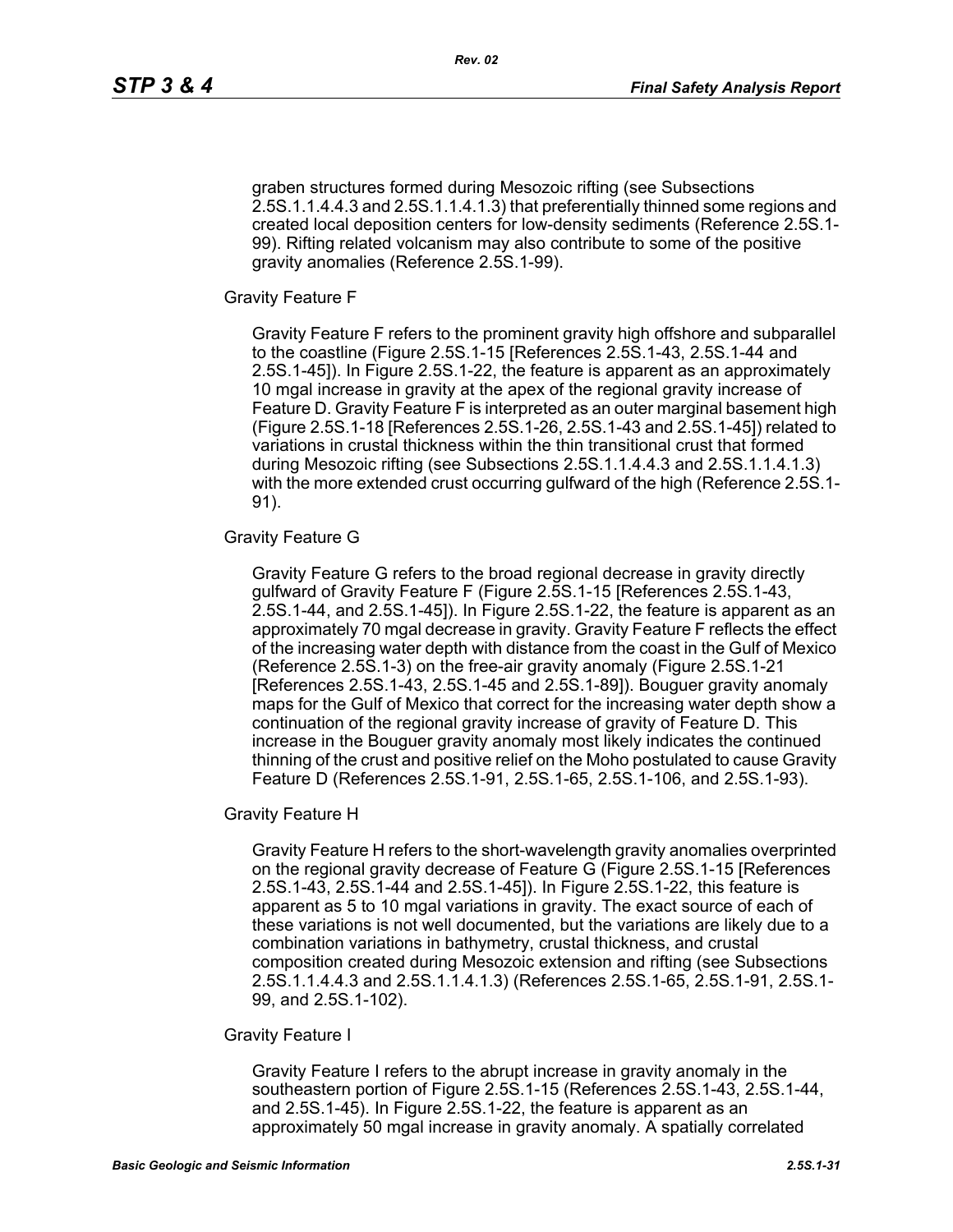bathymetric high (Reference 2.5S.1-3) likely causes a portion of the gravity increase (Figure 2.5S.1-21 [References 2.5S.1-43, 2.5S.1-45 and 2.5S.1-89]). However, a postulated basement high caused by a Late Jurassic mantle plume (i.e., "hot spot") may also influence the gravity increase of Gravity Feature I (Reference 2.5S.1-63).

Gravity Feature J

Gravity Feature J reflects the numerous, short-wavelength (on the order of miles), low-magnitude (several mgal) anomalies that are present throughout the Texas Coastal Plain as small depressions in Figure 2.5S.1-20 (References 2.5S.1-43 and 2.5S.1-45). The exact source of each of these anomalies is not well documented. However, this style of feature is frequently due to the presence of salt diapirs (e.g., Reference 2.5S.1-107), and many diapirs are associated with these features (Figure 2.5S.1-10 [Reference 2.5S.1-27] and Figure 2.5S.1-17 [Reference 2.5S.1-27]) (Reference 2.5S.1-51).

## **2.5S.1.1.4.3.2 Magnetic Data**

Magnetic anomaly data encompassing the STP 3 & 4 site region is shown in Figure 2.5S.1-23 (References 2.5S.1-46 and 2.5S.1-47). The data are from aeromagnetic surveys reported by Bankey et al. (References 2.5S.1-46 and 2.5S.1-47). A profile of the magnetic anomaly along profile B to B' through STP 3 & 4 and perpendicular to the regional structural trend is shown in Figure 2.5S.1-22. There are six major features present within the magnetic data, referred to as Magnetic Features A through F, which are described in detail below and shown in Figure 2.5S.1-16 (References 2.5S.1-44, 2.5S.1-46, 2.5S.1-47 and 2.5S.1-48).

Magnetic Feature A

Magnetic Feature A refers to the irregular pattern of distinct magnetic highs and lows in the region of the Llano Uplift (Figure 2.5S.1-16 [References 2.5S.1-44, 2.5S.1-46, 2.5S.1-47 and 2.5S.1-48] and Figure 2.5S.1-17 [Reference 2.5S.1- 27]). In Figure 2.5S.1-22, this feature is apparent as a series of approximately 175 nanotesla variations in magnetic anomaly at the northwest end of the profile. Magnetic Feature A is likely due to variations in magnetism within the Proterozoic igneous intrusions comprising the core of the Llano Uplift (see Subsections 2.5S.1.1.2.3, 2.5S.1.1.4.1.2 and 2.5S.1.1.4.4.1) (References 2.5S.1-104 and 2.5S.1-42), which correlates with the Ouachita Orogeny as discussed in Subsection 2.5S.1.1.4.1.2. Magnetic Feature A is spatially correlated with Gravity Feature A.

Magnetic Feature B

Magnetic Feature B refers to a subtle, arcuate magnetic low adjacent and to the south-southeast of Magnetic Feature A (Figure 2.5S.1-16 [References 2.5S.1- 44, 2.5S.1-46, 2.5S.1-47 and 2.5S.1-48]). In Figure 2.5S.1-22, this feature is apparent as an approximately 100 nanotesla decrease in magnetic anomaly. Magnetic Feature B is spatially associated with the same foreland basins of the Ouachita system as Gravity Feature B and is proposed to indicate the presence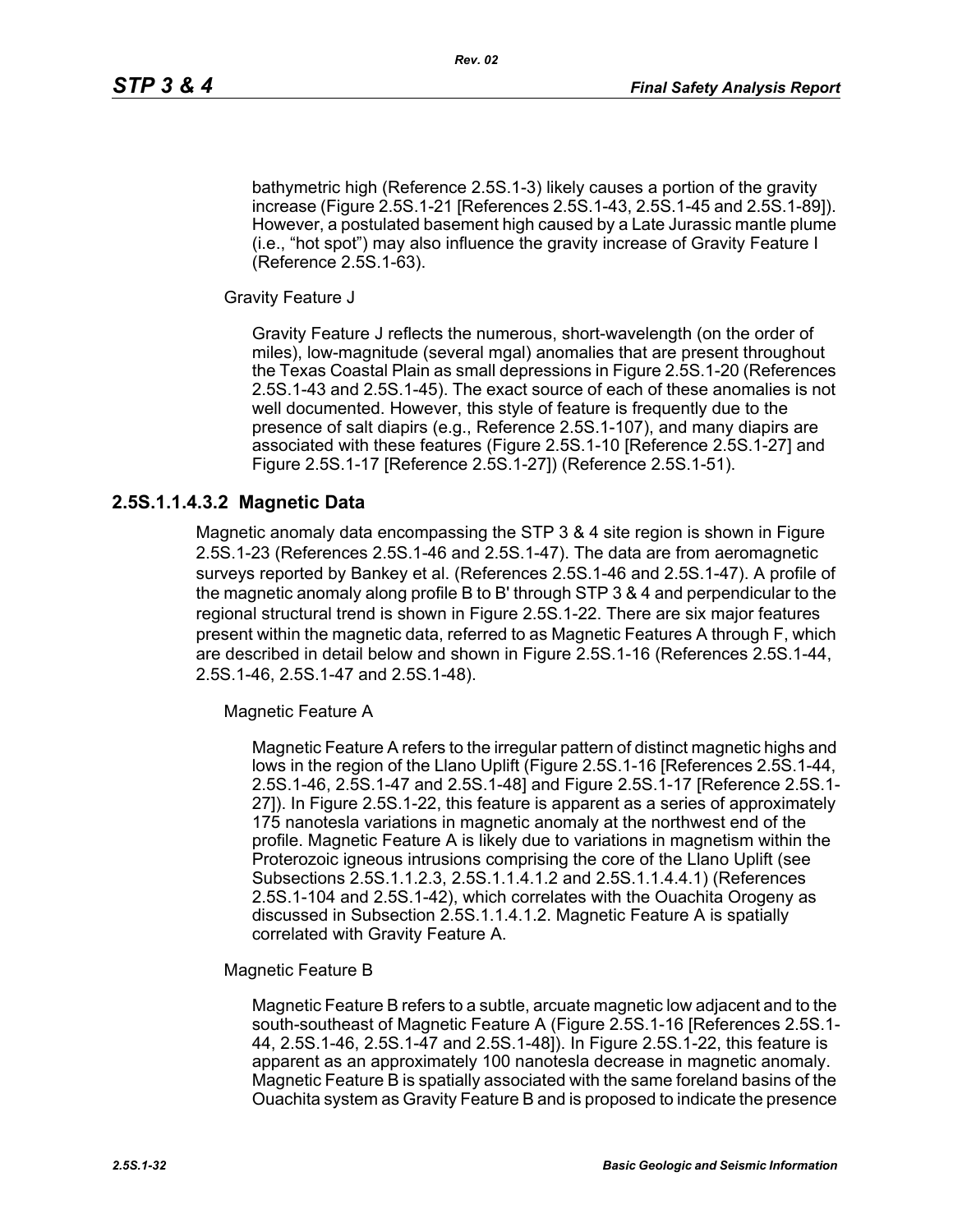of deep sedimentary basins formed during the Ouachita Orogeny (see discussion in Subsections 2.5S.1.1.4.4.2 and 2.5S.1.1.4.1.2) (References 2.5S.1-94 and 2.5S.1-99).

Magnetic Feature C

Magnetic Feature C refers to a subtle magnetic high immediately south and southeast of Magnetic Feature B trending subparallel to Magnetic Feature B (Figure 2.5S.1-16 [References 2.5S.1-44, 2.5S.1-46, 2.5S.1-47 and 2.5S.1- 48]). In Figure 2.5S.1-22, Magnetic Feature C is seen as an approximately 25 mile wide magnetic high of approximately 150 nanoteslas. This feature is spatially associated with Gravity Feature C. The more subdued nature of Magnetic Feature C relative to Gravity Feature C has been suggested to indicate that the source of the magnetic feature is at considerable depth (Reference 2.5S.1-94). As with Gravity Feature C, Magnetic Feature C is thought to represent a major transition in basement structure from unextended continental crust to thick transitional crust that formed during Mesozoic rifting as discussed in Subsections 2.5S.1.1.4.1.3 and 2.5S.1.1.4.4.3 (Figure 2.5S.1- 16 [References 2.5S.1-44, 2.5S.1-46, 2.5S.1-47 and 2.5S.1-48]) (References 2.5S.1-61, 2.5S.1-94, and 2.5S.1-99). Locally the anomaly may be enhanced by the intrusion of igneous rocks associated with Mesozoic rifting (Reference 2.5S.1-99).

Magnetic Feature D

Magnetic Feature D refers to the prominent magnetic high inland of the coastline passing through Houston (Figure 2.5S.1-16 [References 2.5S.1-44, 2.5S.1-46, 2.5S.1-47 and 2.5S.1-48]). In Figure 2.5S.1-22, this feature is apparent as an approximately 100-mile-wide magnetic high with an overall increase in magnetic anomaly of approximately 300 nanoteslas. This feature is referred to as the "Houston magnetic anomaly" and is hypothesized to reflect the presence of a mafic dike complex injected into the thin transitional crust during Mesozoic rifting, the presence of ultramafic rocks emplaced during the Ouachita Orogeny, or a combination of both (Reference 2.5S.1-91).

Magnetic Feature E

Magnetic Feature E refers to the increase in magnetic anomaly approximately 50 miles south of the coastline (Figure 2.5S.1-16 [References 2.5S.1-44, 2.5S.1-46, 2.5S.1-47, and 2.5S.1-48]). In Figure 2.5S.1-22, this feature is apparent as an abrupt, approximately 175 nanotesla increase in magnetic anomaly. This feature has been attributed to a significant contrast in magnetism within the thin transitional crust (Reference 2.5S.1-91) and is likely due to variations in the amount of rift related intrusions.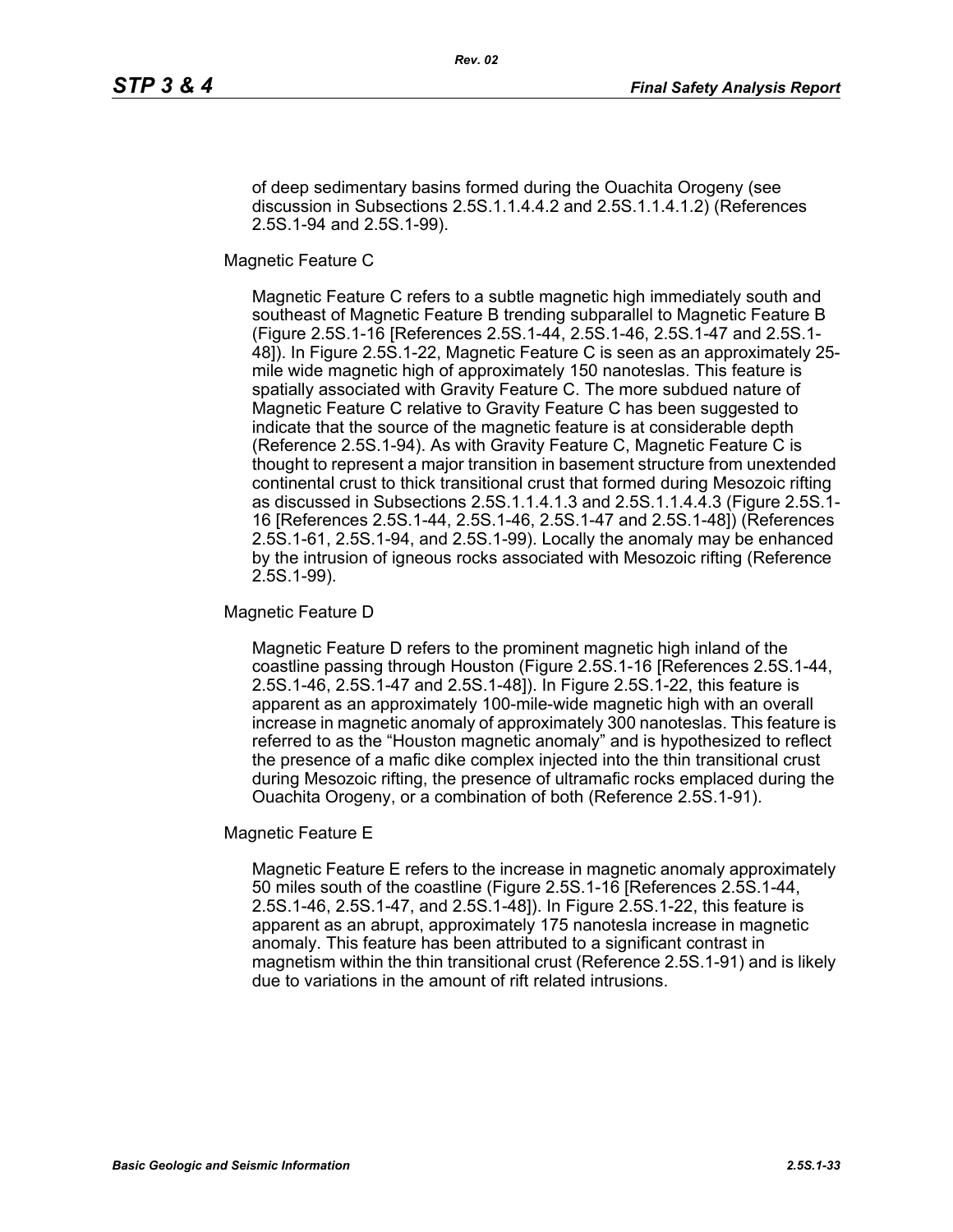Magnetic Feature F

Magnetic Feature F refers to the distinct magnetic highs located in the southeast of Figure 2.5S.1-16 (References 2.5S.1-44, 2.5S.1-46, 2.5S.1-47, and 2.5S.1-48). This feature is spatially associated with Gravity Feature I. Magnetic Feature F potentially reflects the presence of mafic rocks intruded into the crust during passage of a Late Jurassic mantle plum (Reference 2.5S.1-63).

## **2.5S.1.1.4.4 Principal Tectonic Structures**

In the sections below, specific tectonic features (Figure 2.5S.1-17 [Reference 2.5S.1- 27] and Figure 2.5S.1-10 [Reference 2.5S.1-27]) and the evidence for activity published since the EPRI (Reference 2.4S.1-39) study are discussed. No new information has been published since 1986 on any tectonic feature within the STP 3 & 4 site region that would cause a significant change in the EPRI seismic source model.

The principal tectonic structures within the STP site region are divided into five categories based on their age of formation or most recent reactivation. These categories include Late Proterozoic, Paleozoic, Mesozoic, Tertiary, and Quaternary. Late Proterozoic, Paleozoic, and Mesozoic to early Tertiary structures are related to major plate tectonic events and are mapped regionally on the basis of geological and/or geophysical data. Late Proterozoic structures include normal faults active during rifting and formation of the Iapetan passive margin. Paleozoic structures include thrust and reverse faults active during the Ouachita collisional orogeny. Mesozoic structures include normal faults and other structures active during formation of the Gulf of Mexico.

Tertiary and Quaternary structures within the STP 3 & 4 site region are related to the tectonic environment of the Gulf of Mexico passive margin. This passive margin environment is characterized by southwest-northeast-oriented horizontal principal compressive stress (see discussion in Subsection 2.5S.1.1.4.2), large-scale basinward slumping of the Coastal Plain section, and vertical crustal motions. The vertical crustal motions are associated with flexural loading of the coastal plain and offshore sedimentary basins (Reference 2.5S.1-51), and erosion and exhumation of the Great Plains.

## **2.5S.1.1.4.4.1 Late Proterozoic Tectonic Structures**

No significant Late Proterozoic structures are mapped within the 200-mile STP 3 & 4 site region. The only exposures of Proterozoic rocks in the site region are in the erosional window through Mesozoic strata across the axis of the Llano Uplift (Figure 2.5S.1-17 [Reference 2.5S.1-27] and Figure 2.5S.1-10 [Reference 2.5S.1-27]). The Proterozoic rocks in the Llano Uplift show evidence for multiple phases of penetrative ductile deformation that predate late Proterozoic rifting of Laurentia and formation of the Iapetan Margin (References 2.5S.1-104 and 2.5S.1-15). These rocks are also thought to cause the unique gravity and magnetic anomaly spatially correlated with the Llano Uplift described in Subsection 2.5S.1.1.4.3 (Figures 2.5S.1-20 [References 2.5S.1-43 and 2.5S.1-45] and 2.5S.1-22). Normal faults and fault-bounded basins associated with Late Proterozoic to Early Paleozoic rifting of Laurentia are inferred to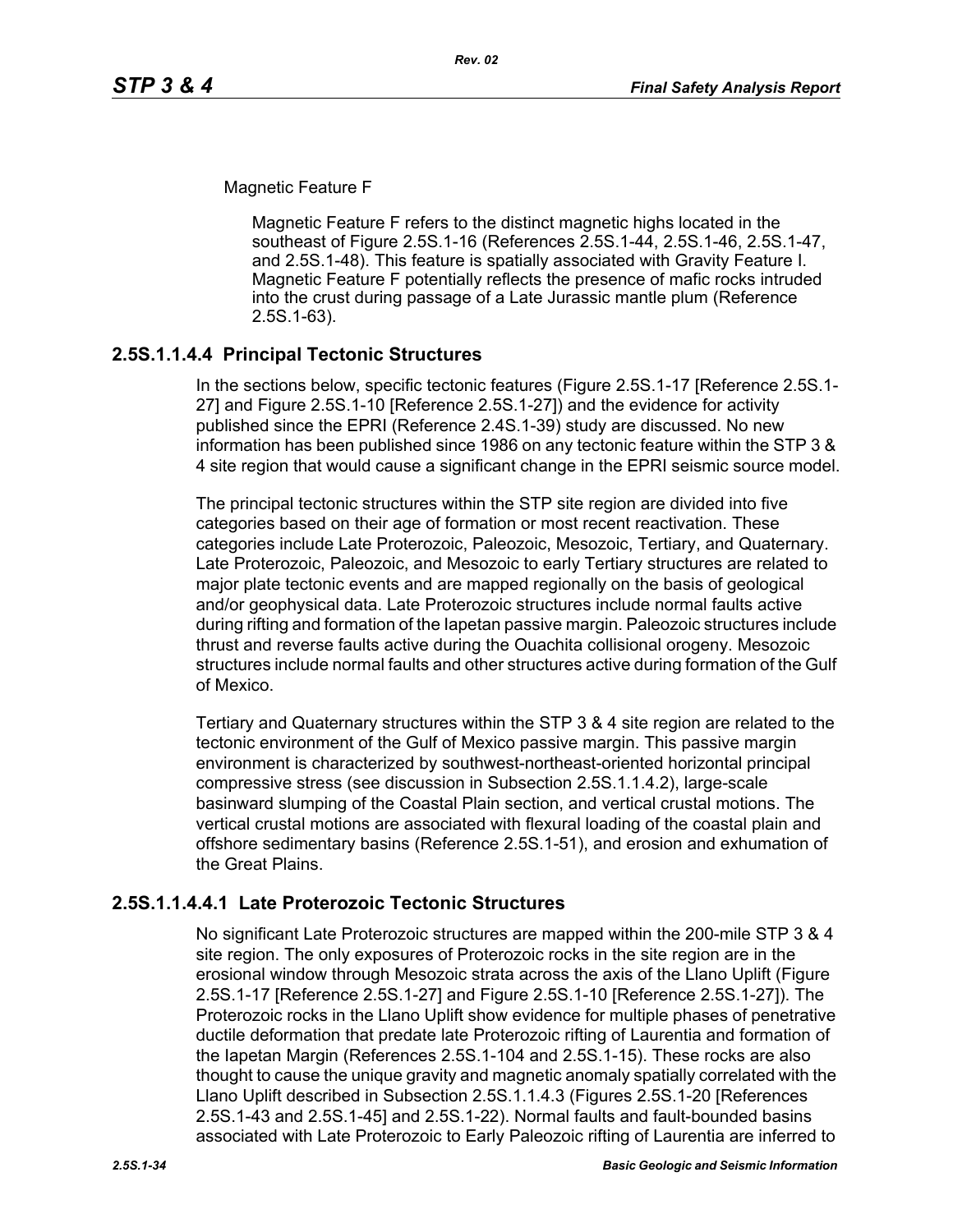lie beneath overthrust rocks of the Late Paleozoic Ouachita Orogenic Belt and Mesozoic and Tertiary Coast Plain Strata (References 2.5S.1-51 and 2.5S.1-20), but these structures are not exposed in central Texas, and they are not well documented in peer-reviewed geologic literature.

### **2.5S.1.1.4.4.2 Paleozoic Tectonic Structures**

The major Paleozoic tectonic structures in the STP site region are associated with the Late Paleozoic Ouachita Orogeny. These structures can be divided into two main groups: (1) structures of the Ouachita Orogenic Belt, and (2) basins and arches developed in the foreland of the Ouachita Orogenic Belt.

As discussed in Subsection 2.5S.1.1.4.1, the Ouachita Belt in central Texas is completely buried by Mesozoic and Tertiary strata of the Gulf Coastal Plain, and thus faults, folds, and other structures that developed during the Late Paleozoic Ouachita Orogeny are not exposed at the surface (Reference 2.5S.1-20). Based on analysis of borehole and other subsurface data from the Gulf Coastal Plain, the Ouachita Belt in central Texas is divided into a 20- to 39-mi-wide frontal zone, consisting primarily of rocks of the Paleozoic passive margin sequence that were transported northward and westward along low-angle thrust faults, and an interior metamorphic belt consisting of intensely deformed fragments of accreted granitic basement overlain by sandstone and marble, all subjected to weak to low-grade regional metamorphism (References 2.5S.1-20, 2.5S.1-57 and 2.5S.1-108). The southern boundary of the interior metamorphic belt has not been penetrated by drill holes, but is assumed to be down structural dip to the south beneath the Coastal Plain Strata (Reference 2.5S.1-108). Total minimum width of the Ouachita Belt in the subsurface of east Texas is about 50 miles (Reference 2.5S.1-20).

Like the better-exposed and better-studied Appalachian Orogenic Belt, workers have interpreted the Ouachita Belt to be underlain by a major décollement that dips south and separates the allochthonous Ouachita rocks from the autochthonous crust of the Laurentian Margin (Reference 2.5S.1-53). The autochthonous rocks below the décollement probably range from a full thickness of ancestral North American continental crust beneath the northwestern part of the Ouachita Belt, to transitional crust and oceanic crust farther to the south and southeast. The upper surface of the Ouachita rocks beneath the basal Mesozoic unconformity is a low-relief erosion surface that dips 1° or less toward the Gulf of Mexico (Reference 2.5S.1-53).

The boundary between the frontal belt and interior metamorphic belt was called the "Luling Front" by Flawn et al. (Reference 2.5S.1-109) and interpreted as an overthrust fault (i.e., the "Luling Thrust;" Reference 2.5S.1-20). Subsequent work has established that the "Luling Front" probably is not a single fault, but rather a zone of distributed thrust deformation that is up to several miles wide and locally difficult to define with precision (Reference 2.5S.1-108). Cullotta et al. (Reference 2.5S.1-71) interpreted a deep seismic reflection profile along the NNW-SSE-trending San Marcos Arch to image the Luling Thrust as a folded, south-dipping structural contact between deformed autochthonous rocks of the frontal zone and accreted rocks of the interior zone. It is important to note that the "Luling Front" or "Luling Thrust" is a structure of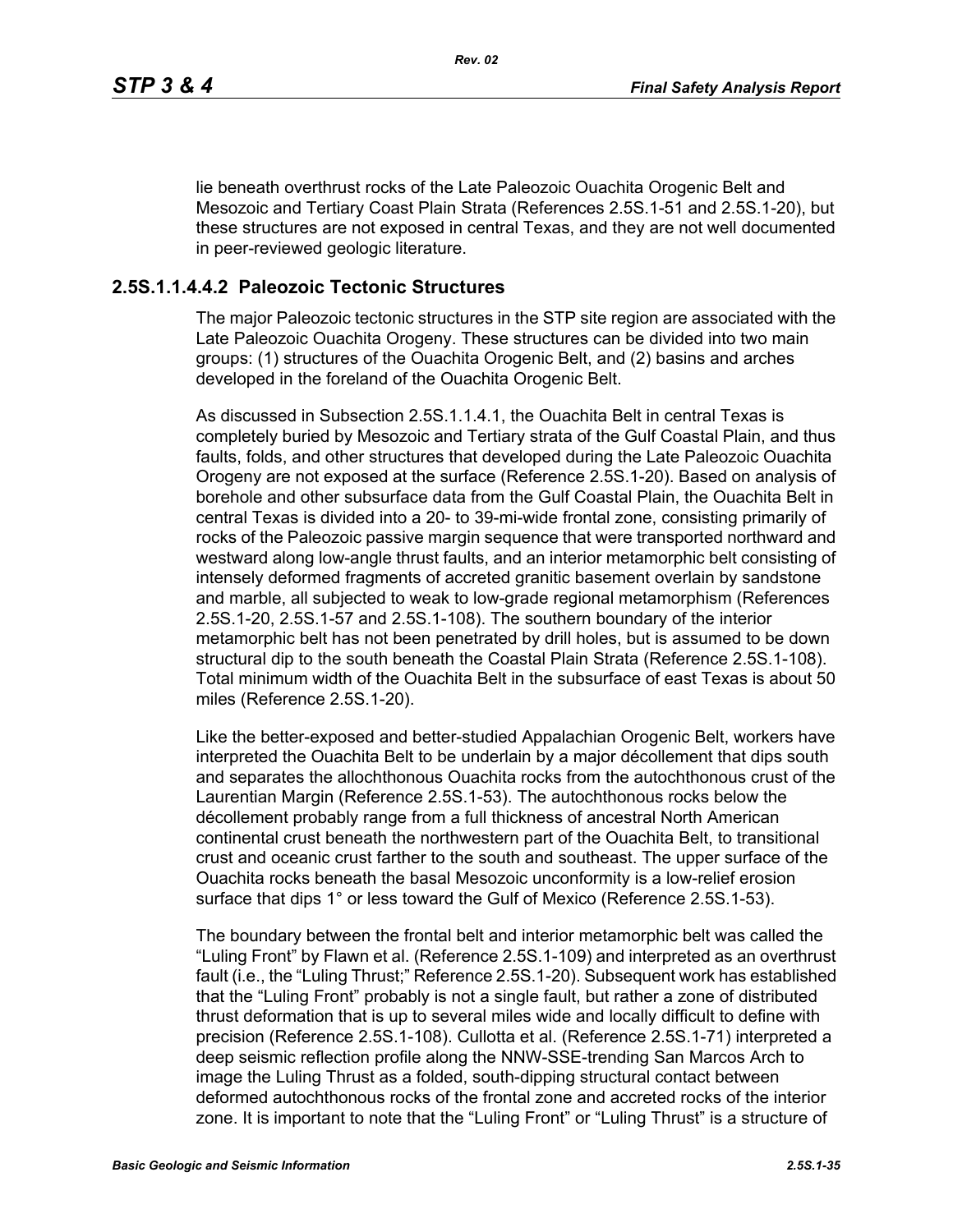the buried Ouachita Belt inferred from analysis of subsurface data. This structure is distinct from the Luling Fault Zone, which is a Tertiary fault mapped at the surface in the northern Gulf Coastal Plain in central Texas (Subsection 2.5S.1.1.4.3.4.3).

The Kerr Basin and Fort Worth Basin, located to the southwest and northeast of the Llano Uplift, respectively (Figure 2.5S.1-17 [Reference 2.5S.1-27] and Figure 2.5S.1- 10 [Reference 2.5S.1-27]), are late Paleozoic marine basins that the developed in the foreland of Ouachita Orogenic Belt. These foreland basins are buried by strata of the Coastal Plain, and are known from subsurface data gathered during oil and gas exploration (e.g., References 2.5S.1-21 and 2.5S.1-61). The basins primarily formed by flexural loading of the crust as the Ouachita Orogen developed structural and topographic relief. Data from other parts of the Ouachita foreland indicate that these basins typically subsided along down-to-the-south normal faults, which in some cases were overthrust by the frontal zone thrust sheets during the latter stages of the Ouachita Orogeny (References 2.5S.1-20 and 2.5S.1-21). The most prominent basins are apparent in regional gravity data as discussed in Subsection 2.5S.1.1.4.3.1. Although comparable late Paleozoic foreland basin faults may be present beneath the Coastal Plain section in the STP 3 & 4 site region, they are not extensively documented in the peer-reviewed literature (e.g., Reference 2.5S.1-10).

## **2.5S.1.1.4.4.3 Mesozoic Tectonic Structures**

Major Mesozoic structural features in the STP 3 & 4 site region include faults that accommodated renewed crustal rifting in the Triassic, structures associated with seafloor spreading in the young Gulf of Mexico, Jurassic basins that formed in the early stages of the opening of the Gulf of Mexico, structures related to the movement of Jurassic salt deposits, and large basement-involved uplifts and arches that are hypothesized to have developed coeval with the Late Cretaceous-early Tertiary Laramide Orogeny to the west.

The initial stages of rifting related to the breakup of Pangea occurred in the Late Triassic and accommodated relatively little of the overall extension and thinning that formed the modern Gulf of Mexico (Reference 2.5S.1-44). This stage of rifting is characterized by the formation of grabens and half-grabens filled with nonmarine sediments, commonly referred to as red beds, and rift-related volcanics (References 2.5S.1-22, 2.5S.1-90, and 2.5S.1-44). These basins ring the modern day Gulf of Mexico, but are primarily concentrated along the western Gulf in Mexico and the north to northeastern Gulf from Texas to northern Florida (References 2.5S.1-22 and 2.5S.1- 90).

The closest known red beds to STP 3 & 4 occur within the East Texas Basin (Figure 2.5S.1-10 [Reference 2.5S.1-27]), suggesting that this basin initially formed as part of the breakup of Pangea (Reference 2.5S.1-22). After the red bed deposition, the East Texas Basin accumulated thick deposits of salt in the late Middle Jurassic, followed by a large influx of clastic deposits during the Late Jurassic and Early Cretaceous (Reference 2.5S.1-51). The Jurassic salt deposits along the northeast-trending axis of the basin were mobilized beginning in Late Jurassic time to form numerous diapirs by Early Cretaceous time; these structures now comprise the East Texas Diapir Province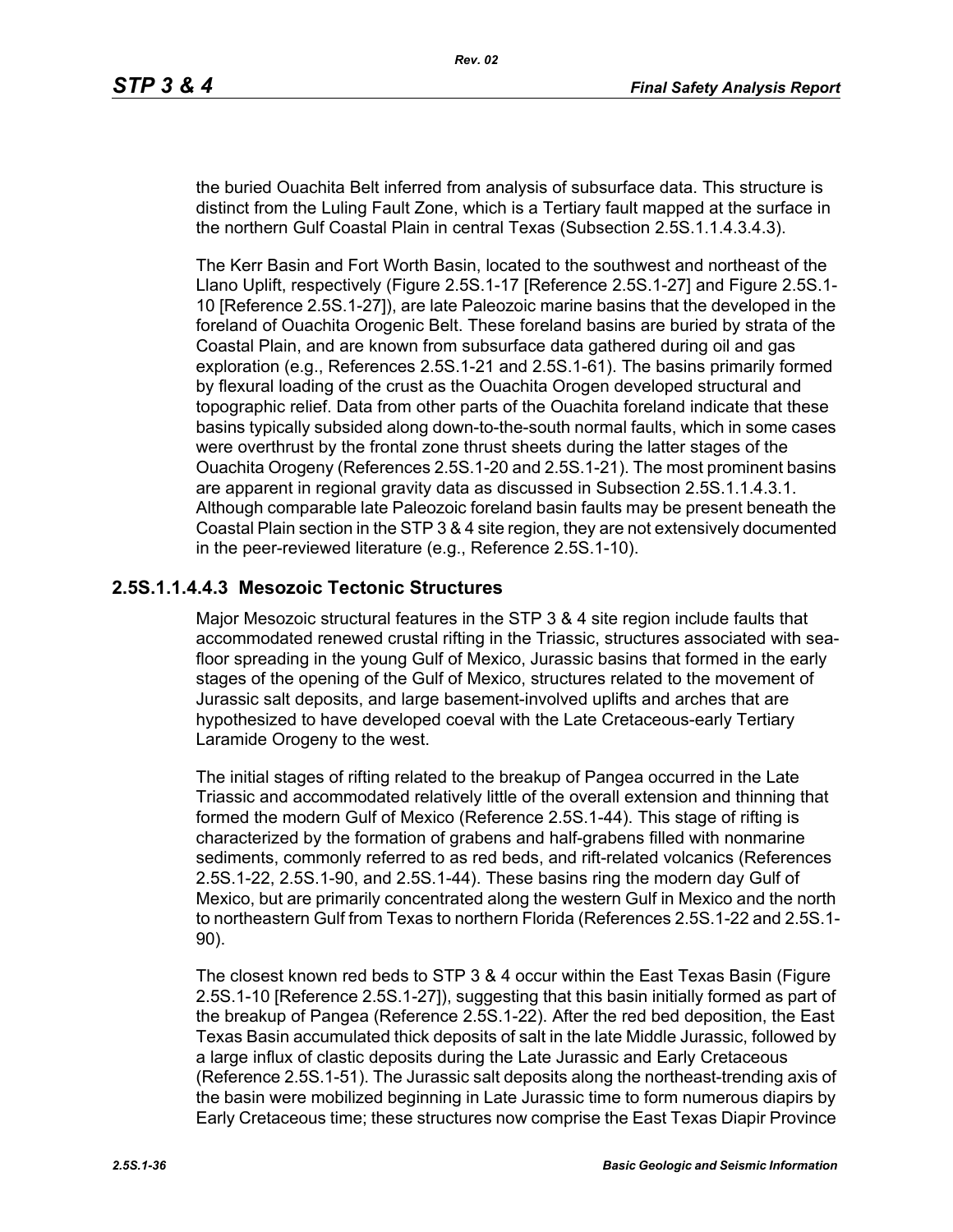(Reference 2.5S.1-51). Presently the East Texas Basin is bounded on the west and north by the Mexia-Talco Fault System, on the east by the Late Cretaceous to early Tertiary Sabine Uplift, and on the southeast by a south-facing homocline (Reference 2.5S.1-51).

As discussed in Subsection 2.5S.1.1.4.1.3, the bulk of the rifting associated with the opening of the Gulf of Mexico occurred in the Middle to Late Jurassic and was accommodated almost equally as extension of continental crust and, at a later stage, by seafloor spreading (Reference 2.5S.1-64). The extension occurred as thinning within the now thin transitional crust and to a lesser degree within the now thick transitional crust (Reference 2.5S.1-44) (Figure 2.5S.1-15 [References 2.5S.1-43, 2.5S.1-44, and 2.5S.1-45] and Figure 2.5S.1-16 [References 2.5S.1-44, 2.5S.1-46, 2.5S.1-47, and 2.5S.1-48]). Basement block bounding faults formed during the extensional episode have been interpreted within both the thick and thin transitional crust based on combinations of gravity, magnetic, and seismic data (see Subsection 2.5S.1.1.4.3 for the identification of rift structures based on gravity and magnetic data) (e.g., References 2.5S.1-9, 2.5S.1-68, 2.5S.1-94, 2.5S.1-103, 2.5S.1-111, and 2.5S.1- 112). However, the locations of these faults and their geometry are difficult to determine given the thick accumulations of younger sedimentary rocks. While the existence of any such faults within the STP site region is unknown for these reasons, no seismicity within the STP site region has been attributed to movement on these style of basement faults (References 2.5S.1-113, 2.5S.1-114 and 2.5S.1-115).

The kinematics of the Middle and Late Jurassic oceanic crust formation within the Gulf of Mexico (Figure 2.5S.1-15 [References 2.5S.1-43, 2.5S.1-44, and 2.5S.1-45] and Figure 2.5S.1-16 [References 2.5S.1-44, 2.5S.1-46, 2.5S.1-47, and 2.5S.1-48]) is poorly understood due to the relatively small extent of the oceanic crust and the thick accumulations of sedimentary rocks and salt overlying the crust (References 2.5S.1- 66 and 2.5S.1-44). Accordingly there is no consensus regarding plate reconstruction models for the opening of the Gulf of Mexico (e.g., References 2.5S.1-63, 2.5S.1-64, 2.5S.1-66, 2.5S.1-92, 2.5S.1-116, and 2.5S.1-117). Common to all models are large transform faults accommodating the variations in spreading rate.

Following from the uncertainty associated with such plate reconstruction models in general and the lack of a consensus model, the position of any such transform faults within the STP 3 & 4 site region is unknown. Because the potential location of such faults is limited to the oceanic crust, the closest such faults could approach to the site is approximately 100 miles (Figure 2.5S.1-15 [References 2.5S.1-43, 2.5S.1-44, and 2.5S.1-45] and Figure 2.5S.1-16 [References 2.5S.1-44, 2.5S.1-46, 2.4S.1-47, and 2.5S.1-48]). No seismicity within the STP site region has been attributed to these postulated structures (References 2.5S.1-113, 2.5S.1-114, and 2.5S.1-115).

Mesozoic fault systems of the Gulf of Mexico region are thought to be related to bodies of Jurassic salt at depth. These fault systems include the Mexia-Talco, Milano, Charlotte-Jourdanton, Karnes, and Mt. Enterprise-Elkhart Graben Fault Zones (Figure 2.5S.1-17 [Reference 2.5S.1-27] and Figure 2.5S.1-10 [Reference 2.5S.1-27]). In general, these faults systems lie updip of and sole into salt pinchouts or welds, and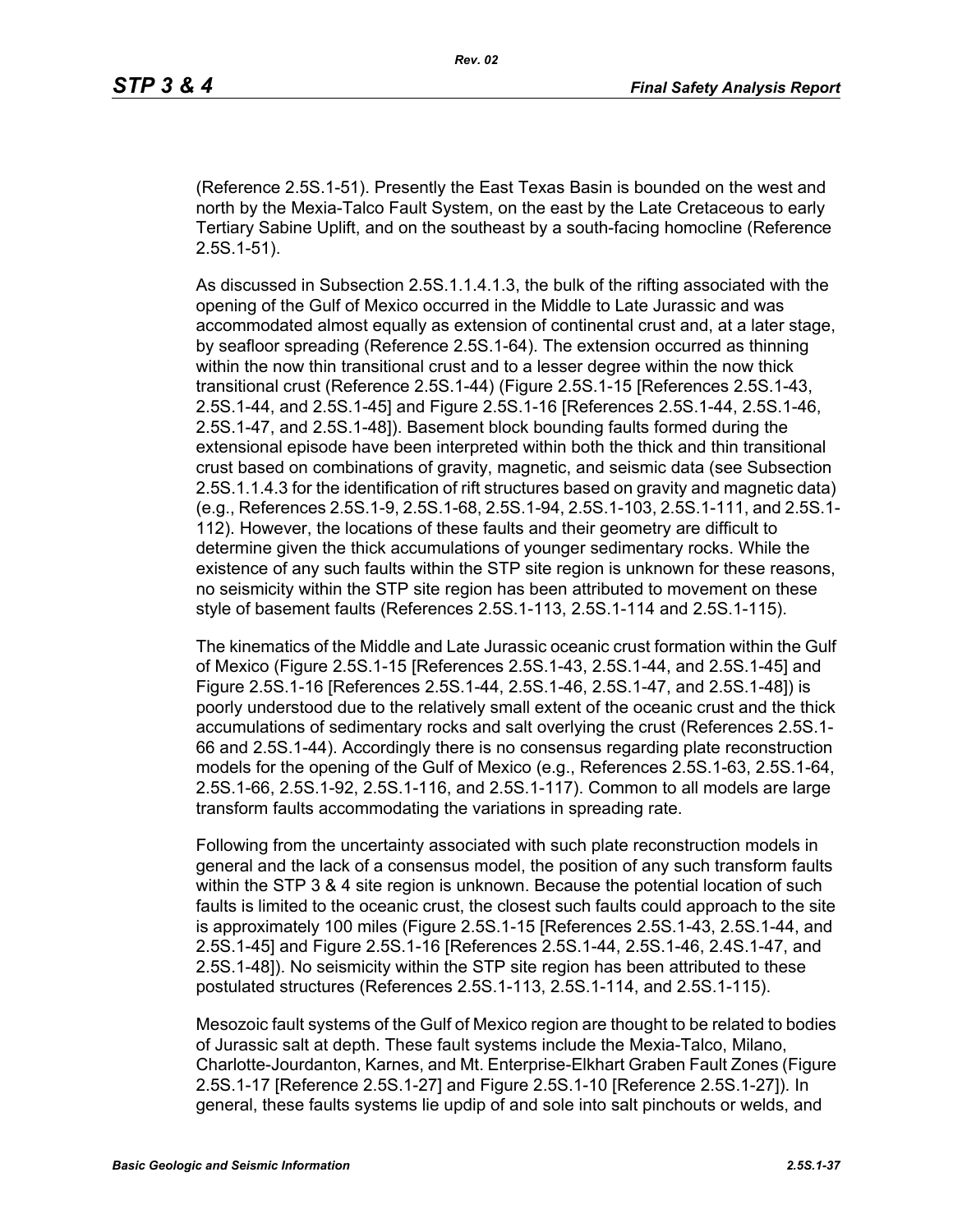motion on the faults is related to the salt migration that ultimately caused the formation of the welds and pinchouts (References 2.5S.1-69 and 2.5S.1-118).

The Mexia-Talco Fault System, which bounds the western and northern margins of the East Texas Basin, is mapped continuously from the northeastern flank of the San Marcos Arch in central Texas to the Arkansas border (Reference 2.5S.1-17) (Figure 2.5S.1-17 [Reference 2.5S.1-27] and Figure 2.5S.1-10 [Reference 2.5S.1-27]). In detail, the fault system is divided into three segments: the Talco Fault Zone in northeastern Texas, the Mexia Fault Zone in north-central Texas, and the Milano Fault Zone in central Texas. The Mexia-Talco Fault System is characterized by a series of asymmetric grabens ranging from 5 to 8 miles in width that are linked by left-stepping, down-to-basin (i.e., down-to-the-south) normal faults. Upper Jurassic and Lower Cretaceous strata systematically thicken within the grabens, indicating that movement began in the Jurassic. Stratigraphic relations also demonstrate that movement continued through the Mesozoic and into Paleocene to Eocene time (Reference 2.5S.1-17). Data cited in the UFSAR for STP 1 & 2 (Reference 2.5S.1-7) indicates movement on the Mexia-Talco Fault System also occurred in Late Oligocene or Early Miocene.

Seismic reflection and borehole data document that the Mexia-Talco Fault System is located directly updip of the pinchout of Jurassic salt in the subsurface of the East Texas Basin and that individual graben segments typically develop where salt pinchout parallels strike (References 2.5S.1-51 and 2.5S.1-119). A structural cross section across the Mexia Fault Zone by Locklin (Reference 2.5S.1-120), reproduced in Ewing (Reference 2.5S.1-17), shows the fault zone terminating downward at a depth of about 9000 ft. to 10,000 ft. at the unconformity between the Louann Salt at the base of the Mesozoic Coastal Plain section and the top of the Paleozoic Ouachita rocks. These relationships strongly suggest that activity of the Mexia-Talco Fault System is related to movement of salt and does not involve the underlying crystalline basement (Reference 2.5S.1-119).

The Charlotte-Jourdanton Fault Zone lies along the northeastern margin of the Rio Grande Embayment (Figure 2.5S.1-10 [Reference 2.5S.1-27]) and is interpreted by some as the southwestern continuation of the Mexia-Talco Fault System (see discussion in UFSAR for STP 1 & 2 [Reference 2.5S.1-7]). The Karnes Fault Zone (Figure 2.5S.1-10 [Reference 2.5S.1-27]) is included in the Charlotte-Jourdanton Fault Zone by some workers, and with the Milano Fault Zone, is interpreted to be a structural link with the Mexia-Talco Fault System (Reference 2.5S.1-51). Collectively, these structures are referred to as the Peripheral Graben System (References 2.5S.1-51 and 2.5S.1-7). Like the Mexia-Talco Fault System, the Charlotte-Jourdanton Fault Zone is comprised of a series of *en echelon*, graben-forming normal faults. Stratigraphic growth relations across faults of the Charlotte-Jourdanton Zone indicate that movement began in the Jurassic and continued into the early Tertiary. The youngest documented rocks displaced by the Charlotte-Jourdanton Fault Zone are undifferentiated strata of Paleocene-Eocene age (Reference 2.5S.1-7).

The Mt. Enterprise fault-Elkhart Graben (MEEG) fault system is a zone of normal faults that obliquely crosses the southeastern margin of the East Texas Basin, and extends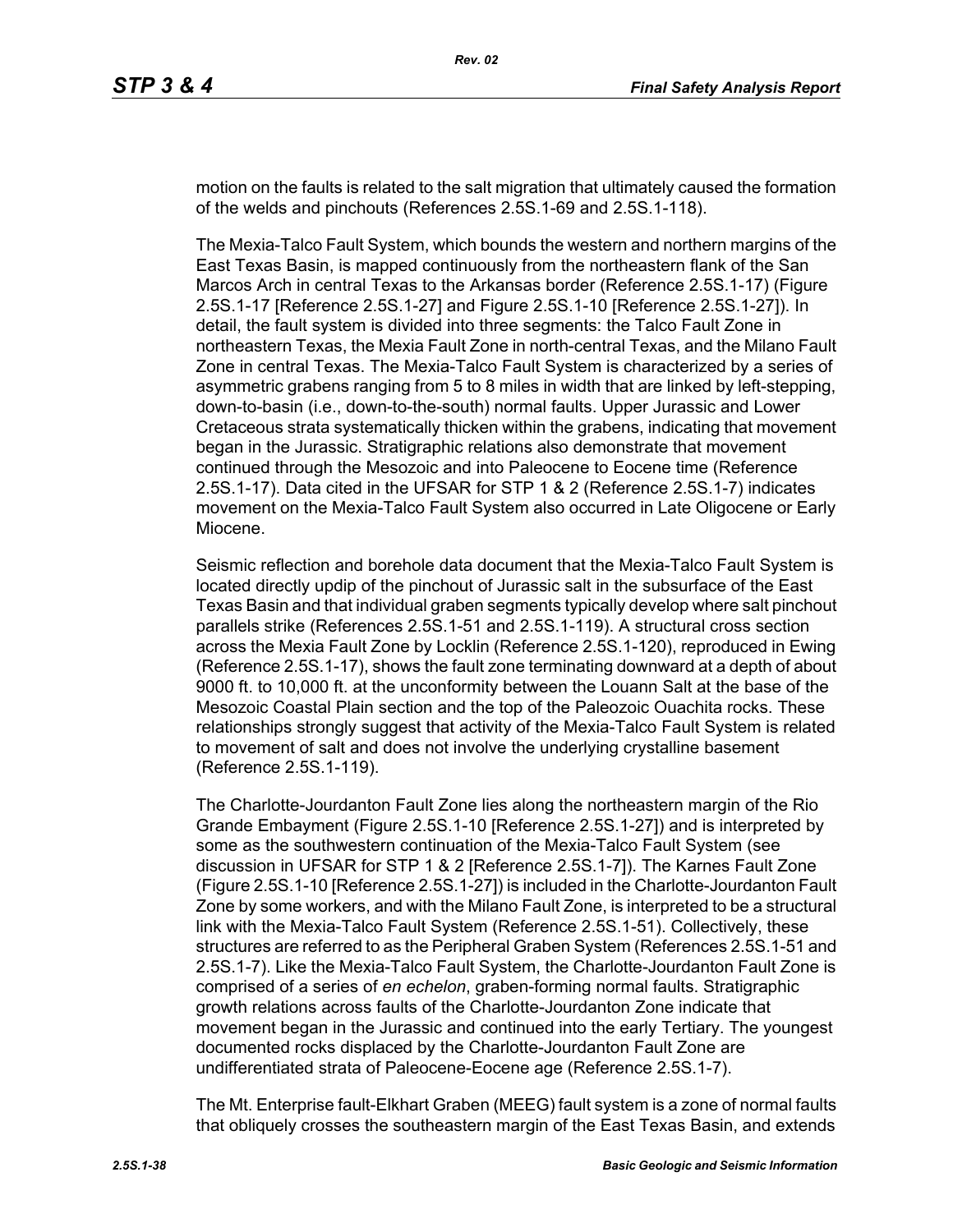eastward to the western flank of the Sabine Uplift (References 2.5S.1-51 and 2.5S.1- 119). The MEEG fault system strikes east-northeast-west-southwest and extends for a total distance of about 90 miles from south of Carthage to the Trinity River near Palestine, Texas (Figure 2.5S.1-17 [Reference 2.5S.1-27], Figure 2.5S.1-24 [References 2.5S.1-49 and 2.5S.1-121] and Figure 2.5S.1-25 [References 2.5S.1-121, 2.5S.1-122, and 2.5S.1-28]). At its closest approach, the MEEG is located about 194 miles northeast of the STP Site. Like the Mexia-Talco Fault System, the MEEG is a structurally complex series of grabens that are interpreted to root in Jurassic Louann Salt, and which were primarily active in Late Jurassic-Early Cretaceous (References 2.5S.1-51 and 2.5S.1-119). The UFSAR for STP 1 & 2 (Reference 2.5S.1-7) cites work indicating that activity on the MEEG fault system continued into the Eocene. Evidence for late Quaternary activity of the MEEG fault system is discussed in Subsection 2.5S.1.1.4.3.5.1 below.

The Gulf of Mexico Coastal Plain is partly characterized by a series of Mesozoic, gulf perpendicular, large-scale arches and basins including the Rio Grande Embayment, the San Marcos Arch, the Houston Embayment and East Texas Basin, and the Sabine Arch (Figure 2.5S.1-17 [Reference 2.5S.1-27] and Figure 2.5S.1-10 [Reference 2.5S.1-27]). The presence of these features is apparent in the regional gravity data (see Subsection 2.5S.1.1.4.3) and the depth to the base of Mesozoic sediments with greater depths associated with basins and shallower depths associated with arches (Figure 2.5S.1-18 [References 2.5S.1-26, 2.5S.1-43, and 2.5S.1-45]). The San Macros Arch, which lies between the Rio Grande Embayment and East Texas Basin, is a northwest-trending, southeast-plunging antiform with an axial trace greater than 250 miles long that crosses the northeast-southwest structural trend of the Ouachita Belt in the northwestern part of the STP 3 & 4 site region (Reference 2.5S.1-71). The Llano Uplift is the northern reach of the San Marcos Arch (Reference 2.5S.1-55). The Sabine Arch is the general term for the conglomeration of smaller north-, northeast-, and northwest-trending, doubly plunging anticlines that extend between the coast and the Sabine Uplift (Reference 2.5S.1-103). The more complicated shape of the Sabine Arch relative to the San Marcos Arch is due to the distortion of the overall arch shape due to local flexures and salt structures (Reference 2.5S.1-103).

Both the San Marcos and Sabine Arches are defined by broad, open folding of Paleozoic structures and strata, as well as Jurassic subcrop trends. Cretaceous units overlying the arches and intervening basins have gentle 0.2º-1º dips, and the structural relief between Lower Cretaceous rocks on the arches and in the basins is on the order of about 3000 ft. (Reference 2.5S.1-103). Ewing (Reference 2.5S.1-51) characterized the San Marcos Arch as a "broad area of lesser (Mesozoic) subsidence between the Rio Grande Embayment and East Texas Basin." The onset of bending for both arches occurred in the Late Cretaceous (References 2.5S.1-51 and 2.5S.1-103); subsequent growth of the arches is indicated by thinning of Late Cretaceous marine strata across the axes of the structures (References 2.5S.1-51 and 2.5S.1-103).

The formation of the series of arches and basins along the Texas Gulf Coastal Plain was likely caused by the combination of Mesozoic rifting of Pangea and the Late Cretaceous Laramide Orogeny. As discussed in Subsection 2.5S.1.1.4.1.3 and above, thinning and rifting related to extension within the modern thick-transitional crust may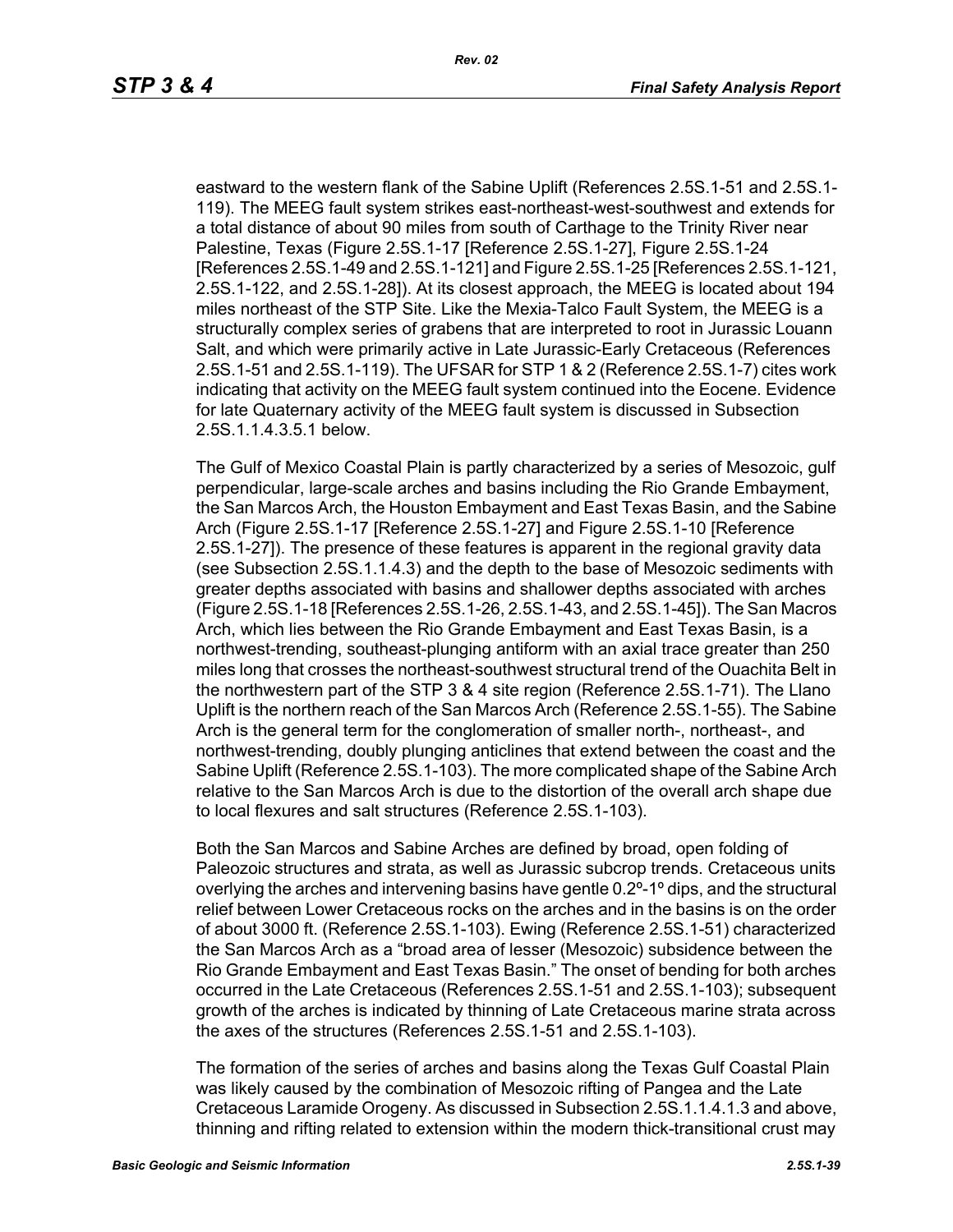have caused gulf-perpendicular trends in basement thickness that in turn allowed for variable subsidence of crustal blocks and the creation of variable amounts of accommodation space for sedimentation observed in the modern day arches and embayments (Reference 2.5S.1-44). It has been proposed that the arches are genetically related to east-west compressive stresses during the Late Cretaceous to early Tertiary Laramide Orogeny that occurred further to the west along the edge of the proto North American continent (References 2.5S.1-51, 2.5S.1-103, and 2.5S.1-123).

### **2.5S.1.1.4.4.4 Tertiary Tectonic Structures**

The Gulf Coastal Plain was tectonically quiescent throughout most of the Tertiary. Regional deformation during the Tertiary primarily is characterized by slow sedimentary loading near the coast and down-to-the-south flexure of the lithosphere, resulting in progressive southward migration of the Gulf shoreline. Sedimentary loading of deeply buried Jurassic salt, combined with basinward migration of the shelf margin, compaction of the Coastal Plain strata, and gravitational slumping toward the Gulf, all contributed to the development of diapir provinces and systems of growth faults that accommodate down-to-the-basin subsidence. Although stratigraphic relations indicate that salt migration and growth faulting began in the Cretaceous (Reference 2.5S.1-51), the evolution of these structures in the Tertiary has significantly affected patterns of deposition and geomorphic development of the Coastal Plain.

#### **2.5S.1.1.4.4.4.1 Tertiary Salt Structures**

Mobilization of Jurassic salt deposits in sub-basins that formed during the Mesozoic led to the development of distinct diapir provinces in the Gulf Coastal Plain Region. Major concentrations of salt diapirs in the STP site region include the East Texas, Rio Grande, and Houston Diapir Provinces (Figure 2.5S.1-17 [Reference 2.5S.1-27] and Figure 2.5S.1-10 [Reference 2.5S.1-27]). As discussed in Subsection 2.5S.1.1.4.3.1, some of these concentrations of salt diapirs are also apparent in the regional gravity data (Figure 2.5S.1-21 [References 2.5S.1-43, 2.5S.1-45, and 2.5S.1-89]). Ewing (Reference 2.5S.1-51) noted that individual diapir provinces are characterized by distinctive spatial clustering of salt bodies, as well as distinct patterns and styles of salt movement. Major zones of diapiric salt movement in the offshore Gulf of Mexico Region include the Northwest Slope and Perdido Provinces south of the site, and the much larger Texas-Louisiana Slope Provinces to the southeast of the site. Although initial movement of salt began in the Mesozoic, deformation continued locally on structures during the Tertiary (Reference 2.5S.1-33).

The UFSAR for STP 1 & 2 (Reference 2.5S.1-7) identified three salt domes associated within the site vicinity: the Big Hill Salt Dome, approximately 10 miles from STP 3 & 4; the Hawkinsville Salt Dome, approximately 15 miles from STP 3 & 4; and the Markham Salt Dome, approximately 14 miles from STP 3 & 4 (Figure 2.5S.1-11 [References 2.5S.1-28, 2.5S.1-29 and 2.5S.1-30]). These domes are part of the salt diapirism related to the Houston Embayment. Since publication of the UFSAR for STP 1 & 2 (Reference 2.5S.1-7), no previously undiscovered, large-scale salt domes have been identified within the STP 3 & 4 site vicinity (References 2.5S.1-124 and 2.5S.1-125).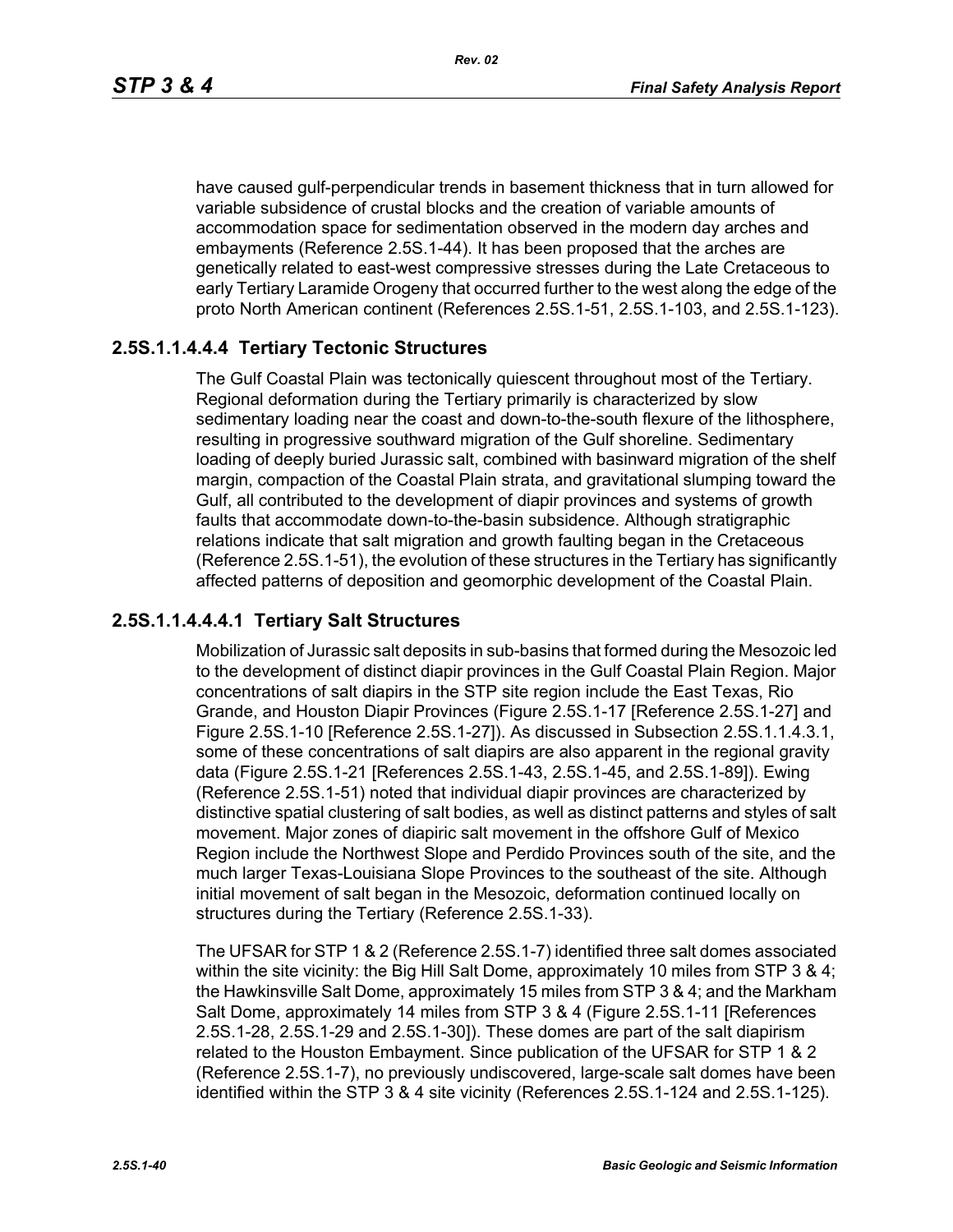# **2.5S.1.1.4.4.4.2 Tertiary Growth Faults**

Syndepositional growth faults generally parallel the trend of the Gulf Coastline and are clustered in distinct spatial groups by age and structural style (Reference 2.5S.1-69) (Figure 2.5S.1-17 [Reference 2.5S.1-27], Figure 2.5S.1-24 [References 2.5S.1-49 and 2.5S.1-121] and Figure 2.5S.1-10 [Reference 2.5S.1-27]). According to Ewing (Reference 2.5S.1-51), the locations of individual growth fault zones are related to positions of the clastic Gulf shelf margin as it progressively stepped basinward during the Late Cretaceous, Tertiary, and Quaternary. From north to south, the major growth fault systems within the STP 3 & 4 site region include the Wilcox Fault Zone, the Yegua Fault Zone, the Vicksburg Fault Zone, and the Frio Fault Zone (Figure 2.5S.1-17 [Reference 2.5S.1-27] and Figure 2.5S.1-10 [Reference 2.5S.1-27]). The next major growth fault zone to the south in the offshore region is the Corsair or Brazos Fault Zone. The common characteristic of all growth faults is that they sole into or terminate against low-angle detachment horizons within the Gulf Coastal Plain section. These detachments are variously bodies of Jurassic salt and/or shale horizons (References 2.5S.1-69 and 2.5S.1-118). Growth faults do not extend through the Coastal Plain section into the basement. Characteristics of the major growth fault zones in the STP 3 & 4 site region are summarized in greater detail below.

- **The Wilcox Fault Zone is Paleocene-Eocene in age and related to the shelf-margin** progradation marked by the deposition of the deltaic Wilcox Group strata in south Texas and Louisiana (Reference 2.5S.1-126). Interpretation of a deep seismic reflection profile along the San Marcos Arch suggests that the Wilcox Fault Zone is localized along the buried edge of a Cretaceous reef system (Reference 2.5S.1- 57), which marks the boundary between the Interior Zone and Coastal Zone of the Coastal Plain (Reference 2.5S.1-51). The Wilcox Fault Zone consists of about 5 to 10 closely spaced, moderately to steeply dipping faults that terminate against or are rooted in a detachment in highly pressured Cretaceous strata at depth (Reference 2.5S.1-51). Wilcox faults that cross the Houston Diapir Province north of STP 3 & 4 are both localized above pre-existing salt pillows, and deformed by salt diapirs (References 2.5S.1-69 and 2.5S.1-126).
- **The Yegua Fault Zone is associated with middle to late Eocene southward** progradation of the clastic shelf margin (Reference 2.5S.1-126), and is best expressed in the Houston Embayment east-northeast of the San Marcos Arch (Figure 2.5S.1-17 [Reference 2.5S.1-27] and Figure 2.5S.1-10 [Reference 2.5S.1- 27]). The Yegua Fault Zone is characterized by a series of fault-bounded blocks that are rotating domino-style against a low-angle detachment or detachments at depth, which may in part be inherited from structures of the older Wilcox System.
- The Vicksburg Fault Zone is associated with an early Oligocene deltaic progradation (Reference 2.5S.1-127). The Vicksburg Fault Zone is best developed west-southwest of the San Marcos Arch, but some growth faults of early Oligocene (Vicksburg) age are observed in southeast Texas. In contrast to the domino-style faulting of the hanging wall observed in the Yegua Fault Zone, the Vicksburg growth faults are characterized by "escalator-style glide faults," in which the hanging wall moves down as a relatively intact block and is continuously buried by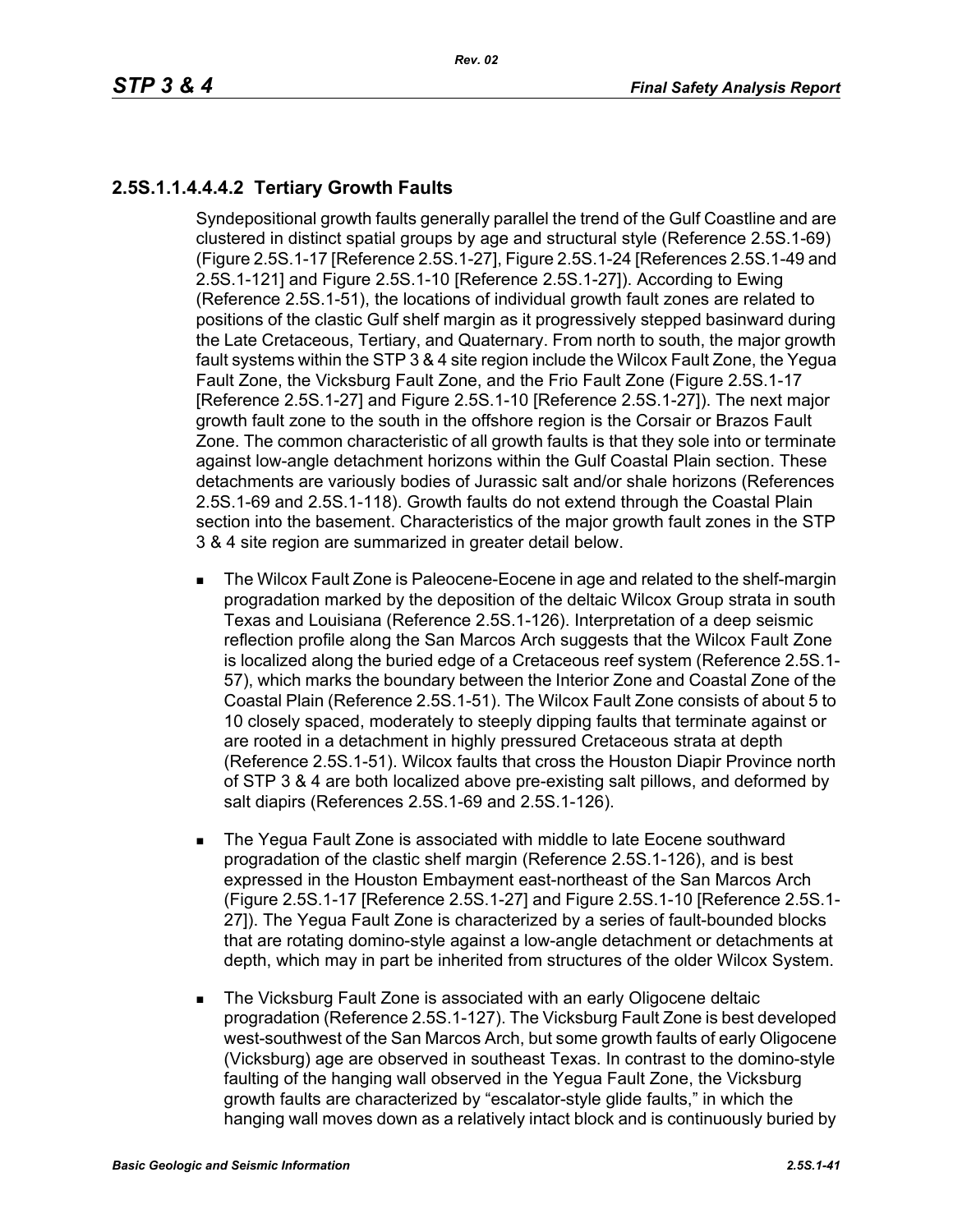large bodies of syntectonic sediment (Reference 2.5S.1-51). The detachment for the Vicksburg Fault Zone soles out into shales of the upper part of the Eocene Jackson Group (Reference 2.5S.1-127).

- The Frio Fault Zone, which is the closest growth fault system to the STP 3 & 4 site, developed in response to late Oligocene shelf progradation in Texas and Louisiana (Reference 2.5S.1-126). The Frio Fault Zone is about 37 miles wide and characterized by moderately dipping sinuous normal faults spaced at 3 to 6 mi intervals that root in a deep detachment system (Reference 2.5S.1-126). The hanging walls of the major south-dipping normal faults contain roll-over anticlines (Reference 2.5S.1-128) and some antithetic, north-dipping normal faults (Reference 2.5S.1-51). Variations in structural style along the Frio growth fault trend are attributed to the relative influence of salt tectonism and associated structures (salt domes, salt-cored anticlines, and salt-withdrawal features), and shale tectonism (e.g., shale diapirs and ridges), and the depositional environment of the Frio-aged strata involved in the deformation (Reference 2.5S.1-126).
- The Corsair Fault Zone south of the STP 3 & 4 site formed in response to middle Miocene shelf progradation. Like the Vicksburg Fault Zone, the Corsair Fault Zone is an escalator-style glide-fault system (Reference 2.5S.1-51).

#### **2.5S.1.1.4.4.4.3 Tertiary Basement-Involved Faults**

The Balcones and Luling Fault Zones strike northeast-southwest, subparallel to the trend of the buried Ouachita Orogenic Belt, and are exposed on the San Marcos Arch southeast of the Llano Uplift (Figure 2.5S.1-17 [Reference 2.5S.1-27] and Figure 2.5S.1-10 [Reference 2.5S.1-27]). Both of these structures are discussed in detail in the UFSAR for STP 1 & 2 (Reference 2.5S.1-7). The Balcones Fault Zone is dominated by down-to-southeast normal faults with maximum displacements up to 1640 ft., and the Luling Fault Zone is dominated by down-to-the-northwest normal faults with a cumulative throw of about 1000-2000 ft. (Reference 2.5S.1-51). Together, the Balcones and Luling Fault Zones form a 730 mile-wide graben system (Reference 2.5S.1-51). Displacements on the faults diminish to the northeast and southwest with distance from the axis of the San Marcos Arch (Reference 2.5S.1-17).

Initial movement on the Balcones and Luling Fault Zones may have occurred in the Mesozoic because Late Cretaceous volcanic rocks of the Balcones Igneous Province generally are exposed along the trend of the fault zones, and in some cases volcanic centers are aligned along the faults (Reference 2.5S.1-51). Most of the displacement on the Balcones Fault Zone is thought to have occurred in the late Oligocene and early Miocene (Reference 2.5S.1-129).

The down-dip geometry of the Luling Fault Zone was imaged in a deep seismic reflection profile acquired by the Consortium for Continental Reflection Profiling (COCORP) along the axis of the San Marcos Arch. Cullotta et al. (Reference 2.5S.1- 71) interpreted the COCORP data to show the Luling Fault terminating at a depth of 0.6-1.2 miles against the unconformity between Cretaceous limestones and underlying Paleozoic rocks of the Ouachita orogenic belt. The Ouachita rocks beneath the Luling Fault Zone are associated with an antiformal pattern of reflectors that Cullotta et al.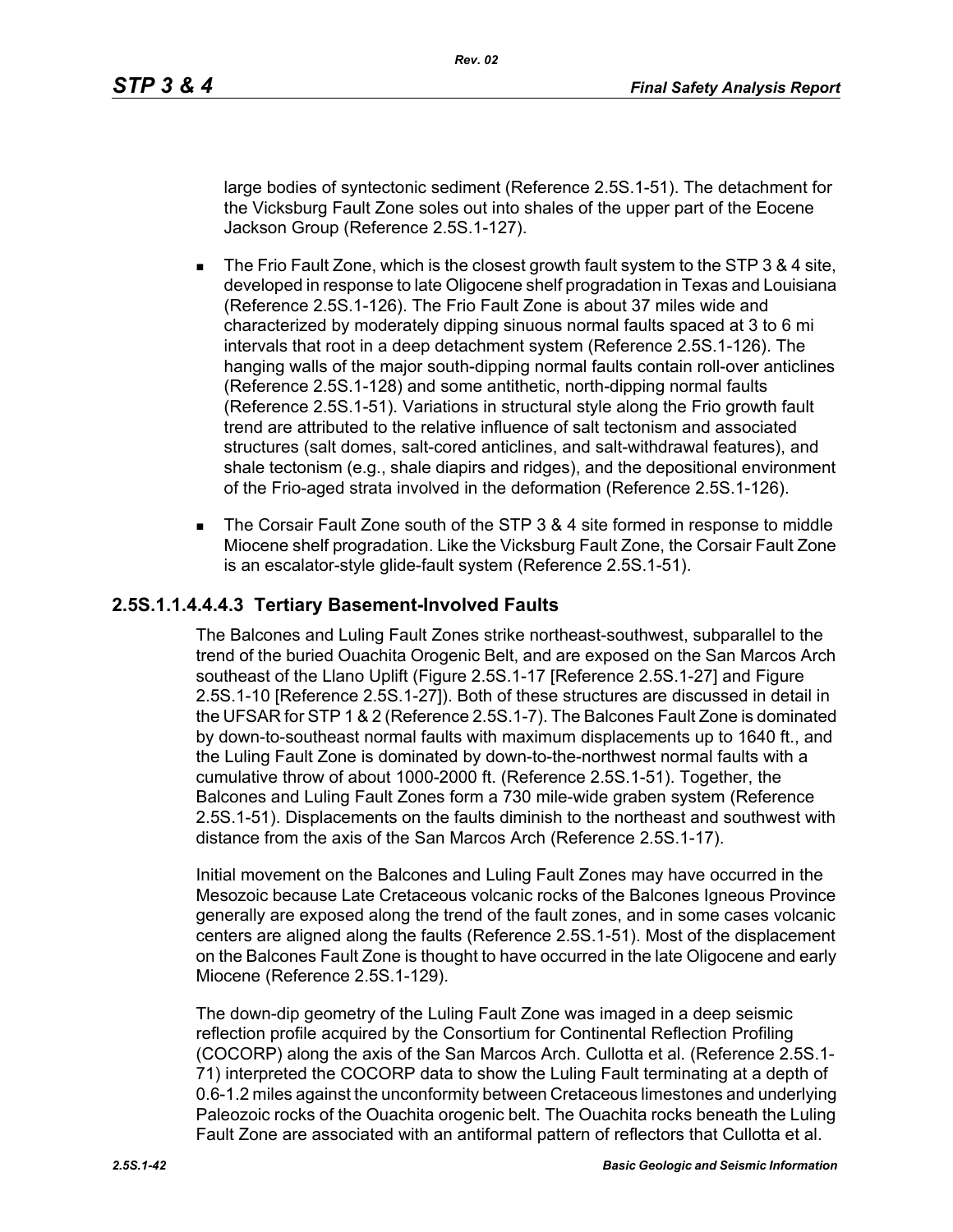(Reference 2.5S.1-71) interpret as an antiformal structural duplex of Ouachita-age thrust sheets.

Cullotta et al. (Reference 2.5S.1-71) proposed that the Tertiary Luling Fault Zone may represent localized reactivation of south-dipping Ouachita structures in response to flexure along the subsiding Gulf Margin. They speculated that the location and magnitude of flexure, and thus the Balcones and Luling Fault Zones, may be controlled in part by pre-existing structures in the Ouachita orogenic belt. Ewing (Reference 2.5S.1-130) suggested that extension represented by these faults may be the shallow expression of down-to-the-basin motion on reactivated south-dipping thrust faults in the Ouachita Belt, which may have acted as glide planes. Alternatively, the graben formed by the Balcones and Luling Fault Zones may be a "keystone graben" formed along the early Miocene hingeline that accommodated sedimentary loading and flexure of the lithosphere (Reference 2.5S.1-130).

The Balcones Fault Zone is associated with the southeast-facing Balcones Escarpment, a prominent geomorphic feature in central Texas (Reference 2.5S.1- 131). Rocks exposed on the up-thrown side of the fault zone are dominantly Lower Cretaceous carbonates, which are relatively resistant to erosion, whereas strata on the downthrown side are non-resistant Upper Cretaceous chalk and mudrocks (Reference 2.5S.1-132). The Balcones Escarpment is a fault-line scarp produced by differential erosion of these units.

### **2.5S.1.1.4.4.5 Quaternary Tectonic Structures**

The site region is part of a tectonically stable continental margin. No capable tectonic faults were identified within the STP 3 & 4 site region during the 1986 EPRI studies (Reference 2.5S.1-39), and the UFSAR for STP 1 & 2 (Reference 2.5S.1-7) concluded that there were no capable tectonic faults within the site region. The Gulf Region in general, and site region in particular, is characterized by very low rates of background seismicity (Subsection 2.5S.2.1).

Evidence for potential Quaternary activity on the Mt. Enterprise Fault, the Balcones Fault Zones and the New Madrid Fault Zone, beyond the site region, are discussed below.

### **2.5S.1.1.4.4.5.1 Mt. Enterprise-Elkhart Graben System**

The Mt. Enterprise-Elkhart Graben (MEEG) system is described in the UFSAR for STP 1 & 2 (Reference 2.5S.1-7), which concluded that the most recent movement was likely Eocene in age or younger. As noted in publications that predate the 1986 EPRI studies, several lines of evidence document Quaternary motion and active creep along the MEEG:

 Three faults at the western end of the MEEG fault zone in the Trinity River Valley near Palestine, Texas, displace late Quaternary (37,000 year old) deposits overlying Eocene Claiborne Strata (Reference 2.5S.1-121) (Figure 2.5S.1-25 [References 2.5S.1-121, 2.5S.1-122 and 2.5S.1-28]). Maximum normal displacement of the Eocene strata on the faults at this site is 46.5 inches, with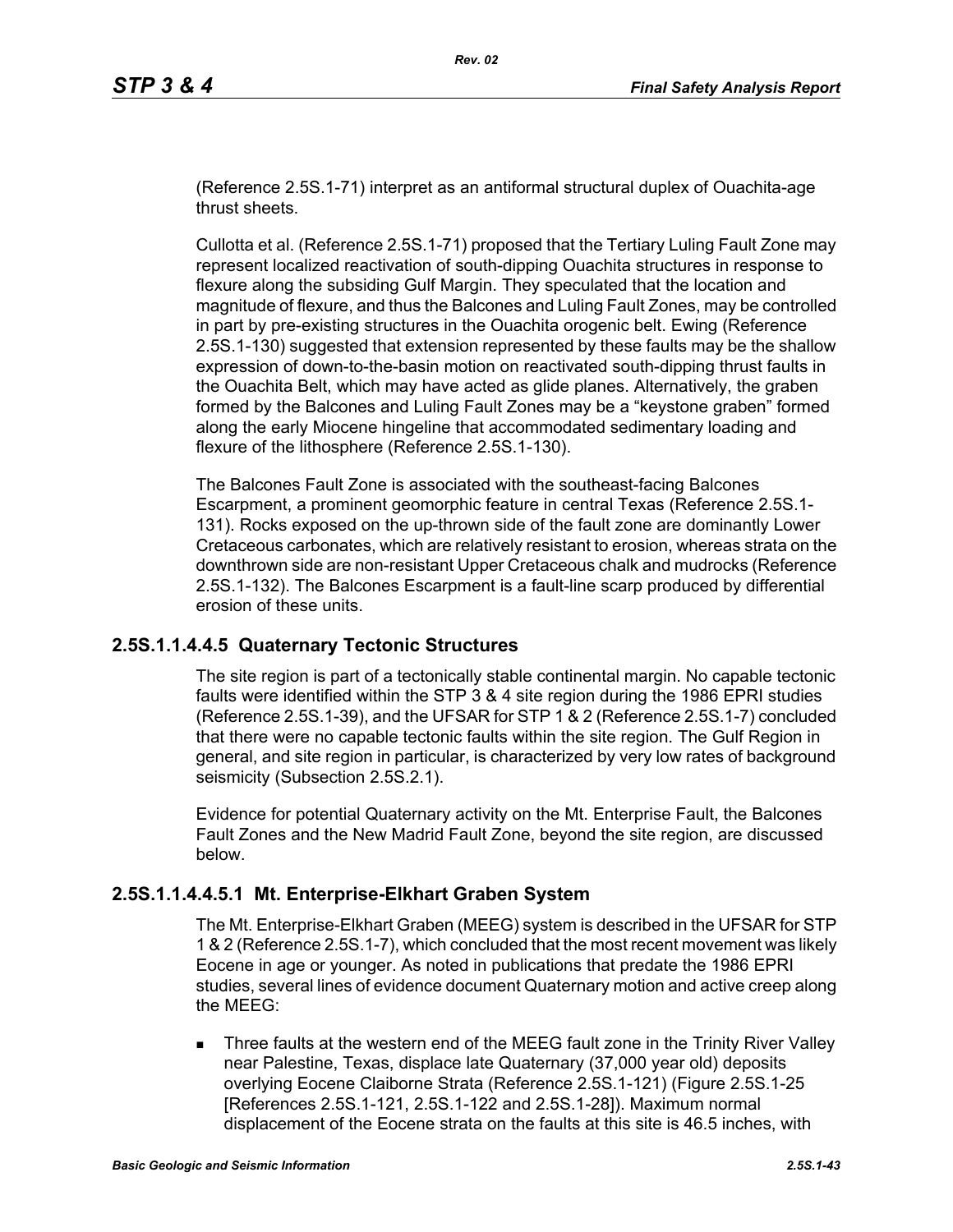maximum offset of the overlying Quaternary gravels of 26 inches. Based on an estimated age of 37 ka for the late Quaternary gravels (Reference 2.5S.1-121), the implied average, late Quaternary separation rate across the fault is about 0.0007 in/yr.

- Geodetic leveling data showing a relative movement of about 5 inches across the geographic center of the MEEG in a 30-year period between 1920 and the mid-1950s, with a down-to-the-south displacement across the southern margin of the MEEG system (Reference 2.5S.1-121) (Figure 2.5S.1-25 [References 2.5S.1-121, 2.5S.1-122, and 2.5S.1-28]). If this motion is due to slip on normal faults of the MEEG, then the average vertical separation rate is 0.17 in/yr.
- Historical and instrumentally located seismicity is spatially associated with the MEEG, including: the 1891 Rusk Earthquake (**M** 4.0, location and magnitude estimated from felt effects); four earthquakes in 1957 (**M** 3.0 to **M** 4.7, estimated from felt effects); and the 1981 Center ( $m_b$  3.0) and Jacksonville ( $m_b$  3.2) Earthquakes (References 2.5S.1-113 and 2.5S.1-115) (Figure 2.5S.1-25 [References 2.5S.1-121, 2.5S.1-122, and 2.5S.1-28]).

As discussed in Subsection 2.5S.1.1.4.3.3, seismic reflection data suggest that the MEEG is rooted in the Jurassic Louann Salt at maximum depths of 3 to 4 mi (References 2.5S.1-119 and 2.5S.1-133). This suggests that observed late Quaternary displacement and contemporary creep across the MEEG may be driven by movement of salt at depth, indicating that the fault is not accommodating tectonic deformation and thus is not an independent source of moderate to large earthquakes. Presumably, this was the evaluation of the EPRI ESTs, which had access to the pre-1986 literature on the MEEG and did not specifically characterize it as a Quaternary tectonic fault and potentially capable structure. Notwithstanding, Ewing (Reference 2.5S.1-51) commented in a post-EPRI publication that "surface strata are displaced and seismicity suggests continuing deformation" on the MEEG.

Based on a review of post-EPRI scientific literature, no new data have been published to support an interpretation that the MEEG is a capable tectonic structure. Recent reviews of suspected Quaternary tectonic features in the CEUS by Crone and Wheeler (Reference 2.5S.1-49) and Wheeler (Reference 2.5S.1-50) did not identify or discuss the MEEG as a potential tectonic fault. Based on the documented association of the MEEG with Jurassic salt deposits and the high rate of active creep measured by geodetic methods, the preferred interpretation is that Quaternary activity of the MEEG is related to salt migration at depth. The separation rate of 0.17 in/yr. implied by the geodetic data is highly anomalous for a fault located in a stable continental block; if tectonic, deformation rates and fault slip rates of about 0.15-0.2 in/yr. are more characteristic of those associated with an active plate boundary. There is broad consensus within the informed geoscience community that the Gulf Coastal Plain is part of stable North America and not part of an active plate boundary. The high geodetic deformation rates, if accurate, are most simply explained by movement of salt at depth and do not reflect whole-crustal strain. In conclusion, there is no new information on the Quaternary activity of the MEEG faults requiring a revision of the EPRI seismic source characterization of the Coastal Plain Region.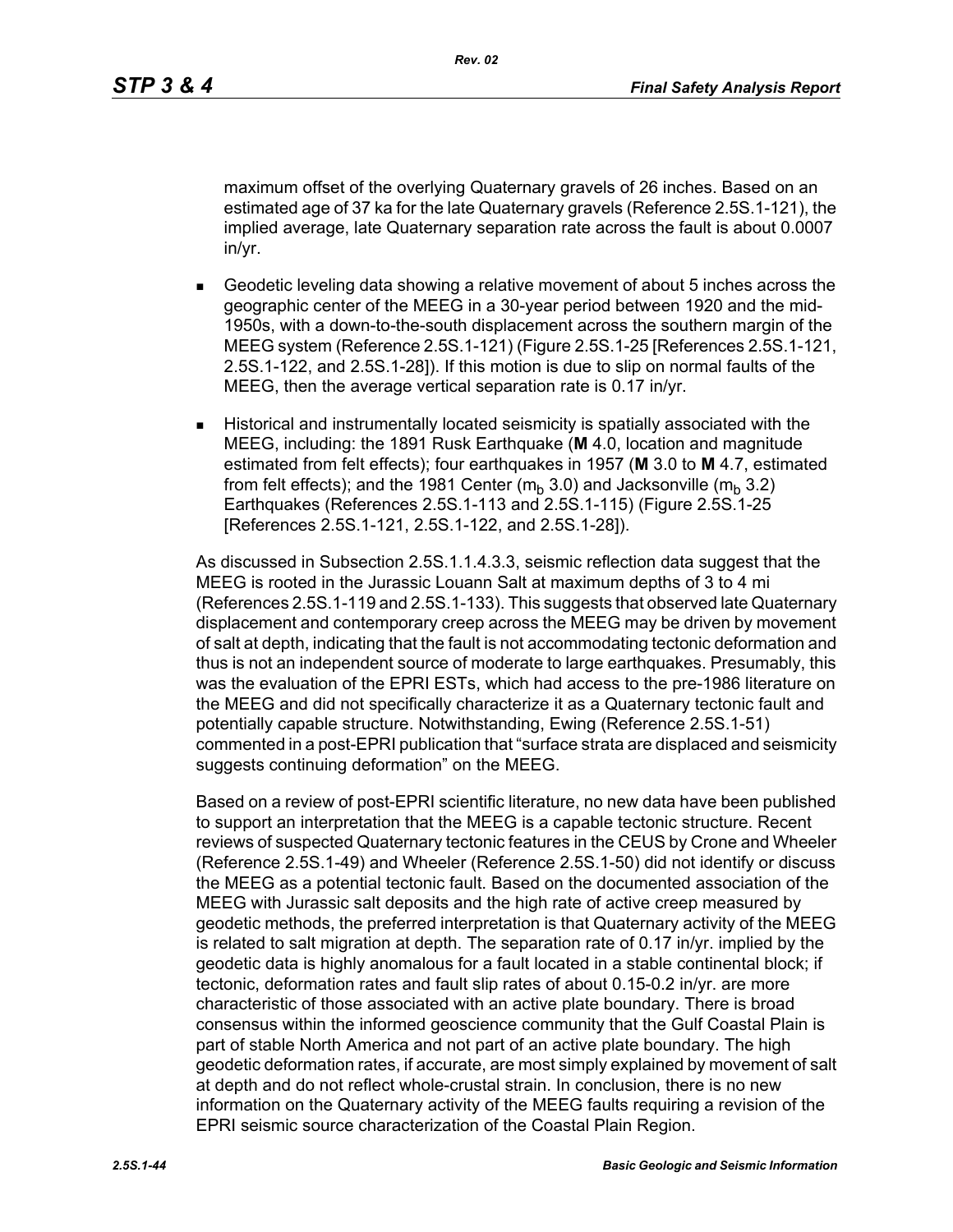# **2.5S.1.1.4.4.5.2 Balcones Fault Zone**

As discussed in Subsection 2.5S.1.1.4.3.4.3, the Balcones Fault and Luling Fault Zones comprise an approximately east-west-trending graben system located about 140 miles northwest of the site. The major displacements on the Balcones Fault are interpreted to have occurred in the late Oligocene-early Miocene (Reference 2.5S.1- 129). In a post-EPRI publication, Collins et al. (Reference 2.5S.1-134) reported that downward tapering, wedge-shaped fractures filled with weathered colluvium have been observed along individual faults of the Balcones Zone. Collins et al. (Reference 2.5S.1-134) speculated that the fractures may have formed during surface-rupturing events on the associated faults and subsequently filled with colluvial material. Based on the degree of weathering and soil profile development in the colluvium, Collins et al. (Reference 2.5S.1-134) inferred that the deposits are Pleistocene in age. If the wedges of colluvium are filling fractures that formed during surface-rupturing events on the Balcones Fault Zone, then the faults generated moderate to large earthquakes during the Quaternary. Collins et al. (Reference 2.5S.1-134) also noted, however, that strands of the Balcones Fault Zone are overlain by unfaulted Quaternary terrace deposits and that these relations suggest the fissure-fill deposits probably are not related to co-seismic faulting. Collins et al. (Reference 2.5S.1-134) concluded that detailed paleoseismic studies of the Balcones Fault Zone are needed to conclusively demonstrate activity or non-activity of the structure during the Quaternary.

Based on the review of post-EPRI literature, no data documenting Quaternary activity of the Balcones Fault Zone has been published since the EPRI (Reference 2.5S.1-39) study. The colluvial relations discussed by Collins et al. (Reference 2.5S.1-134) are equivocal evidence for late Cenozoic activity at best, and the stratigraphic relationships of unfaulted Quaternary terrace deposits overlying the Balcones Fault Zone are positive evidence for no Quaternary activity. There is no new post-EPRI information on the Balcones Fault Zone that requires a revision of the EPRI seismic source characterization of the Coastal Plain Region.

### **2.5S.1.1.4.4.5.3 New Madrid Seismic Zone**

The New Madrid Seismic Zone extends from southeastern Missouri to southwestern Tennessee and is located more than 500 miles northeast of the STP site (Figure 2.5S.1-26 [Reference 2.5S.1-135]). The New Madrid Seismic Zone lies within the Reelfoot Rift and is defined by post-Eocene to Quaternary faulting with previous older seismic activity. Given its significant distance from the site, the New Madrid Seismic Zone did not contribute to 99% of the hazard at STP 1 & 2 in the original EPRI PSHA study (Reference 2.5S.1-17). This subsection presents discussion of the New Madrid Seismic Zone, however, because several recent studies provide significant new information regarding source zone parameters.

The New Madrid Seismic Zone is approximately 125 miles long and 25 miles wide. Research conducted since 1986 has identified three distinct fault segments embedded within the seismic zone, consisting of a southern northeast-trending dextral slip fault, a middle northwest-trending reverse fault, and a northern northeast-trending dextral strike-slip fault (Reference 2.5S.1-136). In the current east-northeast to westsouthwest directed regional stress field, Precambrian and Late Cretaceous age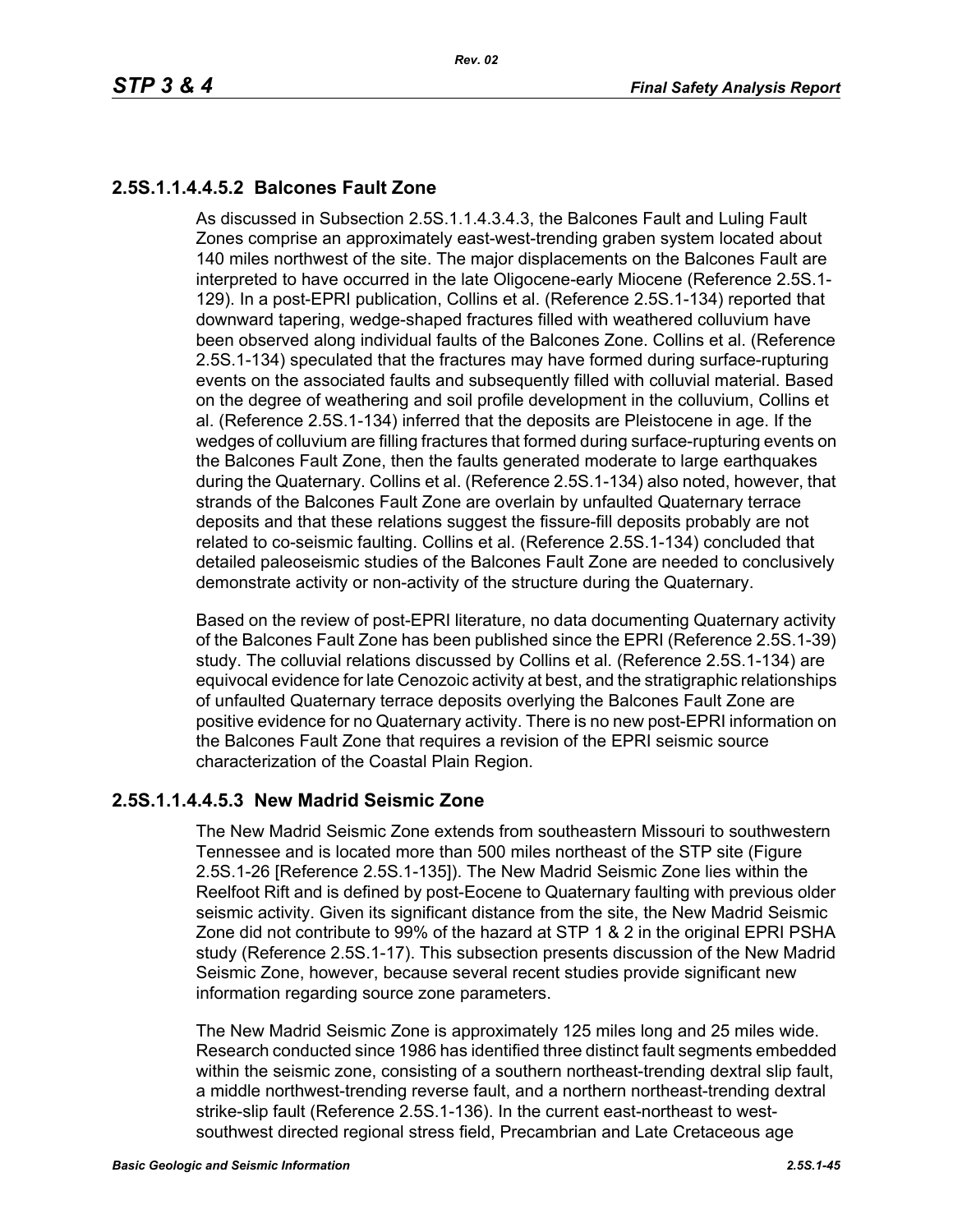extensional structures of the Reelfoot Rift appear to have been reactivated as rightlateral strike-slip and reverse faults.

The New Madrid Seismic Zone produced a series of historical, large-magnitude earthquakes between December 1811 and February 1812 (Reference 2.5S.1-137). The December 16, 1811 earthquake is associated with strike-slip fault displacement along the southern part of the New Madrid Seismic Zone. Johnston estimates a magnitude of **M** 8.1±0.31 for the December 16, 1811 event (Reference 2.5S.1-138). However, Hough et al. re-evaluated the isoseismal data for the region and conclude that the December 16 event had a magnitude of **M** 7.2 to 7.3 (Reference 2.5S.1-137). Bakun and Hopper similarly conclude this event had a magnitude of **M** 7.2 (Reference 2.5S.1-139).

The February 7, 1812 New Madrid Earthquake is associated with reverse fault displacement along the middle part of the New Madrid Seismic Zone (Reference 2.5S.1-140). This earthquake most likely occurred along the northwest-striking Reelfoot Fault that extends approximately 43 mi from northwestern Tennessee to southeastern Missouri. The Reelfoot Fault is a northeast-dipping, southwest-vergent reverse fault. The Reelfoot Fault does not extend updip to the earth's surface, but a topographic scarp as has developed above the buried tip of the fault as a result of faultpropagation folding (References 2.5S.1-141, 2.5S.1-142, and 2.5S.1-143). Johnston estimated a magnitude of **M** 8.0±0.33 for the February 7, 1812 event (Reference 2.5S.1-138). However, Hough et al. re-evaluated the isoseismal data for the region and conclude that the February 7 event had a magnitude of **M** 7.4 to 7.5 (Reference 2.5S.1- 137). More recently, Bakun and Hopper estimated a similar magnitude of **M** 7.4 (Reference 2.5S.1-139).

The January 23, 1812 earthquake is associated with strike-slip fault displacement on the East Prairie Fault along the northern part of the New Madrid Seismic Zone. Johnston estimated a magnitude of **M** 7.8±0.33 for the January 23, 1812, event (Reference 2.5S.1-138). Hough et al., however, re-evaluated the isoseismal data for the region and concluded that the January 23 event had a magnitude of **M** 7.1 (Reference 2.5S.1-137). More recently, Bakun and Hopper estimated a similar magnitude of **M** 7.1 (Reference 2.5S.1-139).

Because there is very little surface expression of faults within the New Madrid Seismic Zone, earthquake recurrence estimates are based largely on dates of paleoliquifaction and offset geological features. The most recent summaries of paleoseismologic data (References 2.5S.1-144, 2.5S.1-145, and 2.5S.1-146) suggest a mean recurrence time of 500 years, which was used in the 2002 USGS model (Reference 2.5S.1-147). This recurrence interval is half of the 1000-year recurrence interval used in the 1996 USGS hazard model (Reference 2.5S.1-148), and an order of magnitude less than the seismicity-based recurrence estimates used in the 1986 EPRI study (Reference 2.5S.1-135).

The upper-bound maximum values of  $M_{\text{max}}$  used in EPRI (1986) range from mb 7.2 to 7.9 (Reference 2.5S.1-39). Since the EPRI study, estimates of  $M_{\text{max}}$  have generally been within the range of maximum magnitudes used by the six EPRI models. The most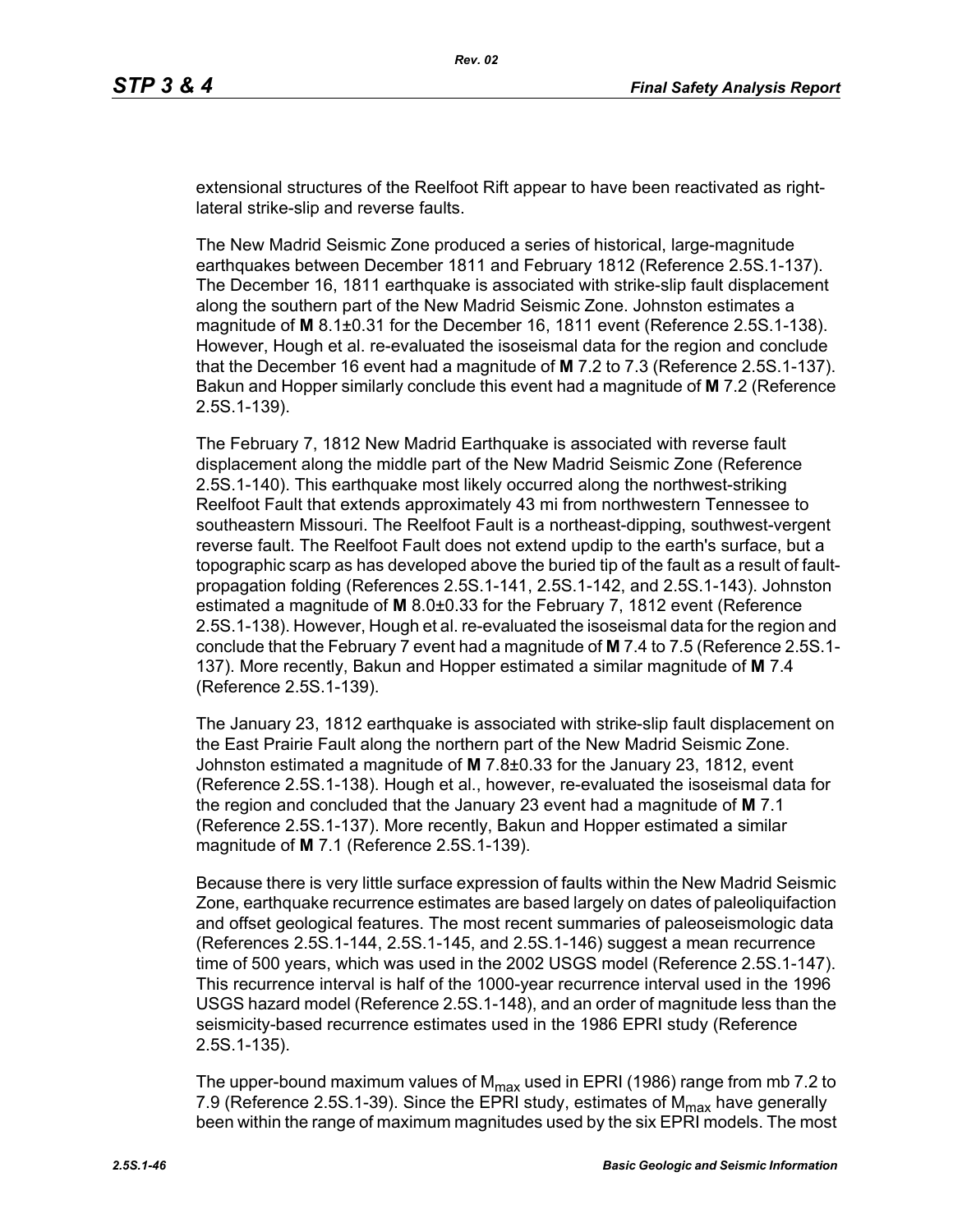significant update of source parameters in the New Madrid Seismic Zone since the 1986 EPRI study is the reduction of the recurrence interval to 500 years.

### **2.5S.1.1.4.4.5.4 Quaternary Growth Faults**

As discussed in Subsection 2.5S.1.1.4.1.3, evidence for Quaternary activity in the form of surface deformation has been documented on some growth faults in the Texas Coastal Plain. As noted by Wheeler (Reference 2.5S.1-70):

The gulf-margin normal faults in Texas are assigned as Class B structures because their low seismicity (sic) and because they may be decoupled from underlying crust, making it unclear if they can generate significant seismic ruptures that could cause damaging ground motion.

The definition of a Class B structure, according to the USGS criteria (Reference 2.5S.1-50), is as follows:

Class B: Geologic evidence demonstrates the existence of Quaternary deformation, but either (1) the fault might not extend deeply enough to be a potential source of significant earthquakes, or (2) the currently available geologic evidence is too strong to confidently assign the feature to Class C but not strong enough to assign it to Class A.

Additionally, Wheeler (Reference 2.5S.1-50) defines Class A faults as tectonic faults with Quaternary slip, and Class C faults as having no evidence of being tectonic faults or having Quaternary slip.

The assessment of the USGS (Reference 2.5S.1-70) is consistent with the UFSAR for STP 1 & 2 (Reference 2.5S.1-7) and numerous studies published since the 1986 EPRI study (Reference 2.5S.1-39) (see discussion in Subsection 2.5S.1.1.4.3.4.2) that growth faults are confined to the Coastal Plain section and do not extend into the crystalline basement. The assessment of the USGS (Reference 2.5S.1-70) that growth faults may not generate significant seismic ruptures also is consistent with the conclusion of the UFSAR for STP 1 & 2 (Reference 2.5S.1-7) that the sediments involved in growth faulting do not have sufficient elastic strength to store strain energy that can be released in moderate to large earthquakes. The UFSAR for STP 1 & 2 (Reference 2.5S.1-7) discussed reports of microearthquake activity associated with growth faults in Brazoria County, Texas, and Percperdue, Vermillion Parish, Louisiana, but noted that no events with magnitudes larger than 1.5 have been reported.

To summarize, no new information has been published since the 1986 EPRI study (Reference 2.5S.1-39) that would require updating the characterization of growth faults in the Coastal Plain as tectonic features. The recent USGS assessment of growth faults (Reference 2.5S.1-70) supports the conclusion of the STP 3 & 4 FSAR regarding the seismic potential of growth faults. The contribution of growth faults to seismic hazard at the STEGS site is adequately captured by the EPRI source model (Reference 2.5S.1-39), as modified to reflect new information published since 1986 on background seismicity in the Gulf of Mexico (see discussion in Subsection 2.5S.2.1).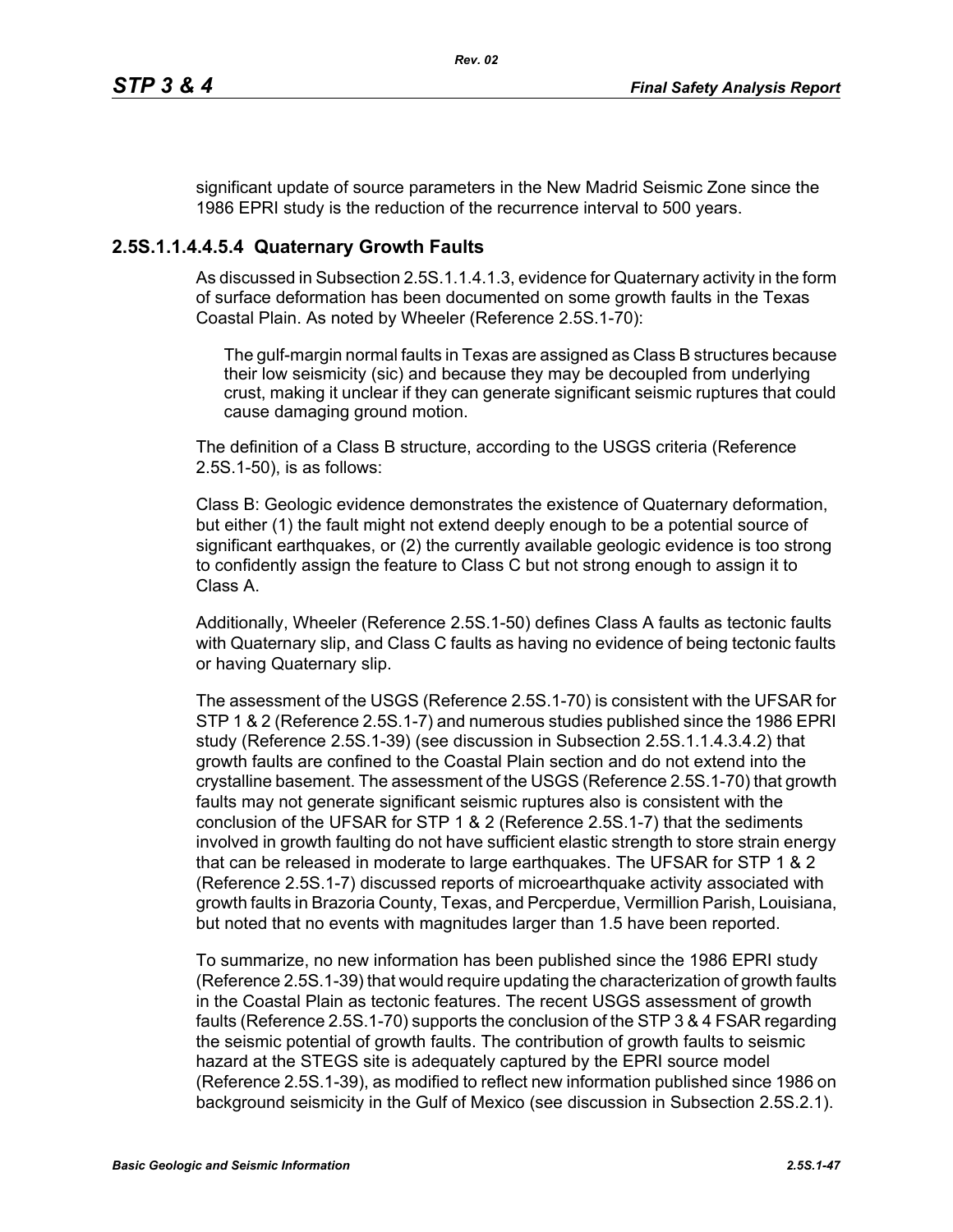## **2.5S.1.2 Site Area Geology**

#### **2.5S.1.2.1 Site Area Physiography and Geomorphology**

The STP 3 & 4 site covers an area of approximately 12,220 acres. The site is located in Matagorda County, Texas, approximately 12 miles southwest of Bay City and 10 miles north of Matagorda Bay. The site area is located within the Coastal Prairies subprovince of the Gulf Coastal Plains Physiographic Province. It is bordered by the Gulf of Mexico to the southeast and the Interior Coastal Plains to the northwest (Figure 2.5S.1-6 [Reference 2.5S.1-12]).

The site vicinity geologic map (Figure 2.5S.1-11 [References 2.5S.1-28, 2.5S.1-29, and 2.5S.1-30]) indicates that the terrain located approximately 18 miles east to northeast from the STP site is underlain by Holocene Alluvium. A Holocene alluvium unit also lies in the STP site area. This relatively narrow band of alluvium surrounds the Colorado River and correlates with recent fluvial sediment deposited on the river's floodplain (Figure 2.5S.1-14 [Reference 2.5S.1-38]). Most of what remains within the site vicinity is underlain by Beaumont Formation, which was deposited during the Late Pleistocene (Figure 2.5S.1-11 [References 2.5S.1-28, 2.5S.1-29, and 2.5S.1-30]). The Beaumont Formation is one of many featureless Pleistocene surfaces found trending parallel to the Texas Gulf Coast (Reference 2.5S.1-7). The Beaumont Formation sediments are predominantly a sequence of sands and clays deposited by ancestral Colorado River streams in a deltaic environment that existed during the last eustatic sea level high as discussed in Subsection 2.5S.1.2. The sands are indicative of channel lag deposits, while the clays represent deposition as natural levees and overbank deposits.

The site generally has less than 15 ft. of natural relief in the 4.5 miles distance from its northern to southern boundary. The northern portion of the site is at an elevation of approximately 30 ft. above MSL, while the southeastern section is at an elevation of approximately 15 ft. above MSL. The Colorado River flows along the site's southeastern boundary. There are also several unnamed drainage features within the site boundary, one of which feeds the manmade Kelly Lake. Figure 2.5S.1-27 (Reference 2.5S.1-149) shows the STP site area geologic map. The map shows the approximately 7000-acre MCR to be the predominant feature in the site area. This map shows the Holocene Alluvium Unit that borders the south to southeasterly course of the Colorado River in the site area to lie roughly 3 miles east of the site. The vast majority of sediment that lies west of these recent alluvium flood basin deposits consists of Beaumont Formation flood deposits and Beaumont Formation ridge deposits. Examination of the site geologic map (Figure 2.5S.1-28 [References 2.5S.1- 6 and 2.5S.1-149]) shows the STP site itself to lie exclusively on top of Beaumont Formation flood deposits consisting of silt and clay with a few isolated areas lying northeast and southwest of the Power Block areas consisting of construction fill at their surface.

As stated in the STP 1 & 2 UFSAR, a number of small "pimple mounds" exist at the site, many of which have been modified through agricultural activities, such as plowing and re-grading (Reference 2.5S.1-7). These pimple mounds have been postulated to result from deposition followed by subsequent erosion during past flood stages at the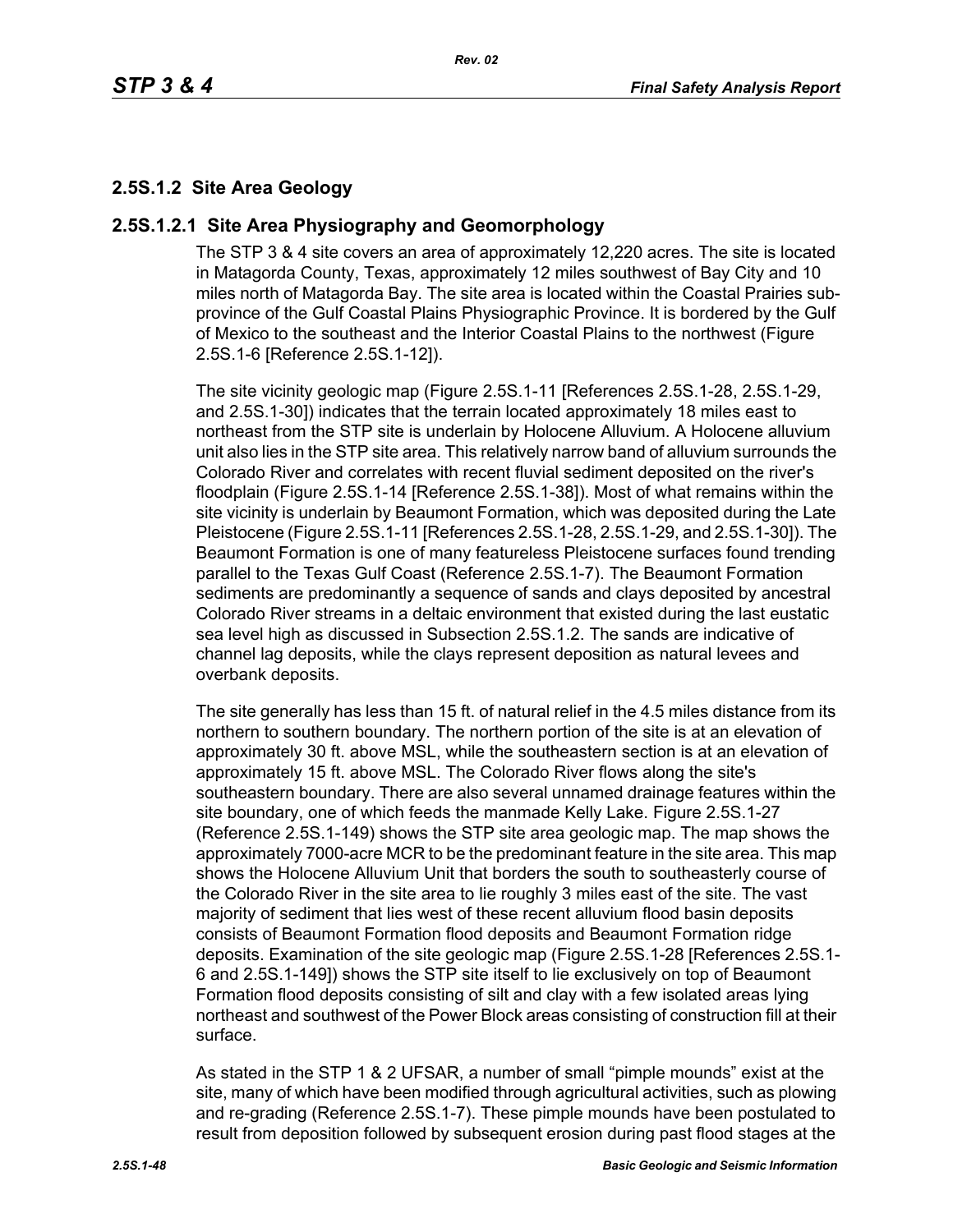site. The STP 1 & 2 UFSAR concluded that there was no physical evidence to indicate that these pimple mounds were related in any way to seismic activity (Reference 2.5S.1-7). Since that time, no new evidence has emerged to indicate a different conclusion.

## **2.5S.1.2.2 Site Area Geologic History**

Major tectonic events in the region surrounding the site include three compressional orogenies (Grenville, Ouachita, and Laramide) and a minimum of two major extensional events (Late Proterozoic Laurentian Rifting and Mesozoic Rifting). Subsection 2.5S.1.1.2 contains a detailed discussion of each of these events. The basement rock beneath the site is presently believed to be continental crustal material from the Grenville Orogeny overlain by approximately 40,000 ft. of sedimentary section.

Regional subsidence of the Gulf Coast basin occurred simultaneously with inland uplift of the Cordillera throughout the Quaternary. This newly uplifted terrestrial source provided a great influx of sediment and for the first time subsidence of the basin was primarily due to loading of the crust by prograding wedges of clastic sediment instead of cooling of new oceanic crust (Reference 2.5S.1-22). Subsection 2.5S.1.1.2.6 contains discussions of these events and their regional effects. A result of this sediment influx was the migration of the Gulf Coast depocenter toward the south to its current location approximately 70 miles southeast of Matagorda Bay (Reference 2.5S.1-7). This has led to the STP site being located on a thick wedge of clastic sediments with the formations that comprise it thickening toward the Gulf.

Four periods of glaciation followed by interglacial climatic episodes occurred during the Pleistocene that affected the geology of the site due to falling and rising sea levels along the Gulf Coast. During glacial periods, sea levels were lower causing the processes of valley cutting and widespread erosion to dominate the landscape. Interglacial periods were marked by higher sea levels along the Gulf Coast, which lead to the deposition of coalescing alluvial and deltaic plains by ancestral river systems (Reference 2.5S.1-7). The Willis, Lissie, and Beaumont Formations and the undifferentiated Deweyville terrace sediments were deposited following these interglacial episodes (Figure 2.5S.1-13 [Reference 2.5S.1-25]). As stated in Subsection 2.5S.1.2.1, the STP site is underlain by the Beaumont Formation (Figures 2.5S.1-27 [Reference 2.5S.1-149] and 2.5S.1-28 [References 2.5S.1-6 and 2.5S.1- 149]). The Beaumont Formation, which was deposited during a short interglacial in the early Wisconsinan glacial stage of the late Pleistocene, was encountered in all STP site characterization boreholes.

### **2.5S.1.2.3 Site Area Stratigraphy**

The STP site is located on Cenozoic Coastal Plain sediments estimated to be approximately 26,000 ft. thick, which in turn rest on older sediments estimated to be approximately 14,000 ft. thick. The basement on which the sediments rest is believed to be continental crust (Reference 2.5S.1-35). Figure 2.5S.1-29 describes the strata encountered during the STP 3 & 4 subsurface investigations. Figure 2.5S.1-29 also shows a correlation between geologic/geotechnical and hydrogeologic units discussed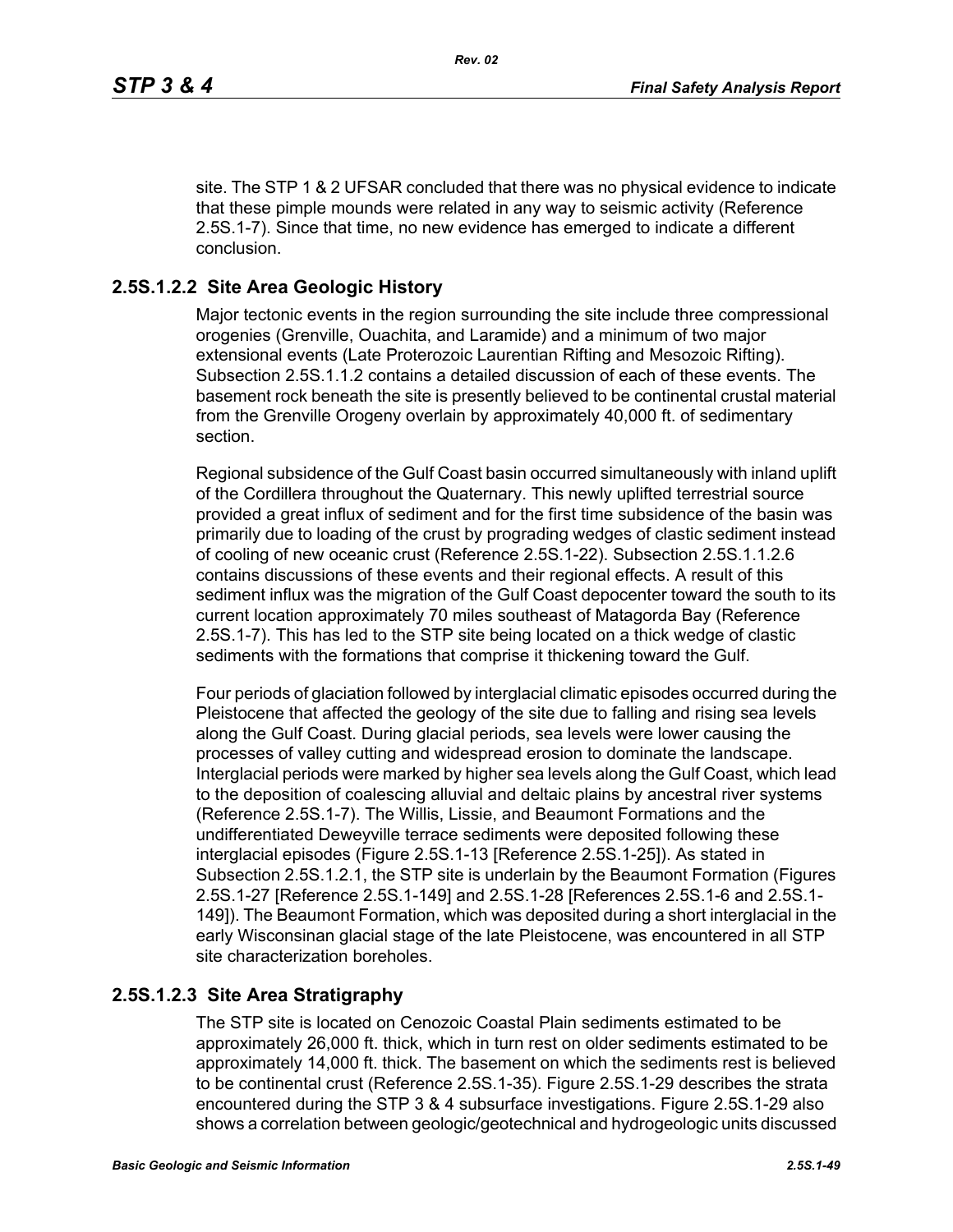in detail in FSAR Subsection 2.4S.12. These strata are described below as they occur from the ground surface down at the STP 3 & 4 site. The Beaumont Formation is the usual unit penetrated by borings drilled for the STP 3 & 4 COL; the two deeper borings (B-305 and B-405) may have penetrated into the underlying Lissie Formation. The subunits identified by letters are informal; site specific units based on the original Unit 1 & 2 site investigation and carried over for the Unit 3 & 4 investigation. Boring logs are included in Appendix 2.5-A. Figure 2.5S.1-27 (Reference 2.5S.1-149) shows the site area geologic map. Figure 2.5S.1-28 (References 2.5S.1-6 and 2.5S.1-149) shows the site geologic map.

The Texas Coastal Plain sediments are part of a thick sequence of sediments deposited in a subsiding basin. The surficial deposits at the site consist of the Pleistocene Beaumont Formation veneered by soil. The Beaumont Formation is a sequence of sand and clay deposited by ancestral Colorado River streams as a delta discharging into a sea that was at a higher elevation during that part of the Pleistocene than the present sea level. The Beaumont Formation is reported to be about 400 ft. thick beneath the site; however, because the contact between the Beaumont Formation and the underlying Lissie Formation is difficult to determine due to the similarity of the lithology of both formations, the exact thickness is unknown. The Lissie Formation and the Beaumont Formation are the two dominant subdivisions of the Pleistocene deltaic System.

For the purpose of capturing the site geology, subsurface information was collected from over 150 geotechnical borings and cone penetrometer tests (CPTs). Of these over 150 subsurface field testing locations, 119 are borings. Of the 119 borings drilled, 50 are located within the boundary of the future STP 3 Power Block (300-series borings) and 41 are located within the STP 4 Power Block (400-series borings) (Figure 2.5S.1-30). The remaining 28 borings (900-series borings) are strategically placed between and surrounding the STP 3 & 4 Power Blocks to provide subsurface stratigraphic control for the surrounding areas of the site. A more detailed discussion of the comprehensive geotechnical investigation employed to characterize the site subsurface is provided in Subsection 2.5S.4.

Site specific information regarding the stratigraphy underlying the STP 3 & 4 site is limited by the total depths of the various borings advanced during the site investigation. Of the 119 borings drilled as part of the investigations for the STP 3 & 4, two were advanced to the depth of 618 ft. below ground surface. The remaining 117 borings ranged from 30 ft. below ground surface (bgs) to 220 ft. bgs with an average of approximately 125 ft. bgs. This enabled investigators to gather detailed information about the near-surface structure and composition of sediments underlying the site as well as provide them with some information regarding subsurface materials at greater depths. The two deep borings (B-305DH/DHA and B-405DH) probably penetrated the entire Beaumont Formation beneath the site at about 400 ft. below ground surface. Information gathered from the regional investigation coupled with information gathered in deeper borings that were drilled as part of the STP 1 & 2 subsurface investigations strongly indicate that the stratigraphy found under STP 3 & 4 most likely follows the stratigraphic column presented in Figure 2.5S-13 (Reference 2.5S.1-25), which shows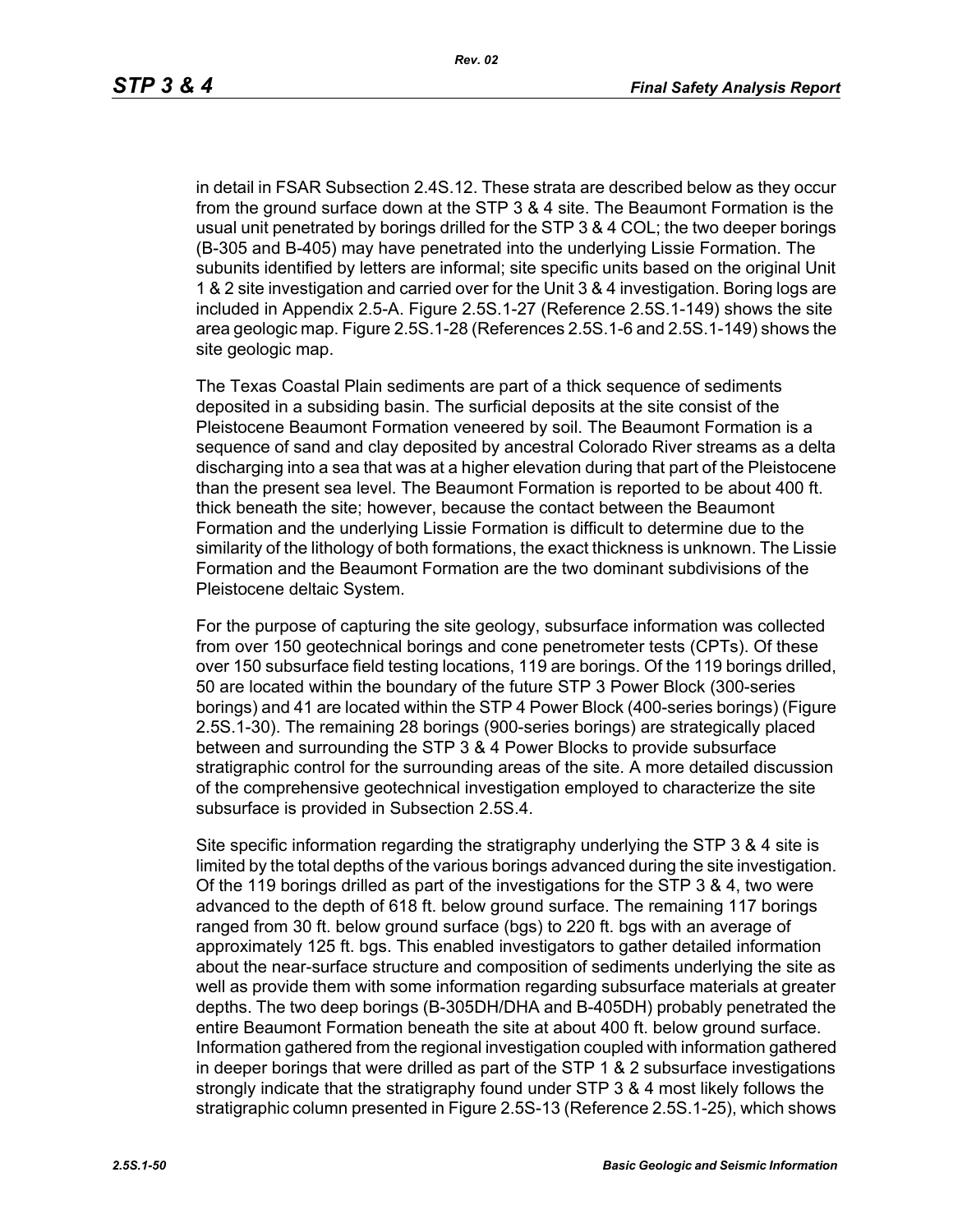the Beaumont Formation underlain by the Pleistocene Lissie Formation and Willis Formation.

A series of cross sections have been developed, using the information obtained from more than 150 geotechnical borings and CPTs and from correlations interpreted from a suite of geophysical boring logs. Figure 2.5S.1-31 shows the location and orientation of these cross sections at the site. Cross section A-A' trends southeast starting at the northeast corner of the STP 4 Power Block area and then continues across the STP 3 Power Block area (Figure 2.5S.1-32). This cross section has been extended through the STP 1 Power Block using data collected as part of the subsurface investigations for STP 1 & 2. The other two cross sections (B-B' and C-C') both trend northeast across the STP 3 & 4 Power Block areas only (Figures 2.5S.1-33 and 2.5S.1-34). The strata shown in Figures 2.5S.1-32, 2.5S.1-33 and 2.5S.1-34 are color-coded to show aquitard (dark green) and aquifers(yellow) within the Beaumont Formation.

The sediments encountered during the STP 3 & 4 investigations were divided into strata based on their material properties and were assigned designation names consistent with those used in the STP 1 & 2 UFSAR (Reference 2.5S.1-7). Structure contour maps were created for those strata that were penetrated by enough boreholes and CPTs in the STP 1 & 2 and the STP 3 & 4 investigations to provide adequate contour control. Each of the strata encountered is described and characterized below. The estimated thickness and elevations for each stratum was calculated as an average from the data collected during the STP 3 & 4 subsurface investigations only. Borings and CPTs were only used for thickness calculations of a particular stratum if they fully penetrated through the stratum. The reported thicknesses and elevations of each stratum pertain to the area inside the STP 3 & 4 Power Block area. A more detailed analysis of the strata, including additional information concerning their thickness, elevations and engineering properties in areas other than inside the Power Block area, can be found in FSAR Subsection 2.5S.4.2 and Table 2.5S.4-2.

Stratum A is typified as a yellowish red, brown, gray, and/or black clay with varying amounts of silt, sand, and/ or gravel. It is generalized as being a silty clay sediment, and it is encountered at the uppermost strata of all borings (Figures 2.5S.1-32, 2.5S.1- 33, and 2.5S.1-34). However, in 31 of the 119 borings, clayey and/or gravelly soils suspected to be artificial fill were found within the upper few feet of Stratum A. Based on evidence from the borings coupled with data from CPTs, the thickness of Stratum A varies from 8 ft. to 29 ft. within the Power Block areas with an average thickness of 18 ft. Because the top of Stratum A is generally consistent with the site ground surface elevation, it is generally fairly level, with elevations at the time of the investigations ranging from approximately El. 24 ft. MSL to El. 32 ft. MSL and an average of approximately El. 30 ft. MSL (Figure 2.5S.1-35).

Below the Stratum A sediments, Stratum B sediments were found in all but 10 of the borings (B-307, B-312, B-313, B-412, B-427, B-433, B-434, B-908, B-928, and B-929) (Figures 2.5S.1-32, 2.5S.1-33, and 2.5S.1-34). Stratum B typically consisted of yellowish red, reddish brown and brown silt, silty sand, or clay. Designated as a clayey silt layer, the thickness of Stratum B varies from 0 ft. to 16 ft., with an average thickness of 7 ft. Where present, the top of Stratum B varies from below MSL to El. 23 ft. MSL,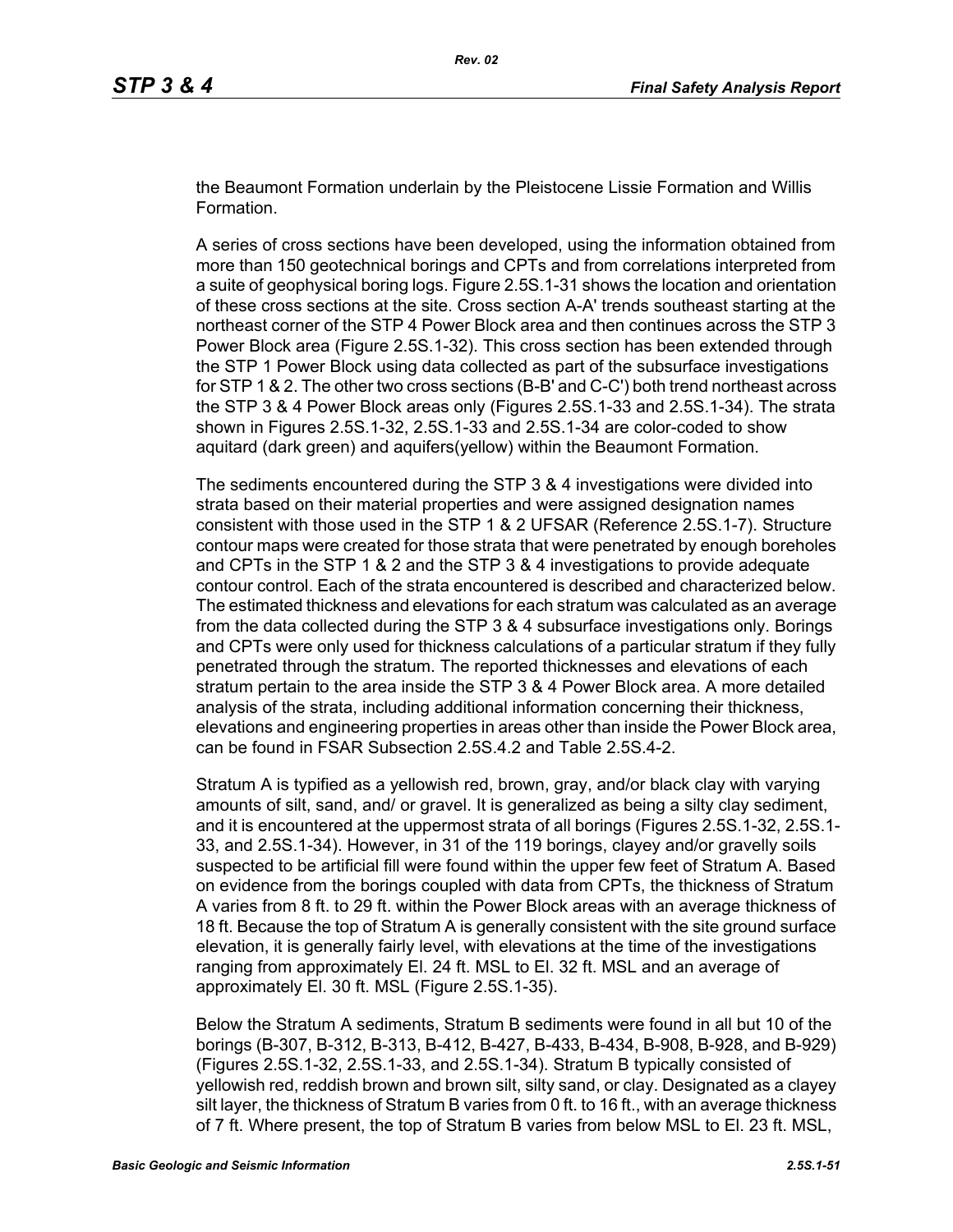with an average of El. 12 ft. MSL. As shown on the structure contour map in Figure 2.5S.1-36, the elevation of the top of Stratum B is highest in the STP 3 Power Block area. To the east and west of the STP 3 Power Block area, Stratum B gently dips before it again begins to ascend to the east of the STP 1 Power Block and to the west of the STP 4 Power Block area.

Taken together, Stratum A and Stratum B approximate the Upper Shallow Aquifer Confining Layer discussed and depicted in FSAR Subsection 2.4S.12 (Figure 2.5S.1- 29). The combined thickness of Strata A and B combine for a thickness that ranges from 10 to 30 ft.

Stratum C sediments were encountered below Stratum B in most of the borings drilled across the site (Figures 2.5S.1-32, 2.5S.1-33, and 2.5S.1-34). Generically described as silty sand, Stratum C is characterized as a yellowish brown to dark brown sand with varying amounts of silt and/or clay also being present. Inside the STP 3 & 4 Power Block area, the thickness of Stratum C varies from 3 ft. to 30 ft. with an average thickness of approximately 20 ft., and the elevation where the stratum is first encountered varied from El. 9 ft. MSL to El. -14 ft. MSL with an average of El. 5 ft. MSL. This stratum dips from the northwest portion of the site, where the STP 3 & 4 Power Block areas are located, southeast toward the STP 1 Power Block, where it flattens out at an elevation of approximately El. -10 ft. MSL (Figure 2.5S.1-37). The top of Stratum C then seems to slowly rise in elevation heading due east away from the STP 1 Power Block. Stratum C correlates closely with the Upper Shallow Aquifer described in FSAR Subsection 2.4S.12 (Figure 2.5S.1-29).

Stratum D soils were encountered below Stratum C in a majority of the site borings (Figures 2.5S.1-32, 2.5S.1-33, and 2.5S.1-34). Described as silty clay, Stratum D is typified as a greenish gray, yellowish red, or reddish brown to dark brown clay with varying amounts of silt and/or sand, occasionally containing isolated thin lenses of silty sand. The thickness of Stratum D varied from 1.5 ft. to 34 ft. with an average thickness of approximately 22 ft. Power Block elevations representing the top of this stratum range from El. -24 ft. MSL to El. -6.0 ft. MSL with an average of El. -15 ft. MSL. Figure 2.5S.1-38 shows Stratum D to be slightly dipping south to southeast at the site. Stratum D correlates closely with the Lower Shallow Aquifer Confining Layer described in FSAR Subsection 2.4S.12 (Figure 2.5S.1-29).

Stratum E was found underlying Stratum D (Figures 2.5S.1-32, 2.5S.1-33, and 2.5S.1- 34). However, Stratum E was largely absent in the vicinity of the Ultimate Heat Sink-(UHS) basin west of STP 4, where it was not found in Borings B-420, B-901 through B-913, B-928, B-930, B-931, or B-933 (Figure 2.5S.1-30). Described as a gray or yellowish brown to dark brown sand, this layer also contained varying amounts of silt and/or clay. The thickness of Stratum E varied from 0 ft. to 36.5 ft. with an average thickness of 18 ft., and its top was found between El. -45 ft. MSL to El. -18 ft. MSL, with an average of El. -37 ft. MSL. The structure contour map presented in Figure 2.5S.1- 39 demonstrates Stratum E as a nearly flat lying layer in and around the STP 3 & 4 Power Block area. Stratum E correlates closely with the Lower Shallow Aquifer discussed in detail in FSAR Subsection 2.4S.12 (Figure 2.5S.1-29).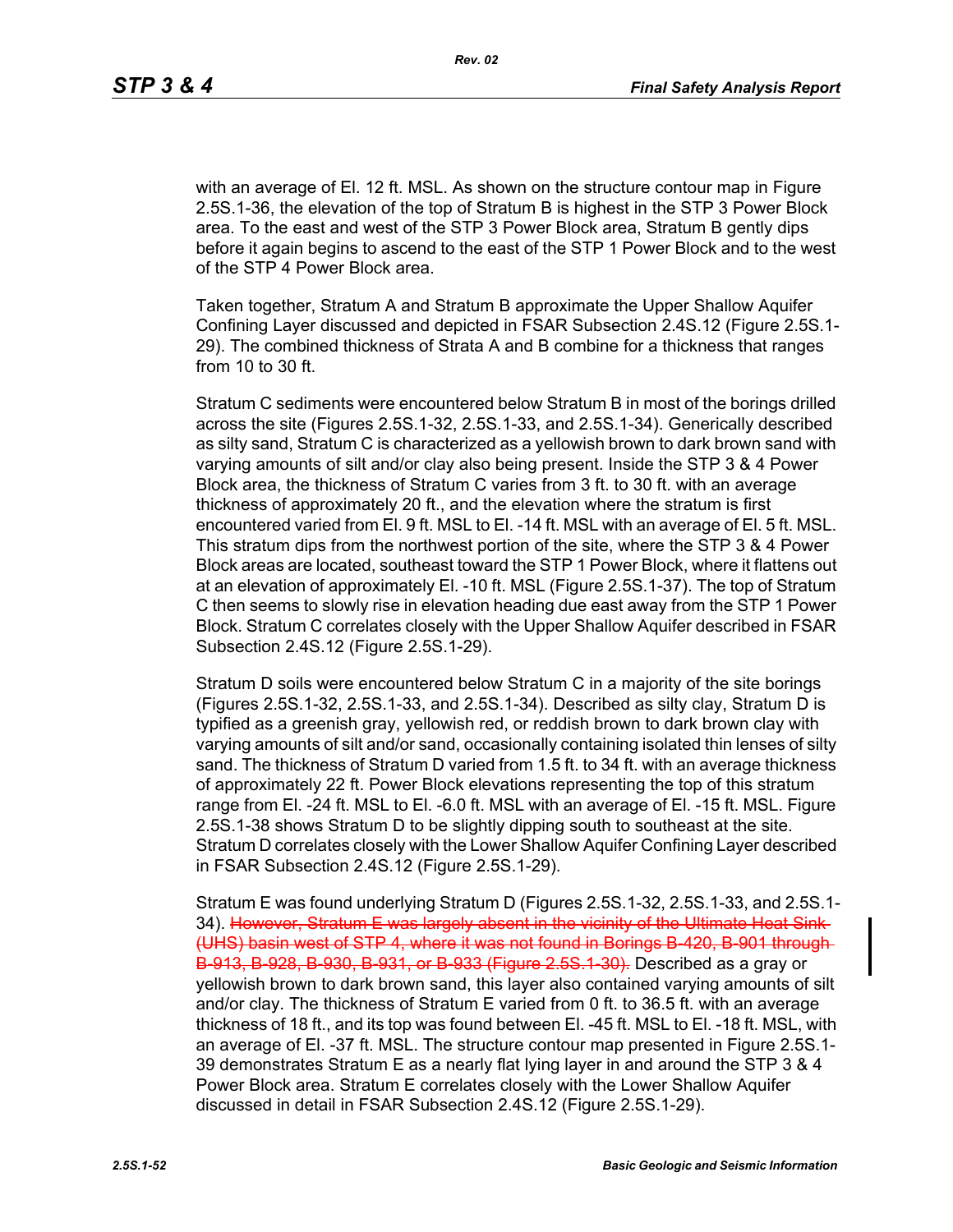Stratum F soils were encountered below Stratum E in a majority of the borings and CPTs made site-wide that terminated below Stratum E (Figures 2.5S.1-32, 2.5S.1-33, and 2.5S.1-34). However, Stratum F was absent in a number of borings in and around the central to northern part of the STP 3 Power Block area, including Borings B-308DH, B-309, B-310, B-316, B-321, B-326, B-332, B-350, and B-430. Classified as silty clay, Stratum F is more fully described as consisting of reddish brown to dark grayish brown or greenish gray clay with varying amounts of silt and/or sand. The thickness of Stratum F varies from 0 ft. to 55 ft., with an average thickness of 16 ft. Borings containing Stratum F penetrated its upper boundary at elevations ranging from El. -72 ft. MSL to El. -43 ft. MSL with an average of El. -55 ft. MSL. Figure 2.5S.1-40 shows the top of Stratum F to undulate up and down in elevation in the vicinity of the STP 3 & 4 Power Block area while remaining relatively flat at approximately El. -60 ft. MSL to the southeast in and around the STP 1 Power Block.

Stratum H was penetrated during site investigations advanced to sufficient depths below Stratum F, except in Boring B-348 (Figures 2.5S.1-32, 2.5S.1-33, and 2.5S.1- 34). Typically consisting of light yellowish brown to dark yellowish brown or grayish brown fine to medium sand with varying amounts of silt, clay, and/or gravel, Stratum H has been classified as being predominantly a silty sand. In the interior of the STP 3 & 4 Power Block area, the thickness of Stratum H varied from 0 ft. to 35.5 ft., with an average thickness of 17.5 ft. This stratum's top corresponded with elevations ranging from El. -93 ft. MSL to El. -48 ft. MSL, with an average of El. -68 ft. MSL. Stratum H is found at its highest elevations in the northernmost part of the STP 4 Power Block area (Figure 2.5S.1-41). Borings located progressively south, east, or west of this area tended to show the top of Stratum H occurring at progressively deeper elevations within and near the STP 3 & 4 Power Block area. This trend is consistent until well outside the STP 3 & 4 Power Block area to the east where the top of Stratum H seems to become relatively flat at an elevation of approximately El. -80 ft. MSL.

Stratum I was not used in the description of the subsurface conditions to avoid confusion between alphabetical designations and Roman numerals.

Stratum J soils were encountered below Stratum H in all borings drilled to sufficient depth (Figures 2.5S.1-32, 2.5S.1-33, and 2.5S.1-34). Only two borings completely penetrated through Stratum J. These two borings were B-305DH/DHA in the STP 3 Power Block area and B-405DH in the STP 4 Power Block area. Stratum J typically consisted of reddish brown to brown or greenish gray clay with interbedded sub-strata of sand and/or sandy silt and is generalized as being silty clay. The stratum has an estimated overall thickness of 92 ft. and was found at elevations ranging from El. -95 ft. MSL to El. -63 ft. MSL with an average of El. -87 ft. MSL.

When combined, Stratum F, Stratum H, and Stratum J comprise the silty clay and silt with discontinuous sand layers that separate the Lower Shallow Aquifer from the Deep Aquifer as discussed in FSAR Subsection 2.4S.12 (Figure 2.5S.1-29). Taken together, these strata have an approximate thickness of 100 to 150 ft.

Stratum K soils were encountered below Stratum J in borings B-305DH/DHA in the STP 3 Power Block area and B-405DH in the STP 4 Power Block area (Figures 2.5S.1-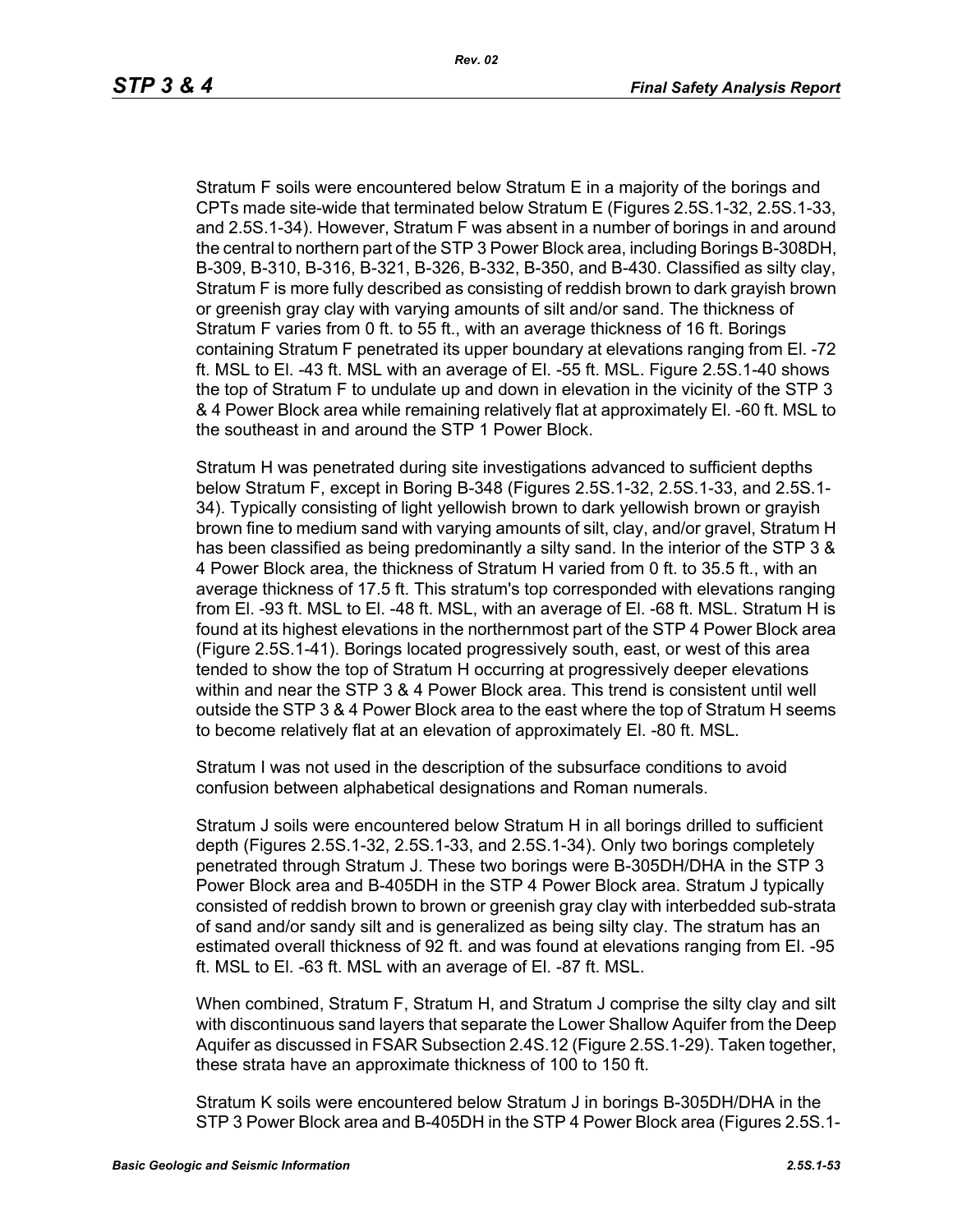32 and 2.5S.1-33). Overall characterized as a sandy silt, Stratum K typically consisted of greenish gray to gray clay with varying amounts of sand, grading to a silty sand or silt towards its base. The stratum has an estimated overall thickness of 50 ft. in the STP 3 & 4 Power Block area and was found at an average elevation of El. -174 ft. MSL.

Stratum L was found to underlie Stratum K in borings B-305DH/DHA in the STP 3 Power Block area and B-405DH in the STP 4 Power Block area (Figures 2.5S.1-32 and 2.5S.1-33). Stratum L is described as a red to brown silty clay with varying amounts of sand. Based on borings B-305DH/DHA and B-405DH, the thickness of Stratum L varied from 4.5 ft. to 5 ft., with an average thickness of 5 ft. The approximated top of Stratum L occurs at around El. -228 ft. MSL.

Stratum M soils were found to underlie Stratum K in borings B-305DH/DHA in the STP 3 Power Block area and B-405DH in the STP 4 Power Block area (Figures 2.5S.1-32 and 2.5S.1-33). Stratum M is silty sand whose thickness varied from 14.5 ft. to 15.5 ft., with an average thickness of 15 ft. The top of Stratum M occurs near El. -233 ft. MSL.

Stratum N is the lowest sediment layer encountered during the site characterization investigations performed for the STP 3 & 4 COL application (Figures 2.5S.1-32 and 2.5S.1-33). Designated as silty clay, Stratum N typically consisted of brown to greenish gray clay with varying amounts of sand and interbedded sub-strata of sand to silty sand. This stratum extended to depths greater than the maximum attained depth of 618 ft. below ground surface in borings B-305DH/DHA and B-405DH, so thickness for this stratum was not estimated. However, the top of Stratum N has been approximated to coincide with an elevation of around El. -248 ft. MSL.

The combined Stratum K, Stratum L, Stratum M, and Stratum N are interpreted to correlate with part of the Deep Aquifer discussed in FSAR Subsection 2.4S.12 (Figure 2.5S.1-29). The combined thickness of these strata is estimated to be greater than 500 ft.

### **2.5S.1.2.4 Structures Within the Site Area**

#### **2.5S.1.2.4.1 Basement Structure Beneath the Site Area**

The site area is located within the Coastal Zone of the Gulf of Mexico basin (Reference 2.5S.1-51), and is underlain by approximately 6.8 miles to 7.4 miles of Mesozoic and Cenozoic strata above the crystalline basement (References 2.5S.1-62 and 2.5S.1- 90). The basement below the STP 3 & 4 site is interpreted to be "thin transitional crust" between the tectonically thickened crust of the Paleozoic Ouachita orogenic belt to the northwest that was not significantly affected by Mesozoic rifting, and Mesozoic oceanic crust beneath the deep Gulf of Mexico basin to the southeast (Reference 2.5S.1-44). Although scientific literature published since the EPRI (Reference 2.5S.1-39) study has improved understanding of the crustal-scale structure along the buried rifted margin of the Gulf of Mexico, we conclude that there are no new data that indicate the presence of previously unknown discrete basement faults or basement structures beneath the site area.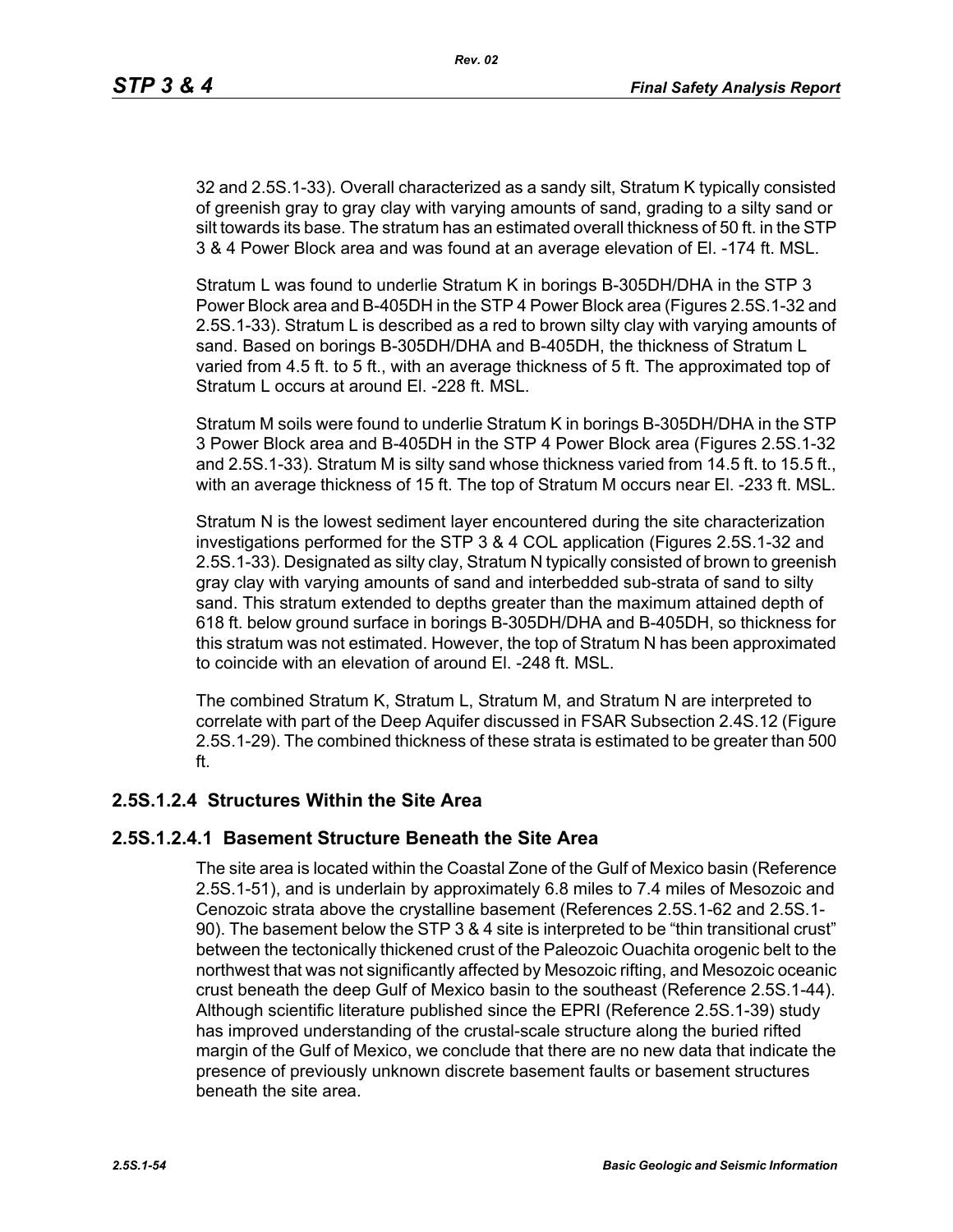## **2.5S.1.2.4.2 Growth Faults in the Site Area**

The only geologic structures within the STP site area are buried growth faults that are associated with the Frio growth fault trend (Subsection 2.5S.1.1.4.3.4.2). The following sections summarize previous investigations of these features for the UFSAR for STP 1 & 2 (Reference 2.5S.1-7), then discuss new information developed on growth faults in the site area since preparation of the UFSAR. The UFSAR concluded that no growth faults project to the surface in the footprint of the STP 3 & 4. Data collected since preparation of the UFSAR and reviewed for this study are consistent with this conclusion.

#### **2.5S.1.2.4.2.1 Previous Study of Growth Faults in the Site Area for the UFSAR for STP 1 & 2**

Growth faults in the site area were extensively investigated and documented for the UFSAR for STP 1 & 2 (Reference 2.5S.1-7) via the following techniques:

- **Interpretation of high-altitude imagery and stereo aerial photography**
- **Correlation of boring data and geophysical well logs**
- **Interpretation of petroleum industry seismic reflection profiles**
- **Field investigations**

Based on analyses of these data (primarily the seismic reflection profiles), 10 growth faults were identified in the subsurface of the site area. (The following discussion summarizes work presented in the UFSAR for STP 1 & 2 [Reference 2.5S.1-7]). Structure contour maps of the growth faults were prepared from analysis of seismic reflection profiles. None of the growth faults identified in the UFSAR for STP 1 & 2 (Reference 2.5S.1-7) project to or intersect the earth's surface through the STP 3 & 4 site footprint. Seven of the 10 growth faults dip south, consistent with regional trends within the Frio Growth Fault Zone. Three of the 10 growth faults dip north and presumably are antithetic to the south-dipping faults.

The UFSAR for STP 1 & 2 (Reference 2.5S.1-7) concluded that seven of the 10 growth faults were buried below a minimum of 5000 ft. of undeformed sediments. Based on stratigraphic correlations, the UFSAR for STP 1 & 2 (Reference 2.5S.1-7) interpreted that deposits at a depth of 5000 feet are Miocene in age, and thus the seven growth faults overlain by these undeformed deposits have not been active since Miocene time or earlier.

The UFSAR for STP 1 & 2 (Reference 2.5S.1-7) concluded that three growth faults, informally named "A", "I", and "J", deform sediments above 5000 ft. depth, and thus have been active since Miocene time. Deformation associated with growth fault "J" could be traced to a minimum depth of 3900 ft. and was interpreted to die out in sediments of probable Pliocene or Miocene age. Deformation associated with growth faults "A" and "I" was interpreted to extend to maximum depths of 500 ft. and 1000 ft., respectively. The UFSAR for STP 1 & 2 (Reference 2.5S.1-7) noted that these depths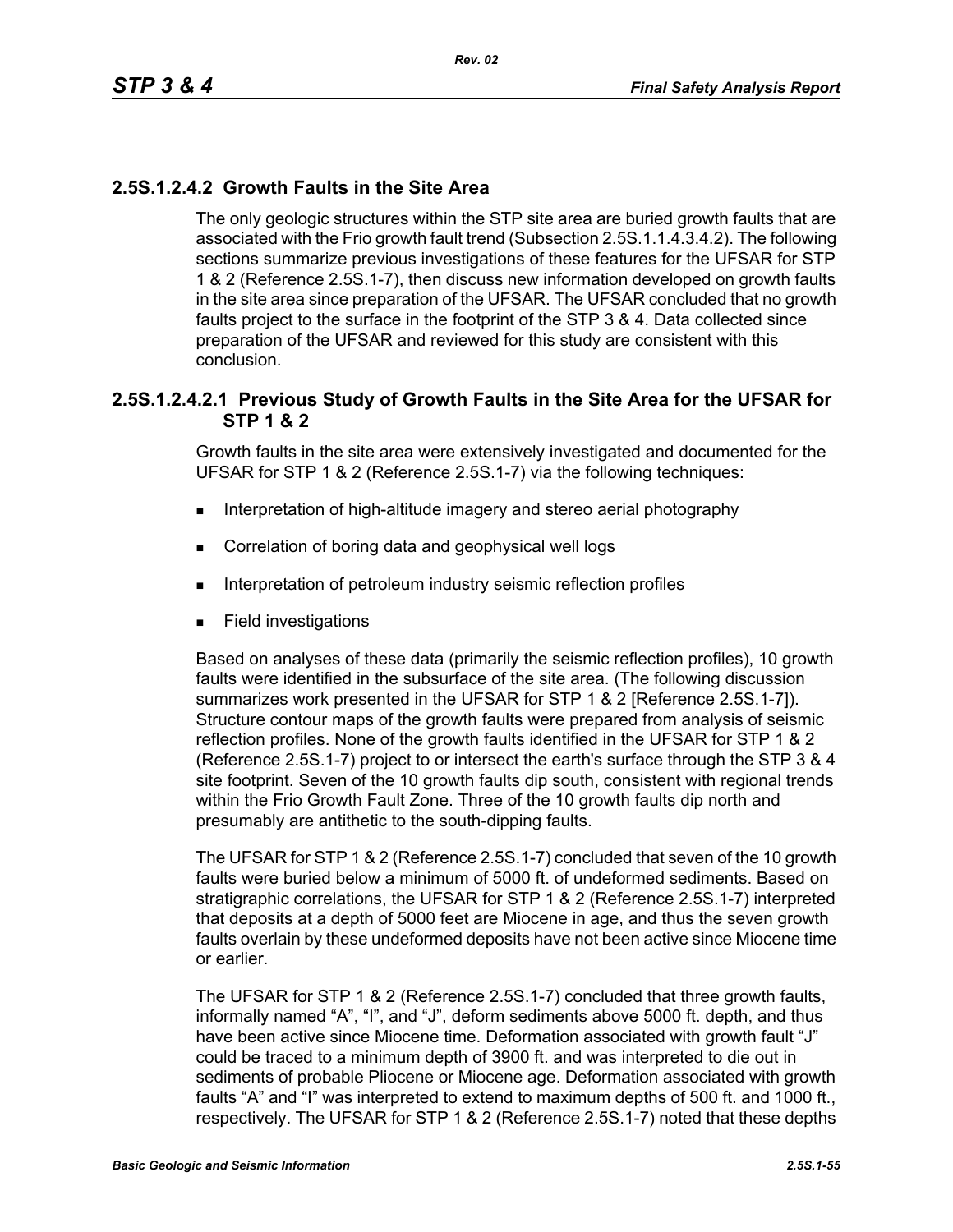were at the upper limits of resolution for the specific reflection lines across the "A" and "I" faults; thus, the "A" and "I" faults may deform shallower and thus younger strata above the minimum depth of seismic resolution. The "A" growth fault strikes westnorthwest, dips toward the south-southwest and projects to the surface approximately 2.8 miles northwest of the STP site. The "I" growth fault strikes approximately eastwest, dips south and projects to the surface in the vicinity of the southwestern corner of the cooling pond, approximately 3.8 miles south-southeast of the STP site.

The UFSAR for STP 1 & 2 (Reference 2.5S.1-7) evaluated lineaments identified from analysis of remote sensing imagery and aerial photos, and concluded that no linear features are associated with growth faults, nor are they the surface expression of growth fault activity. According to the UFSAR for STP 1 & 2 (Reference 2.5S.1-7), no topographic scarps, sag ponds, road pavement breaks, abrupt changes in ground surface elevation, or other features suggestive of fault displacement were observed during a field reconnaissance of the site area in December 1982. Based on analysis of seismic reflection data, the UFSAR for STP 1 & 2 (Reference 2.5S.1-7) inferred that that the updip surface projection of growth fault "I" is crossed by a 10-ft.- to 12-ft.-deep excavated channel that is presently occupied by relocated Little Robbins Slough. Exposures of Beaumont Formation deposits in the channel excavation were carefully examined in the field and logged, and the UFSAR for STP 1 & 2 (Reference 2.5S.1-7) concluded that a continuous sand-clay contact extends across the projection of fault "I" and is not deformed.

Based on results obtained from analysis of remote sensing imagery and borehole and geophysical subsurface data, the UFSAR for STP 1 & 2 (Reference 2.5S.1-7) concluded that there is no evidence of faults "A" or "I" at the ground surface and that the stratigraphic relations exposed in relocated Little Robbins Slough provide positive evidence for no post-Beaumont surface deformation associated with fault "I."

### **2.5S.1.2.4.2.2 Updated Information on Growth Faults in the Site Area**

### **2.5S.1.2.4.2.2.1 Current Information on Locations of Growth Faults in the Site Area**

For this study, data were collated on locations of growth faults site vicinity about STP 3 & 4 (Figure 2.5S.1-42 [References 2.5S.1-29, 2.5S.1-124, 2.5S.1-150, 2.5S.1-151, 2.5S.1-152, and 2.5S.1-153]) from seven sources. The faults documented by these sources are listed in Table 2.5S.1-1. The locations of the faults that fall within the 5 mile site area are shown in Figure 2.5S.1-43 (References 2.5S.1-7, 2.5S.1-124, and 2.5S.1-151). The data sources include the following:

- White et al. (Reference 2.5S.1-29) identified the surface trace of four growth faults on Matagorda Peninsula. These faults have the prefix "Matagorda BW" in Table 2.5S.1-1 and "BW" in Figure 2.5S.1-42 (References 2.5S.1-29, 2.5S.1-124, 2.5S.1- 150, 2.5S.1-151, 2.5S.1-152, and 2.5S.1-153).
- Geomap Company (Reference 2.5S.1-124) publishes structural contour maps of two prominent Miocene horizons that are deformed by growth faults in the site vicinity. These faults have the prefix "Matagorda GM" in Table 2.5S.1-1 and "GM" in Figure 2.5S.1-42 (References 2.5S.1-29, 2.5S.1-124, 2.5S.1-150, 2.5S.1-151,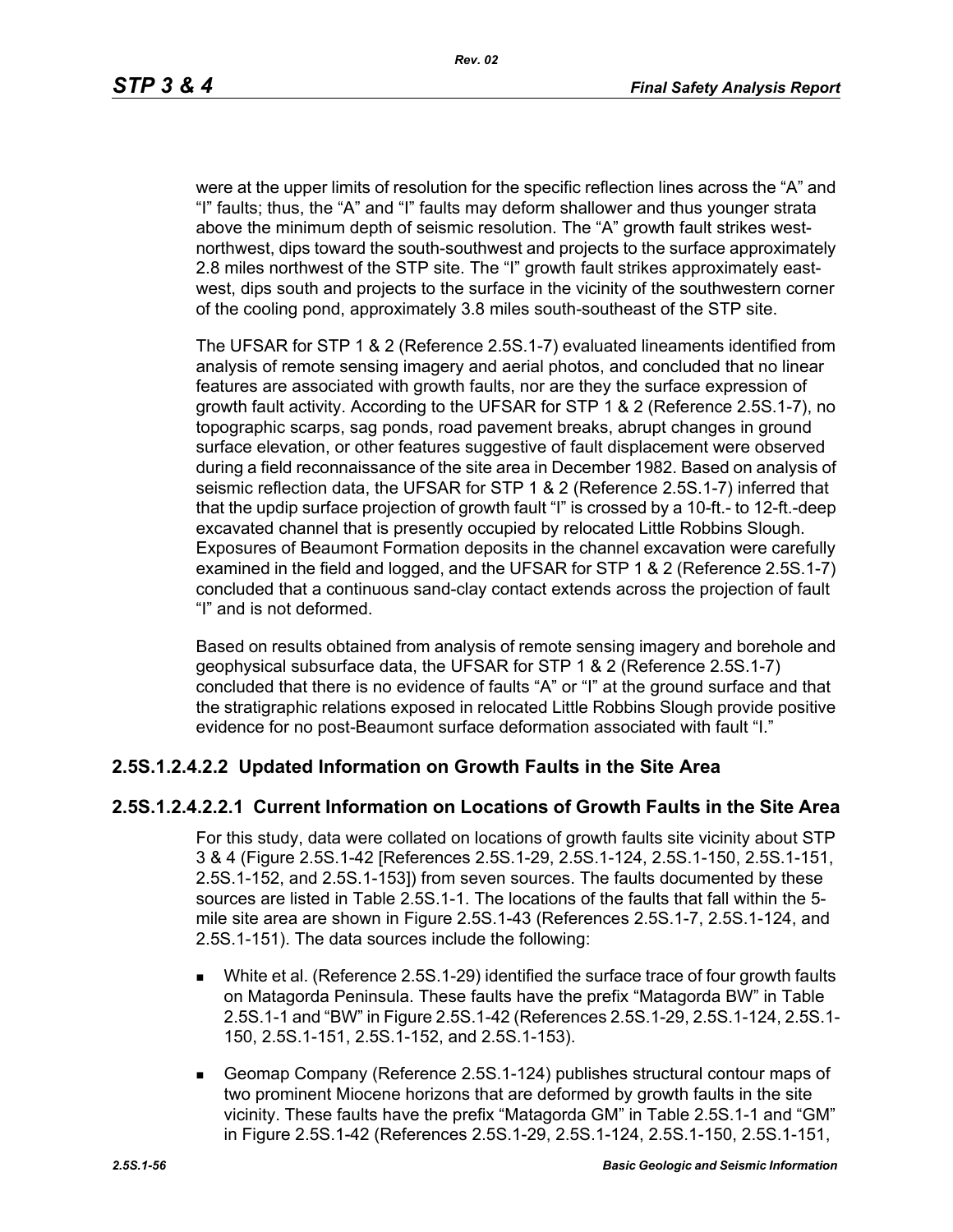2.5S.1-152, and 2.5S.1-153) and Figure 2.5S.1-43 (References 2.5S.1-7, 2.5S.1- 124, and 2.5S.1-151).

*Rev. 02*

- Dodge and Posey (Reference 2.5S.1-151) identified growth faults within of a series of structural cross sections for the Texas Gulf Coast. These faults have the prefix "Matagorda DP" in Table 2.5S.1-1 and "DP" in Figure 2.5S.1-42 (References 2.5S.1-29, 2.5S.1-124, 2.5S.1-150, 2.5S.1-151, 2.5S.1-152, and 2.5S.1-153) and Figure 2.5S.1-43 (References 2.5S.1-7, 2.5S.1-124, and 2.5S.1-151).
- Galloway et al. (Reference 2.5S.1-150) identified growth faults within a series of structural cross sections of the Texas Gulf Coast. These faults have the prefix "Matagorda G" in Table 2.5S.1-1 and "G" in Figure 2.5S.1-42 (References 2.5S.1- 29, 2.5S.1-124, 2.5S.1-150, 2.5S.1-151, 2.5S.1-152, and 2.5S.1-153).
- **Morton et al. (Reference 2.5S.1-152) identified growth faults within a series of** structural cross sections offshore the Texas Gulf Coast. These faults have the prefix "Matagorda MJF" in Table 2.5S.1-1 and "MJF" in Figure 2.5S.1-42 (References 2.5S.1-29, 2.5S.1-124, 2.5S.1-150, 2.5S.1-151, 2.5S.1-152, and 2.5S.1-153).
- McGowen and Morton (Reference 2.5S.1-153) identified near surface growth faults on offshore geologic maps. These faults have the prefix "Matagorda MM" in Table 2.5S.1-1 and "MM" in Figure 2.5S.1-42 (References 2.5S.1-29, 2.5S.1-124, 2.5S.1-150, 2.5S.1-151, 2.5S.1-152, and 2.5S.1-153).
- The UFSAR for STP 1 & 2 (Reference 2.5S.1-7) identified growth faults within the site area from seismic reflection surveys. In the UFSAR for STP 1 & 2 (Reference 2.5S.1-7) these faults are referred to with single letter designations. These faults are referred to here using the prefix "Matagorda STP12" in Table 2.5S.1-1 and "STP12" in Figure 2.5S.1-43 (References 2.5S.1-7, 2.4S.1-124, and 2.5S.1-151).

Many of these data sources consist of growth fault locations observed at depth. These locations in conjunction with faults dips generated from the original sources were used to project the location of the growth faults to the surface. Given that growth faults are commonly observed to steepen updip, there is potential uncertainty in the projected growth fault locations shown in Figure 2.5S.1-42 (References 2.5S.1-29, 2.5S.1-124, 2.5S.1-150, 2.5S.1-151, 2.5S.1-152, and 2.5S.1-153) and Figure 2.5S.1-43 (References 2.5S.1-7, 2.5S.1-124, and 2.5S.1-151). Uncertainty may be as great as several miles, vary along strike of any individual fault, and vary between different faults. Details of each source are presented below.

Growth Faults of White et al. (Reference 2.5S.1-29)

White et al. (Reference 2.5S.1-29) mapped four faults on Matagorda Peninsula as part of a barrier island wetland habitat study. The faults were identified using aerial photographs from 2001. Surface expression of the visually most prominent fault, Matagorda BW2, can be seen in aerial photographs back to the 1970s as a distinct change in the vegetation related to the submergence of the downthrown side of the fault, but this vegetation change is not apparent in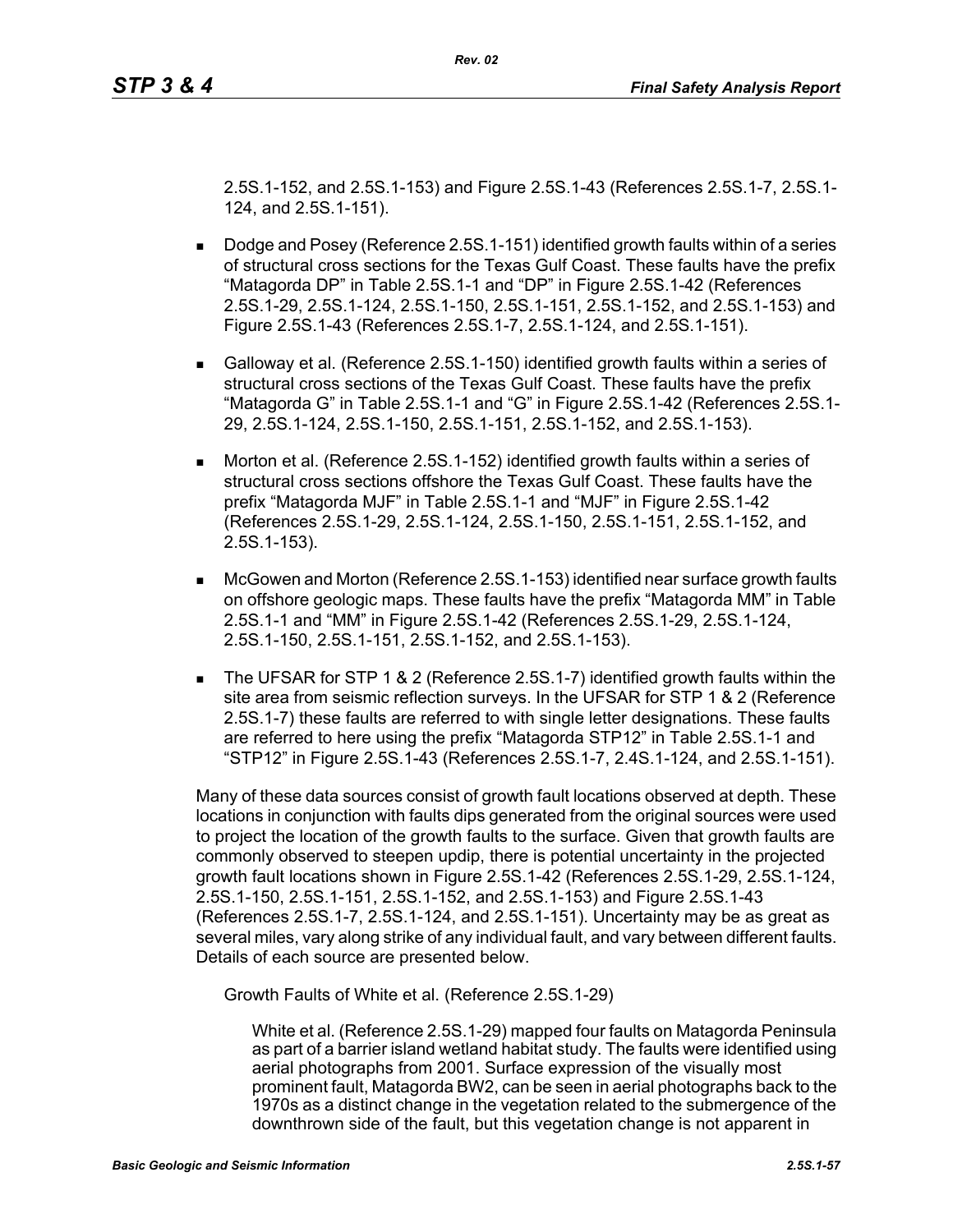photos from the 1950s. White et al. (Reference 2.5S.1-29) suggested that this temporal change in fault expression indicates that the fault has been activated within the past several decades. However, this change in temporal expression may simply indicate when fault slip occurring for an unknown period prior to the 1970s submerged the downthrown side to the point where vegetation was significantly influenced by saltwater encroachment. Figure 2.5S.1-42 (References 2.5S.1-29, 2.5S.1-124, 2.5S.1-150, 2.5S.1-151, 2.5S.1-152, and 2.5S.1-153) shows the surface traces of these growth faults as identified by White et al. (Reference 2.5S.1-29).

Growth Faults of Geomap Company (Reference 2.5S.1-124)

Geomap Company publishes proprietary structure contour maps of key stratigraphic horizons in the Gulf Coastal Plain derived from analysis of seismic reflection data and well logs. The maps show interpreted intersections of growth faults with these horizons. For this study, two sets of Geomap maps were obtained for the greater site area (Upper Texas Gulf Coast maps 328 and 329 [Reference 2.5S.1-124]). Each map set consists of two contoured horizons in the Frio formation: (1) an upper A horizon, and (2) a lower B horizon. For map 328, the A horizon is a Lower Miocene marker in part identified by the presence of *Marginulina indiomorpha*, and the B horizon is the base of the Miocene in part identified by the presence of *Textularia warreni, mississippiensis* and Lower Struma. For map 329, the A horizon is the top of the Frio and the Middle Miocene in part identified by the presence of *Amphistegina*, and the B horizon is Lower Frio in part identified by the presence of *Textularia mississippiensis* and *nodosaria*.

Figure 2.5S.1-42 (References 2.5S.1-29, 2.5S.1-124, 2.5S.1-150, 2.5S.1-151, 2.5S.1-152, and 2.5S.1-153) and Figure 2.5S.1-43 (References 2.5S.1-7, 2.4S.1-124, and 2.5S.1-151) show the approximate surface projections of the growth faults as determined for the STP 3 & 4 COL. Surface projections were made by using the depths of the faults within the two horizons mapped by Geomap to determine a dip for short (several miles long at most) growth fault segments and projecting those segments to the surface in a direction perpendicular to the fault strike using that dip.

Growth Faults of Dodge and Posey (Reference 2.5S.1-151)

Dodge and Posey (Reference 2.5S.1-151) published a series of structural cross sections of Texas Gulf Coast Tertiary strata. The purpose of these sections is to illustrate the gross regional sandstone and shale distribution, but they also indicate the presence of growth faults. The cross sections were constructed through the compilation of proprietary and publicly available data. Within the cross sections, numerous growth faults are identified by offsets in stratigraphic markers. The resolution of the sections is such that growth fault offset cannot be resolved above the Frio Formation. For the cross sections within the site vicinity, the top of the Frio occurs at depths of approximately 6000-7000 feet (Reference 2.5S.1-151).

Figure 2.5S.1-42 (References 2.5S.1-29, 2.5S.1-124, 2.5S.1-150, 2.5S.1-151, 2.5S.1-152, and 2.5S.1-153) and Figure 2.5S.1-43 (References 2.5S.1-7, 2.4S.1-124, and 2.5S.1-151) show the approximate surface projections of the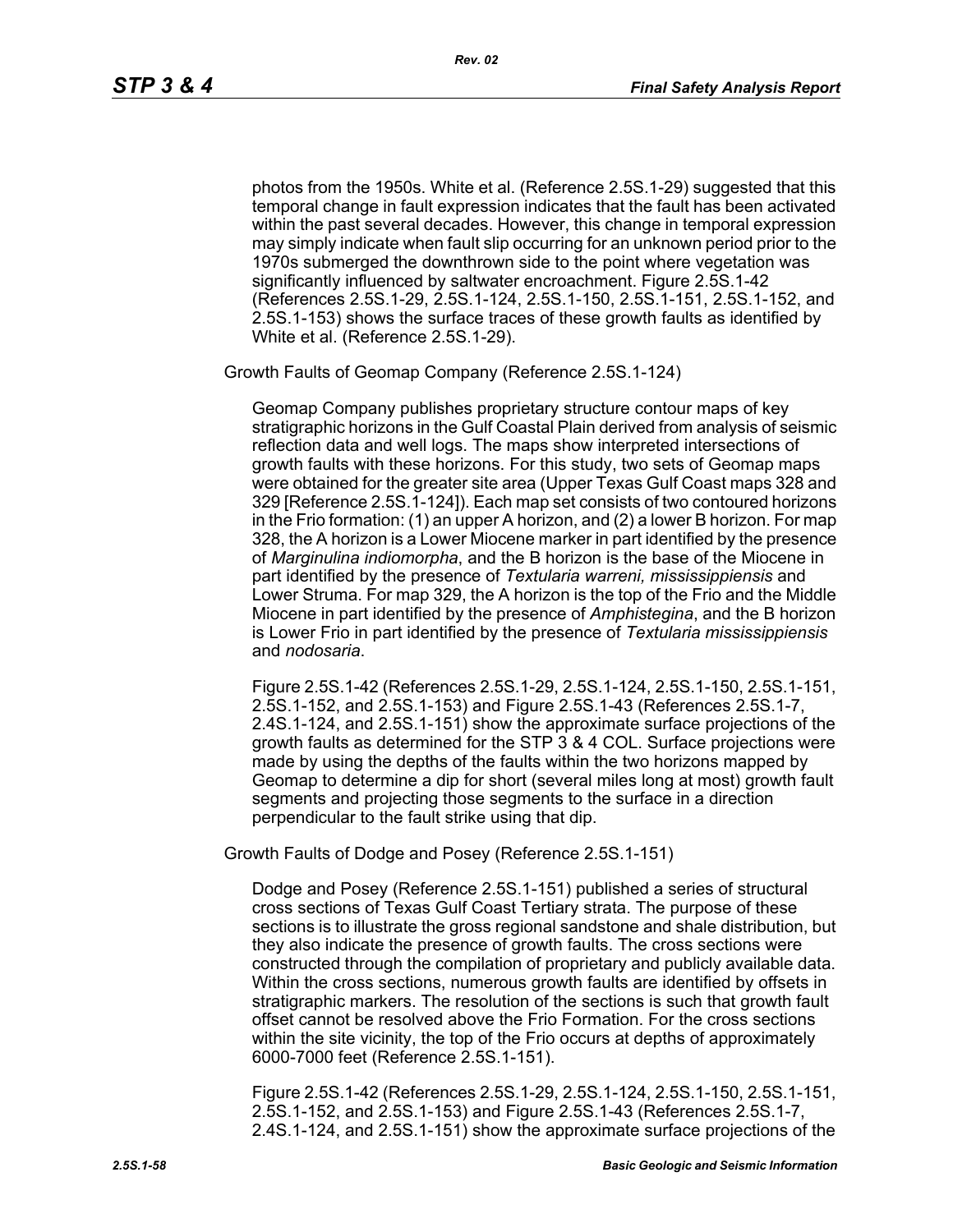growth faults as determined for the STP 3 & 4 COL. Surface projections were made by graphically extending the faults in cross section to the surface assuming a constant fault dip.

Growth Faults of Galloway et al. (Reference 2.5S.1-151)

Galloway et al. (Reference 2.5S.1-150) published a series of cross sections through the Paleogene section of the Texas Gulf Coastal Plain section. The primary purpose of these cross sections is to locate regional unconformities, condensed sections, and significant stratigraphic units; Galloway et al. (Reference 2.5S.1-150) also identified and interpreted growth faults. The sections are, in part, an update to the work of Dodge and Posey (Reference 2.5S.1-151). The cross sections were primarily constructed using correlations between well logs. The resolution of the sections is such that offset of horizons due to growth faulting cannot be resolved above the Frio-Lower Miocene boundary. For the cross sections within the site vicinity, this boundary is at depths on the order of 6000-8000 ft. (Reference 2.5S.1-150).

Figure 2.5S.1-42 (References 2.5S.1-29, 2.5S.1-124, 2.5S.1-150, 2.5S.1-151, 2.5S.1-152, and 2.5S.1-153) shows the approximate surface projections of the Galloway et al. (Reference 2.5S.1-150) growth faults as determined for the STP 3 & 4 COL. Surface projections were made by graphically extending the faults in cross section to the surface assuming a constant fault dip.

Growth Faults of Morton et al. (Reference 2.5S.1-152)

Morton et al. (Reference 2.5S.1-152) published a series of cross sections for near- and offshore regions of the Texas Gulf Coast. The purpose of these cross sections is to depict the offshore structural and stratigraphic framework of the Oligocene and Miocene sections. Growth faults are also identified within the cross sections. The cross sections were primarily constructed using commercially available, proprietary, and published well logs in addition to limited public and proprietary seismic profiles. The shallowest horizon identified in the cross sections is the top of the Miocene, which occurs at depths on the order of 1,000-2,000 ft. within the site vicinity (Reference 2.5S.1-152). Offsets of marker horizons above the top of the Miocene by growth faulting are not shown in the cross sections, but some growth faults are shown to extend above this horizon.

Figure 2.5S.1-42 (References 2.5S.1-29, 2.5S.1-124, 2.5S.1-150, 2.5S.1-151, 2.5S.1-152 and 2.5S.1-153) shows the approximate surface projections of the Morton et al. (Reference 2.5S.1-152) growth faults as determined for the STP 3 & 4 COL. Surface projections were made by graphically extending the fault in cross section to the surface assuming a constant fault dip.

Growth Faults of McGowen and Morton (Reference 2.5S.1-153)

McGowen and Morton (Reference 2.5S.1-153) published a series of maps of the offshore regions of Texas. The maps are meant to characterize the geology and active geologic processes of the offshore region. As part of the maps, surface traces of potentially active growth faults were identified from shipborne, acoustic geophysical surveys. McGowen and Morton (Reference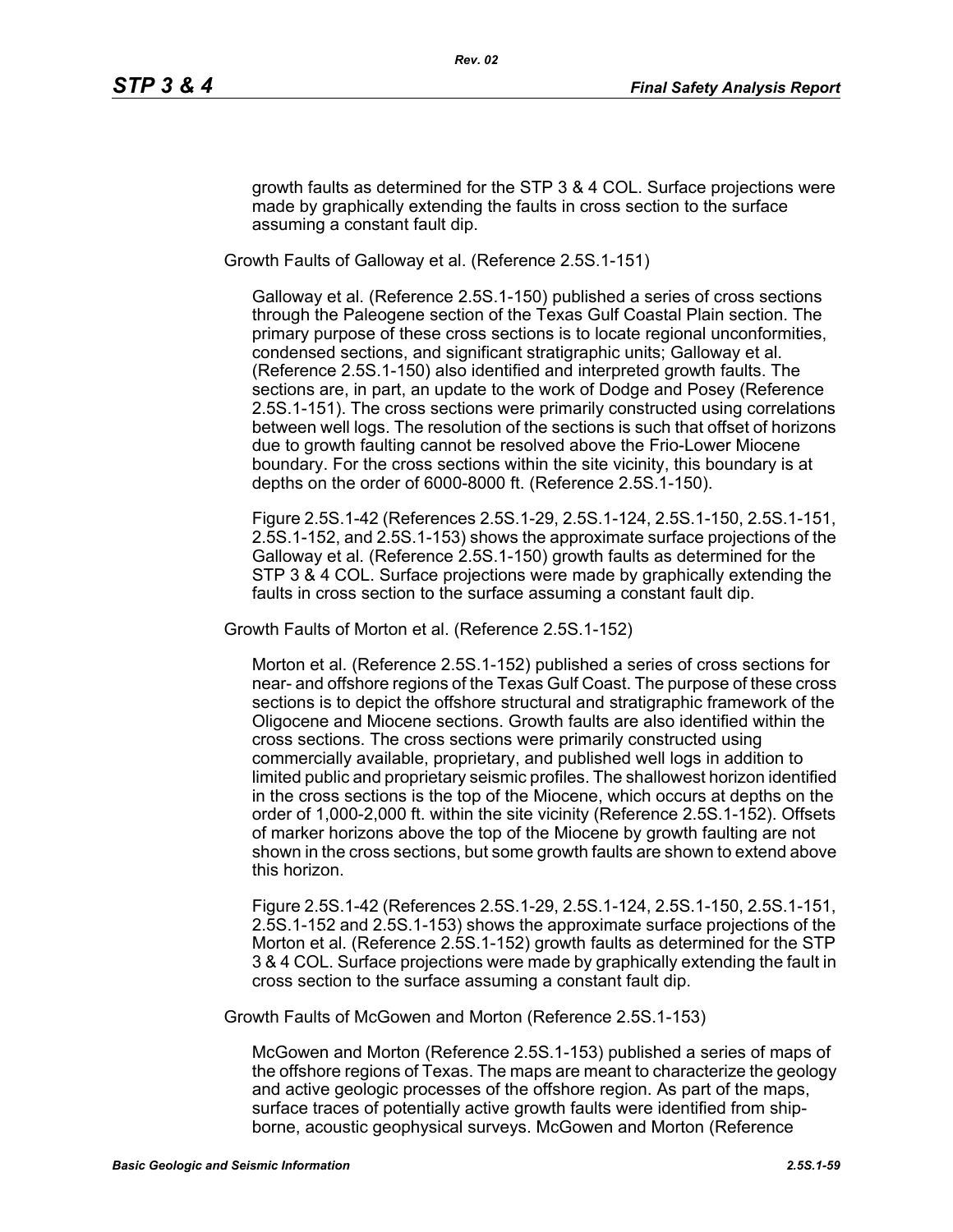2.5S.1-153) classified potentially active growth faults as those having stratigraphic offsets within 50 feet of the seafloor surface. The surface traces of these faults are shown in Figure 2.5S.1-42 (References 2.5S.1-29, 2.5S.1-124, 2.5S.1-150, 2.5S.1-151, 2.5S.1-152, and 2.S5.1-153).

Growth Faults of UFSAR for STP 1 & 2 (Reference 2.5S.1-7)

As part of the UFSAR for STP 1 & 2 (Reference 2.5S.1-7), new seismic reflection surveys were conducted and existing seismic reflection data were reviewed to identify growth faults within the site area. In the UFSAR for STP 1 & 2 (Reference 2.5S.1-7) ten growth faults were identified at depth based on offset reflectors. Figure 2.5S.1-43 (References 2.5S.1-7, 2.5S.1-124, and 2.5S.1-151) shows the approximate surface projections of eight of these growth faults as determined for the STP 3 & 4 COL. Surface projections were made by graphically extending the fault in cross section to the surface assuming a constant fault dip. Two of the faults identified in the UFSAR for STP 1 & 2 (Reference 2.5S.1-7) were not projected due to their limited extent within the seismic sections.

### **2.5S.1.2.4.2.2.2 Current Information on Activity of Growth Faults in the Site Area**

New air photo analyses were conducted for the STP 3 & 4 COL, as well as aerial and field reconnaissance to assess the surface expression or lack of surface expression associated with the growth faults described in Subsection 2.5S.1.2.4.1.2.2.1 (Figure 2.5S.1-44). Particular focus was given to growth faults Matagorda STP12 A and I because they were previously determined in the UFSAR for STP 1 & 2 (Reference 2.5S.1-7) to deform Miocene-Pliocene age (or younger) strata. This analysis included examination of stereo pairs of various sets of black and white, and color aerial photographs taken before, during, and after construction of STPEGS STP 1 & 2 to identify tonal lineaments and potentially anomalous geomorphic features. These features include closed depressions, vegetation lineaments, linear drainages, and subtle south-facing topographic breaks, some of which are spatially associated with growth faults Matagorda STP12 A and I (Figure 2.5S.1-45 [References 2.5S.1-7, 2.5S.1-124 and 2.5S.1-151]). In general, lineaments identified along growth fault Matagorda STP12 I are more pronounced and obvious than other lineaments mapped in the 5-mile site area radius.

Aerial reconnaissance in a small, fixed-wing aircraft was conducted in February 2007 to further assess lineaments and geomorphic features identified on air photos, as well as growth faults identified by previous workers (Figure 2.5S.1-44). The latter included a series of geomorphically well-defined growth faults along the Matagorda Peninsula mapped by White et al. (Reference 2.5S.1-29), well outside the site area (Figures 2.5S.1-44 and 2.5S.1-45 [References 2.5S.1-7, 2.5S.1-124 and 2.5S.1-151]). The growth faults on Matagorda peninsula mapped by White et al. (Reference 2.5S.1-29) were discernable from the air as distinct vegetation lineaments and south-facing topographic breaks in the upper surface of the late Pleistocene Beaumont Formation. No other lineation or projected growth fault was observed during the aerial reconnaissance to have a distinct topographic break.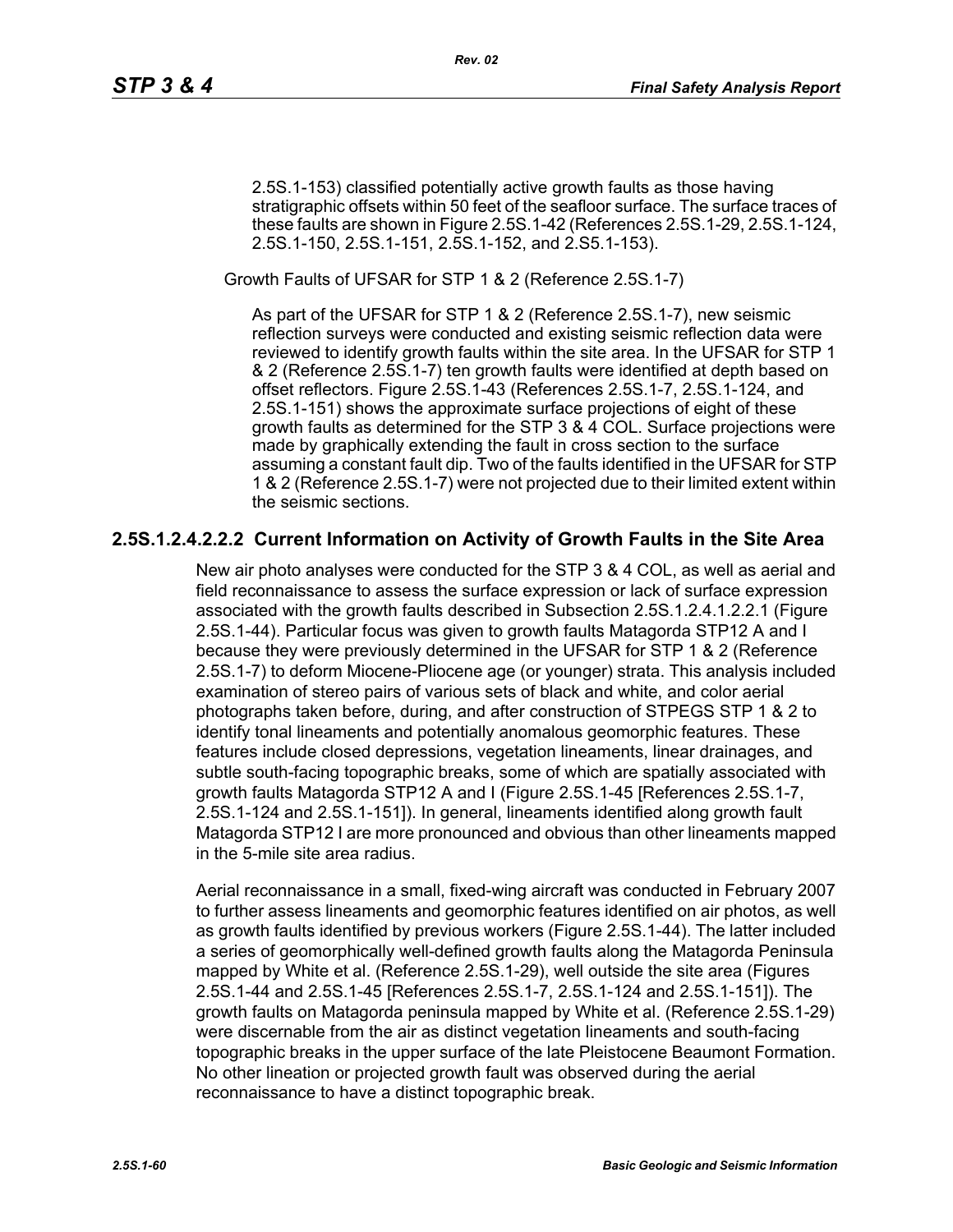Field reconnaissance was conducted within the site vicinity in February 2007 to evaluate lineaments, geomorphic features interpreted in the aerial photography and observed during aerial reconnaissance, as well as the locations of growth fault surface projections (Figure 2.5S.1-45 [References 2.5S.1-7, 2.5S.1-124 and 2.5S.1-151]). The post-Beaumont Formation growth faults mapped on Matagorda Peninsula by White et al. (Reference 2.5S.1-29) are characterized by a subtle, discontinuous south-facing topographic break along which changes in vegetation are aligned. South-facing topographic breaks also were observed along parts of growth fault Matagorda GMO west of the STPEGS STP 1 & 2 MCR and near the surface projection of growth fault Matagorda STP12I. The spatial coincidence of these topographic breaks with the two growth faults as well as photolineaments and linear geomorphic features identified from interpretation of aerial photography suggests that the surface projections of growth fault Matagorda STP12I and GMO are from the same growth fault at depth. No scarps, topographic breaks, or other apparent offset of the surface of the Beaumont Formation was observed in association with any other mapped lineaments or growth faults within the 5-mile site area during aerial or field reconnaissance.

Four topographic profiles were surveyed across south-facing topographic breaks spatially associated with growth fault Matagorda STPI and GMO west of the STP MCR to characterize the potentially geomorphic expression of the growth fault. Locations of the profiles are shown in Figure 2.5S.1-45 (References 2.5S.1-7, 2.5S.1-124, and 2.5S.1-151), and the topographic profiles from the surveys are shown in Figure 2.5S.1- 46. The surveys specifically document the magnitude and geometry of relief on the surface of the late Pleistocene Beaumont Formation. Profiles STP L2 and STP L3 are located outside the site area, and profiles STP L1 and STP L4 are located within the 5 mile site area radius (Figure 2.5S.1-45 [References 2.5S.1-7, 2.5S.1-124 and 2.5S.1- 151]). The surveys of profiles STP L2 and STP L3 were conducted along graded surfaces adjacent to roads, and the surveys of profiles STP L1 and STP L4 were conducted through cultivated fields. To varying degrees all of the surveys reflect some cultural modification of the land surface. The profiles are presented in Figure 2.5S.1- 46 and are discussed individually as follows:

#### Profile STP L1

This 1125-ft.-long profile was measured through a cultivated field just inside the site area. The short-wavelength, low-amplitude variability along the profile (i.e., changes in elevation of less than a foot over horizontal distances of tens of feet) is attributed to cultivation of the land surface (Figure 2.5S.1-46). The profile spans an approximately 4-ft.-high, south-facing break in the slope in the upper surface of the Beaumont Formation. The land surface both above (north of) and below (south of) the slope break is subhorizontal, which suggests that the slope break may be a discrete down-to-the-south displacement of an originally subhorizontal to very gently south-dipping surface. The gradient of the break in slope along the surveyed profile is relatively uniform across a horizontal distance of about 480 ft. to 500 ft. (i.e., approximately 4 ft./490 ft.), representing a 0.8% slope or an increase of about 0.5° in the southward dip of the land surface toward the Gulf of Mexico. The surface projection of growth fault Matagorda GMO coincides with the topographic break.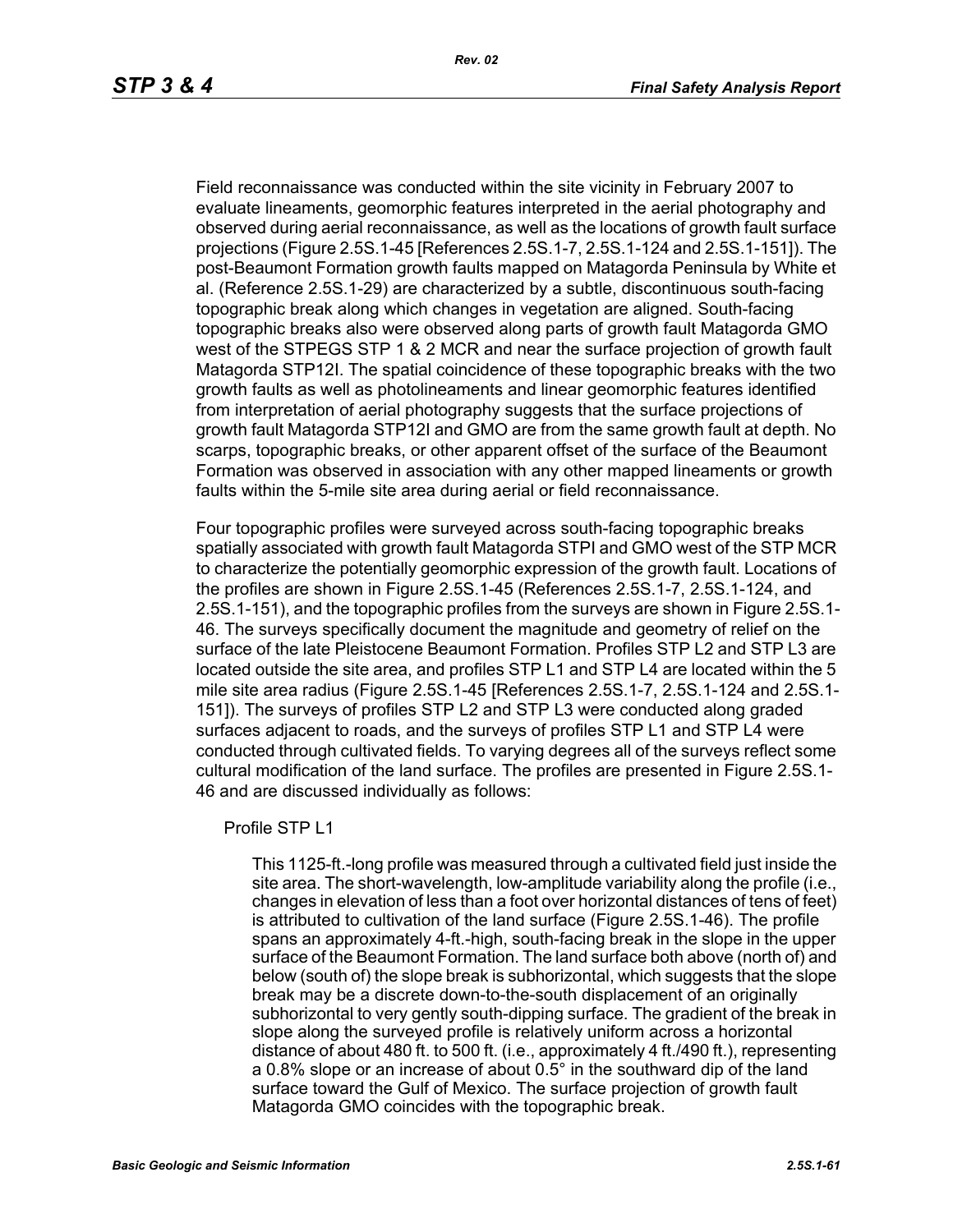#### Profile STP L2

This approximately 2000-ft.-long profile was measured along the side of the north-south-trending paved County Road 1095, approximately 6 miles west of STP 3 & 4 (Figure 2.5S.1-45 [References 2.5S.1-7, 2.5S.1-124 and 2.5S.1- 151]). Profile STP L2 is smoother and exhibits less short-wavelength variability than STP L1 due to grading and modification of the land surface associated with road construction (Figure 2.5S.1-46). The profile spans an approximately 6.5-ft.-high, south-facing break in the slope in the upper surface of the Beaumont Formation over a horizontal distance of approximately 875 ft. The average gradient of the south-facing slope break along the surveyed profile is about 0.7°, (6.5 ft./875 ft.), representing an increase of about 0.4° in the southward dip of the land surface toward the Gulf of Mexico. The profile documents a steepening of the slope break at a horizontal distance of about 500 ft., which is associated with a patch in the road surface. Based on conversations with Mark Woolridge of the Texas Department of Transportation, the patch repaired road damage caused by a drilling rig (Reference 2.5S.1- 154). The profile crosses a small bridge over an irrigation canal just north of the slope break. The land surface is sub-horizontal between distances of about 1000 ft. and 1400 ft., then slopes toward the north, opposite the regional southward gradient toward the Gulf of Mexico. It is unknown to what extent the land surface was modified to create the drainage canal, and thus the true vertical height of the slope break is uncertain. The surface projection of growth fault Matagorda GMO coincides with the topographic break.

Profile STP L3

This profile is slightly over 600 ft. long and was measured along the side of the east-west-trending paved County Road 1095, approximately 7 miles west of STP 3 & 4 (Figure 2.5S.1-45 [References 2.5S.1-7, 2.5S.1-124 and 2.5S.1- 151]). The smoothness and lack of short-wavelength irregularity reflects grading and preparation of the land surface for road construction (Figure 2.5S.1-46). The profile spans an approximately 1-ft.-high, south-southeast facing break in the slope in the upper surface of the Beaumont Formation. Given the east-west orientation of the road, the profile is oblique to the trend of the slope break. The land surfaces above (northwest) and below (southeast) the slope break have similar gradients and are subhorizontal or gently sloping toward the southeast, which suggests that the slope break may represent down-to-the-south deformation of a surface that was originally graded to the Gulf of Mexico. The break in slope is relatively uniform across a horizontal distance of about 180 ft. between horizontal distances of about 250 ft. to 330 ft. The gradient of the slope break along the profile (i.e., approximately 1 ft./180 ft.), represents a 0.6% slope, or an increase of about 0.3° in the southward dip of the land surface toward the Gulf of Mexico. The surface projection of growth fault Matagorda GMO is approximately 13 ft. west of the west end of profile.

#### Profile STP I 4

This approximately 2000-ft.-long profile was measured adjacent to a northsouth-trending dirt road along the western side of the STPEGS STP 1 & 2 cooling water reservoir (Figure 2.4S.1-45 [References 2.5S.1-7, 2.5S.1-124, and 2.5S.1-151]). The profile traversed two cultivated fields separated by a dirt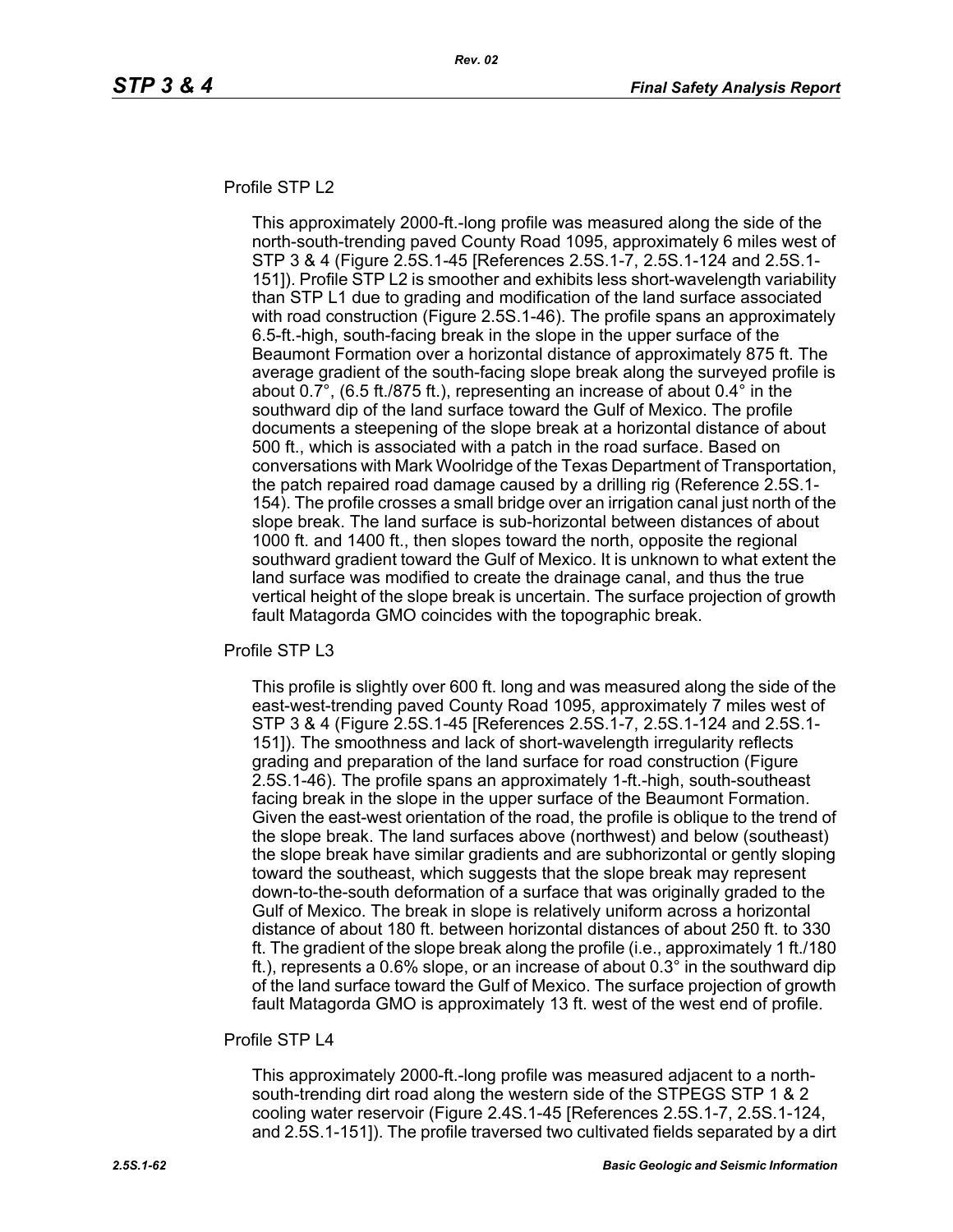road. Profile STP L4 exhibits short-wavelength irregularity similar to that of profile STP L1, which is characteristic of the relatively natural, un-graded land surface compared to that of profiles STP L2 and STP L3 as well as local surface irregularities due to agricultural activities (Figure 2.5S.1-46). There is an abrupt, up-to-the-north increase in land surface elevation of about 2 ft. between horizontal distances of 0 ft. and 500 ft. No anomalous, laterally continuous slope break was observed associated with the up-to-the-north increase in land surface elevation between horizontal distances of 0 ft. and 500 ft. This topographic break most likely reflects the difference in elevation between the two fields and local grading associated with the dirt road between the fields. North of horizontal distance 500 ft., the land surface decreases southward about 0.75 ft. over a horizontal distance of about 1500 ft. Due to the irregularity of the land surface, it is not possible to unequivocally identify a discrete southfacing slope break in the section of the profile between horizontal distances 500 ft. and 2000 ft. Given that the maximum relief on any slope break within this reach is 0.75 ft., there is no south-facing slope break comparable in magnitude (1.5 ft. to about 5 ft.) to those documented in profiles STP L1, STP L2 and STP L3. The average slope between horizontal distances 500 ft. and 2000 ft. along profile STP L4 is 0.05%, or a gradient of 0.03° toward the south. This is an order of magnitude lower than the gradients of the relatively well-defined south-facing slope breaks in profiles STP L1, STP L2, and STP L3. There is no topographic break associated with the surface projection of growth fault Matagorda GMO of STP12I.

Based on the survey results, there is *prima facie* evidence for localized down-to-thesouth flexure of the land surface above the buried tip of growth fault Matagorda GMO and STP12I along profiles STP L1, STP L2, and STP L3. If the south-facing slope breaks are genetically related to displacement on the fault at depth, then the surface deformation is characterized by broad monoclinal tilting or flexure that is approximately uniform over horizontal distances ranging from about 180 ft. to 500 ft. Evidence for discrete surface fault rupture was not observed, resulting in a well-defined fault scarp as is commonly observed along active normal faults in the western United States. Monoclinal tilting observed along profiles STP L1, STP L2, and STP L3is tentatively attributed to fault-propagation folding of the ground surface above the buried tip of growth fault Matagorda GMO and STP12I at depth.

In contrast, profile STP L4 does not exhibit clear evidence for a discrete, well-defined, down-to-the-south break in topography similar to that of profiles STP L1, STP L2, and STP L3. Although it is possible that the slope break at the south end of profile STP L4 is related to movement on growth fault Matagorda GMO and STP12I, it is not part of a spatially extensive and noticeable geomorphic feature. The topographic break between 0 and 500 ft. is attributed to a combination of non-growth-fault related natural variation and cultural modification of the land surface. This interpretation is consistent with the results of explorations described the UFSAR for STP 1 & 2 (Reference 2.5S.1- 7), which documented exposures of laterally continuous, undeformed Beaumont Formation strata in shallow excavated exposures along the western margin of the cooling water reservoir.

As shown on Figure 2.5S.1-45 (References 2.5S.1-7, 2.5S.1-124 and 2.5S.1-151), growth fault Matagorda GMO projects beneath the southwestern corner of the cooling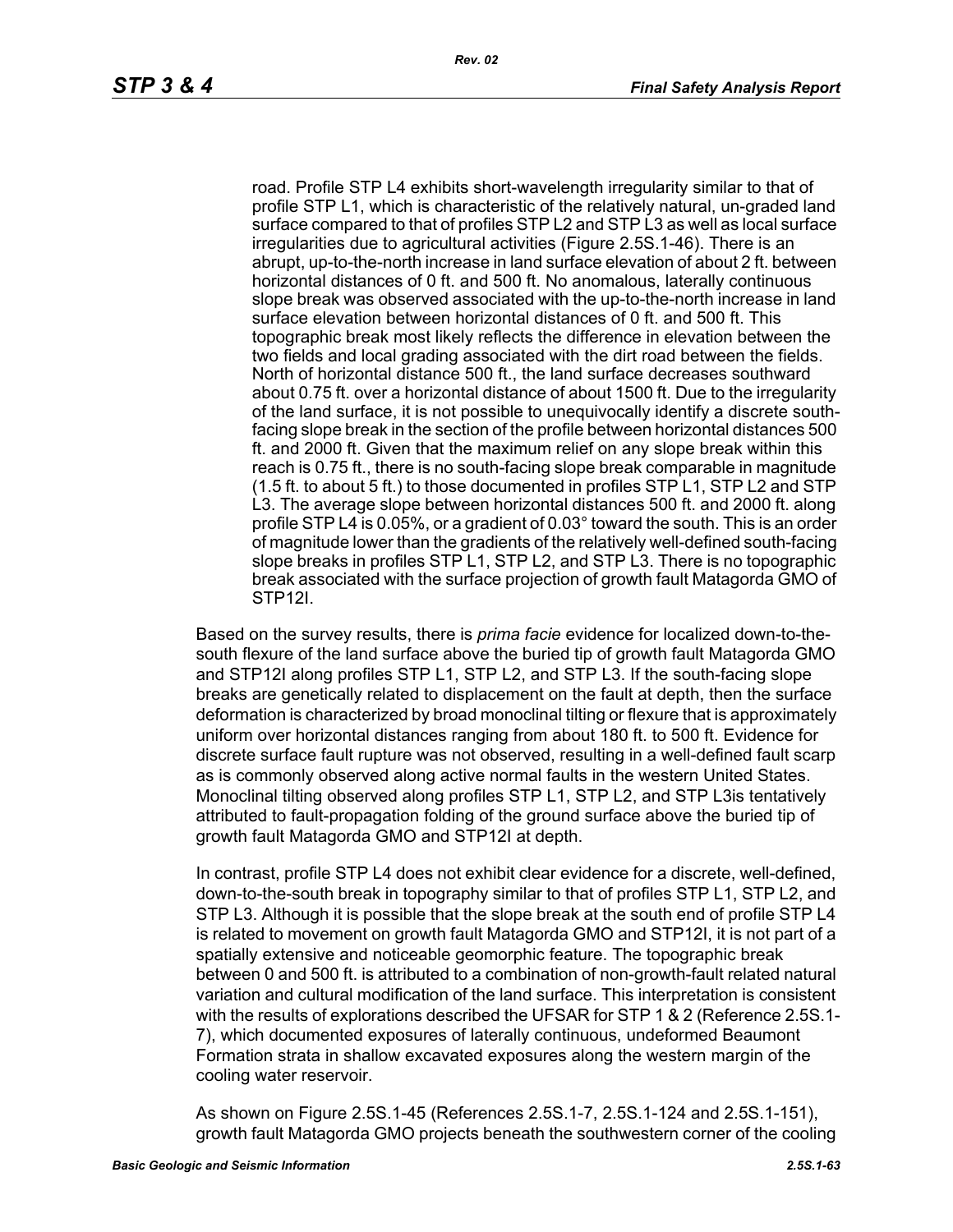water reservoir and is inferred to obliquely cross the southern dike of the reservoir. Given the spatial association between growth fault Matagorda GMO and slope breaks west of the cooling reservoir, the area south of the reservoir was investigated for similar features (Figure 2.5S.1-44). No laterally continuous topographic breaks within this region were observed. An east-west cross section of correlated borehole data was prepared along the southern margin of the reservoir, and was assessed to determine whether there is discernable southwest-side-down offset of textural facies in the Beaumont Formation across the updip projection of growth fault Matagorda GMO (cross section C-C' in Figure 2.5S.1-45 [References 2.5S.1-7, 2.5S.1-124 and 2.5S.1- 151] and Figure 2.5S.1-47 [Reference 2.5S.1-155]). The data is from McClelland Engineers (Reference 2.5S.1-155) and was used in the UFSAR for STP 1 & 2 (Reference 2.5S.1-7). The textural facies identified in the boreholes include lenses of sand and clay, which are typical and characteristic of the late Pleistocene Beaumont Formation (Reference 2.5S.1-38). The correlated data show lateral variation and interfingering of the sand and clay facies in the vicinity of the updip projection of the growth fault, but no positive evidence for systematic displacement or offset. Given the extremely low relief across the slope breaks that is tentatively associated with growth fault Matagorda GMO and STP12I to the west (i.e., about 1.5 ft. to 5 ft.), it is possible that comparable displacements at depth would not be discernable if present in cross section C-C'.

## **2.5S.1.2.4.3 Summary**

New subsurface data compiled for the STP 3 & 4 COL (Figure 2.5S.1-42 [References 2.5S.1-29, 2.5S.1-124, 2.5S.1-150, 2.5S.1-151, 2.5S.1-152 and 2.5S.1-153] and Figure 2.5S.1-43 [References 2.5S.1-7, 2.5S.1-124 and 2.5S.1-151]) do not significantly change the state of knowledge regarding the locations of growth faults in the STP 3 & 4 site area. The most detailed subsurface mapping of growth faults in the site area remains the work documented in the UFSAR for STP 1 & 2 (Reference 2.5S.1-7). The mapping and data listed in Table 2.5S.1-1 are taken from studies that are more regional in scope and thus less detailed at the scale of the site area.

Among the growth faults in the site area not recognized in the UFSAR for STP 1 & 2, fault GMP (Reference 2.5S.1-124), which trends north-northeast and is located beneath the southern part of the cooling reservoir, is the structure with the closest surface projection to STP 3 & 4 (approximately 1.4 mile) (Figure 2.5S.1-43 [References 2.5S.1-7, 2.5S.1-124, and 2.5S.1-151]). There was no observed surface expression of this growth fault to suggest that it has been active since the deposition of the late Pleistocene Beaumont formation.

Comparison of the map of growth fault projections presented here (Figure 2.5S.1-43 [References 2.5S.1-7, 2.5S.1-124, and 2.5S.1-151]) with mapping in the UFSAR for STP 1 & 2 (Reference 2.5S.1-7) indicates that growth faults Matagorda STP12A and STP12I (discussed in Subsection 2.5S.1.2.4.1.2.1) are probably correlative with growth faults Matagorda GMA and GMO, respectively, from the Geomap (Reference 2.5S.1-124) database. If this correlation is correct, then the more regionally extensive Geomap mapping indicates that growth faults Matagorda STP12A and STP12I extend for many kilometers beyond the limits of the site area and are characterized by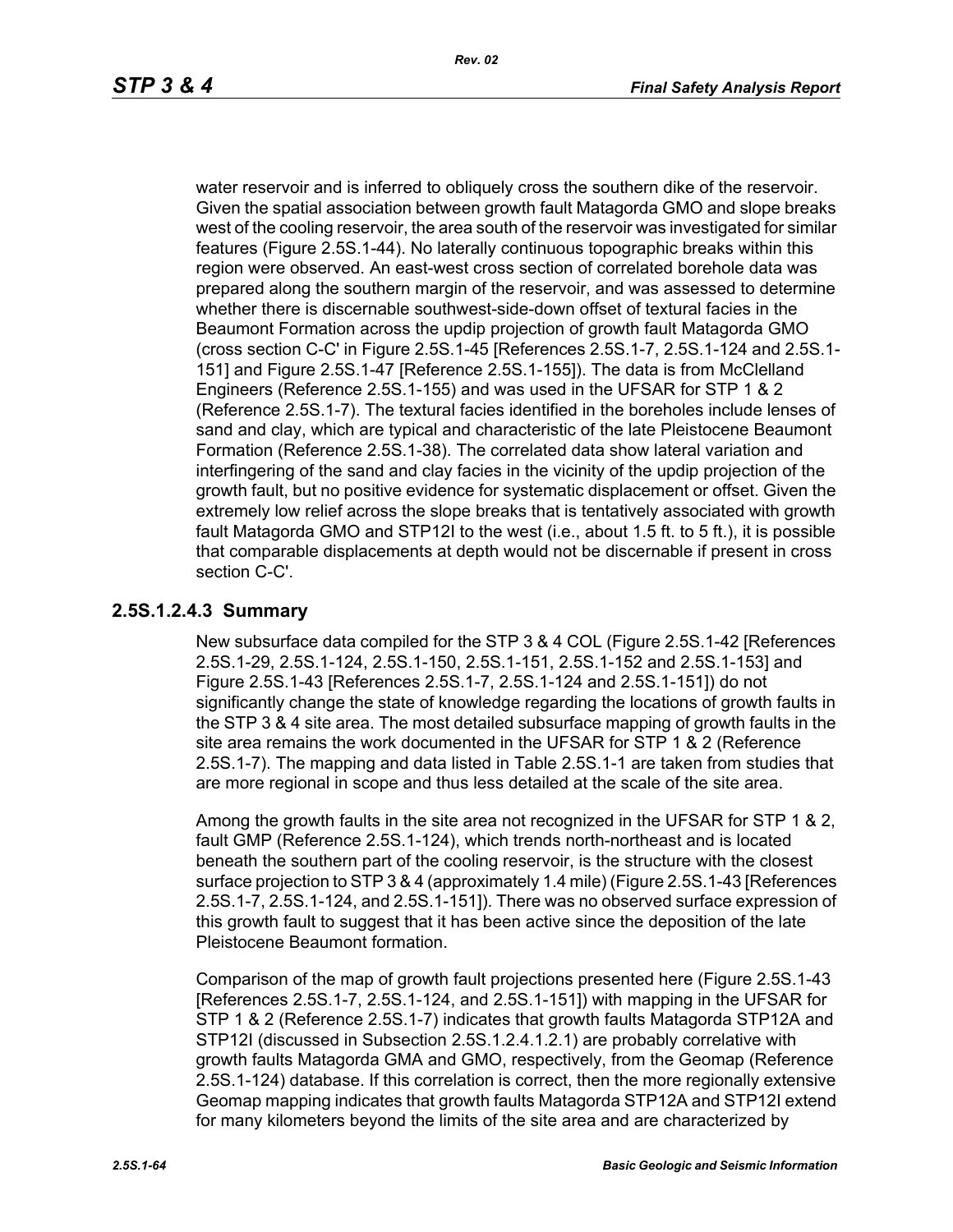regionally arcuate traces (Figure 2.5S.1-42 [References 2.5S.1-29, 2.5S.1-124, 2.5S.1-150, 2.5S.1-151, 2.5S.1-152, and 2.5S.1-153]).

The UFSAR for STP 1 & 2 (Reference 2.5S.1-7) also identified several approximately west-southwest-striking growth faults at the latitude of the STP 3 & 4 site footprint at depths ranging from 6000 ft. to 11,000 ft. (i.e., growth faults Matagorda STP12D, STP12E and STP12H). One or more of these structures may be correlative with growth faults Matagorda GMI and GMK (Reference 2.5S.1-124), which strike into the site area from the west (Figure 2.5S.1-42 [References 2.5S.1-29, 2.5S.1-124, 2.5S.1-150, 2.5S.1-151, 2.5S.1-152, and 2.5S.1-153]) and are mapped to within about 4 miles or less of STP 3 & 4 (Figure 2.5S.1-43 [References 2.5S.1-7, 2.5S.1-124, and 2.5S.1- 151]). Direct comparison of the UFSAR for STP 1 & 2 (Reference 2.5S.1-7) mapping with the Geomap (Reference 2.5S.1-124) projections in Figure 2.5S.1-43 (References 2.5S.1-7, 2.5S.1-124, and 2.5S.1-151) is problematic. The growth fault locations from the two studies were developed from different datasets using different techniques (see Subsection 2.5S.1.2.4.1.2.2.1).

New topographic profiles and other data acquired for this study provide *prima facie* evidence for very low relief deformation of the upper surface of the Beaumont Formation above growth fault Matagorda GMO and STP12I both outside and just within the site area. The deformation is expressed as south-facing monoclinal flexures with about 1.5 ft. to 6 ft. of total relief over horizontal distances ranging from about 180 ft. to 500 ft. Topographic profile STP L4 surveyed adjacent to the western margin of the cooling water reservoir documents either no deformation above the updip projection of growth fault Matagorda GMO and STP12I, or that any deformation is below the limit of resolution due to the variability in land surface elevation along profile STP L4. These results are consistent with the conclusion of the UFSAR for STP 1 & 2 (Reference 2.5S.1-7), which reported no deformation of laterally continuous stratigraphic contacts along the southwestern margin of the cooling water reservoir above the projection of growth fault Matagorda STP12I.

### **2.5S.1.2.4.3.1 Conclusions**

Compilation of data on growth faults at the scale of the site vicinity and site area for this study demonstrates that no new information has been developed to alter the conclusion of the UFSAR for STP 1 & 2 (Reference 2.5S.1-7) that no growth faults project to the surface through the STP site (Figure 2.5S.1-43 [References 2.5S.1-7, 2.5S.1-124 and 2.5S.1-151]).

There is *prima facie* evidence for localized, low relief tilting of the upper surface of the Beaumont Formation above growth fault Matagorda GMO and STP12I, just within the 5 mile site area radius. The deformation is characterized by south-down monoclinal flexure of the land surface, and is distributed across horizontal distances of 180 ft. to 500 ft. Data acquired for this study clearly document the absence of discrete surface rupture above growth fault Matagorda GMO and STP12I. Topographic profiles surveyed at intervals over a distance of several miles document significant variability in the magnitude and width of the zone of tilting, suggesting that activity is not uniform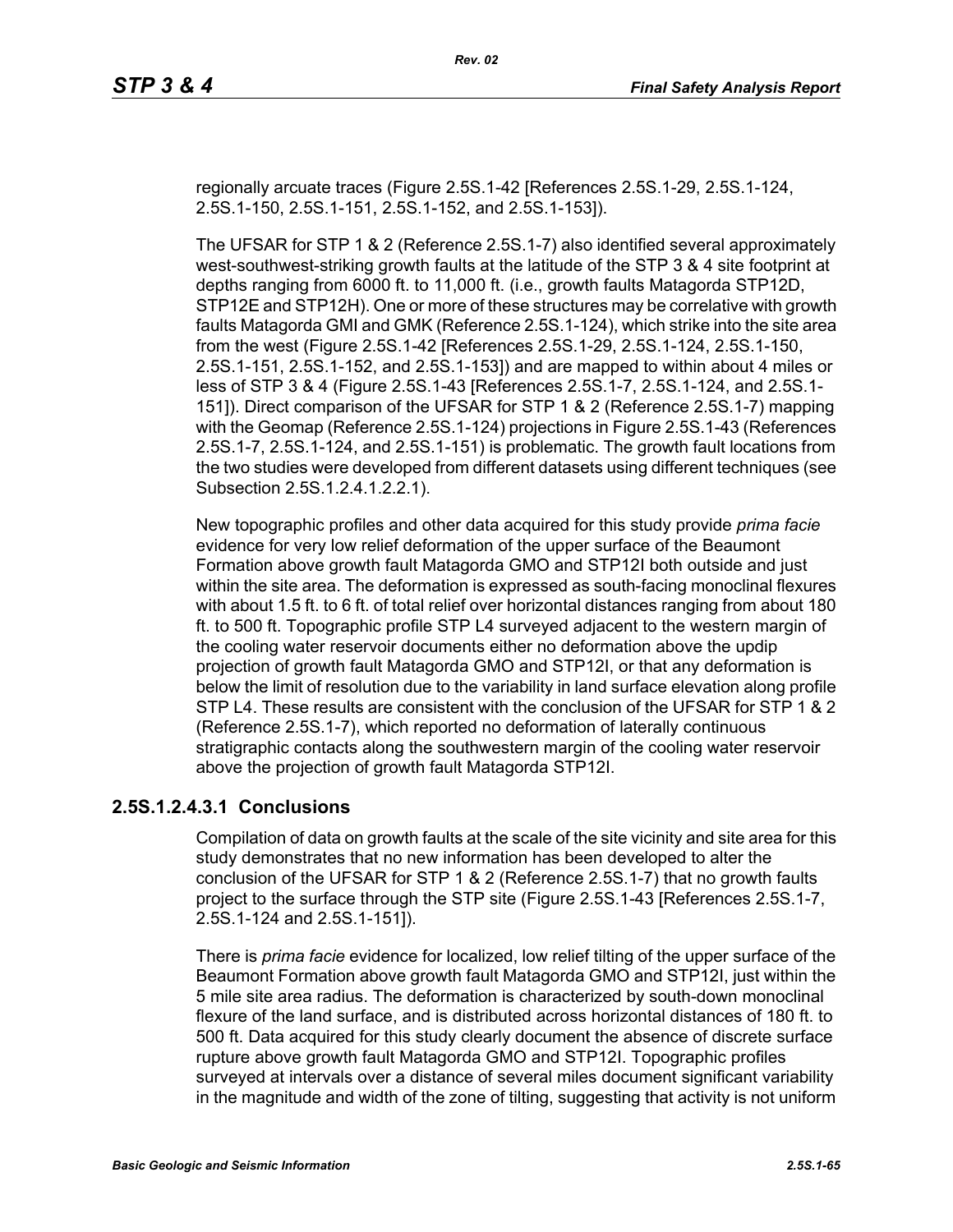along strike. Surface deformation above growth fault Matagorda GMO and STP12I does not approach within the STP 3 & 4 0.6-mile site radius.

## **2.5S.1.2.5 Site Area Geologic Hazard Evaluation**

No geologic hazards have been identified within the STP site area. No geologic units at the site are subject to dissolution. No deformation zones were encountered in the exploration or excavation for STP 1 & 2, and none have been encountered in the site investigation for STP 3 & 4.

Volcanic activity typically is associated with subduction zones or "hot spots" in the earth's mantle, neither of which are present within the STP site region. Therefore, no volcanic activity is anticipated in the region.

# **2.5S.1.2.6 Site Engineering Geology Evaluation**

## **2.5S.1.2.6.1 Engineering Soil Properties and Behavior of Foundation Materials**

Engineering soil properties, including index properties, static and dynamic strength, and compressibility, are discussed in Subsection 2.5S.4. Evaluation and mapping of the variability and distribution of properties for the foundation bearing soils are included as the excavation is completed.

Settlement monitoring includes analyses performed for the final design.

### **2.5S.1.2.6.2 Zones of Alteration, Weathering, and Structural Weakness**

No unusual weathering profiles have been encountered during the site investigation. No dissolution is expected to affect foundations. Mapping of any noted desiccation, weathering zones, joints, or fractures is performed and evaluated during excavation.

### **2.5S.1.2.6.3 Deformational Zones**

No deformation zones were encountered in the exploration or excavation for STP 1 & 2, and none have been encountered in the site investigation for STP 3 & 4. Excavation mapping and evaluation is required during construction. No capable tectonic sources as defined by RG 1.165 exist in the STP site region. Field investigations for the STP 3 & 4 COL application verify the conclusions from STP 1 & 2 that no growth faults project to the surface through the STP site (Subsection 2.5S.1.2.4.3).

# **2.5S.1.2.6.4 Prior Earthquake Effects**

Studies of the STP 1 and 2 excavation and available outcrops examined during the STP 3 & 4 investigations have not indicated any evidence for prior earthquake activity that affected Pleistocene deposits.

### **2.5S.1.2.6.5 Effects of Human Activities**

Subsidence is known to be the result of withdrawal of fluids such as petroleum and/or groundwater over a long period of time. The weight of the overlying sediments is supported, in part, by the fluids in the underlying rock. The fluid loss in the sand has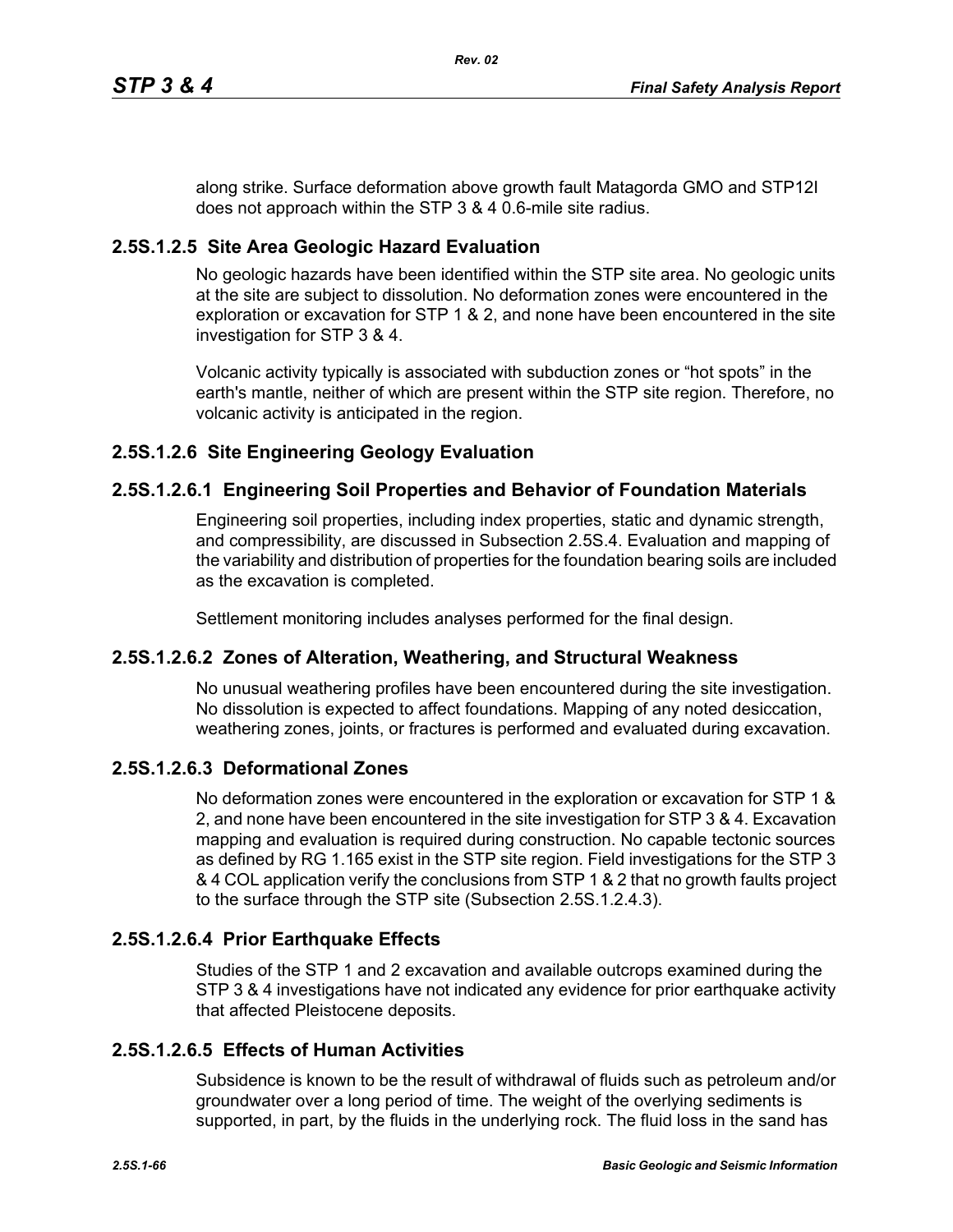effects on the interbedded clays because the gradient from the clay into the sand increases and dewaters the clay as well. Lithostatic pressure compact the clays irrevocably so that even if groundwater levels are restored to pre-pumping levels, the clays will not rehydrate. Subsidence is common in many parts of the country with the common connection found in long-term pumping of groundwater from unconsolidated sands and gravels with clay interbeds. Ratzlaff stated that in northwestern Matagorda County, the land surface subsided more than 1.5 ft. due to groundwater withdrawals over a period of 30 years (1943-1973) (Reference 2.5S.1-156).

A general rule of thumb in calculating subsidence is that the compression (Δ*B*) is equal to the dimensionless storage coefficient (*S*) multiplied by the change in head (Δ*f*) due to pumping.

 $\Delta B = S \times \Delta f$ 

At STP, S has been determined to range between .0004 to .0005 and the maximum drawdown due to construction dewatering is expected to be 100 ft. Therefore, the maximum anticipated subsidence at STP due to construction dewatering is between .04 and .05 ft. Because there are other considerations, such as infiltration by storm water, which will replace some of the water in the aquifer, it is unlikely that subsidence will reach these levels.

No mining operations or excessive injection of groundwater has occurred within the site area that can affect geologic conditions. The MCR impoundment does appear to affect groundwater flow direction of the Shallow Aquifer at the STP site, but evidence suggests that this influence in flow direction is localized and effectively controlled by the drainage system on site. A detailed discussion of the MCR and its effect on groundwater is provided in Subsection 2.4S.12.

### **2.5S.1.2.7 Site Groundwater Conditions**

A detailed discussion of groundwater conditions is provided in Subsection 2.4S.12.

### **2.5S.1.3 References**

- 2.5S.1-1 "Identification and Characterization of Seismic Sources and Determination of Safe Shutdown Earthquake Ground Motion," United States Nuclear Regulatory Commission (NRC), Regulatory Guide 1.165, March 1997.
- 2.5S.1-2 "Physical Divisions of the United States," Fenneman, N.M., and Johnson, D.W., United States Geological Survey, 1946.
- 2.5S.1-3 "Plate 1: Bathymetric Chart,", The Gulf of Mexico Basin, v. J, The Geology of North America, Bryant, W. R., and Bryant, J. R., Geological Society of America, 1991.
- 2.5S.1-4 "USGS Seguin Quadrangle (2000), Houston Quadrangle (1999), Bay City Quadrangle (1999), and Beeville Quadrangle (2000) Topographic Maps (1:250,000)," United States Geological Survey (USGS).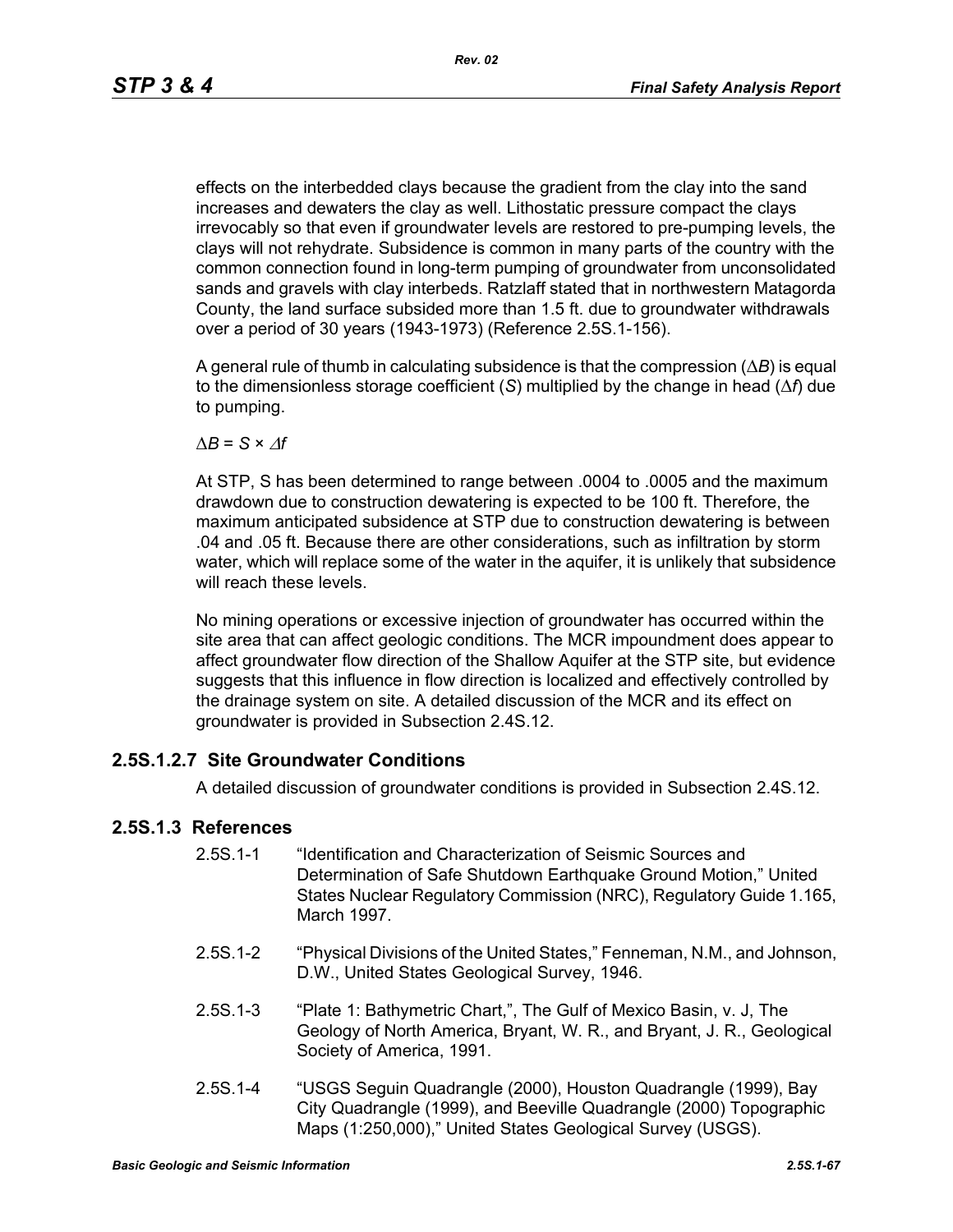| 2.5S.1-5 | "USGS Port Lavaca Quadrangle (2000) and Freeport Quadrangle (1999) |
|----------|--------------------------------------------------------------------|
|          | Topographic Maps (1:100,000)," United States Geological Survey     |
|          | (USGS).                                                            |

- 2.5S.1-6 "USGS Blessing SE Quadrangle Topographic Map (1:24,000)" United States Geological Survey (USGS), 1995.
- 2.5S.1-7 STPEGS Updated Final Safety Analysis Report, STP 1 & 2, Revision 13, April 2006
- 2.5S.1-8 "Geologic map of the United States (exclusive of Alaska and Hawaii)," King, P.B., and Beikman, H.M., United States Geological Survey, 1974.
- 2.5S.1-9 "Geology of the Conterminous United States at 1:2,500,000 Scale -- A Digital Representation of the 1974 P.B. King and H.M. Beikman Map," Digital Data Series DDS-11, Schruben, P.G., Arndt, R.E., Bawiec, W.J., King, P.B., and Beikman, H.M., U.S. Geological Survey, 1994.
- 2.5S.1-10 "Gulf Coast Geology (GCG) Online-Miocene of Southern Louisiana," Data Series 90-A, version 1.0, Huffman, A.C., Kinney, S.A., Biewick, L.R.H., Mitchell, H.R., and Gunther, G.L., United States Geological Survey, 2004.
- 2.5S.1-11 "Map Showing Geology, Oil and Gas Fields, and Geologic Provinces of the Gulf of Mexico Region," Open File Report 97-470-L, French, C.D., and Schenk, C.J., United States Geological Survey, 2005.
- 2.5S.1-12 "Physiographic Map of Texas," Bureau of Economic Geology, The University of Texas at Austin, 1996. http://www.lib.utexas.edu/geo/maps.html, accessed April 6, 2007.
- 2.5S.1-13 "Late Quaternary sedimentation," The Gulf of Mexico Basin: Boulder, Colorado, Geological Society of America, The Geology of North America, v. J, pp. 325-352, Coleman, J. M., Roberts, H. H., and Bryant, W.R., 1991.
- 2.5S.1-14 "Tectonic evolution of the southern Laurentian Grenville orogenic belt," Geologic Society of America Bulletin, v. 10, pp. 1357-1375, Mosher, S., 1998.
- 2.5S.1-15 "Kinematic constraints on Rodinia reconstructions from the core of the Texas Grenville Orogen," Journal of Geology, v. 112, pp. 185-205, Reese, J. F., and Mosher, S., 2004.
- 2.5S.1-16 "Geological Highway Map of Texas," American Association of Petroleum Geologists Map Series 7, Renfro, H.B., Feray, D.E., Dott, R.H., Sr., Bennison, A.P., 1979.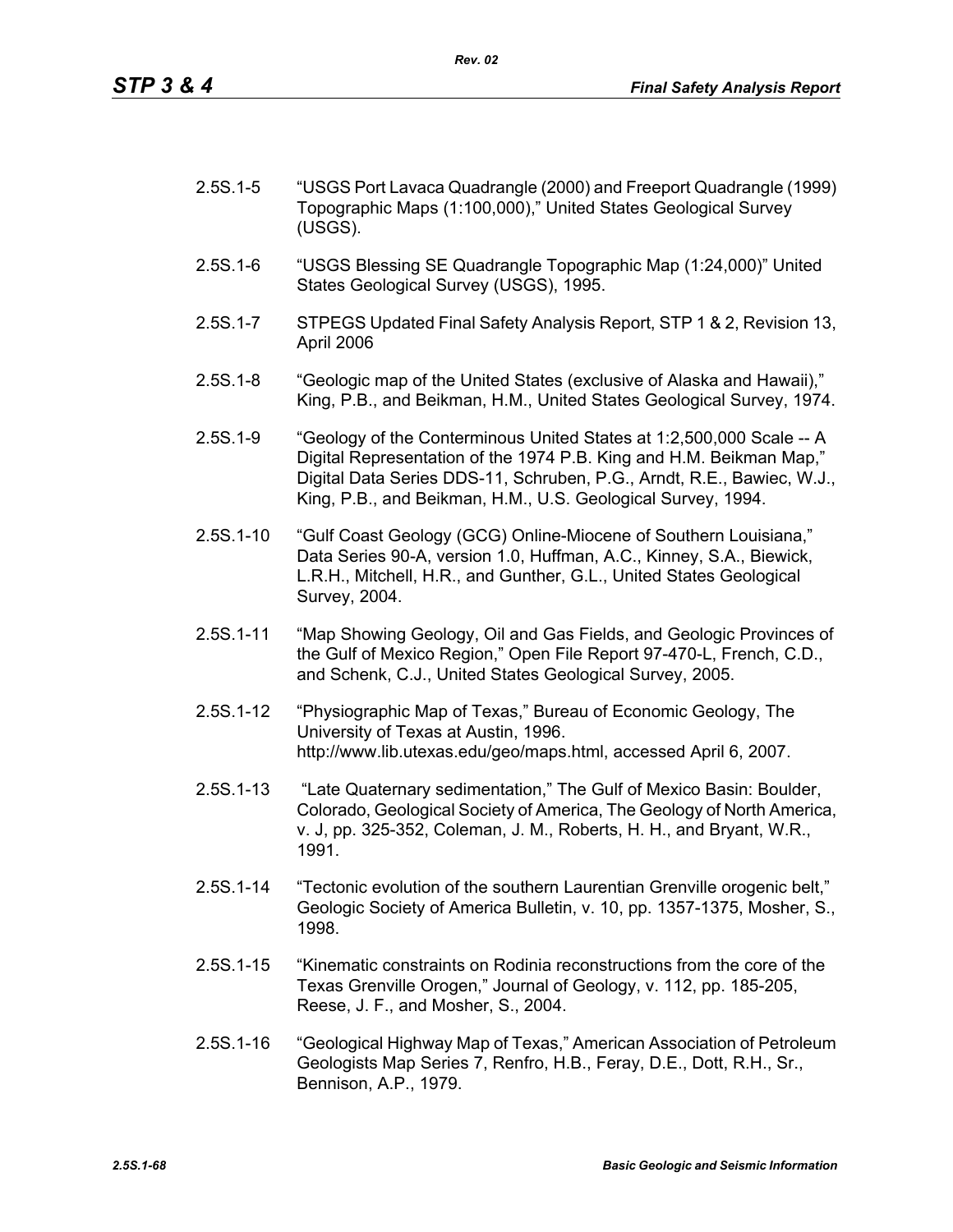- 2.5S.1-17 "Probabilistic Seismic Hazard Evaluation at Nuclear Plant Sites in the Central and Eastern United States: Resolution of the Charleston Earthquake Issue," EPRI NP-6395-D, Electric Power Research Institute, April 1989.
- 2.5S.1-18 "Tectonic inheritance at a continental margin," GSA Today, v. 16, no. 2, pp. 4-11, Thomas, W.A., 2006
- 2.5S.1-19 "Stratigraphy, sedimentology, and depositional setting of pre-orogenic rocks of the Ouachita Mountains, Arkansas and Oklahoma," The Appalachian-Ouachita Orogen in the United States, v. F-2, The Geology of North America, pp. 575-590, Lowe, D.R., Geological Society of America, 1989.
- 2.5S.1-20 "Tectonic synthesis of the Ouachita orogenic belt," The Appalachian-Ouachita orogen in the United States, v. F-2, The Geology of North America, pp. 695-728, Viele, G.W., and Thomas W. A., Geological Society of America, 1989.
- 2.5S.1-21 "Ouachita thrust belt and Arkoma basin," The Appalachian-Ouachita orogen in the United States, v. F-2, The Geology of North America, pp.621-634, Arbenz, J. K., Geological Society of America, 1989.
- 2.5S.1-22 "Origin and development of the Gulf of Mexico Basin," The Gulf of Mexico Basin, v. J, The Geology of North America, pp.389-444, Salvador, A., Geological Society of America, 1991.
- 2.5S.1-23 "Plate 6: Cross sections of the Gulf of Mexico Basin," The Geology of North America, v. J, The Gulf of Mexico Basin, Salvador, A., Geological Society of America, 1991.
- 2.5S.1-24 "Pre-Triassic," The Geology of North America, v. J, The Gulf of Mexico Basin, pp.109-129, Woods, R.D., Salvador, A., and Miles, A.E., Geological Society of America, 1991.
- 2.5S.1-25 "Plate 5: Stratigraphic correlation chart," The Geology of North America, v. J, The Gulf of Mexico Basin, Geological Society of America, Salvador, A., 1991.
- 2.5S.1-26 "Plate 3: Structure at base and subcrop below Mesozoic marine section," The Geology of North America, v. J, The Gulf of Mexico Basin, Salvador, A., Geological Society of America, 1991.
- 2.5S.1-27 "Plate 2: Principal structural features, in The Gulf of Mexico Basin," The Geology of North America, v. J, The Gulf of Mexico Basin, Geological Society of America, Ewing, T. E., and Lopez, R. F., 1991.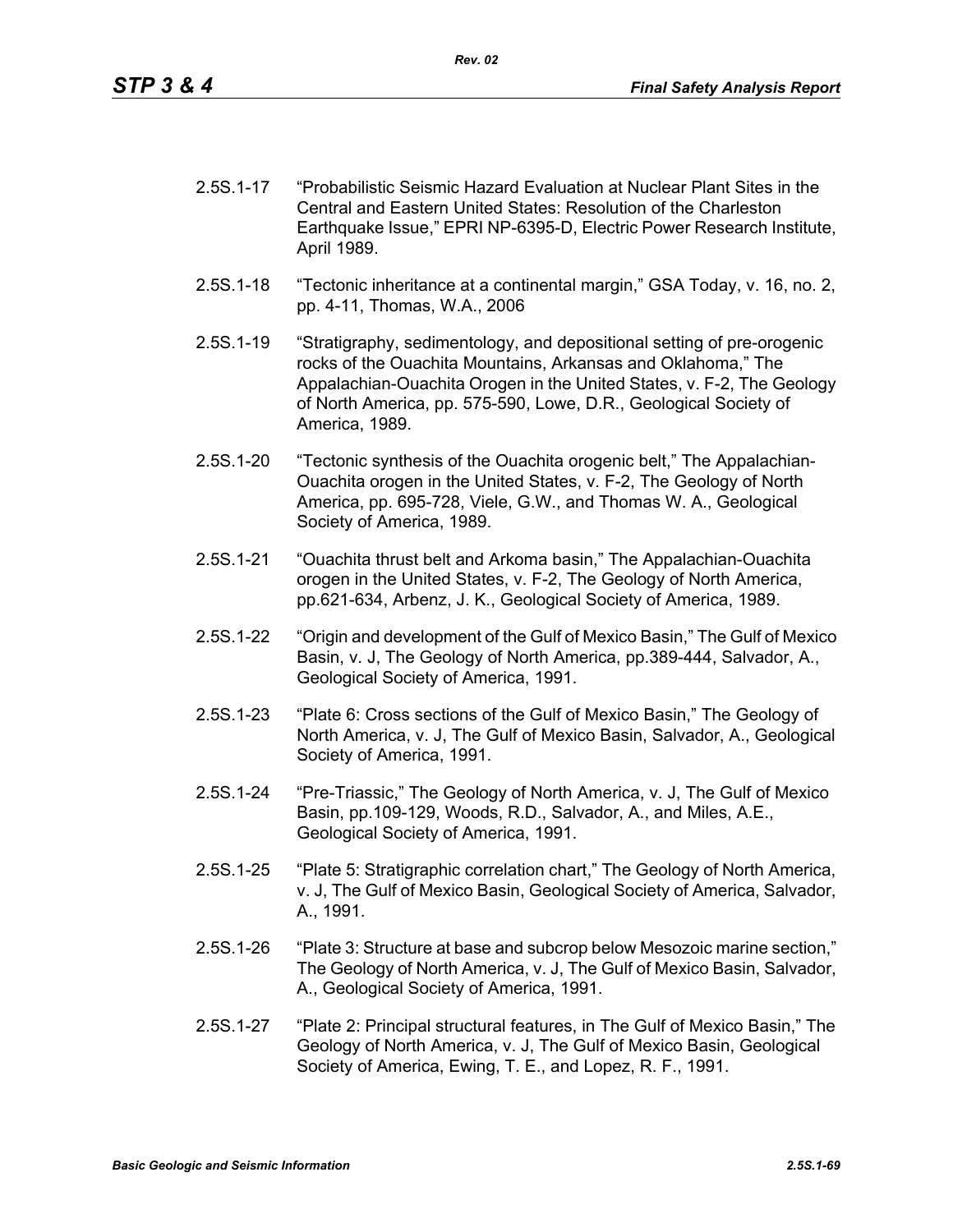| 2.5S.1-28 | "Geologic Map Database of Texas," Open Data Series DS 170, Stoeser, |
|-----------|---------------------------------------------------------------------|
|           | D.B., Shock, N., Green, G.N., Dumonceaux, G.M., and Heran, W.D.,    |
|           | United States Geological Survey, 2005.                              |

- 2.5S.1-29 "Status and trends of wetland and aquatic habitats on Texas barrier islands, Matagorda Bay to San Antonio Bay," White, W.A., Tremblay, T.A., Waldinger, R.L., and Calnan, T.R., 2002. Final Report prepared for the Texas General Land Office and NOAA under GLO contract No. 01- 241-R.
- 2.5S.1-30 "Geologic Atlas of Texas Beeville-Bay City Sheet," Barnes, V.E., Bureau of Economic Geology, University of Texas, 1987.
- 2.5S.1-31 "Lower Cretaceous" The Geology of North America, v. J, The Gulf of Mexico Basin, pp.181-204, McFarlan, E., Jr., and Menes, L.S., Geological Society of America, 1991.
- 2.5S.1-32 "Upper Cretaceous," The Geology of North America, v. J, The Gulf of Mexico Basin, p.205-244, Sohl., N.F., Martinez, R.E., Salmeron-Urena, P., and Soto-Jaramillo, F., Geological Society of America, 1991.
- 2.5S.1-33 "Cenozoic" The Geology of North America, v. J, The Gulf of Mexico Basin, p.245-324, Galloway, W.E., Bebout, D.G., Fisher, W.L., Dunlap, J.B., Jr., Cabrera-Castro, R., Lugo-Rivera, J.E., and Scott, T.M., Geological Society of America, 1991.
- 2.5S.1-34 "Cenozoic depositional history of the Gulf of Mexico basin," v. 84, no. 11, pp 1743-1774, Galloway, W.E., Ganey-Curry, P.E., Xiang Li, and Buffler, R.T., AAPG Bulletin, 2000.
- 2.5S.1-35 "Program on Technology Innovation: Assessment of a Performance-Based Approach for Determining Seismic Ground Motions for New Plant Sites," v. 2, Seismic Hazard Results at 28 Sites, EPRI Report TR-1012045, Final Report, Electric Power Research Institute and U.S. Department of Energy, August 2005
- 2.5S.1-36 "Regional stratigraphy and subsurface geology of Cenozoic deposits, Gulf Coastal Plain, south-central United States," U.S. Geological Survey Professional Paper 1416-G, 34 p. Hosman, R. L., 1996.
- 2.5S.1-37 "Geology of the Gulf Coast Aquifer, Texas in Proceedings of the Gulf Coast Aquifer Conference, Corpus Christi," Texas Water Development Board Report 365, pp. 23-50, Chowdhury, A.H., and Turco, M.J., 2006.
- 2.5S.1-38 "Signatures of climate vs. sea-level change within incised valley-fill successions: Quaternary examples from the Texas Gulf Coast," Sedimentary Geology, Volume 190, pp. 177-211, Blum, M. D., and Aslan, A., 2006.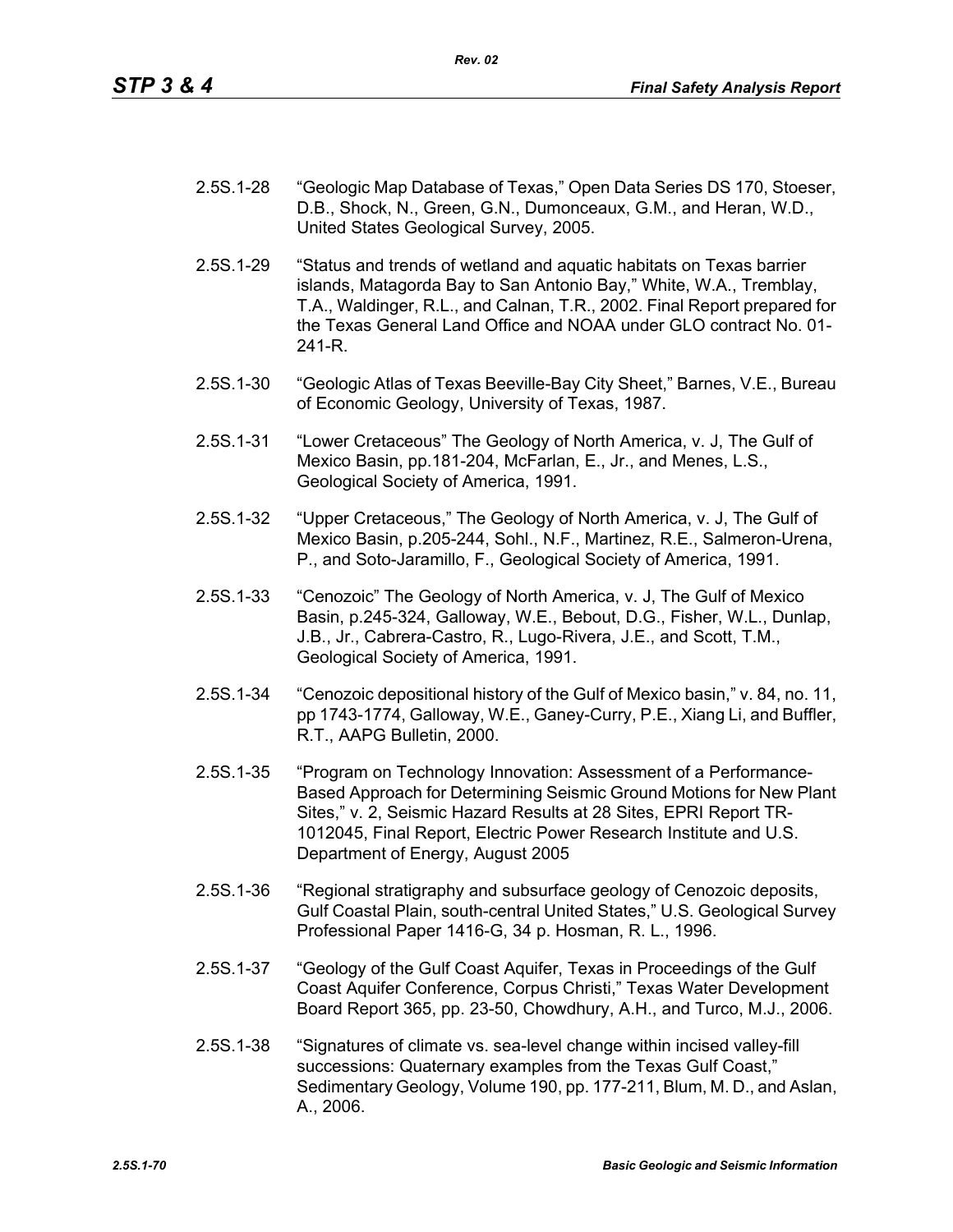| 2.5S.1-39 | "Seismic hazard Methodology for the Central and Eastern United States |
|-----------|-----------------------------------------------------------------------|
|           | (NP-4726)," Electric Power Research Institute (EPRI), 1986.           |

- 2.5S.1-40 "The earthquakes of stable continental regions," v. 1, assessment of large earthquake potential, Final Report TR-102261-V1, Johnston, A.C., Coppersmith, K.J., Kanter, L.R., and Cornell, C.A., 1994. Prepared for Electric Power Research Institute (EPRI).
- 2.5S.1-41 "Earthquakes in the eastern Great Lakes Basin from a regional perspective," Ebel, J.E., and Tuttle, M., Tectonophysics, v. 353, pp. 17- 30, 2002.
- 2.5S.1-42 "Earthquakes and the cratonward limit of Iapetan faulting in eastern North America," Geology, v. 23, pp. 105-108, Wheeler, R.L., 1995.
- 2.5S.1-43 "Land and Marine Gravity CD-ROMS," Dater, D., Metzger, D., and Hittelman, A., United States Department of Commerce, National Oceanic and Atmospheric Administration, National Geophysical Data Center, 1999.
- 2.5S.1-44 "The crust under the Gulf of Mexico basin," The Geology of North America: The Gulf of Mexico Basin, v. J, pp. 53-72, Sawyer, D.S., Buffler, R.T., and Pilger, R.H., Geological Society of America, 1991.
- 2.5S.1-45 "Gravity Anomaly Map of North America (1:5,000,000)" Gravity Anomaly Map Committee, 1987.
- 2.5S.1-46 "Magnetic Anomaly Map of North America," Open-File Report 02-414 accompanying booklet, Bankey, V., Cuevas, A., Daniels, D., Finn, C.A., Hernandez, I., Hill, P., Kucks, R., Miles, W., Pilkington, M., Roberts, C., Roest, W., Rystrom, V., Shearer, S., Snyder, S., Sweeney, R., and Velez, J., United States Geological Survey, 2002.
- 2.5S.1-47 "Digital data grids for the magnetic anomaly map of North America," USGS Open-File Report 02-414, Bankey, V., Cuevas, A., Daniels, D., Finn, C.A., Hernandez, I., Hill, P., Kucks, R., Miles, W., Pilkington, M., Roberts, C., Roest, W., Rystrom, V., Shearer, S., Snyder, S., Sweeney, R., Velez, J., Phillips, J.D., and Ravat, D., United States Geological Survey (USGS), 2002.
- 2.5S.1-48 "Geothermal heat flow in the northeast margin of the Gulf of Mexico," AAPG Bulletin, Volume 89, pp. 821-831, Nagihara, S., and Jones, K.O., 2005.
- 2.5S.1-49 "Data for Quaternary faults, liquefaction features, and possible tectonic features in the Central and Eastern United States, east of the Rocky Mountain front," Open-File Report 00-260, Crone, A.J., and Wheeler, R.L., United States Geological Survey, 2000.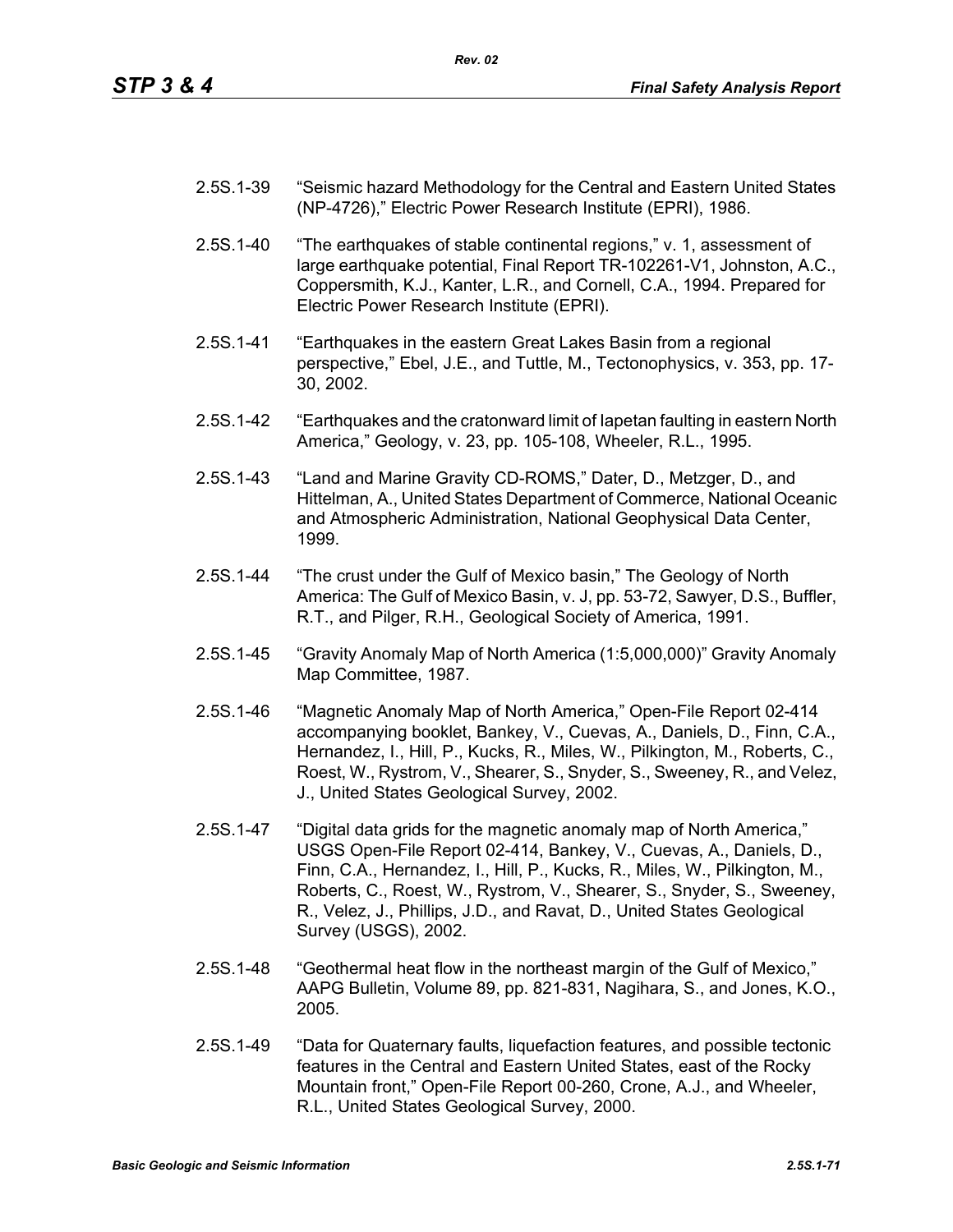| $2.5S.1 - 50$ | "Known or Suggested Quaternary Tectonic Faulting, Central and Eastern  |
|---------------|------------------------------------------------------------------------|
|               | United States-New and Updated Assessments for 2005," USGS Open-        |
|               | File Report 2005-1336, Wheeler, R.L., United States Geological Survey, |
|               | 2005.                                                                  |

- 2.5S.1-51 "Structural framework," The Geology of North America, v. J, The Gulf of Mexico Basin, pp. 31-52, Ewing, T.E., Geological Society of America, 1991.
- 2.5S.1-52 "The Appalachian-Ouachita orogenic belt: Episodes," v. 10, pp. 259-266, Rodgers, J., 1987.
- 2.5S.1-53 "The Ouachita orogenic belt," The Geology of North America, v. F-2, The Appalachian-Ouachita orogen in the United States, pp.555-561, Viele, G. W., Geological Society of America, 1989.
- 2.5S.1-54 "Alleghanian Orogen," The Geology of North America, v. F-2, The Appalachian-Ouachita orogen in the United States, pp. 233-318, Hatcher, R. D., Thomas, W.A, Geiser, P. A., Snoke, A. W., Mosher, S., and Wiltschko, D, V., Geological Society of America, 1989.
- 2.5S.1-55 "Phanerozoic development of the Llano Uplift," Tectonic history of southern Laurentia: a look at Mesoproterozoic, late-Paleozoic, and Cenozoic structures in central Texas," Austin Geological Society Field Trip Guidebook 24, pp. 25-37, Ewing, T. E., 2004.
- 2.5S.1-56 "The Appalachian-Ouachita orogen beneath the Gulf Coastal Plain between the outcrops in the Appalachian and Ouachita Mountains," The Geology of North America, v. F-2, The Appalachian-Ouachita orogen in the United States, pp. 537-553, Thomas, W. A., Geological Society of America, 1989.
- 2.5S.1-57 "Tectonic synthesis of the Ouachita-Marathon-Sonora orogenic margin of southern Laurentia: Stratigraphic and structural implications for timing of deformational events and plate-tectonic model," The Mojave-Sonora megashear hypothesis: Development, assessment, and alternatives, Special Paper 393, pp. 543-596, Poole, F.G., Perry, W.J., Madrid, R.J., and Amaya-Martinez, R., 2005.
- 2.5S.1-58 "Lithospheric structure of the south-central United States," Geology, v. 20, pp. 335-338, Mickus, K.L., and Keller, G.R., 1992.
- 2.5S.1-59 "Structure and evolution of the central Gulf of Mexico continental margin and coastal plain, southeast United States," v. 116, pp. 188-199, Harry, D.L., and Londono, J., GSA Bulletin, 2004.
- 2.5S.1-60 "The Paleozoic margin of North America in west Texas and northern Mexico," Geofisica Internacional, v. 28, pp. 897-906, Keller, G.R., and Dyer, R., 1989.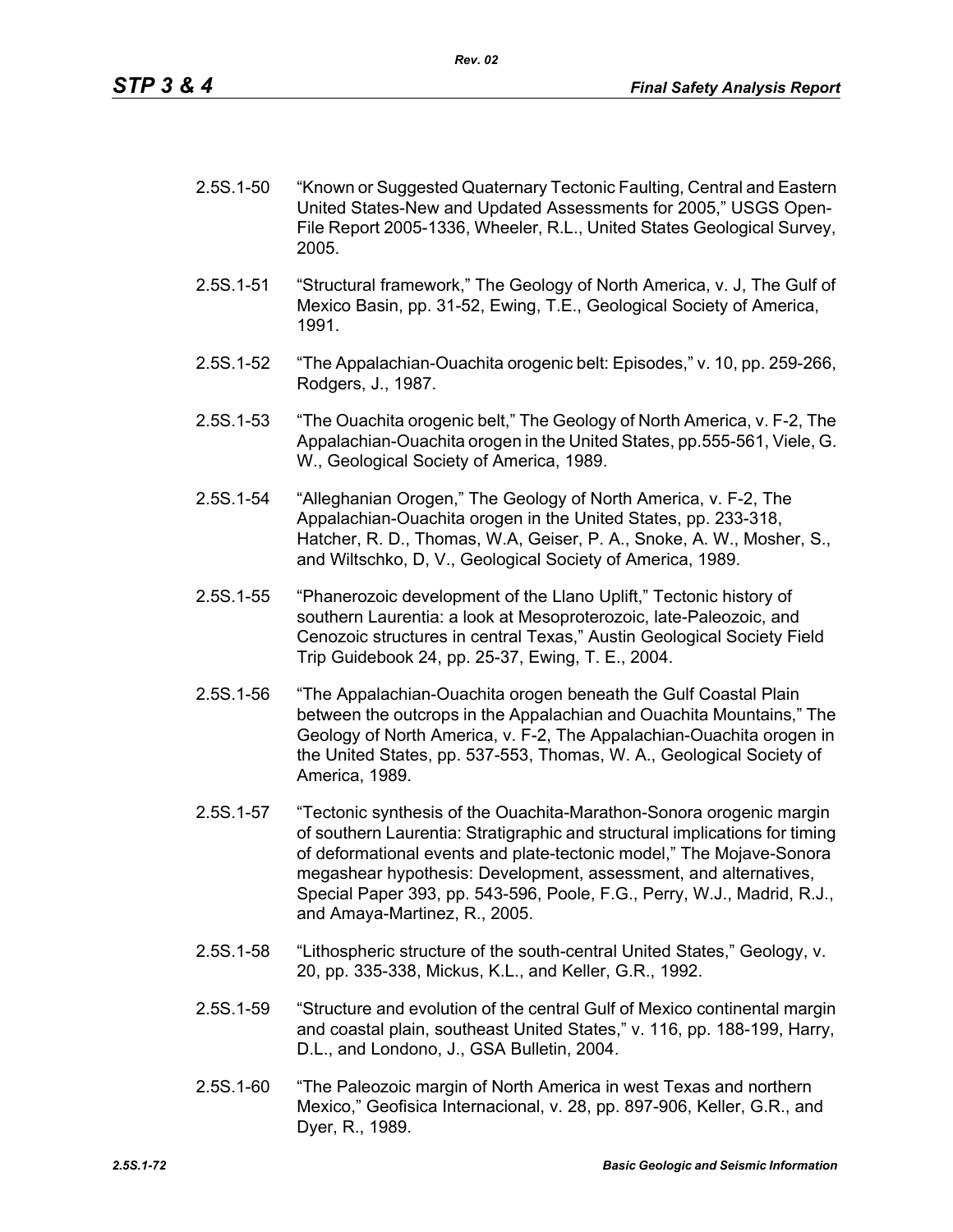| $2.5S.1 - 61$ | "Foreland Structure Adjacent to the Ouachita Foldbelt," The Geology of |
|---------------|------------------------------------------------------------------------|
|               | North America, v. F-2, The Appalachian-Ouachita orogen in the United   |
|               | States, pp. 681-688, Denison, R. E., Geological Society of America,    |
|               | 1989.                                                                  |

- 2.5S.1-62 "Triassic-Jurassic," The Geology of North America, v. J, The Gulf of Mexico Basin, pp.131-180, Geological Society of America, 1991.
- 2.5S.1-63 "Gulf of Mexico tectonic history: Hotspot tracks, crustal boundaries, and early salt distribution," AAPG Bulletin, v. 89, pp. 311-328, Bird, D., Burke, K., Hall, S.A., and Casey, J.F., 2005.
- 2.5S.1-64 "Implications of continental crust extension for plate reconstruction: an example from the Gulf of Mexico," Tectonics, Volume 6, pp. 739-755, Dunbar, J.A., and Sawyer, D.S., 1987.
- 2.5S.1-65 "Continental oceanic crustal transition in the Gulf Coast geosyncline," Ibrahim, A.K., and Uchupi, E., AAPG Memoir, v. 34, pp. 155-165, 1982.
- 2.5S.1-66 "Jurassic reconstruction of the Gulf of Mexico basin," Marton, G., and Buffler, R.T., International Geology Review," v. 36, pp. 545-586, 1994.
- 2.5S.1-67 "Early Mesozoic faults of the northern Gulf Coastal Plain in the context of opening of the Atlantic Ocean," Developments in Geotectonics," v. 22, pp. 463-476, Thomas, W.A., 1988.
- 2.5S.1-68 "Crustal structure in Gulf of Mexico from OBS refraction and multichannel reflection data," v. 65, pp. 1207-1229, Ibrahim, A.K., Carye, J., Latham, G., and Buffler, R.T., AAPG Bulletin, 1981.
- 2.5S.1-69 "Cenozoic structural evolution and tectono-stratigraphic framework of the northern Gulf Coast continental margin," Salt Tectonics: A Global Perspective, AAPG Memoir 65, pp. 109-151, Diegel, F., Karlo, J., Schuster, D., Shoup, R., and Tauvers, P., 1995.
- 2.5S.1-70 "Fault number 924, Gulf-margin normal faults, Texas," in Quaternary fault and fold database of the United States, Wheeler, R.L., 1999. http://earthqakes.usgs.gov/regional/qfaults, USGS, accessed January 11, 2007.
- 2.5S.1-71 "Deep structure of the Texas Gulf passive margin and its Ouachita Precambrian basement: results of the COCORP San Marcos Arch survey," AAPG Bulletin, v. 76, pp. 270-283, Culotta, R., Latham, T., Sydow, M., Oliver, J., Brown, L., and Kaufman, S., 1992.
- 2.5S.1-72 "Summary of the Balcones fault zone, central Texas: a prominent zone of Tertiary normal faults marking the western margin of the Texas coastal plain," Field Trip Guidebook, v. 24, pp. 81-89, Collins, E., Austin Geological Society, 2004.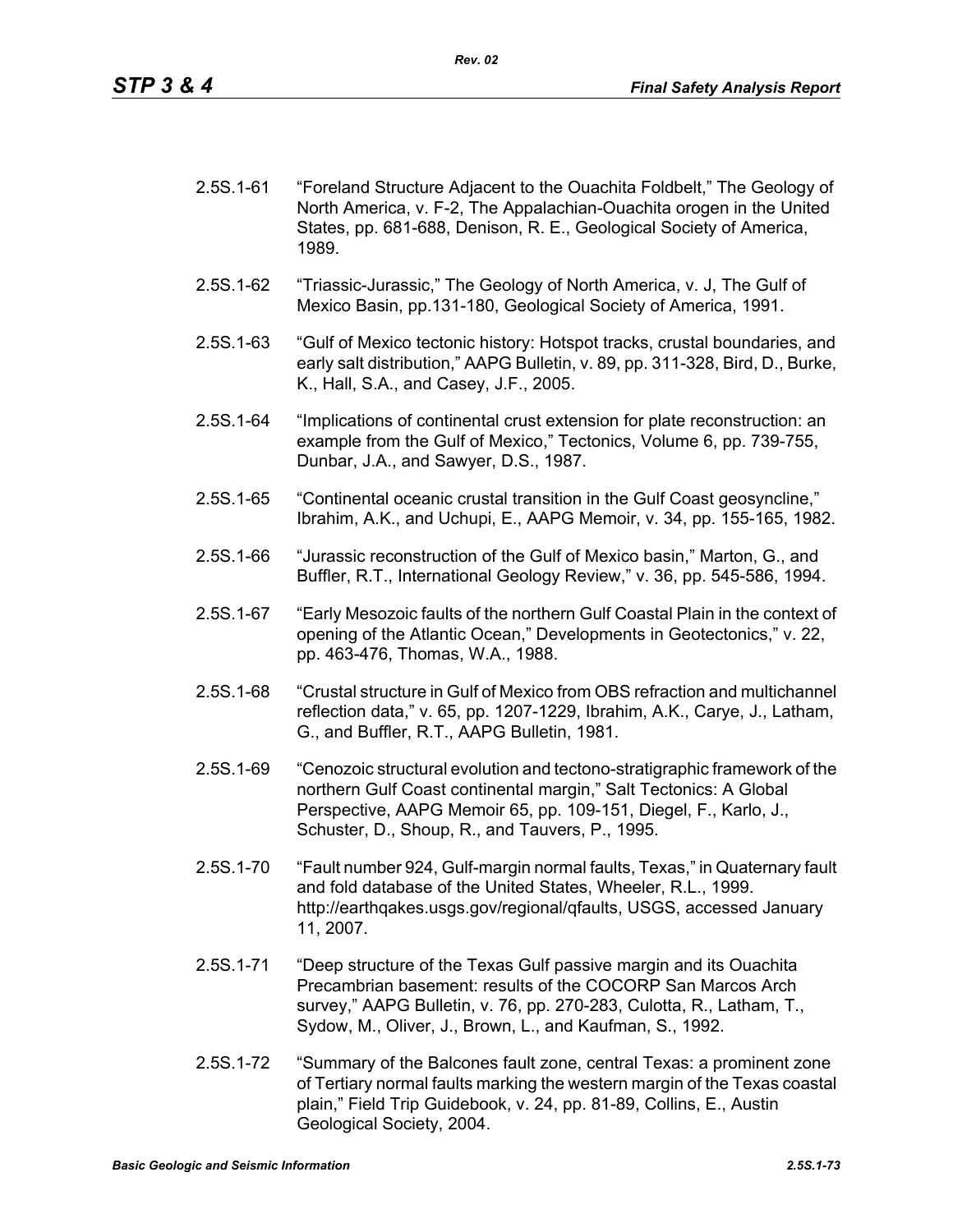- 2.5S.1-73 "Quaternary alluvial plain construction in response to glacio-eustatic and climatic controls, Texas Gulf coastal plain, Relative Role of Eustacy, Climate, and Tectonism in Continental Rocks," Special Publication 59, pp. 31-48, Blum, M., and Price, D.M., Society for Sedimentary Geology, 1998.
- 2.5S.1-74 "Tectonic stress field of the continental United States, in Geophysical framework of the continental United States," Geological Society of America Memoir 172, pp. 523-539, Zoback, M.L., and Zoback, M.D., 1989.
- 2.5S.1-75 "Global patterns of tectonic stress," Nature, v. 341, pp. 291-297, Zoback, M.L., Zoback, M.D., Adams, J., Assumpcao, M., Bell, S., Bergman, E.A., Blumling, P., Brereton, N.R., Denham, D., Ding, J., Fuchs, J., Gay, N., Gregersen, S., Gupta, H.K., Gvishiani, A., Jacob, K., Klein, R., Knoll, P., Magee, M., Mercier, J.L., Muller, B.C., Paquin, C., Rajendran, K., Stephansson, O., Suarez, G., Suter, M., Udias, A., Xu, Z.H., and Zhizhin, M., 1989.
- 2.5S.1-76 "The release 2005 of the World Stress Map," Reinecker, J., Heidbach, O., Tingay, M., Sperner, B., and Müller, B., Heidelberg Academy of Sciences and Humanities, 2005. www.world-stress-map.org, accessed March, 13, 2007.
- 2.5S.1-77 "Stress field constraints on intraplate seismicity in eastern North America," Journal of Geophysical Research, v. 97, pp. 1,1761-1,1782, Zoback, M., 1992.
- 2.5S.1-78 "Statistical trends in the intraplate stress field," Journal of Geophysical Research, v. 100, pp. 20,245-20,255, Coblentz, D.D., and Richardson, R.M., 1995.
- 2.5S.1-79 "North American plate dynamics," Journal of Geophysical Research, v. 96, pp. 12,201-12,223, Richardson, R.M., and Reding, L.M., 1991.
- 2.5S.1-80 "State of stress in the northern Gulf Coast," Geology, v. 13, pp. 429-432, Nunn, J., 1985.
- 2.5S.1-81 "Origin of the lithospheric stress field," Journal of Geophysical Research, v. 109, Lithgow-Bertelloni, C., and Guynn, J.H., 2004.
- 2.5S.1-82 "North American dynamics and western U.S. Tectonics," Reviews of Geophysics, v. 45, Humphreys, E.D., and Coblentz, D.D., 2007.
- 2.5S.1-83 "Geodynamics," 2nd Edition, Cambridge University Press, 456 p., Turcotte, D.L., and Schubert, G., 2002.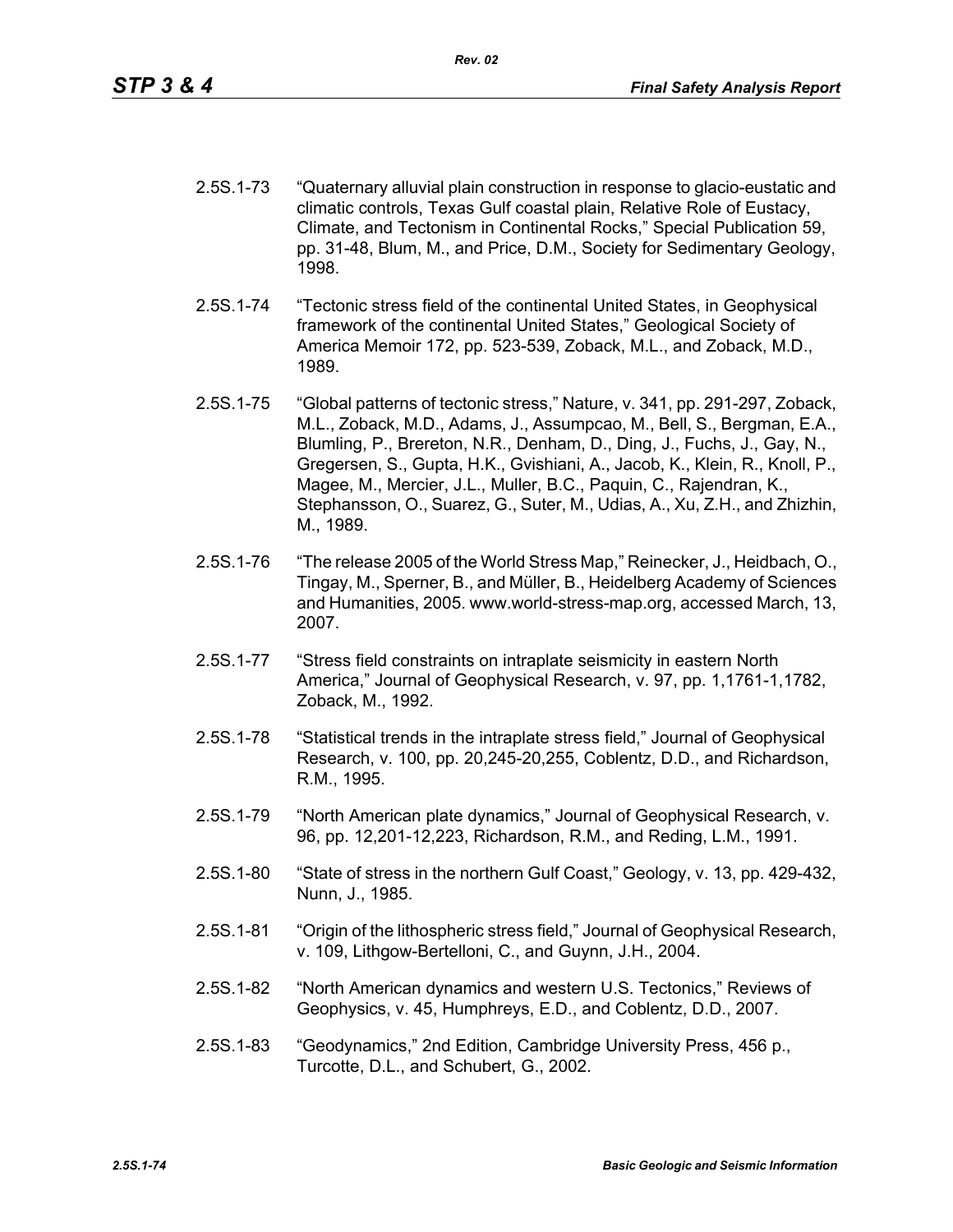| 2.5S.1-84 | "Isostasy and the ambient state of stress in the oceanic lithosphere,"<br>Journal of Geophysical Research, v. 86, pp. 7,801-7,807, Dahlen, F.A.,<br>1981. |
|-----------|-----------------------------------------------------------------------------------------------------------------------------------------------------------|
|           |                                                                                                                                                           |

- 2.5S.1-85 "Gravity anomaly map of the United States," Lyons, P.L., O'Hara, N.W., Aiken, C., Barnes, D.F., Chapman, R.H., Cook, K.L., Dehlinger, P., Ferris, C., Godson, R.H., Hammer, S.I., Hanna, W.A., Holmer, R.C., Kane, M.F., Keller, G.R., Lisle, G.W., McMahon, R.F., Meyers, H., Scheibe, D.M., Schwimmer, P.M., Strange, W.E., Wessels, C.W., and Wilcox, L.E., Society of Exploration Geophysicists, 1982.
- 2.5S.1-86 "Plate 10: Geophysical maps of the Ouachita Region," The Geology of North America, v. F-2, The Appalachian-Ouachita orogen in the United States, Keller, G.R., Geological Society of America, 1989.
- 2.5S.1-87 "Marine gravity anomaly from Geosat and ERS 1 satellite altimetry," Journal of Geophysical Research, v. 102, pp. 10,039-10,054, Sandwell, D.T., and Smith, W.H.F., 1997.
- 2.5S.1-88 "Marine Gravity from Satellite Altimetry," v. 10.1, Sandwell, D.T., and Smith, W.H.F., Scripps Institution of Oceanography, Univ. of California San Diego, 2002. Available at http://topex.ucsd.edu/WWW\_html/mar\_grav.html, accessed October 14, 2002.
- 2.5S.1-89 "NGDC Coastal Relief Model, Central and Western Gulf of Mexico," Divins, D.L., and Metzger, D., National Geophysical Data Center, Vol. 4 & 5, 2007, http://www.ngdc.noaa.gov/mgg/coastal/coastal.html, accessed May 2007.
- 2.5S.1-90 "The Geology of North America: The Gulf of Mexico Basin," v. J, Salvador, A., Geological Society of America, 1991.
- 2.5S.1-91 "The rotational origin of the Gulf of Mexico based on regional gravity data," AAPG Memoir, v. 34, pp. 115-126, Hall, D.J., Cavanaugh, T.D., Watkins, J.S., and McMillen, K.J., 1982.
- 2.5S.1-92 "Constraints on the tectonic development of the Gulf of Mexico provided by magnetic anomaly data," Journal of Geophysical Research, v. 99, pp. 7,161-7,175, Hall, S.A., and Najmuddin, I.J., 1994.
- 2.5S.1-93 "Digital integration of potential fields and geological datasets for plate tectonic and basin dynamic modeling - the first step towards identifying new play concepts in the Gulf of Mexico Basin," Leading Edge, v. 23, pp. 384-389, Jacques, J.M., Price, A.D., and Bain, J.E., 2004.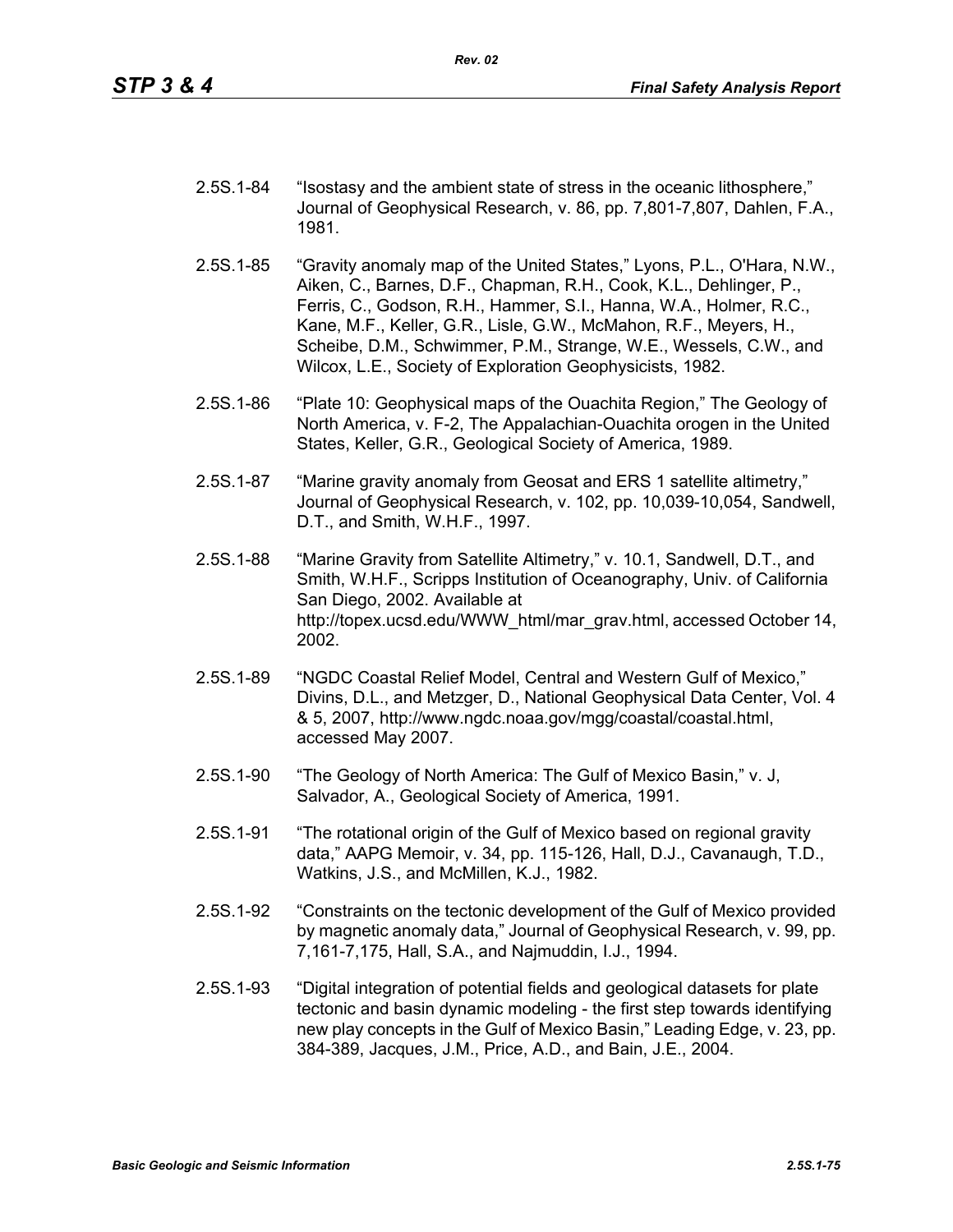- 2.5S.1-94 "The Ouachita System, A Geophysical Overview," The Geology of North America, v. F-2, The Appalachian-Ouachita orogen in the United States, pp. 689-693, Keller, G. R., Kruger, J. M., Smith K., J., and Voight, W. M., Geological Society of America, 1989.
- 2.5S.1-95 "Extensional evolution of the Gulf of Mexico basin and the deposition of Tertiary deposits," Journal of Petroleum Geology, v. 26, pp. 403-428, Wilson, H.H., 2003.
- 2.5S.1-96 "Free-air gravity anomaly map of the Gulf of Mexico and its tectonic implications," 1963 edition, Geophysics, v. 30, pp. 102-110, Dehlinger, P., and Jones, B.R., 1965.
- 2.5S.1-97 "The composite magnetic-anomaly map of the conterminous United States, in The utility of regional gravity and magnetic anomaly maps," Society of Exploration Geophysicists, pp. 1-24, Hinze, W.J., and Zietz, I., 1985.
- 2.5S.1-98 "Crustal structure of the Texas Gulf coastal plain," v. 86, pp. 807-810, Keller, G.R., and Shurbet, D.H., GSA Bulletin, 1975.
- 2.5S.1-99 "Interpretation of Crustal Structure from Regional Gravity Anomalies, Ouachita Mountains Area and Adjacent Gulf Coastal Plain," AAPG, v. 70, pp. 667-689, Kruger, J.M., and Keller, G.R., 1986.
- 2.5S.1-100 "Magnetic total intensity anomalies (west of 90W long.)," Gulf of Mexico, Ocean Margin Drilling Program, Regional Atlas Series, Atlas 6, Sheet 3, Pilger, R.H., Rubin, D.S., and Kauth, L.M., Marine Science International, 1984.
- 2.5S.1-101 "A new isostatic residual gravity map of the conterminous United States: SEG Technical Program and Expanded Abstracts, SEG 55th Annual Meeting," Simpson, R.W., Jachens, R.C., Saltus, R.W., and Blakely, R.J., Society of Exploration Geophysicists, 1985.
- 2.5S.1-102 "Northern Gulf of Mexico basement architecture: crustal study to prospect leads (abstract), Society of Exploration of Geophysics 69th Annual Meeting Workshop: The Seismic Link: Reducing Risk," Society of Exploration Geophysicists, Alexander, M., 1999.
- 2.5S.1-103 "Origin of arches in the northwestern Gulf of Mexico basin," Geology, v. 18, pp. 595-598, Laubach, S.E., and Jackson, M.L.W., 1990.
- 2.5S.1-104 "Tectonic History of the Llano Uplift," Tectonic History of Southern Laurentia: A Look at Mesoproterozoic, Late-Paleozoic, and Cenozoic Structures in Central Texas, Mosher, S., Austin Geological Society, 2004.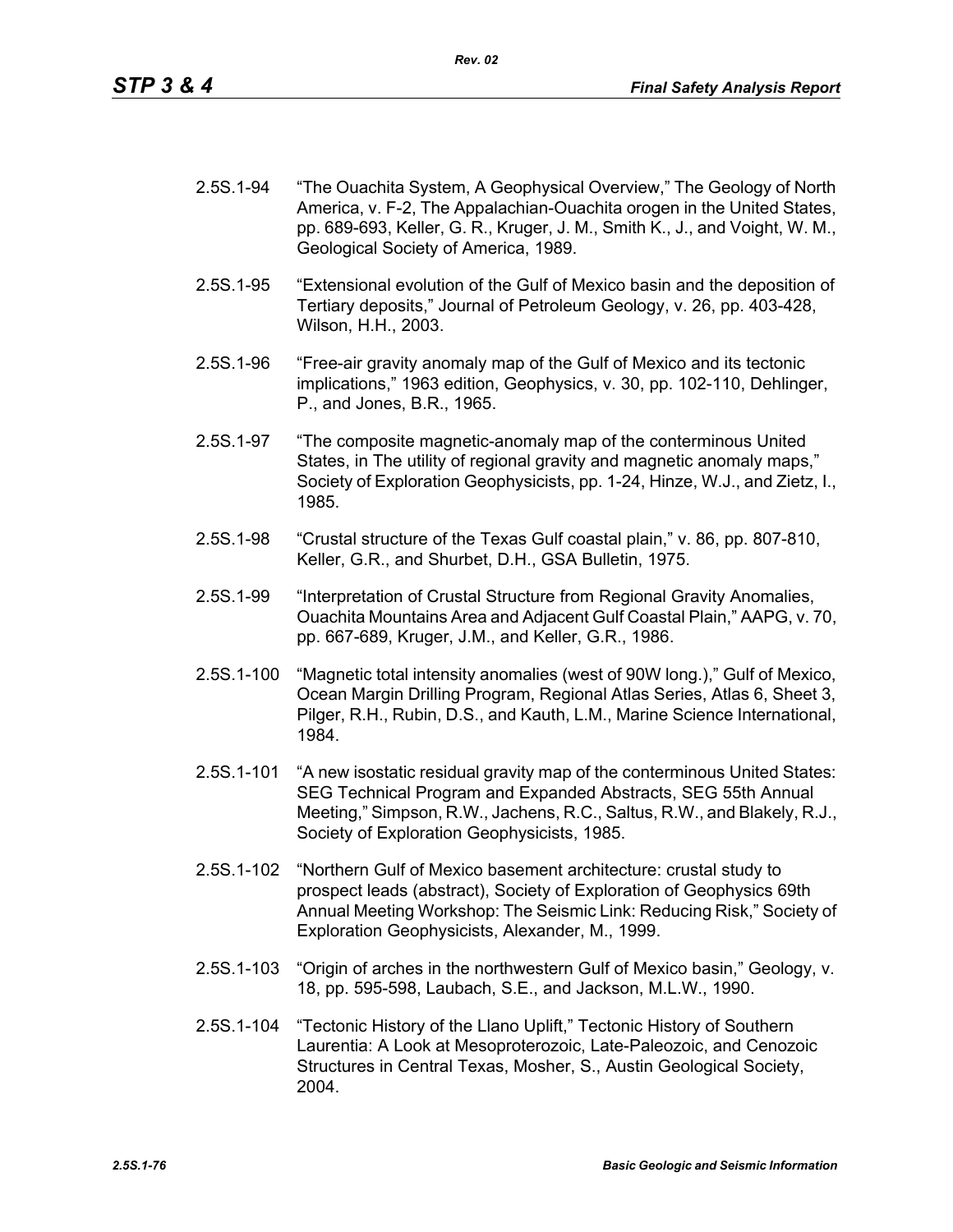- 2.5S.1-105 "Middle Proterozoic geologic evolution of Llano uplift, Texas: Evidence from U-Pb zircon geochronometry," GSA Bulletin, v. 104, pp. 494-504, Walker, N., 1992.
- 2.5S.1-106 "Improving geologic understanding with gravity and magnetic data: examples from Gabon, Nigeria, and the Gulf of Mexico," v. 21, pp. 57-62, Jacques, J.M., Parsons, M.E., Price, A.D., and Schwartz, D.M., First Break, 2003.
- 2.5S.1-107 "New Insights into Old Data," The Leading Edge, v. 17, pp. 71-72, Fairhead, J.D., and Somerton, I.W., 1998.
- 2.5S.1-108 "The Ouachita system in the subsurface of Texas, Arkansas, and Louisiana," The Geology of North America, v. F-2, The Appalachian-Ouachita orogen in the United States, pp. 661-672, Nicholas, R., L., and Waddell, D. E., Geological Society of America, 1989.
- 2.5S.1-109 "The Ouachita system," Publication 6120, Flawn, P.T., Goldstein, A., King, P.B., and Weaver, C.E., University of Texas, Bureau of Economic Geology, 1961.
- 2.5S.1-110 "Ouachita overthrust: a new look at old data," Contributions to the Geology of South Texas, pp. 453-466, Sams, R., South Texas Geological Society, 1986.
- 2.5S.1-111 "Seismic stratigraphy of the deep Gulf of Mexico basin and adjacent margins," The Geology of North America, v. J, The Gulf of Mexico Basin, pp. 353-387, Buffler, R.T., Geological Society of America, 1991.
- 2.5S.1-112 "Genetic structural provinces and salt tectonics of the Cenozoic offshore U.S. Gulf of Mexico: a preliminary analysis, in Salt Tectonics: a Global Perspective," Peel, F., Travis, C., and Hossack, J., AAPG Memoir 65, pp. 153-175, 1995.
- 2.5S.1-113 "A compendium of earthquake activity in Texas, University of Texas at Austin, Bureau of Economic Geology," Geological Circular 89-3, Davis, S.D., Pennington, W.D., and Carlson, S.M., 1989.
- 2.5S.1-114 "Seismicity of the central Gulf of Mexico," Geology, v. 10, pp. 103-106, Frohlich, C., 1982.
- 2.5S.1-115 "Texas Earthquakes," University of Texas Press, Austin, 275p. Frohlich, C., and Davis, S.D., 2002.
- 2.5S.1-116 "Putting it all together again," AAPG Explorer, v. 21, Pindell, J., Kennan, L., and Barrett, S., October, 2000.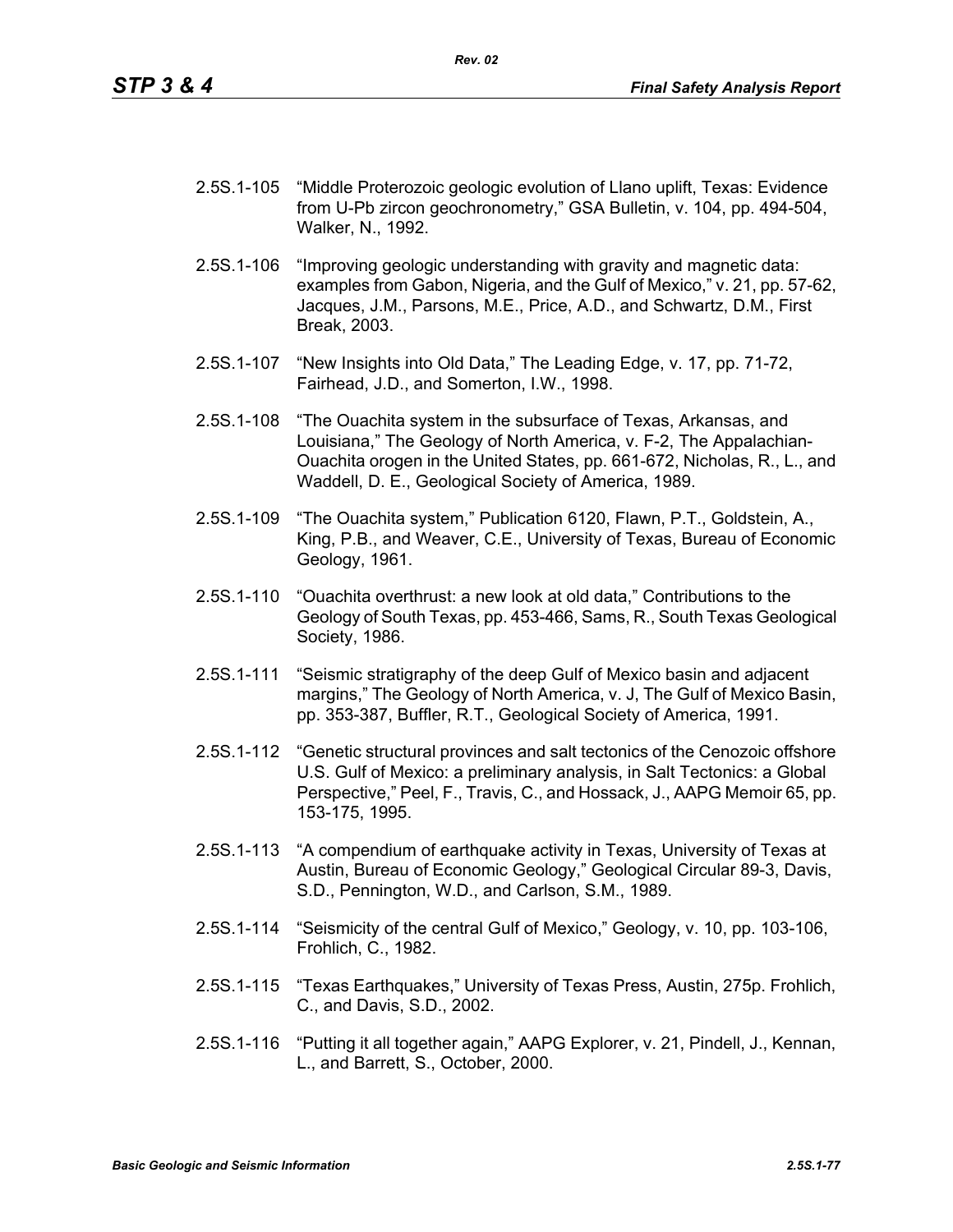- 2.5S.1-117 "Foundations of Gulf of Mexico and Caribbean evolution: eight controversies resolved," v. 4, pp. 303-341, Pindell, J., Kennan, L., Stanek, K.P., Maresch, W.V., and Draper, G., Geologica Acta, 2006.
- 2.5S.1-118 "Salt tectonics and listric-normal faulting," The Geology of North America: The Gulf of Mexico basin, v. J, pp. 73-89, Nelson, T., Geological Society of America, 1991.
- 2.5S.1-119 "Fault tectonics of the east Texas basin," Geological Circular, No. 82-4, Jackson, M.P.A., University of Texas at Austin, Bureau of Economic Geology, 1982.
- 2.5S.1-120 "Currie field (Smackover), East Texas Basin" The Jurassic of east Texas: Tyler, Texas, pp. 32-42, Locklin, A.C., East Texas Geological Society, 1984.
- 2.5S.1-121 "Quaternary faulting in east Texas," Geological Circular 80-1, Collins, E., Hobday, D., and Kreitler, C., University of Texas at Austin, Bureau of Economic Geology, 1980.
- 2.5S.1-122 "Geologic Map of Texas," Barnes, V.E., University of Texas at Austin, Bureau of Economic Geology, 1992.
- 2.5S.1-123 "Dynamics of intra-plate compressional deformation: the Alpine foreland and examples," Tectonophysics, v. 252, pp. 7-59, Ziegler, P.A., Cloetingh, S., and van Wees, J.D., 1995.
- 2.5S.1-124 "Upper Texas Gulf Coast Mapping Service maps 327 and 328," Geomap, 2007. Licensed from Geomap Company to William Lettis and Associates, Inc. from February 1, 2007 to January 31, 2008.
- 2.5S.1-125 "Salt domes in the Gulf Coast aquifer, in Aquifers of the Gulf coast of Texas," Texas Water Development Board Report 365, pp. 217-230, Hamlin, H.S., Texas Water Development Board, 2006.
- 2.5S.1-126 "Structural styles of the Wilcox and Frio Growth Fault Trends in Texas: Constraints on Geopressured Reservoirs," Bureau of Economic Geology Report of Investigations No. 154, Ewing, J., Bureau of Economic Geology, 1986.
- 2.5S.1-127 "The Vicksburg Formation of Texas: depositional systems distribution, sequence stratigraphy, and petroleum geology;" AAPG Bulletin, v. 77, pp. 1,942-1,970, Combes, J.M., 1993.
- 2.5S.1-128 "Structural setting and sequence architecture of a growth-faulted lowstand subbasin, Frio Formation, south Texas," Gulf Coast Association of Geological Societies Transactions, v. 54, pp. 237-246, Hammes, U., Loucks, R.G., Brown, L.F., Trevino, R.H., Remington, R.L., and Montoya, P., 2004.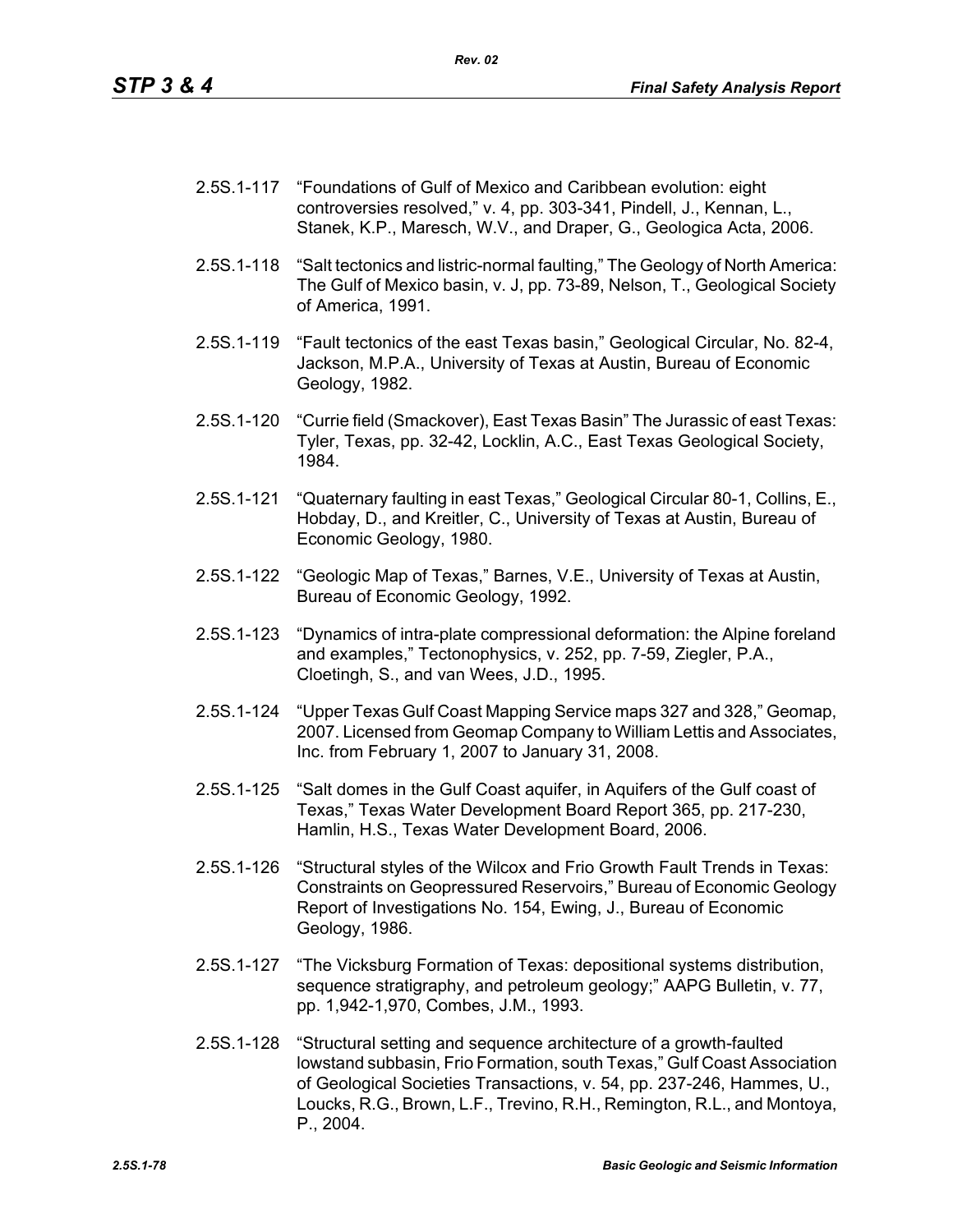- 2.5S.1-129 "Characterization of fractures in limestones, northern segment of the Edwards Aquifer and Balcones fault zone, central Texas," Gulf Coast Association of Geological Societies Transactions, v. 37, pp. 43-54, Collins, E., 1987.
- 2.5S.1-130 "Horst blocks and regional antithetic faults within the Balcones Fault zone, south-central Texas (Abstract)," Geological Society of America Abstracts with Programs, v. 37, pp. 8-8, Ewing, T.E., 2005.
- 2.5S.1-131 "Structural style in an en echelon fault system, Balcones fault zone, central Texas: geomorphic and hydrologic implications," The Balcones Escarpment, central Texas, pp. 71-76, Grimshaw, T.W., and Woodruff, C.M., Geological Society of America, 1986.
- 2.5S.1-132 "Stream piracy and evolution of the Edwards aquifer along the Balcones escarpment, central Texas," The Balcones Escarpment, central Texas, pp. 77-90, Woodruff, C.M., and Abbott, P.A., Geological Society of America, 1986.
- 2.5S.1-133 "Syntectonic depositional systems within the Mt. Enterprise Fault zone," Lee, G.C., Stephen F. Austin State University, 2005.
- 2.5S.1-134 "Faults and fractures of the Balcones fault zone, Austin region, central Texas," Guidebook 13, Collins, E.W., Laubach, S.E., Vendeville, B.C., and Muehlberger, W.R., 1990.
- 2.5S.1-135 "Seismic Hazard Methodology for the Central and Eastern United States," Tectonic Interpretations, v. 5-10, Electric Power Research Institute (EPRI), July 1988.
- 2.5S.1-136 "Known and suggested Quaternary faulting in the mid-continent United States," Engineering Geology, v. 62, pp. 51-78, Wheeler, R.L. and Crone, A.J., 2001.
- 2.5S.1-137 "On the Modified Mercalli intensities and magnitudes of the 1811-1812 New Madrid earthquakes," Journal of Geophysical Research, v. 105, no. B10, pp. 23,839-23,864, Hough, S.E., Armbruster J.G., Seeber, L., and Hough, J.F., 2000.
- 2.5S.1-138 "Seismic moment assessment of earthquake in stable continental regions - III. New Madrid 1811-1812, Charleston 1886 and Lisbon 1755," A.C., Geophysical Journal International, v. 126, pp. 314-344, Johnston, 1996.
- 2.5S.1-139 "Magnitudes and locations of the 1811-1812 New Madrid, Missouri and the 1886 Charleston, South Carolina, earthquakes," Bulletin of the Seismological Society of America, v. 94, no. 1, pp. 64-75, Bakun, W.H. and Hopper, M.G., 2004.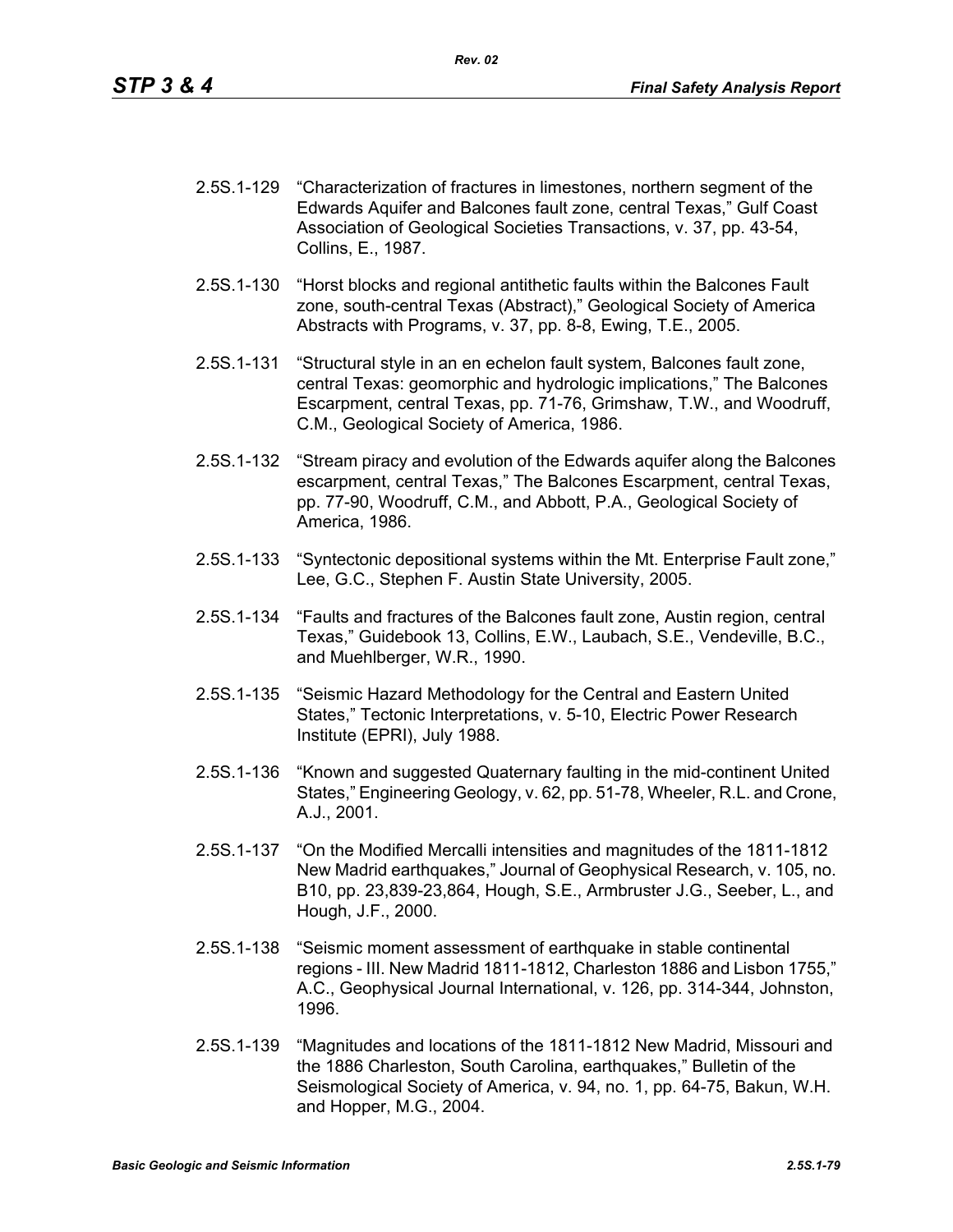- 2.5S.1-140 "The enigma of the New Madrid earthquakes of 1811-1812," Annual Review of Earth and Planetary Sciences, v. 24, pp. 339-384, Johnston, A.C. and Schweig, G.D., 1996.
- 2.5S.1-141 "Northern extension of the Tennessee Reelfoot scarp into Kentucky and Missouri," Seismological Research Letters, v. 66, n. 5., pp. 57-62, Van Arsdale, R.B., Kelson, K.I., and Lurnsden, C.H., 1995.
- 2.5S.1-142 "Multiple late Holocene earthquakes along the Reelfoot fault, central New Madrid seismic zone," Journal of Geophysical Research, v. 101, no. B3, pp. 6151-6170, Kelson, K.I., Simpson, G.D., Van Arsdale, R.B., Haraden, C.C., and Lettis, W.R., 1996.
- 2.5S.1-143 "Displacement history and slip rate on the Reelfoot fault of the New Madrid seismic zone," Engineering Geology, v. 55, pp. 219-226, Van Arsdale, R.B., 2000.
- 2.5S.1-144 "The Earthquake Potenial of the New Madrid seismic zone," Bulletin of the Seismological Society of America, v. 92, no. 6, pp. 2080-2089, Tuttle, M.P., Schweig, E.G., Sims, J.D., Lafferty, R.H., Wolf, L.W., and Haynes, M.L., 2002.
- 2.5S.1-145 "Evidence for New Madrid earthquakes in A. D. 300 and 2350 B. C.," Seismological Research Letters, v. 76, no. 4, pp. 489-501, Tuttle, M.P., Schweig, E.S., Campbell, J., Thomas, P.M., Sims, J.D., and Lafferty, R.H., 2005.
- 2.5S.1-146 "Late Pleistocene and Holocene paleoseismology of an intraplate seismic zone in a large alluvial valley, the New Madrid seismic zone, central USA," Tectonophysics, v. 408, pp. 237-264, Guccione, M.J., 2005.
- 2.5S.1-147 "Documentation for the 2002 update of the national seismic hazard maps," United States Geological Survey Open-File Report 02-420, Frankel, A.D., Petersen, M.D., Mueller, C.S., Haller, K.M., Wheeler, R.L., Leyendecker, E.V., Wesson, R.L., Harmsen, S.C., Cramer, C.H., Perkins, D.M., and Rukstales, K.S., 2002.
- 2.5S.1-148 "National seismic-hazard maps: documentation," United States Geological Survey Open-File Report 96-532, Frankel, A.D., Barnhard, T., Perkins, D.M., Leyendecker, E.V., Hanson, K.L., and Hopper, M.G., 1996.
- 2.5S.1-149 "Soil survey of Matagorda County, Texas, United States Department of Agriculture, Natural Resources Conservation Service," Hyde, H.W., 2001. In cooperation with Texas Agricultural Experiment Station.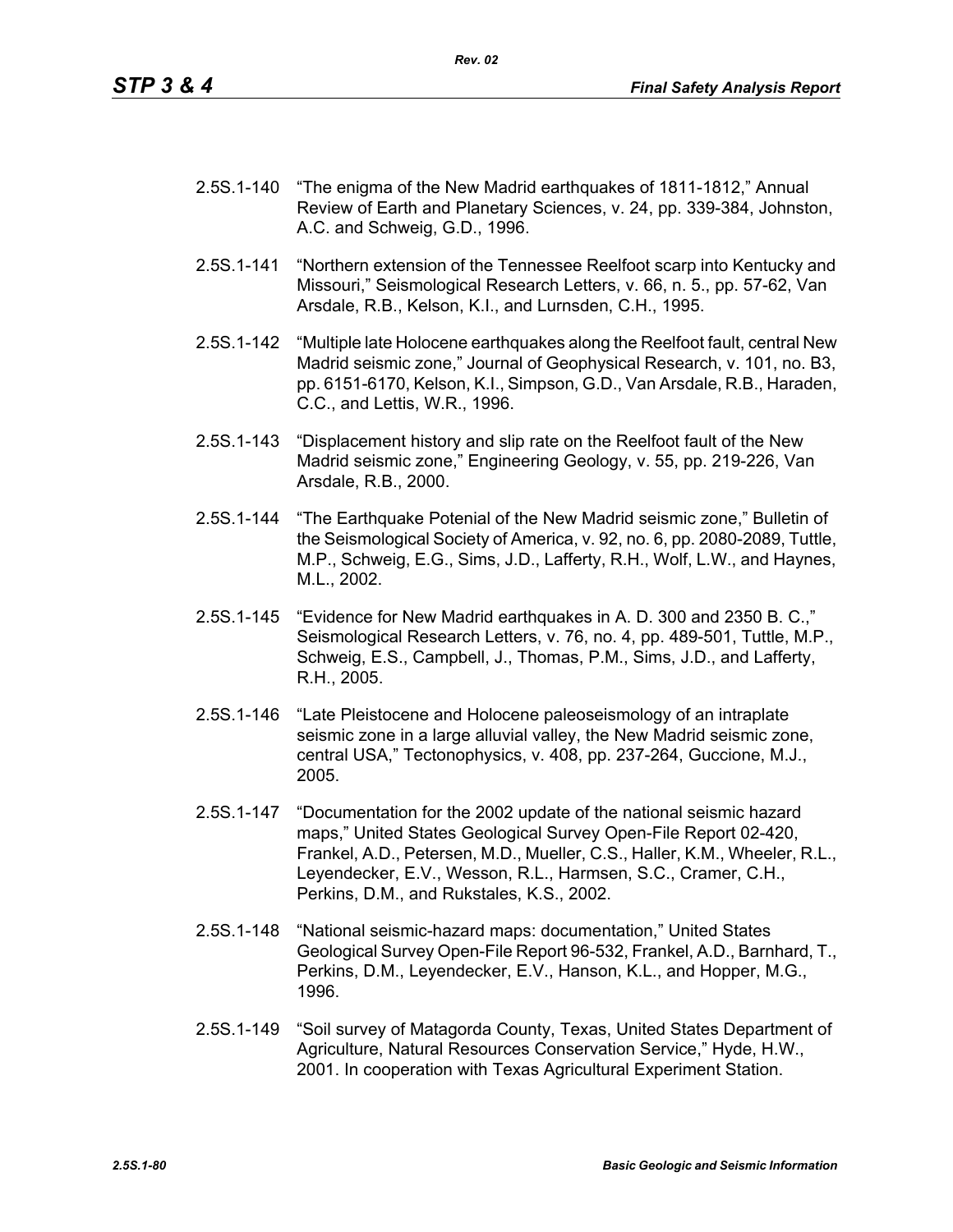- 2.5S.1-150 "Reference high-resolution correlation cross sections, Paleogene section, Texas coastal plain," Galloway, W.E., Liu, X., Travis-Neuberger, D., and Xue, L, University of Texas, Bureau of Economic Geology, 1994.
- 2.5S.1-151 "Structural cross sections, Tertiary formations, Texas Gulf coast," 32 plates, Dodge, M.M., and Posey, J.S., University of Texas, Bureau of Economic Geology, 1981.
- 2.5S.1-152 "Structural Cross Section, Miocene Series, Texas Continental Shelf," Morton, R.A., Jirik, L.A., and Foote, R.Q., Texas Bureau of Economic Geology, 1985.
- 2.5S.1-153 "Sediment distribution, bathymetry, faults, and salt diapirs, submerged lands of Texas," McGowen, J.H., and Morton, R., University of Texas, Bureau of Economic Geology, 1979.
- 2.5S.1-154 Woolridge, M. Personal communication, Texas Department of Transportation, March 26, 2007.
- 2.5S.1-155 "Geotechnical Study Cooling Water Reservoir South Texas Project: Volume IV Field and Labratory Data, Embankment, Dikes and Borrow Areas," STP report CSN BR-HL-2245, McClelland Engineers, 1975. Prepared for STPEGS STP 1 & 2.
- 2.5S.1-156 "Land-Surface Subsidence in the Texas coastal Region," Texas Water Development Board Report 272, Ratzlaff, Karl W., 1982.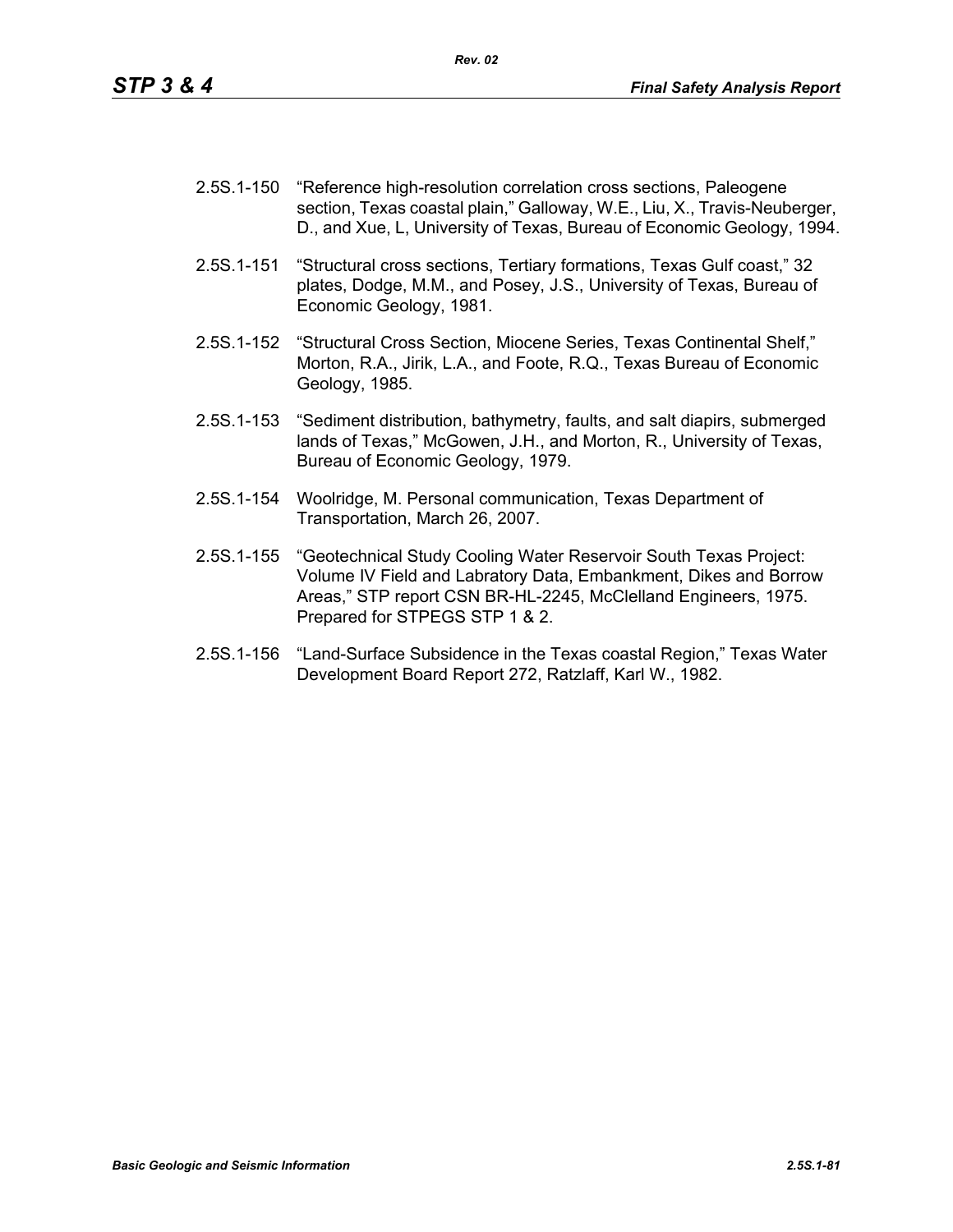| N       |  |
|---------|--|
|         |  |
| и<br>Ū  |  |
|         |  |
|         |  |
| ь<br>t, |  |
| ۱       |  |
|         |  |

| <b>Growth Fault Name [1]</b> | Source [2]                         | Dip Direction [3] | <b>Depth of Projection</b><br>( <b>ft.</b> ) [4] | <b>Surface</b><br><b>Expression [5]</b> |
|------------------------------|------------------------------------|-------------------|--------------------------------------------------|-----------------------------------------|
| Matagorda BW1                | White et al. (Reference 2.5S.1-29) | <b>Unknown</b>    | <b>NA</b>                                        | Yes                                     |
| Matagorda BW2                | White et al. (Reference 2.5S.1-29) | South             | <b>NA</b>                                        | Yes                                     |
| Matagorda BW3                | White et al. (Reference 2.5S.1-29) | Unknown           | <b>NA</b>                                        | Yes                                     |
| Matagorda BW4                | White et al. (Reference 2.5S.1-29) | Unknown           | <b>NA</b>                                        | Yes                                     |
| Matagorda GMA                | Geomap (Reference 2.5S.1-124)      | South             | 7,200-8,600                                      | <b>No</b>                               |
| Matagorda GMB                | Geomap (Reference 2.5S.1-124)      | North             | 7,900-8,030                                      | No                                      |
| Matagorda GMD                | Geomap (Reference 2.5S.1-124)      | South             | 7,300-7,400                                      | <b>No</b>                               |
| Matagorda GMF                | Geomap (Reference 2.5S.1-124)      | South             | 8,100-9,300                                      | <b>No</b>                               |
| Matagorda GMG                | Geomap (Reference 2.5S.1-124)      | South             | 7,500-7,900                                      | <b>No</b>                               |
| Matagorda GMH                | Geomap (Reference 2.5S.1-124)      | South             | 7,000-8,400                                      | <b>No</b>                               |
| Matagorda GMI                | Geomap (Reference 2.5S.1-124)      | South             | 8,100-8,700                                      | <b>No</b>                               |
| Matagorda GMJ                | Geomap (Reference 2.5S.1-124)      | South             | 7,300-7,800                                      | <b>No</b>                               |
| Matagorda GMK                | Geomap (Reference 2.5S.1-124)      | South             | 7,400-7,700                                      | <b>No</b>                               |
| Matagorda GML                | Geomap (Reference 2.5S.1-124)      | South             | 7,300-7,700                                      | <b>No</b>                               |
| Matagorda GMM                | Geomap (Reference 2.5S.1-124)      | North             | 7,400-7,600                                      | No                                      |
| Matagorda GMN                | Geomap (Reference 2.5S.1-124)      | North             | 7,700-7,900                                      | <b>No</b>                               |
| Matagorda GMO                | Geomap (Reference 2.5S.1-124)      | South             | 4,400-5,400                                      | Yes                                     |
| Matagorda GMP                | Geomap (Reference 2.5S.1-124)      | West              | 4,300-4,500                                      | <b>No</b>                               |
| Matagorda GMQ                | Geomap (Reference 2.5S.1-124)      | South             | 3,900-4,500                                      | No                                      |
| Matagorda GMR                | Geomap (Reference 2.5S.1-124)      | North             | 4,400-4,800                                      | <b>No</b>                               |
| Matagorda GMS                | Geomap (Reference 2.5S.1-124)      | South             | 4,500-4,800                                      | No                                      |
| Matagorda GMT                | Geomap (Reference 2.5S.1-124)      | South             | 4,400-5,000                                      | <b>No</b>                               |
| Matagorda GMU                | Geomap (Reference 2.5S.1-124)      | South             | 4,500-5,500                                      | <b>No</b>                               |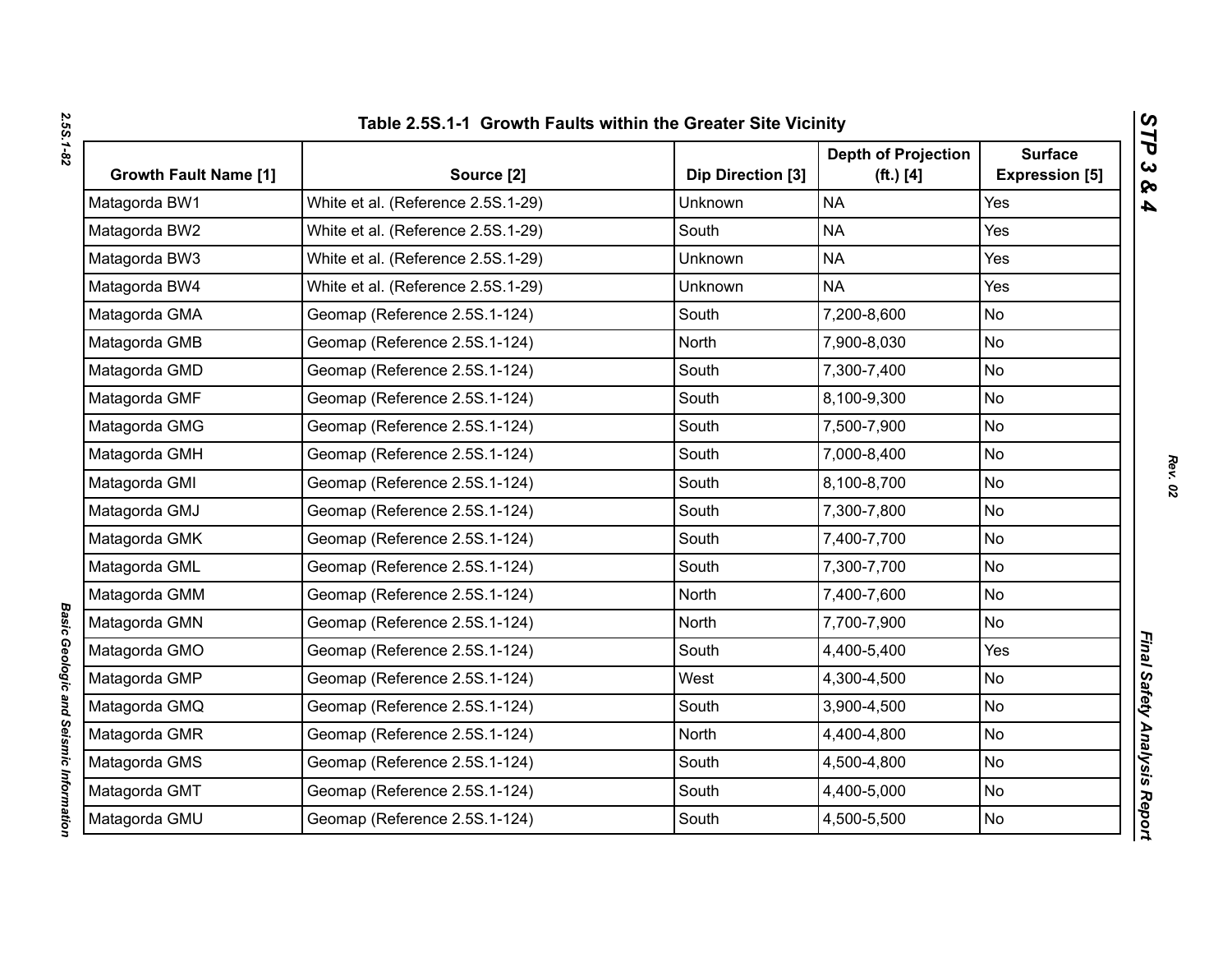| <b>Growth Fault Name [1]</b> | Source [2]                             | Dip Direction [3] | <b>Depth of Projection</b><br>$(ft.)$ [4] | <b>Surface</b><br><b>Expression [5]</b> |
|------------------------------|----------------------------------------|-------------------|-------------------------------------------|-----------------------------------------|
| Matagorda GMV                | Geomap (Reference 2.5S.1-124)          | East              | 4,000-5,300                               | <b>No</b>                               |
| Matagorda GMX                | Geomap (Reference 2.5S.1-124)          | South             | 4,000-5,200                               | <b>No</b>                               |
| Matagorda GMY                | Geomap (Reference 2.5S.1-124)          | South             | 4,000-4,700                               | No                                      |
| Matagorda GMZ                | Geomap (Reference 2.5S.1-124)          | South             | 6,600-8,500                               | No                                      |
| Matagorda GMAA               | Geomap (Reference 2.5S.1-124)          | South             | 7,000-9,400                               | <b>No</b>                               |
| Matagorda GMAB               | Geomap (Reference 2.5S.1-124)          | South             | 7,000-9,600                               | No                                      |
| Matagorda GMAC               | Geomap (Reference 2.5S.1-124)          | South             | 8,000-9,500                               | <b>No</b>                               |
| Matagorda GMAD               | Geomap (Reference 2.5S.1-124)          | South             | 8,100-8,600                               | No                                      |
| Matagorda GMAE               | Geomap (Reference 2.5S.1-124)          | South             | 7,800-8,300                               | <b>No</b>                               |
| Matagorda GMAF               | Geomap (Reference 2.5S.1-124)          | South             | 7,500-8,000                               | No                                      |
| Matagorda GMAG               | Geomap (Reference 2.S5.1-124)          | South             | 6,200-7,500                               | No                                      |
| Matagorda GMAH               | Geomap (Reference 2.5S.1-124)          | South             | 7,000-7,200                               | No                                      |
| Matagorda GMAI               | Geomap (Reference 2.5S.1-124)          | South             | 6,700-7,500                               | No                                      |
| Matagorda GMAJ               | Geomap (Reference 2.5S.1-124)          | South             | 6,400                                     | No                                      |
| Matagorda GMAK               | Geomap (Reference 2.5S.1-124)          | South             | 5,500-6,500                               | No                                      |
| Matagorda GMAL               | Geomap (Reference 2.5S.1-124)          | North             | 5,500-7,100                               | No                                      |
| Matagorda GMAM               | Geomap (Reference 2.5S.1-124)          | North             | 5,500-6,400                               | No                                      |
| Matagorda GMAN               | Geomap (Reference 2.5S.1-124)          | West              | 5,200                                     | <b>No</b>                               |
| Matagorda GMAO               | Geomap (Reference 2.5S.1-124)          | East              | 5,100                                     | No                                      |
| Matagorda GMAP               | Geomap (Reference 2.5S.1-124)          | North             | 8,100-10,000                              | No                                      |
| Matagorda GMAQ               | Geomap (Reference 2.5S.1-124)          | West              | 9,600-9,800                               | No                                      |
| Matagorda DP1                | Dodge and Posey (Reference 2.5S.1-151) | Unknown           | 7,300                                     | No                                      |
| Matagorda DP2                | Dodge and Posey (Reference 2.5S.1-151) | Unknown           | 8,900                                     | No                                      |

*Rev. 02*

*STP 3 & 4*

2.55.1-83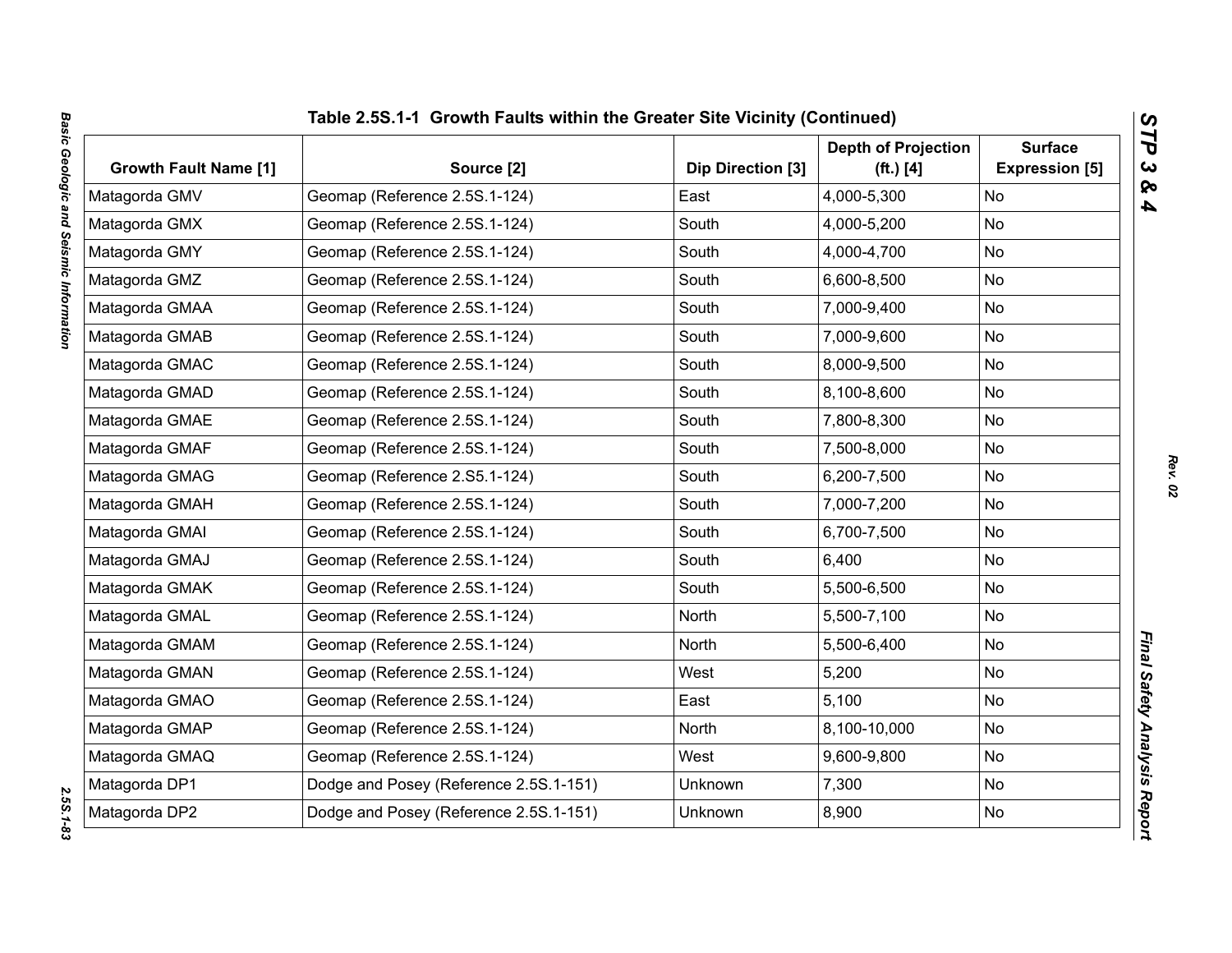| <b>Growth Fault Name [1]</b> | Source [2]                             | Dip Direction [3] | <b>Depth of Projection</b><br>( <b>ft.</b> ) [4] | <b>Surface</b><br><b>Expression [5]</b> |
|------------------------------|----------------------------------------|-------------------|--------------------------------------------------|-----------------------------------------|
| Matagorda DP3                | Dodge and Posey (Reference 2.5S.1-151) | <b>Unknown</b>    | 6,600                                            | <b>No</b>                               |
| Matagorda DP4                | Dodge and Posey (Reference 2.5S.1-151) | Unknown           | 6,900                                            | <b>No</b>                               |
| Matagorda DP5                | Dodge and Posey (Reference 2.5S.1-151) | Unknown           | 6,400                                            | No                                      |
| Matagorda DP6                | Dodge and Posey (Reference 2.5S.1-151) | South             | 6,900                                            | No                                      |
| Matagorda DP7                | Dodge and Posey (Reference 2.5S.1-151) | North             | 6,600                                            | <b>No</b>                               |
| Matagorda DP8                | Dodge and Posey (Reference 2.5S.1-151) | South             | 6,400                                            | <b>No</b>                               |
| Matagorda DP9                | Dodge and Posey (Reference 2.5S.1-151) | South             | 6,300                                            | <b>No</b>                               |
| Matagorda DP10               | Dodge and Posey (Reference 2.5S.1-151) | South             | 5,300                                            | No                                      |
| Matagorda DP11               | Dodge and Posey (Reference 2.5S.1-151) | South             | 4,700                                            | <b>No</b>                               |
| Matagorda DP12               | Dodge and Posey (Reference 2.5S.1-151) | South             | 7,000                                            | <b>No</b>                               |
| Matagorda DP13               | Dodge and Posey (Reference 2.5S.1-151) | South             | 7,300                                            | No                                      |
| Matagorda DP14               | Dodge and Posey (Reference 2.5S.1-151) | South             | 7,000                                            | No                                      |
| Matagorda DP15               | Dodge and Posey (Reference 2.5S.1-151) | South             | 6,500                                            | No                                      |
| Matagorda DP16               | Dodge and Posey (Reference 2.5S.1-151) | North             | 5,800                                            | No                                      |
| Matagorda DP17               | Dodge and Posey (Reference 2.5S.1-151) | South             | 5,200                                            | No                                      |
| Matagorda G1                 | Galloway et al. (Reference 2.5S.1-150) | South             | 8,600                                            | No                                      |
| Matagorda G2                 | Galloway et al. (Reference 2.5S.1-150) | South             | 8,400                                            | No                                      |
| Matagorda G3                 | Galloway et al. (Reference 2.5S.1-150) | South             | 7,200                                            | <b>No</b>                               |
| Matagorda G4                 | Galloway et al. (Reference 2.5S.1-150) | South             | 6,200                                            | <b>No</b>                               |
| Matagorda G5                 | Galloway et al. (Reference 2.5S.1-150) | South             | 4,400                                            | No                                      |
| Matagorda MJF1               | Morton et al. (Reference 2.5S.1-152)   | South             | 2,400                                            | <b>No</b>                               |
| Matagorda MJF2               | Morton et al. (Reference 2.5S.1-152)   | South             | 200                                              | <b>No</b>                               |
| Matagorda MJF3               | Morton et al. (Reference 2.5S.1-152)   | South             | 800                                              | No                                      |

*Basic Geologic and Seismic Information* 

Basic Geologic and Seismic Information

*STP 3 & 4*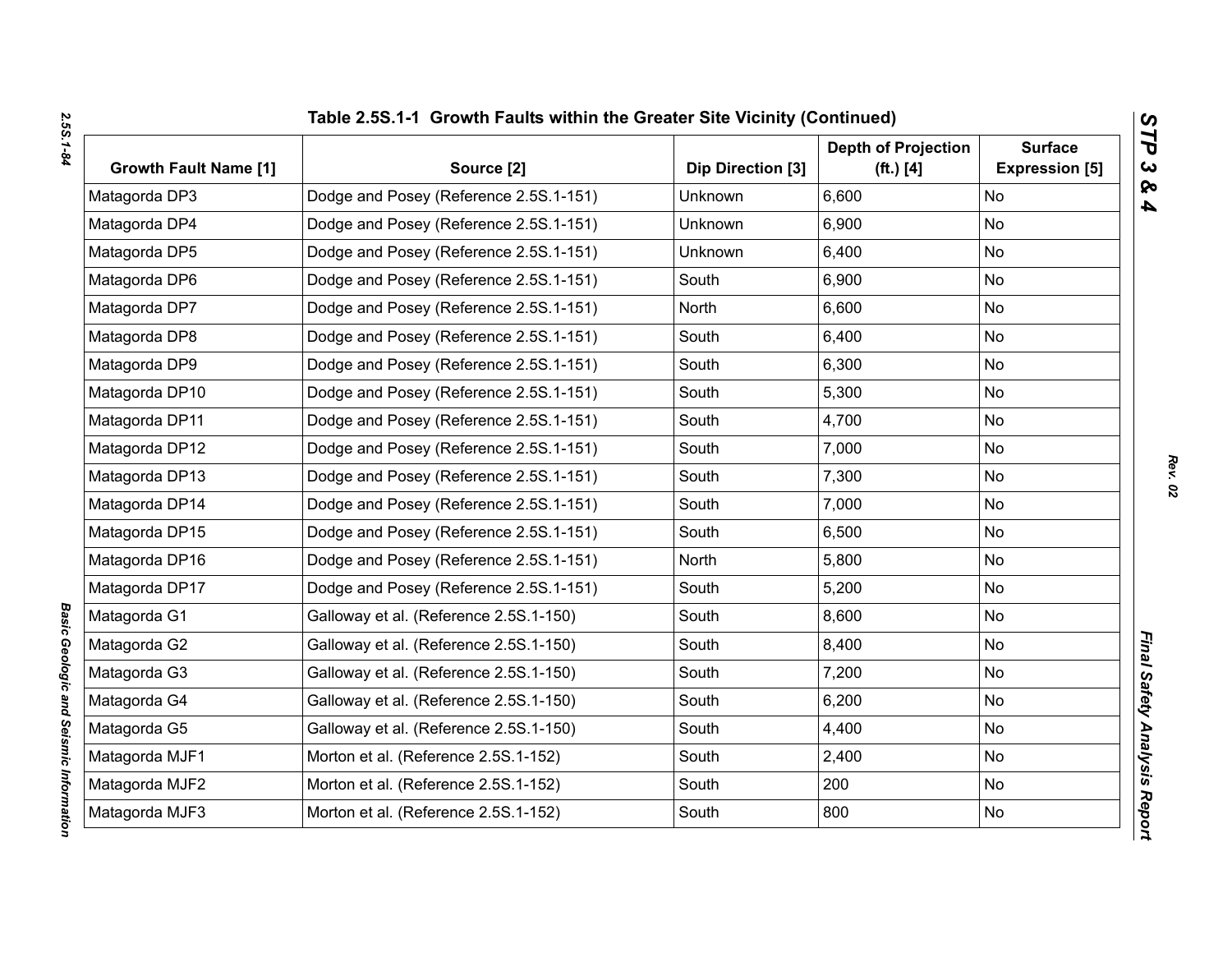| <b>Growth Fault Name [1]</b> | Source [2]                                | Dip Direction [3] | <b>Depth of Projection</b><br>( <b>ft.</b> ) [4] | <b>Surface</b><br><b>Expression [5]</b> |
|------------------------------|-------------------------------------------|-------------------|--------------------------------------------------|-----------------------------------------|
| Matagorda MJF4               | Morton et al. (Reference 2.5S.1-152)      | South             | 1,000                                            | <b>No</b>                               |
| Matagorda MJF5               | Morton et al. (Reference 2.5S.1-152)      | South             | 2800                                             | <b>No</b>                               |
| Matagorda MM1                | McGowen and Morton (Reference 2.5S.1-153) | West              | <b>NA</b>                                        | Unknown                                 |
| Matagorda MM2                | McGowen and Morton (Reference 2.5S.1-153) | South             | <b>NA</b>                                        | Unknown                                 |
| Matagorda MM3                | McGowen and Morton (Reference 2.5S.1-153) | South             | <b>NA</b>                                        | <b>Unknown</b>                          |
| Matagorda MM4                | McGowen and Morton (Reference 2.5S.1-153) | South             | <b>NA</b>                                        | Unknown                                 |
| Matagorda MM5                | McGowen and Morton (Reference 2.5S.1-153) | South             | <b>NA</b>                                        | Unknown                                 |
| Matagorda MM6                | McGowen and Morton (Reference 2.5S.1-153) | South             | <b>NA</b>                                        | Unknown                                 |
| Matagorda MM7                | McGowen and Morton (Reference 2.5S.1-134) | South             | <b>NA</b>                                        | Unknown                                 |
| Matagorda MM8                | McGowen and Morton (Reference 2.5S.1-153) | North             | <b>NA</b>                                        | Unknown                                 |
| Matagorda MM9                | McGowen and Morton (Reference 2.5S.1-153) | South             | <b>NA</b>                                        | <b>Unknown</b>                          |
| Matagorda MM10               | McGowen and Morton (Reference 2.5S.1-153) | North             | <b>NA</b>                                        | Unknown                                 |
| Matagorda MM11               | McGowen and Morton (Reference 2.5S.1-153) | North             | <b>NA</b>                                        | <b>Unknown</b>                          |
| Matagorda MM12               | McGowen and Morton (Reference 2.5S.1-153) | North             | <b>NA</b>                                        | Unknown                                 |
| Matagorda MM13               | McGowen and Morton (Reference 2.5S.1-153) | North             | <b>NA</b>                                        | <b>Unknown</b>                          |
| Matagorda MM14               | McGowen and Morton (Reference 2.5S.1-153) | South             | <b>NA</b>                                        | Unknown                                 |
| Matagorda MM15               | McGowen and Morton (Reference 2.5S.1-153) | South             | <b>NA</b>                                        | <b>Unknown</b>                          |
| Matagorda MM16               | McGowen and Morton (Reference 2.5S.1-153) | East              | <b>NA</b>                                        | <b>Unknown</b>                          |
| Matagorda MM17               | McGowen and Morton (Reference 2.5S.1-153) | South             | <b>NA</b>                                        | <b>Unknown</b>                          |
| Matagorda STP12A             | STPEGS UFSAR 1 & 2 (Reference 2.5S.1-7)   | South             | 800-1,700                                        | <b>No</b>                               |
| Matagorda STP12B             | STPEGS UFSAR 1 & 2 (Reference 2.5S.1-7)   | South             | 7,500-8,000                                      | No                                      |
| Matagorda STP12C             | STPEGS UFSAR 1 & 2 (Reference 2.5S.1-7)   | South             | 8,000-10,000                                     | <b>No</b>                               |
| Matagorda STP12D             | STPEGS UFSAR 1 & 2 (Reference 2.5S.1-7)   | South             | 11,000-11,500                                    | No                                      |

2.55.1-85

*STP 3 & 4*